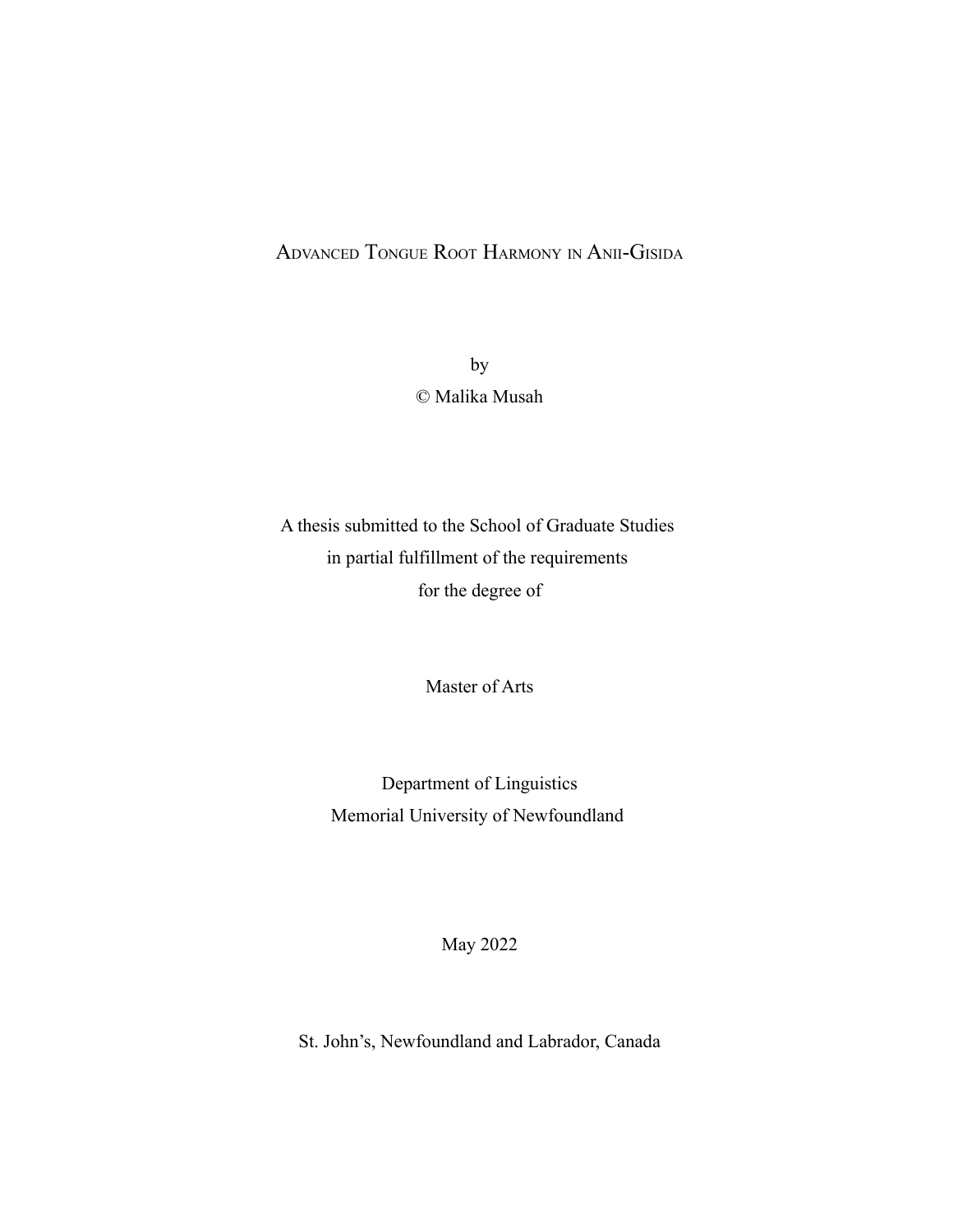# <span id="page-1-0"></span>**Abstract**

This thesis provides an analysis of vowel harmony and positional neutralization in Anii-Gisida. Anii-Gisida is spoken in the northern part of Benin, eastern Togo, and the central-eastern part of Ghana. It has an eleven-vowel system, which is unique in that all the vowels are active in [ATR] harmony processes (Morton, 2012, 2014). Anii-Gisida has five  $[+ATR]$  vowels, /i, e, a, o, u/ and six  $[-ATR]$  vowels, /i,  $\varepsilon$ , i, a,  $\infty$ ,  $\infty$ /. All the vowels have a harmonic counterpart except the high central vowel /ɨ/. The high central vowel, however, occurs exclusively with [-ATR] vowels in a word. I argue that all the vowels,  $\lambda$ ,  $i$ ,  $j$ ,  $k$ ,  $k$ ,  $k$ ,  $k$ ,  $a$ ,  $c$ ,  $c$ ,  $v$ ,  $u$  are contrastive for [ATR], including the high central vowel /ɨ/. I compare two approaches to contrastive feature specification, the Minimal Difference approach (e.g., Nevins, 2010) and the Successive Division Algorithm (e.g., Dresher, 2009), to determine which approach best accounts for vowel harmony patterning and positional neutralization in Anii-Gisida. The former approach does not result in contrastive specification of [ATR] for the Anii-Gisida high central vowel; and allows the non-contrastive vowel  $\frac{1}{4}$  to participate in [ATR] harmony. However, the latter allows all vowels to be contrastively specified for the harmonic feature; and allows only contrastive features to participate in [ATR] harmony. It is only the SDA version of contrastive specification that predicts that the high central vowel /ɨ/ can be phonologically active while also restricting phonological activity to contrastive features. The SDA also accounts for positional neutralization and markedness facts in Anii-Gisida. I propose that the features, [ATR], [low], [back], [high] and [round] are the features that divide the Anii-Gisida vowel inventory in a hierarchical tree. In the proposed hierarchical tree, the features ([±high] and [±round]) are ordered lower in the tree. These are the features that neutralize in affix position. Positional neutralization is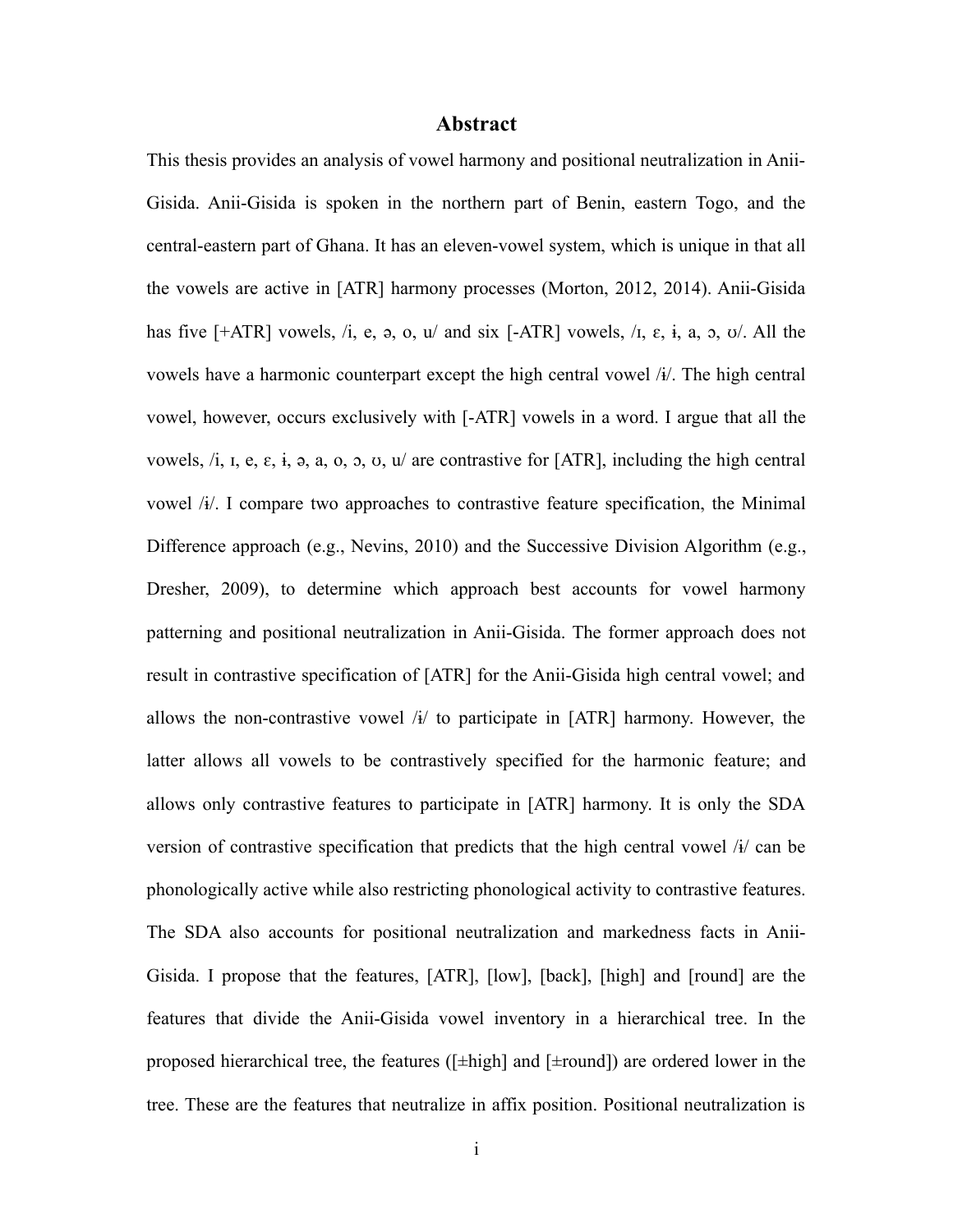crucial to distinguishing between marked and unmarked values in Anii-Gisida. The [ high] and [-round] vowels do not occur in the affixes. I argue that these feature values are marked relative to [+high] and [+round] which do occur in affixes. The proposed feature tree accounts for both [ATR] harmony and positional neutralization in Anii-Gisida.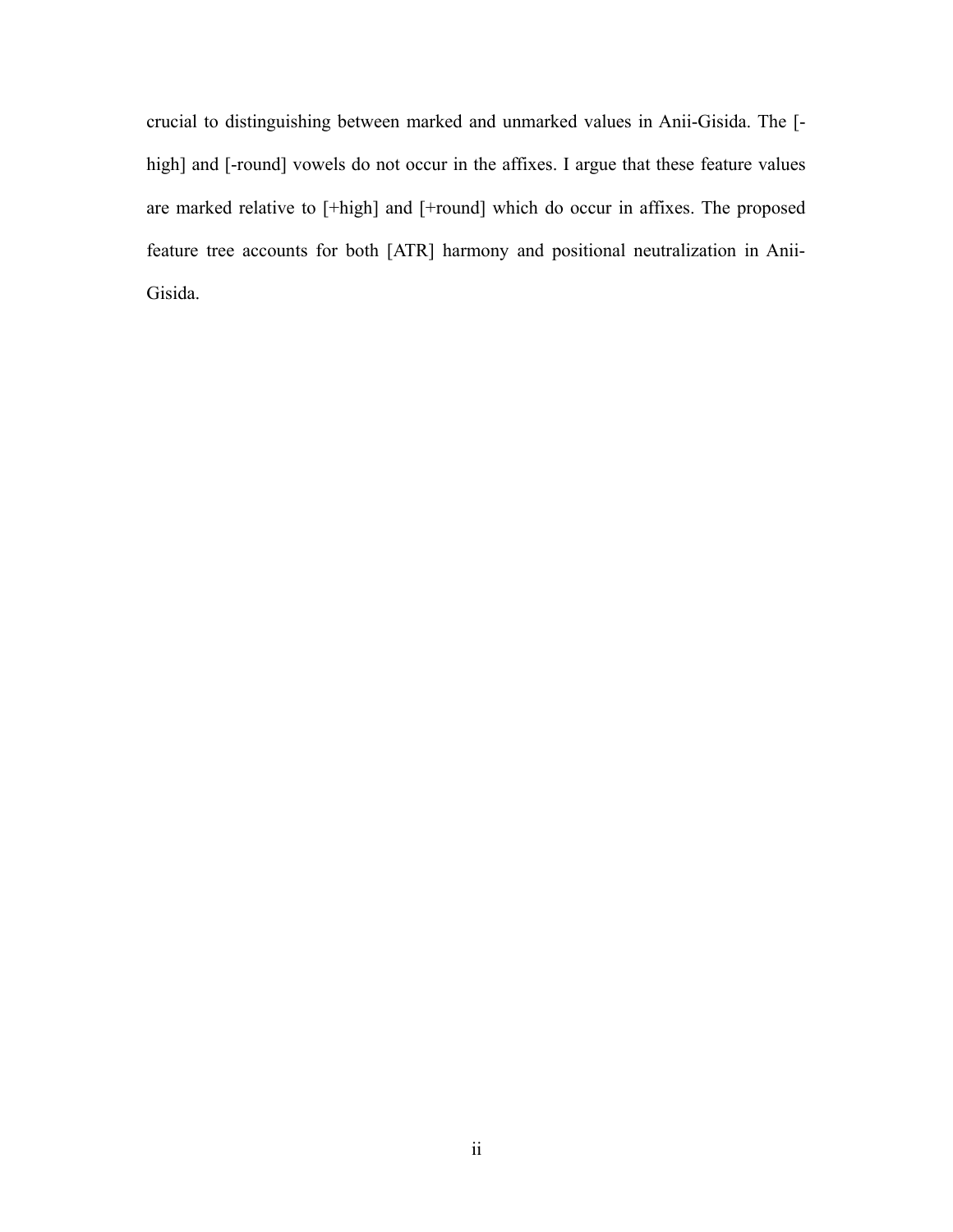# <span id="page-3-0"></span>**Acknowledgements**

First and foremost, I would like to thank the almighty Allah for his blessings throughout my research work. "And whatever of blessings and good things you have, it is from Allah." (Qur'an 16:53). I am grateful to the Almighty Allah for making it easy for me to see the success of this thesis.

I would like to express my most profound appreciation to my supervisors, Dr. Carrie Dyck and Dr. Sara Mackenzie, for their invaluable support and advice. They are behind the success of this thesis. They challenged me to think deeply and critically. I cannot forget the financial support I received from them in my first year of the program. They are always ready to reply to my messages and give references to apply for a scholarship.

I would also like to extend my deepest gratitude to Sarah Perry Kristin for her insightful suggestions. This woman will stay throughout the night to proofread my draft; she will then sit with me and explain everything in detail. I am so glad I met her, and she is indeed a God-sent.

To the teaching and non-teaching staff in the Department of Linguistics, thank you for the time you spent with me, especially Dr. Yvan Rose, Dr. Nick Welch, and Dr. Julie Britain. The courses I took in their classes helped to shape my thinking and how to make an argument scholarly.

My sincere thanks to Gladstone Deklu for his practical suggestions and encouragement and to all my course mates.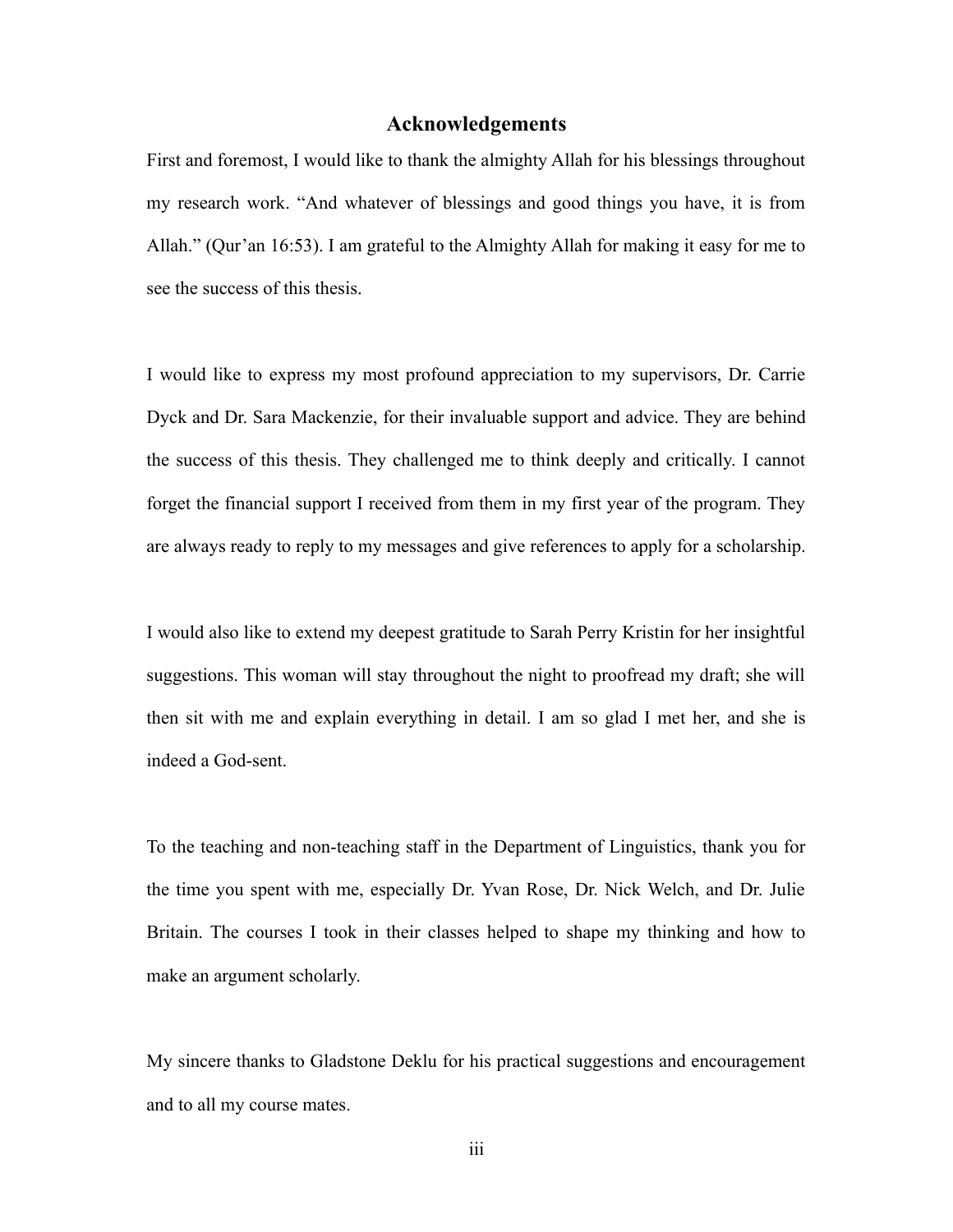My final appreciation goes to my family. Completing this thesis would not have been possible without their support and nurturing, especially my brothers, friends, and everyone who encouraged me in the difficult moment in my thesis journey. Also, I am deeply indebted to my husband for his patience, support, and his selfless understanding when we were obliged to live apart just a month after our marriage. Thank you for your profound belief in my abilities and for being a shoulder I lean on for advice, guidance, and suggestions. You came into my life when I needed you most, and I cannot thank you enough.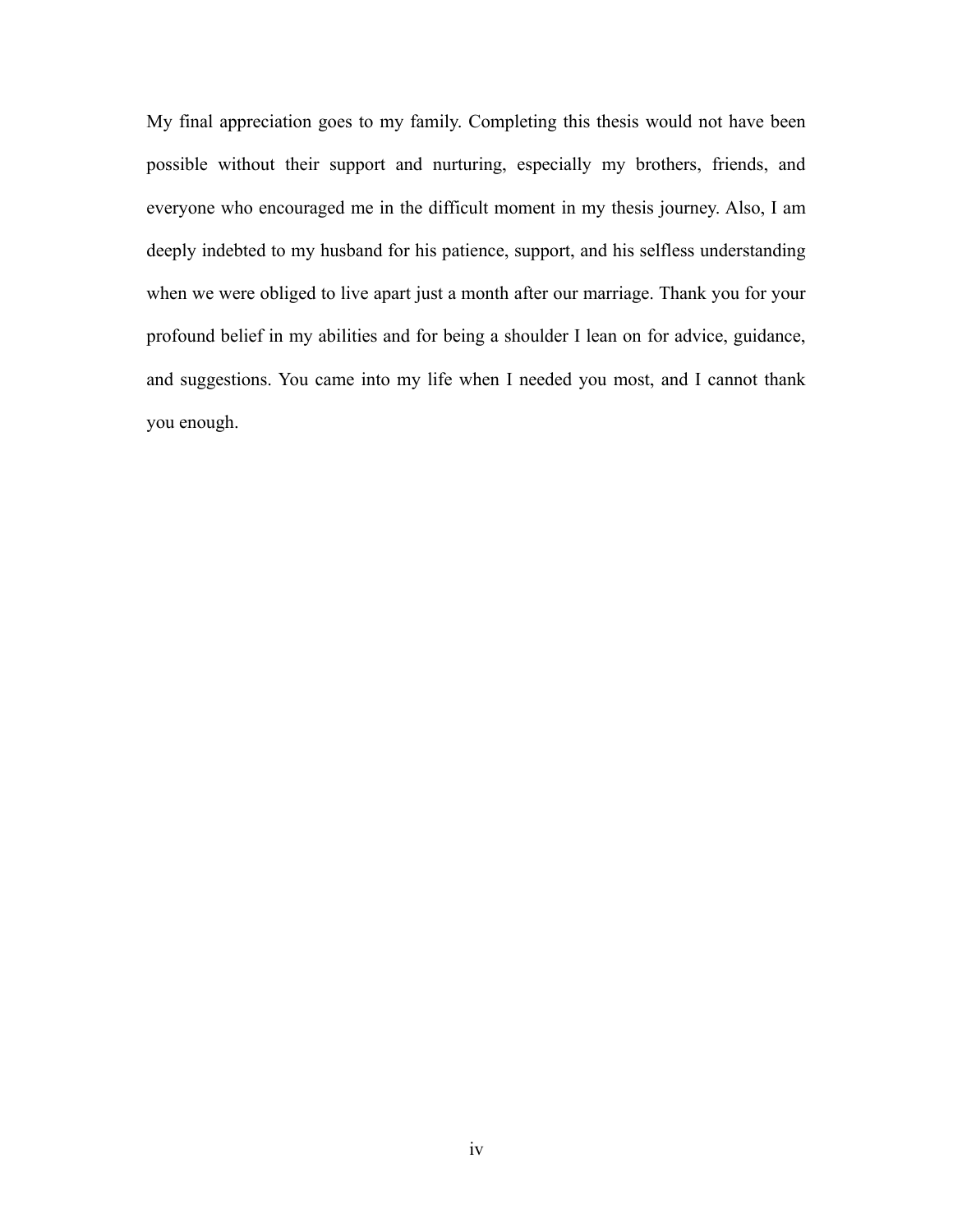| 3.5 Domain and Directionality of Anii-Gisida [ATR] Harmony30                      |  |
|-----------------------------------------------------------------------------------|--|
|                                                                                   |  |
|                                                                                   |  |
|                                                                                   |  |
| Chapter 4: Minimal Difference Approach to Vowel Harmony37                         |  |
|                                                                                   |  |
|                                                                                   |  |
|                                                                                   |  |
| 4.4 Minimal Difference Approach to Vowel Harmony Processes40                      |  |
|                                                                                   |  |
|                                                                                   |  |
|                                                                                   |  |
| 5.2 Contrastive Feature Specification via the Successive Division Algorithm (SDA) |  |
|                                                                                   |  |
|                                                                                   |  |

# **Table of Contents**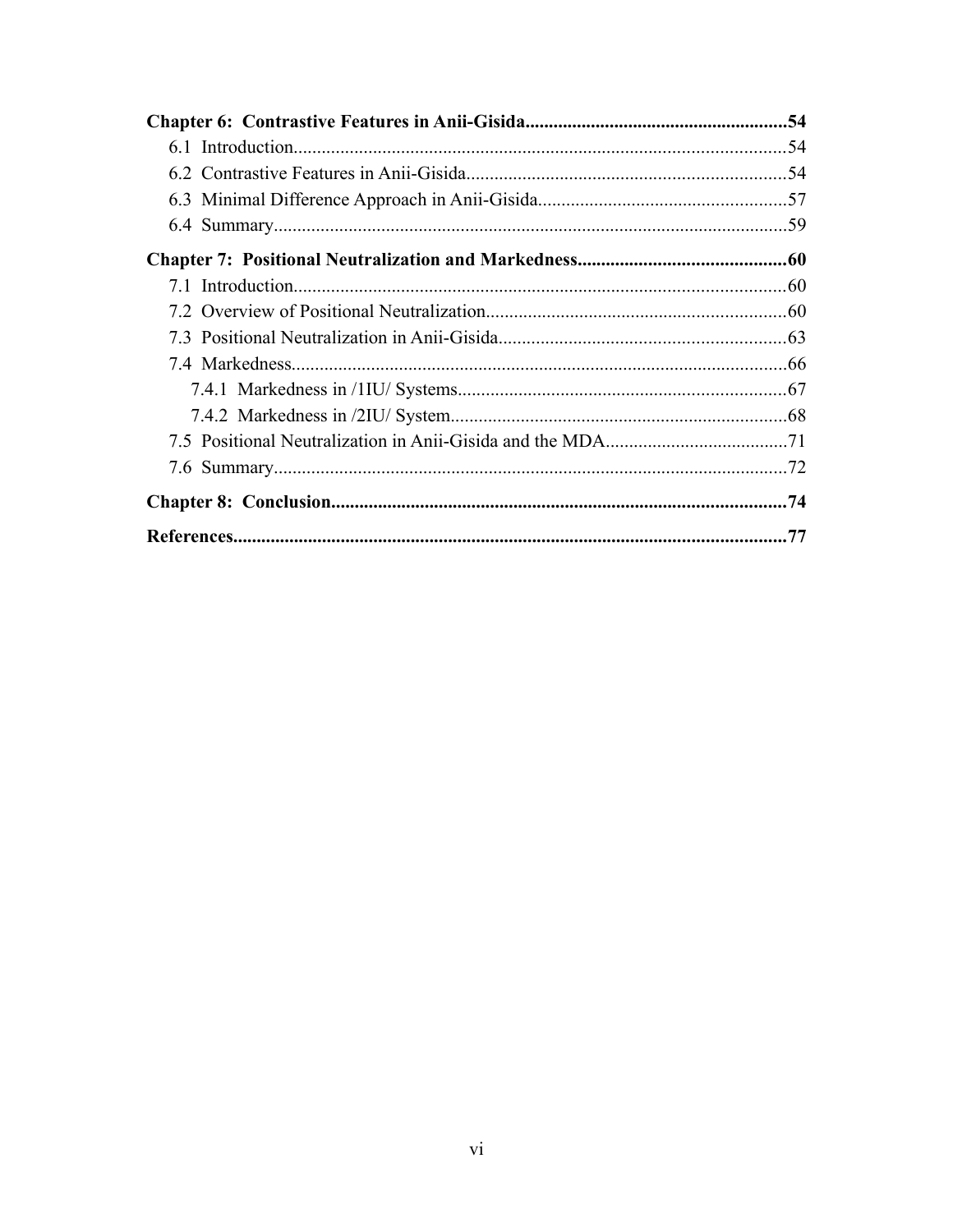# <span id="page-7-0"></span>**List of Figures**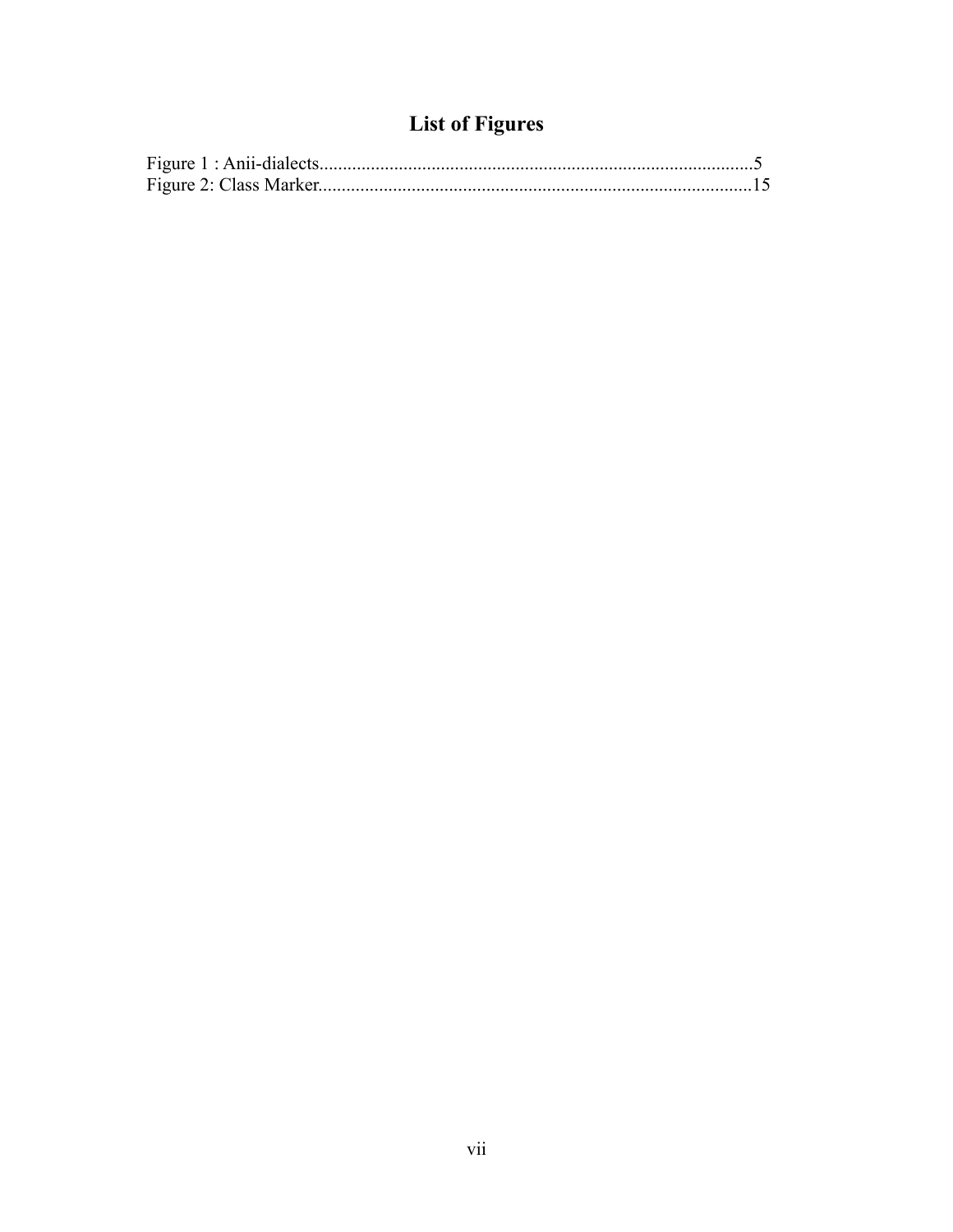# <span id="page-8-0"></span>**Chapter 1: Introduction**

This thesis provides an analysis of vowel harmony and positional neutralization in Anii-Gisida based on contrastive feature specification. Anii-Gisida is spoken in the northern part of Benin, eastern Togo, and the central-eastern part of Ghana. It exhibits an unusual vowel harmony system in which each of its eleven vowels are active in [ATR] harmony (Morton, 2012, 2014). This is unusual for two reasons: first, most languages with [ATR] vowel harmony have a smaller vowel inventory. While a number of African languages with [ATR] harmony have ten vowels (all participating in vowel harmony), it is more common to see languages with only seven or nine vowels, with seven being the most common (Casali, 2008). In most eleven vowel languages, only ten vowels are active in vowel harmony processes (Morton, 2012). Focusing on the asymmetric (or oddnumbered) vowel inventories, we find the second reason why vowel harmony in Anii-Gisida is unusual; all vowels participate in [ATR] harmony.

Typically in most languages with asymmetric (i.e., odd numbered) vowel inventories, at least one [ATR] vowel lacks a [+ATR] counterpart and does not participate in vowel harmony—it can co-occur with [+ATR] and [-ATR] vowels. In Anii-Gisida, however, the unpaired vowel [ɨ] *does* participate in [ATR] harmony, occurring exclusively with [- ATR] vowels in a word. This raises one of the central questions of my thesis: What accounts for the participation of the unpaired [-ATR] vowel in Anii-Gisida?

To address this question, I will consider two possible approaches to feature specification used in the literature to see which can better account for the vowel harmony patterning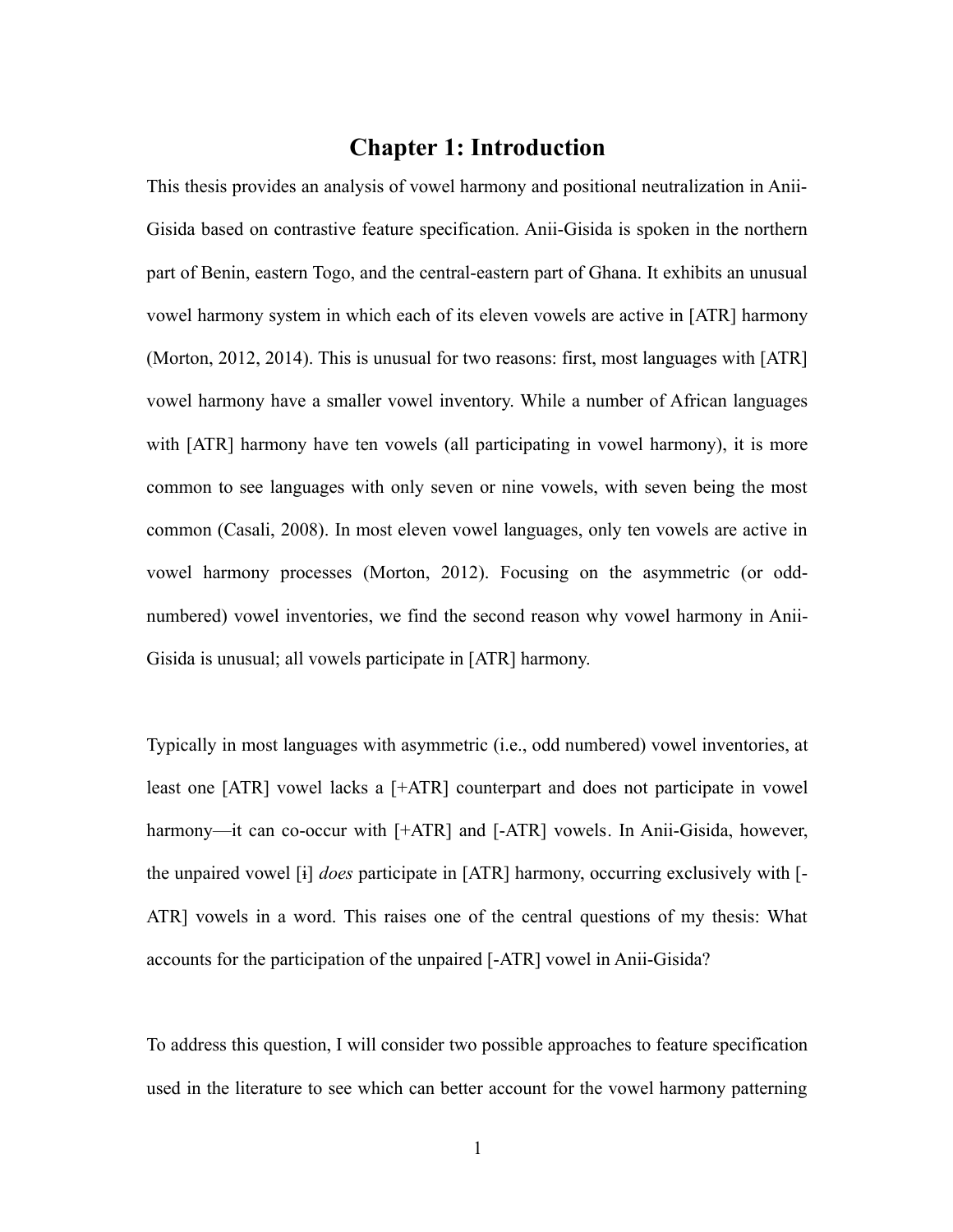in Anii-Gisida: the Minimal Difference Approach (MDA) (Nevins, 2005, 2010) and the Successive Division Algorithm (SDA) (Dresher, 2012, 2013, 2015). Both of these approaches appeal to contrastive feature specification to account for variable feature participation in harmony across languages. However, only in the SDA can the unpaired vowel be contrastively specified for the active harmonic feature. In the MDA, the unpaired [ɨ] is predicted to have a non-contrastive feature that participates in vowel harmony in Anii-Gisida. This yields my second research question: Are harmony triggers always contrastive in Anii-Gisida? Data for this study comes from Morton (2008, 2012, 2014). Most of Morton's earlier works are preliminary. Her (2014) work is the first to receive extensive study of Anii-Gisida.

Anii-Gisida has five  $[+ATR]$  vowels  $(i, e, a, o, u)$  and six  $[-ATR]$  vowels  $\lambda$ ,  $\varepsilon$ ,  $\overline{i}$ ,  $a$ ,  $o$ ,  $\sigma$ . All these vowels have harmonic counterparts (i/i, e/ε,  $\sigma$ /a,  $\sigma$ / $\sigma$ ,  $\sigma$ / $\sigma$ ) except the high central vowel  $/i$ . I will argue that all vowels are contrastive for  $[ATR]$ , including the high central vowel, which consistently triggers [ATR] harmony. The patterning of the high central vowel supports the hypothesis that a segment need not have a minimally different counterpart to be contrastively specified for the harmonic feature.

Not only is the vowel harmony patterning in Anii-Gisida atypical, so too is its patterning of positional neutralization. In many African languages that have an [ATR] vowel contrast, [ATR] neutralization occurs as well as [ATR] vowel harmony. Two common patterns of [ATR] neutralization occur in less prominent positions (for example, affixes and grammatical morphemes), correlating with properties of the vowel inventory (specifically, the number of contrastive high vowels present) (see Casali, 2016). In Anii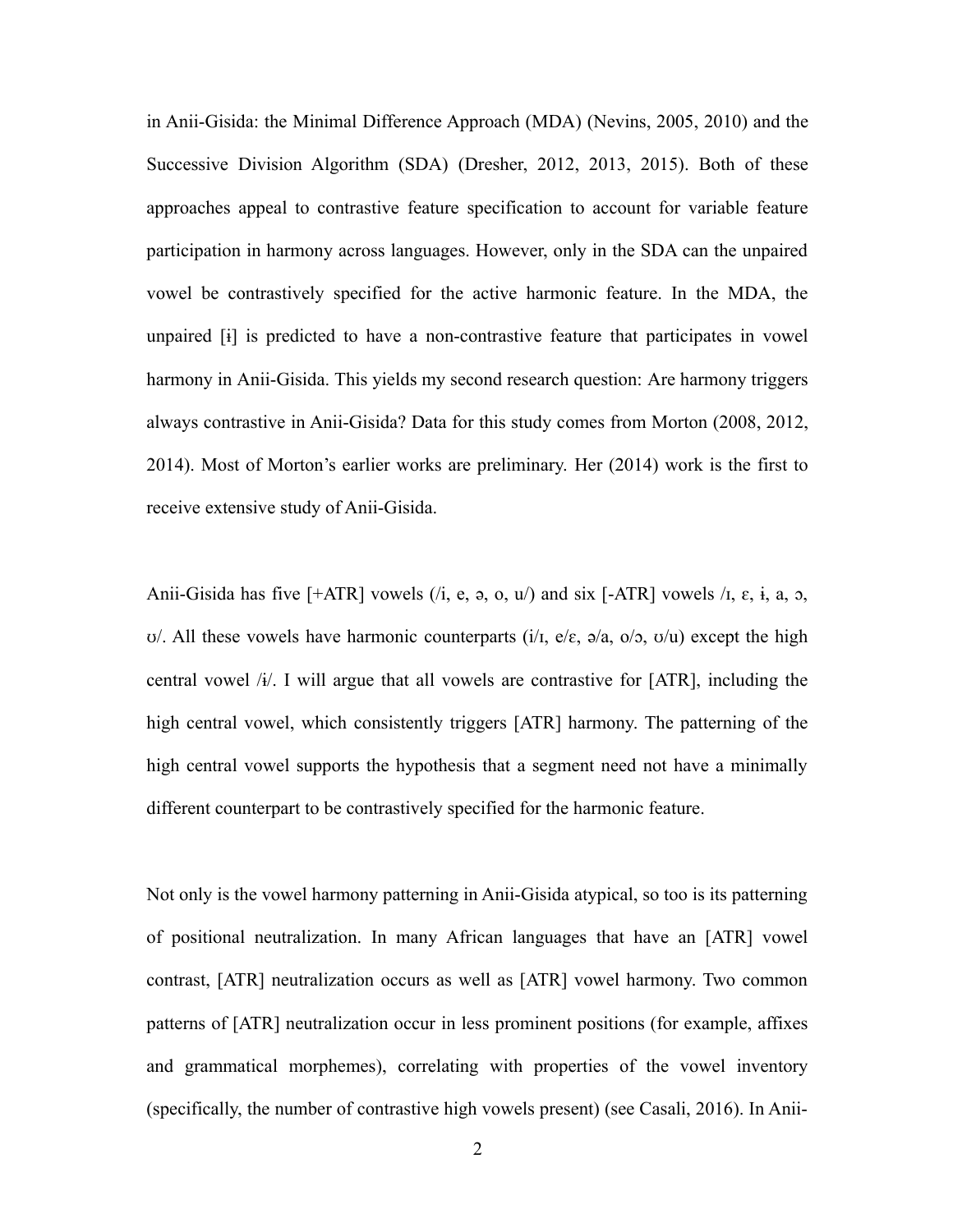Gisida, while there is a restricted set of vowels that can appear in affixes, this restriction is not based solely on [ATR]. Rather, we find that all vowels except mid vowels and the high central vowel  $[i]$  can appear in affixes. The high central vowel  $[i]$  plays an important role in both vowel harmony and positional neutralization. Thus, the unpaired vowel  $\hat{A}$  is active in vowel harmony processes and at the same time it neutralizes with the rounded vowels /ʊ/ and /ɔ/ in affix position. This brings us to the third question for my thesis: Why does the neutralization pattern seem to be associated with vowel height and rounding instead of [ATR]?

To address this question, I will again look to contrastive vowel specification using the same Successive Division Algorithm analysis that is used to account for the vowel harmony facts in Anii-Gisida. In my proposed SDA tree, the features ([ $\pm$ high] and the [±round]) are ordered lower in the proposed hierarchical tree. These are also the contrasts in Anii-Gisida that are neutralized in affix position.

I further discuss the implications of this pattern for markedness. Positional neutralization is crucial to distinguish between marked and unmarked values in Anii-Gisida. The [-high] and [-round] vowels are marked relative to the [+high] and [+round] vowels. The unmarked values show up in the affixes. Markedness is defined in terms of distributional pattern for features.

This thesis is organized as follows: Chapter 2 gives a general overview of Anii-Gisida phonology and morphology. Chapter 3 provides an analysis of the [ATR] harmony processes in Anii-Gisida. In chapters 4 and 5, I discuss the two approaches that have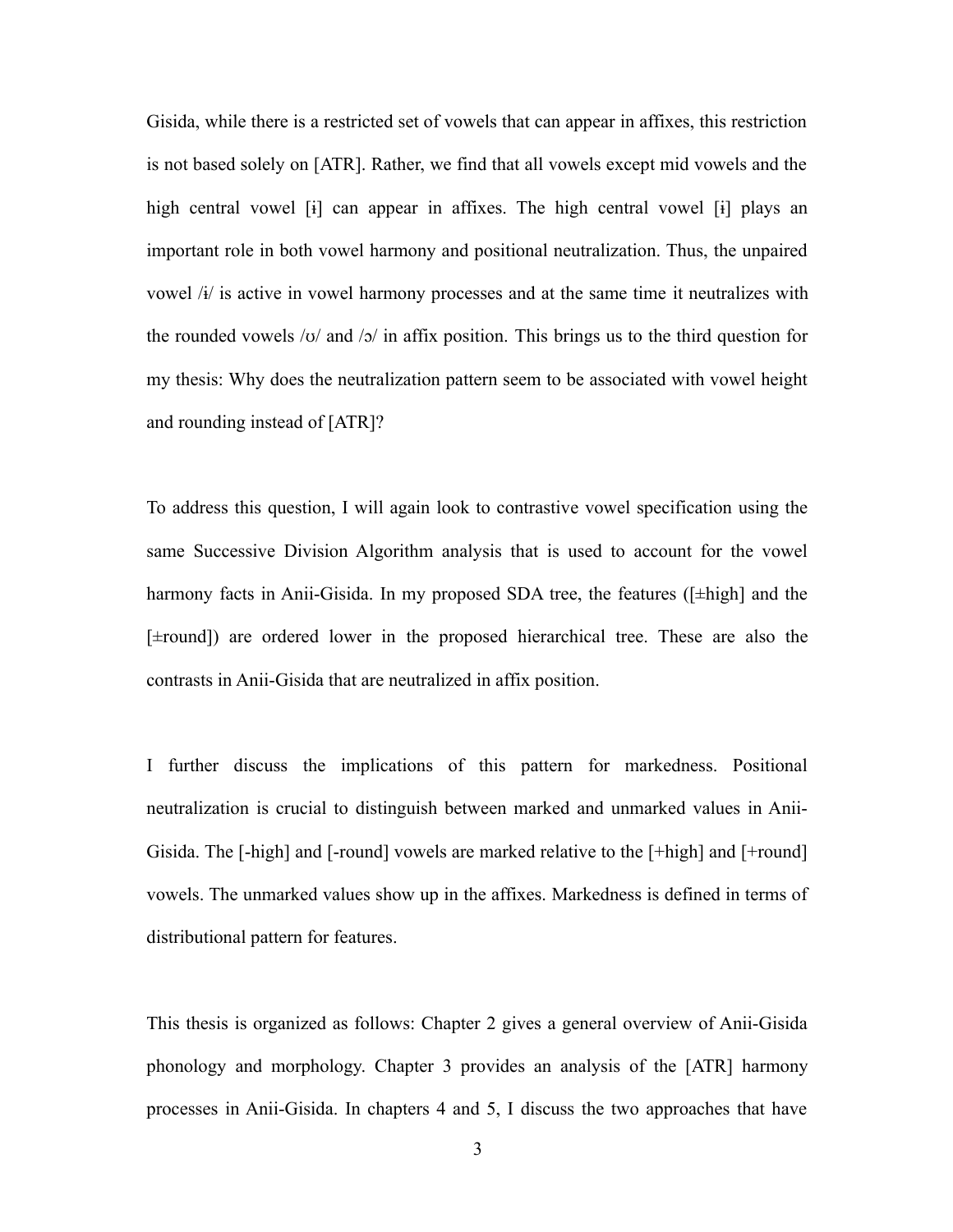been used to divide inventories into contrastive and non-contrastive features. Chapter 6 evaluates the fit of these two approaches with the Anii-Gisida vowel harmony system. I present an analysis of positional neutralization and markedness relation patterns in Anii-Gisida in chapter 7, and present conclusions in chapter 8.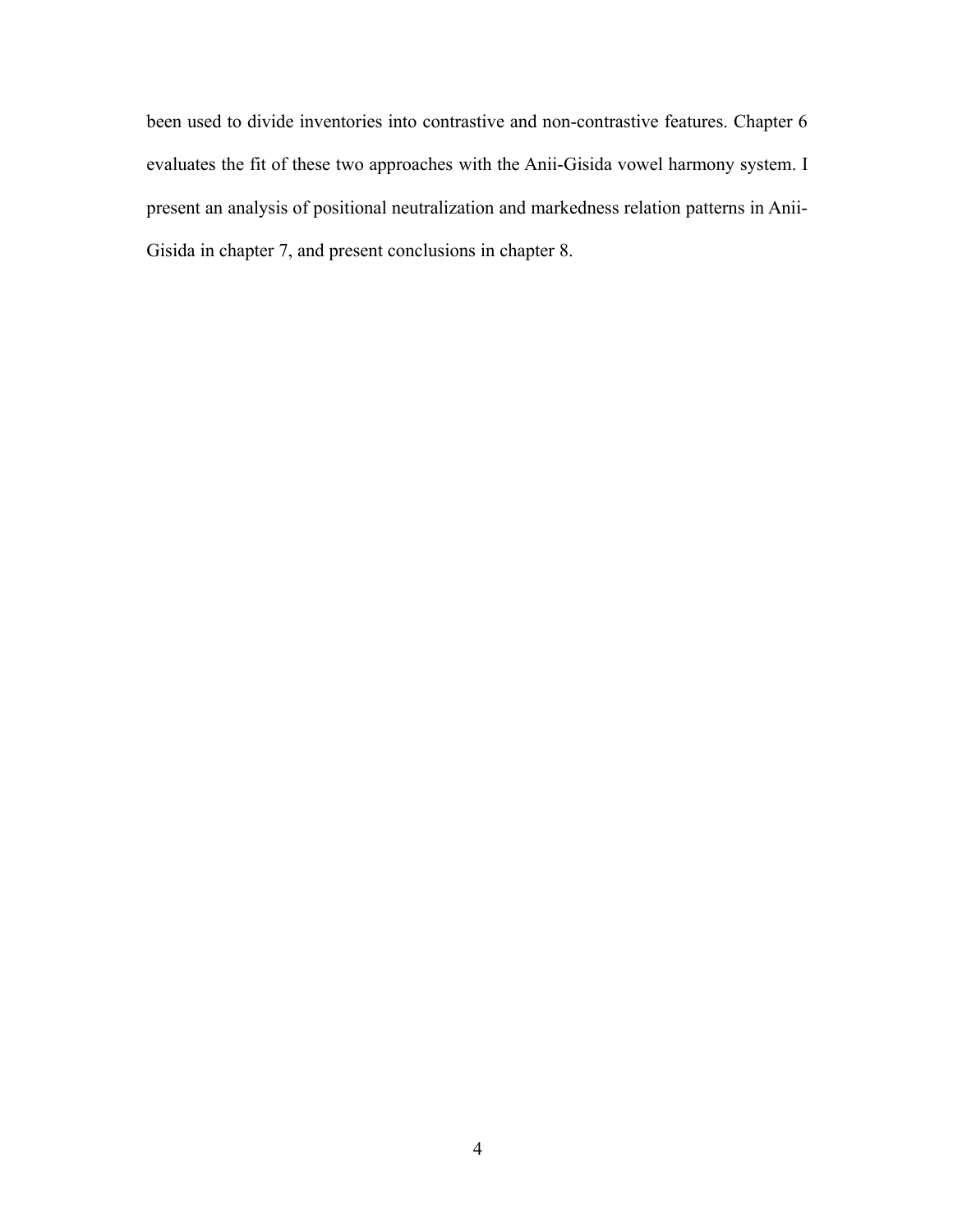# <span id="page-12-1"></span>**Chapter 2: Background of Anii**

### <span id="page-12-0"></span>**2.1 Introduction**

Anii is a severely under-documented Niger-Congo-Kwa language spoken by approximately 49,000 people (Morton, 2012) in Benin, eastern Togo, and the centraleastern part of Ghana. Benin has the largest population of Anii speakers (The name 'Anii' is an interjection which means 'do you hear' or 'do you understand' in Anii.). Anii is one of the fourteen Togo-remnant languages also known as Ghana-Togo Mountain Languages (GTM). Ghana-Togo Mountain Languages are spoken in Southeastern Ghana, Southwestern Togo and Northern Benin.

Anii is spoken in about fifteen villages in the northern part of Benin, and each village has a specific name for its dialect as shown in Figure  $1^1$  $1^1$ . There are about thirteen dialects of Anii, and some of them are not mutually intelligible. Thus, each dialect has a varied set of rules in terms of lexicon, phonology and syntax. This thesis focuses on the Gisida dialect, the one with the most speakers; it is



Figure 1: Map of Anii-dialects, Morton,2008, p.11

<span id="page-12-2"></span><sup>1</sup> The circles show dialect clusters, thus dialect that share the same linguistics patterns.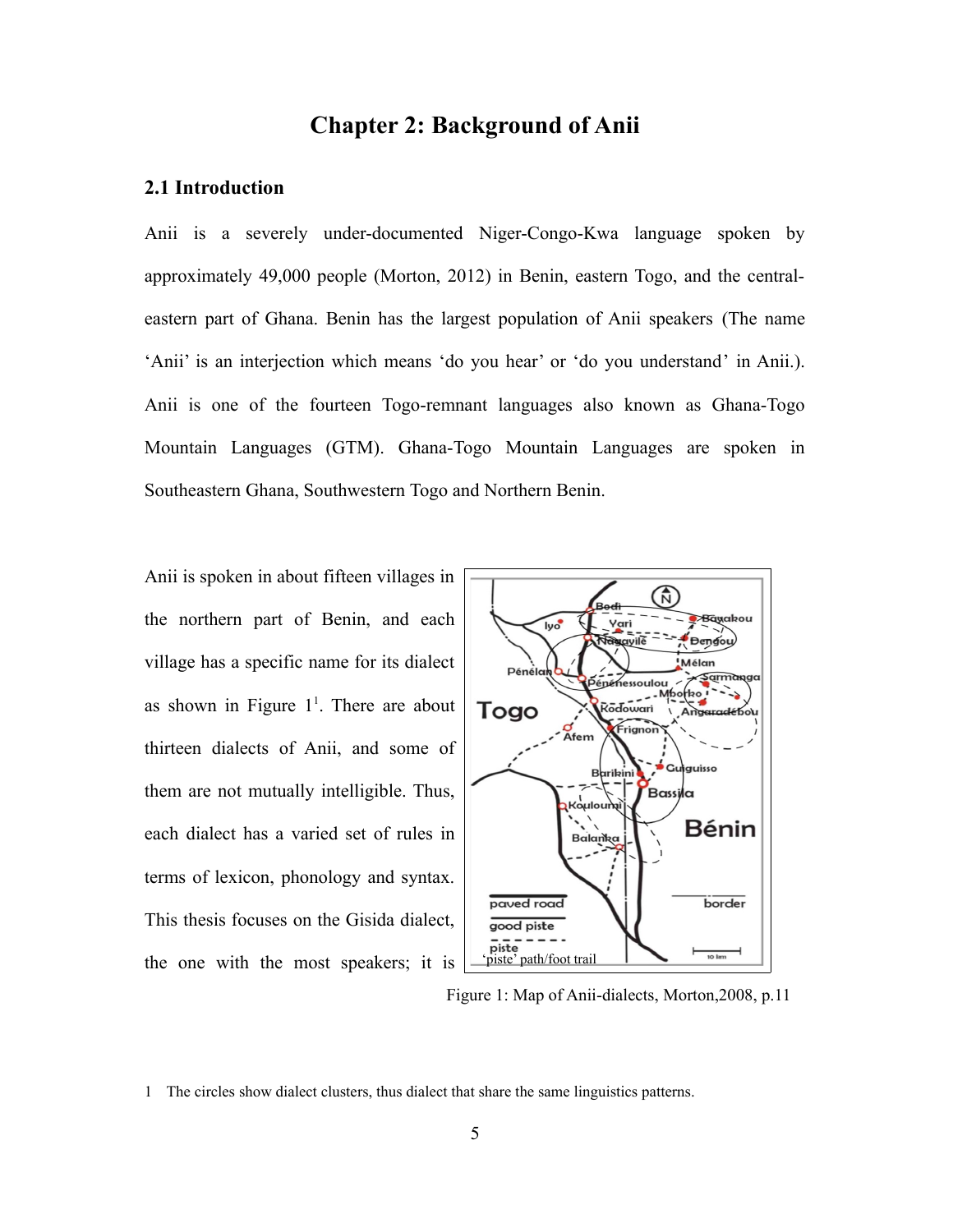spoken in Bassila village<sup>[2](#page-13-1)</sup>. For the rest of this thesis, I will refer to this dialect as Anii-Gisida.

I will first discuss previous works on Anii (section [2.2\)](#page-13-0) and then introduce some of the phonological and morphological aspects of Anii-Gisida that are needed to understand the vowel harmony system in Anii-Gisida (described later in chapter 3). This includes the phonemic inventory (section [2.3](#page-14-0)), three active phonological processes in Anii-Gisida (section [2.4](#page-17-0)) and a brief overview of some basic aspects of Anii-Gisida morphology (section [2.5\)](#page-20-1).

### <span id="page-13-0"></span>**2.2 Previous Work on Anii**

Heine (1968) (as cited in Morton, 2014) was the first to do a brief sketch of the phonology and the morphology of Anii-Gisida. He provided the first consonant and vowel chart of Anii-Gisida, consisting of ten vowels. However, Morton (2010, 2012) later discovered an eleventh vowel, the high central vowel  $(i)$ . [ATR] vowel harmony in Anii-Gisida affects noun class markers, agreement, verb morphology, and some aspectual morphology (Heine, 1968). Its 5-level height/[ATR] system of [ATR]-based harmony is uncommon in African languages (Morton, 2014). The [ATR] vowel harmony system is fully analyzed in subsequent chapters.

<span id="page-13-1"></span><sup>2</sup> Some speakers refer to the Gisida dialect as Bassila.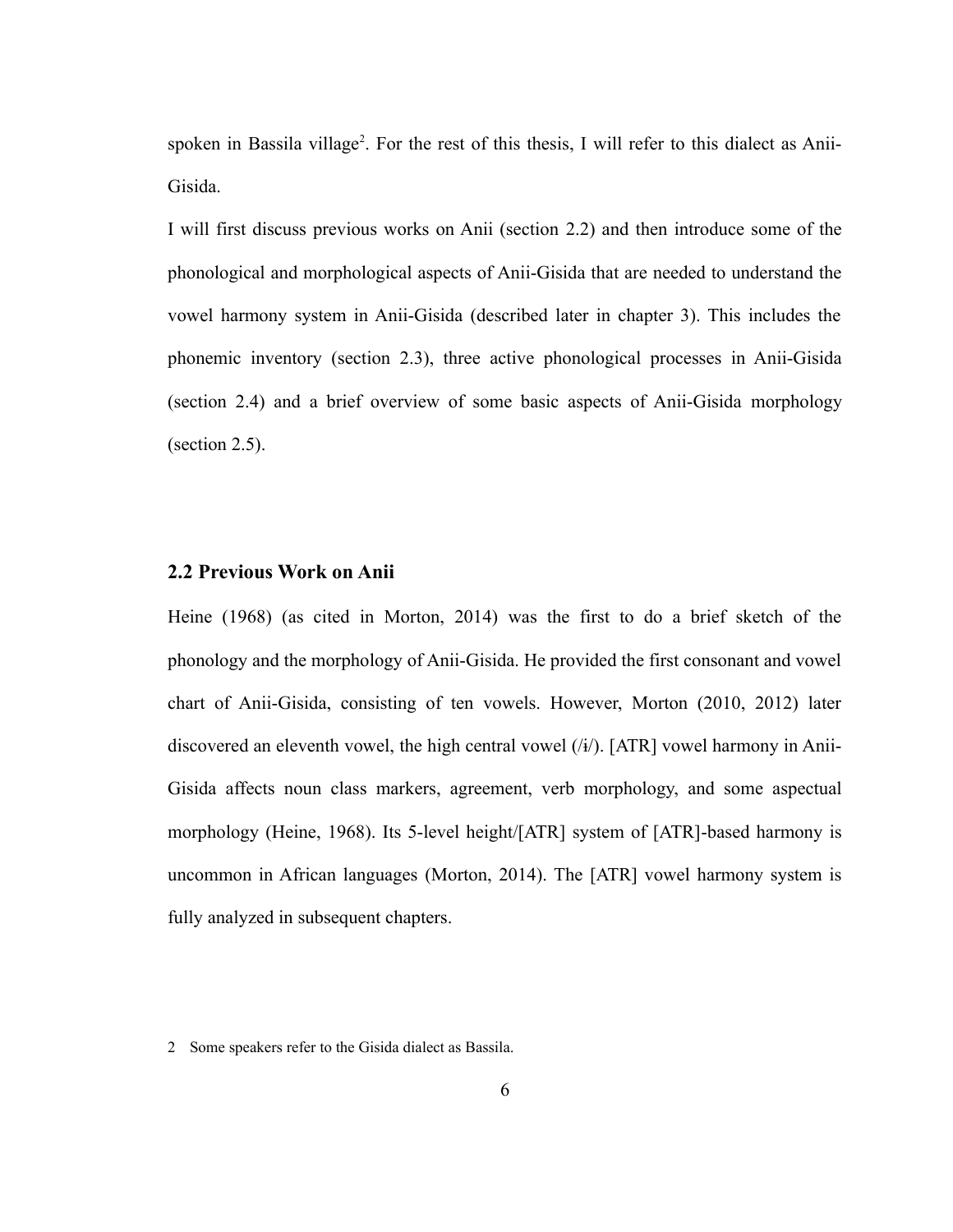Morton (2014) is the first author to do extensive work on Anii-Gisida. Her work focuses on the temporal and aspectual semantics and verbal tonology of Anii-Gisida. Her first work was on a preliminary classification of the Anii-Gisida dialects and provided some evidence for dialect clusters among Anii villages. According to Morton (2008), there are four or five dialect clusters—villages that share the same pattern in terms of lexemes, phonology, semantics and other aspects of language structure (see Figure 1). For instance, Morton (2008) grouped the Anii territory into Northwest, Northeast, North, and Southern groups. The Northwest group includes the villages of Penelan, Penessoulu, and Nagayile. The salient feature that characterizes this group is the presence of word-final ( $\ell \epsilon / \text{ or } \ell$ ) where other dialects have  $\frac{1}{l}$  instead. The dialects that make up the Northeast include the villages of Saramanga, Mboroko and Agaradebou. The villages in the North group include Bodi, Yari, Bayakou and Dengou. Finally, the villages of Bassila, Barikini, Frignon and Guiguisso are grouped together as dialects of Southern Anii. (see Morton, 2008 for more feature characteristics of these dialects).

### <span id="page-14-0"></span>**2.3 Phonemic Inventory**

Anii has 25 consonants, 22 of which are phonemes. The voiced fricatives, [v] and [z], only occur in borrowed words (French and Arabic); they are not phonemes of the Anii-Gisida dialect. The alveolar affricate [ts] is an allophone of  $\widehat{f}$  / $\widehat{f}$  occurring before midcentral and high central vowels (Morton, 2014). Glides are listed as phonemes in the chart below, though it is not clear whether these are separate phonemes or allophones of high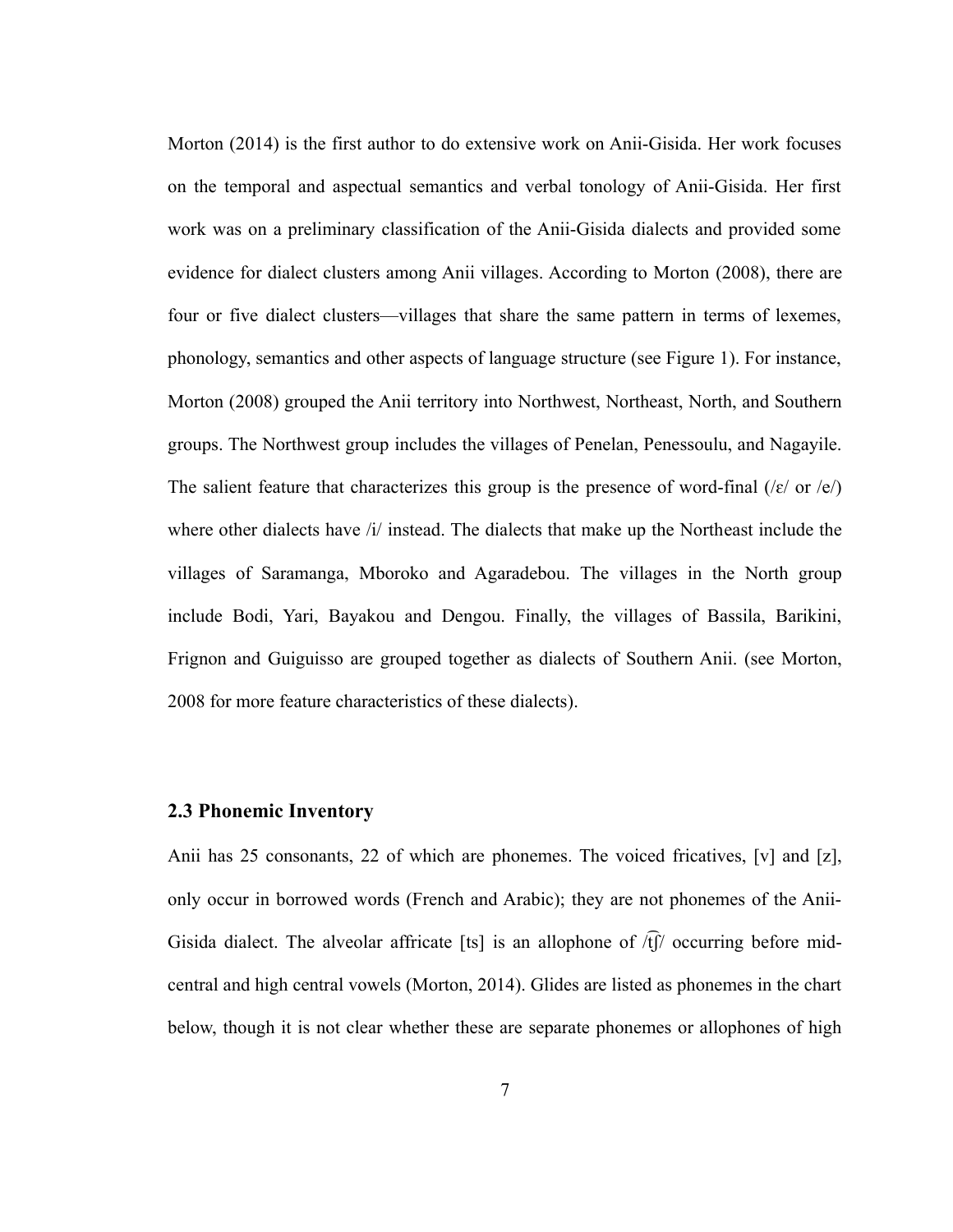vowels (see Morton, 2014). The labiovelar /ŋm/ is rare in Anii-Gisida but occurs in other  $dialects<sup>3</sup>$  $dialects<sup>3</sup>$  $dialects<sup>3</sup>$ .

|                     | Bilabial Labio- | dental | Alveolar | Alveo-<br>palatal             | Palatal        | Velar | Glottal | Labio-<br>velar |
|---------------------|-----------------|--------|----------|-------------------------------|----------------|-------|---------|-----------------|
| Plosives            | p <sub>b</sub>  |        | t d      |                               |                | k g   |         | kp gb           |
| Nasal               | m               |        | n        |                               | $\mathfrak{p}$ | ŋ     |         | $(\text{nm})$   |
| <b>Trill</b>        | r               |        |          |                               |                |       |         |                 |
| Fricatives          |                 | f(v)   | s(z)     |                               |                |       | h       |                 |
| Affricate           |                 |        | (ts)     | $\widehat{tf}$ $\widehat{dg}$ |                |       |         |                 |
| Glides <sup>4</sup> |                 |        |          |                               |                |       |         | W               |
| Lateral             |                 |        |          |                               |                |       |         |                 |

Table 1. **Consonant Inventory** (Morton, 2014)

Anii-Gisida has eleven (11) vowels, five  $[+ATR] / i$ , e, a, o, u/ and six  $[-ATR] / i$ ,  $\varepsilon$ ,  $i$ ,  $a$ ,  $o$ , ʊ/. All of the [-ATR] vowels have a [+ATR] counterpart with the exception of the high central vowel, /ɨ/ (see example [\(1\)\)](#page-16-0).

<span id="page-15-0"></span><sup>3</sup> The other dialects of Anii are still under-documented.

<span id="page-15-1"></span><sup>4</sup> Some scholars regard glides and vowels as allophones of the same phoneme, others consider them to be separate phonemes. Morton (2014) considers glides and high vowels to be separate phonemes in Anii.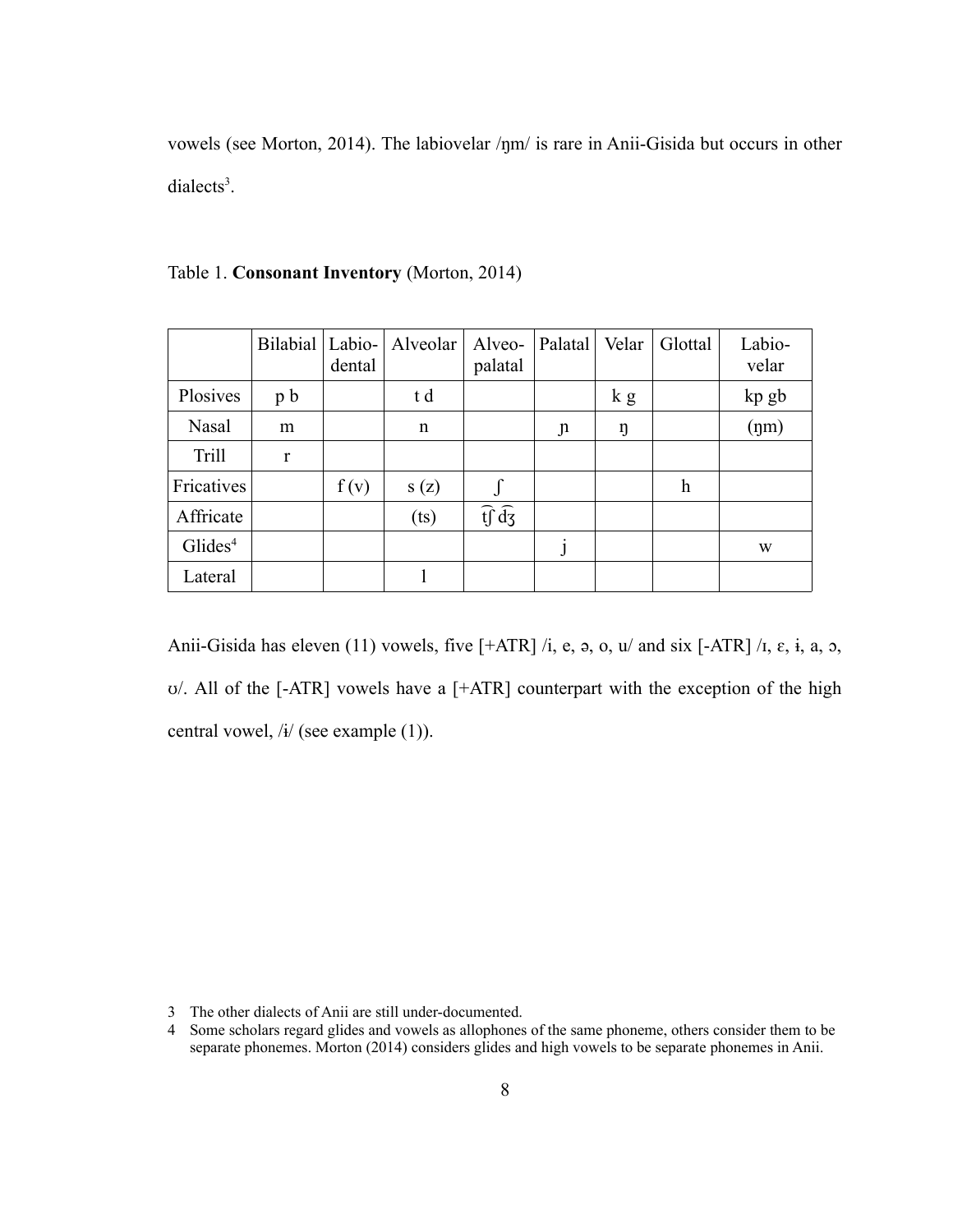# Table 2. **Vowel Inventory** (Morton, 2014)

| $[+ATR]$ |      |       |         |      | $[-ATR]$ |       |         |               |
|----------|------|-------|---------|------|----------|-------|---------|---------------|
|          |      | Front | Central | Back |          | Front | Central | Bao           |
|          | High |       |         | u    | High     |       |         | U             |
|          | Mid  | e     | Э       |      | Mid      | ε     |         | $\mathcal{O}$ |
|          |      |       |         |      |          |       |         |               |

| +ATR] |          |      |      | $[-ATR]$ |         |               |
|-------|----------|------|------|----------|---------|---------------|
| Front | Central  | Back |      | Front    | Central | Back          |
|       |          | u    | High |          |         | Ω             |
| e     | $\Theta$ | O    | Mid  | ε        |         | $\mathcal{O}$ |
|       |          |      | Low  |          | a       |               |

# <span id="page-16-0"></span>(1) [**ATR] Pair** (Morton, 2012, p. 72)

|            | $[+ATR]$ $[-ATR]$ |    |
|------------|-------------------|----|
| High front | $\mathbf{1}$      | I  |
| Mid front  | e                 | ε  |
| Central    | Э                 | a  |
| High back  | u                 | 75 |
| Mid back   |                   | ∩  |

All the vowels are phonemic and they occur in minimal or near minimal pairs, as in [\(2\)](#page-17-3)

([a](#page-17-2)[-h](#page-17-1)).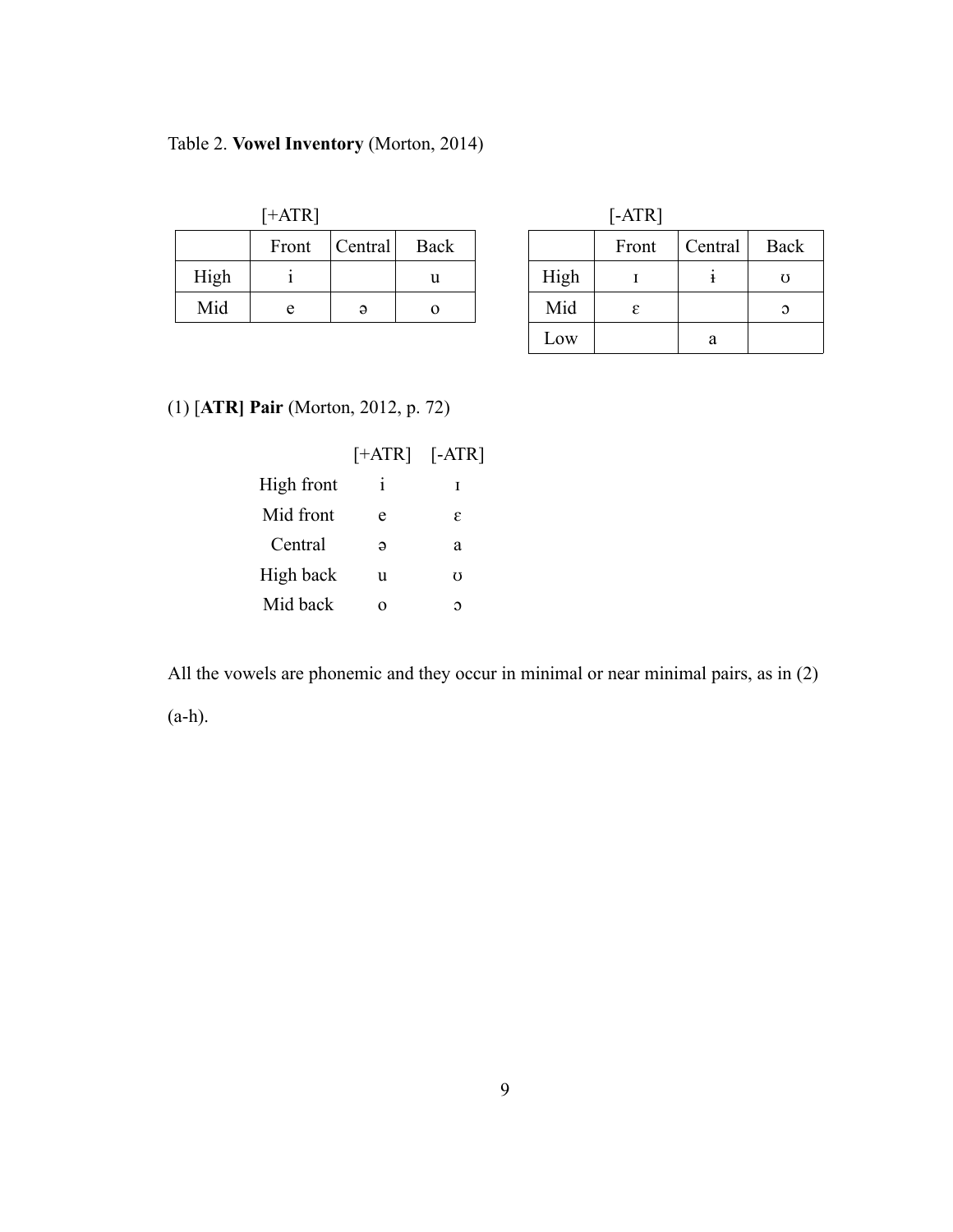#### <span id="page-17-3"></span>(2) **Minimal Pairs** (Morton, 2012, pp. 72–76)

<span id="page-17-5"></span><span id="page-17-2"></span>

| a.             | $\lceil r i^5 \rceil$                 | 'to trap'                                | $\lceil r \rceil$                  | 'to dance/grill'               |
|----------------|---------------------------------------|------------------------------------------|------------------------------------|--------------------------------|
|                | $[p_i]$                               | 'to break/crush'                         | $[p_1]$                            | 'to come'                      |
|                | $b.$ [né]                             | 'to detest/ hate strongly'               | $[n\acute{\epsilon}]$              | 'to lend/pass'                 |
|                | [t $\text{f}$ edé]                    | 'to crumble'                             | $[$ tfede]                         | 'to divide kola nuts'          |
| $\mathbf{c}$ . | $\lceil w \circ \rceil$               | 'to cook meat'                           | [wá]                               | 'to meet'                      |
|                | $\lceil d \rceil$                     | 'to jump over'                           | [da]                               | 'to be there'                  |
|                | $d. \quad [du]$                       | 'to sow'                                 | $\lceil d\sigma \rceil$            | 'to put/place'                 |
|                | [fum]                                 | 'to bury'                                | [for]                              | 'to cultivate'                 |
| e.             | $\lceil \text{to} \rceil$             | [fodó] 'to doff (take off)'<br>'to give' | [for]<br>$[t\dot{o}]$              | 'to mix/knead in'<br>'to last' |
| f.             | $[p_1]$                               | 'to cook'                                | [p <sub>9</sub> ]                  | 'to look along'                |
|                | [nk in]                               | 'behind'                                 | $[nk\acute{o}n]$                   | 'there'                        |
| g.             | [silá]                                | 'to approach'                            | [salá]                             | 'to greet'                     |
|                | $[\text{pira}]$                       | 'to become'                              | [para]                             | 'to glue/stick'                |
| h.             | $[t_1]$                               | 'future marker'                          | $\lceil \text{tr} \rceil$          | 'to put down'                  |
|                | $\left\lceil \mathbf{1} \right\rceil$ | 'to build'                               | $\lfloor \sharp \mathrm{i} \rceil$ | 'to wash'                      |

# <span id="page-17-1"></span><span id="page-17-0"></span>**2.4 Phonological Processes**

This section focuses on three phonological processes found in Anii-Gisida: Nasal Place Assimilation, G-deletion and Palatalization to provide evidence for some active features.

Nasal Place Assimilation occurs when a nasal phoneme assimilates to the place features of another phoneme in the same environment (Morton, 2014). Nasal assimilation occurs

<span id="page-17-4"></span><sup>5</sup> Anii-Gisida has two types of tone; high and low tone. The tones have lexical and morphological functions. I do not focus on tones in this paper and some of the segments might not bear tone. I will always omit these tones on [i, ɪ], because fonts style obscure the [ATR] difference between these two vowels. In any case, tone is not relevant in this thesis.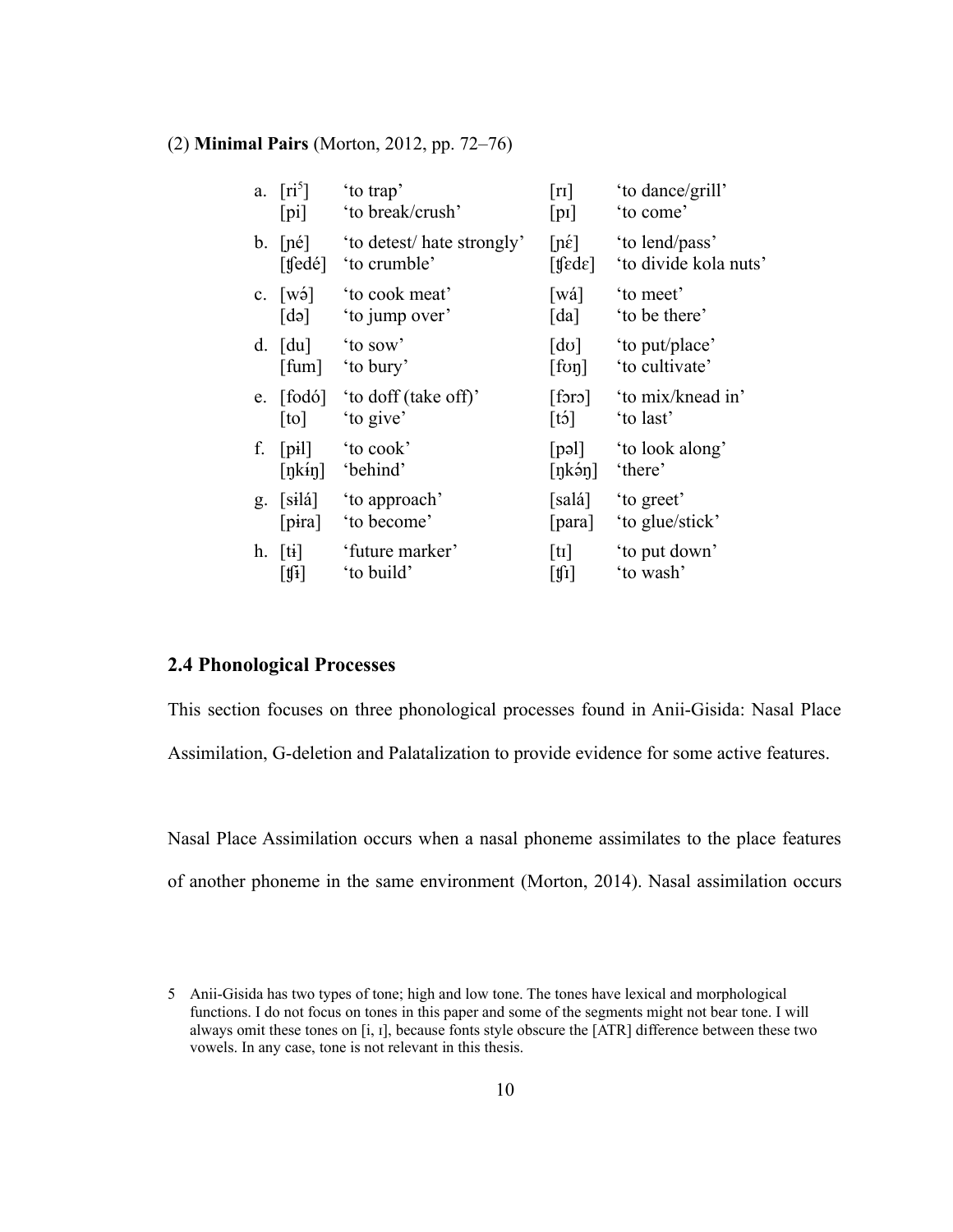both within words (see  $(3)$  ([a](#page-18-3)[-b](#page-17-5)) and a[c](#page-18-1)ross a word boundary (see  $(3)$  (c[-f](#page-18-0))) and the assimilation is regressive.

## <span id="page-18-2"></span>(3) **Nasal Assimilation** (Morton, 2014, p. 21)

<span id="page-18-3"></span><span id="page-18-1"></span>

|    | a. $[n-time]$<br>CL.F-work                                                         | 'work'             |
|----|------------------------------------------------------------------------------------|--------------------|
|    | $b.$ $[\dot{m}$ -pá]<br>CL.F.-village                                              | 'village'          |
|    | c. $\left[\hat{a}\hat{\eta} - g\hat{a} - \hat{\epsilon}\right]$<br>my-CL.sg-basket | 'my basket'        |
|    | d. $\hat{a}$ m - $\hat{b}$ . $\hat{c}$<br>my-CL.pl-basket                          | 'my baskets'       |
|    | e. [ń-fʊ <b>ή</b> -gà-wàrà]<br>I-farm-CL.sg-field                                  | 'I farmed a field' |
| f. | $[n$ -fòm-bò-wàrà<br>I-farm-CL.pl-field                                            | 'I farmed fields'  |

<span id="page-18-0"></span>The second phonological process is G-deletion with associated vowel change. In Anii-Gisida, [g] is deleted when it follows a syllable with a voiceless velar stop, and the quality of the vowel before the [g] changes (Morton, 2014). The examples in [\(4\)](#page-19-0) illustrate this process. In each of these cases, the possessive prefix -*àkì* 'your (sg)' is prefixed to a noun that begins with [g] -g*à-ʃɛ̀ j*. In each case, the [g] is deleted (compare [\(4\)](#page-19-0) ([a](#page-19-4)[-e\)](#page-19-3) and [\(4\)](#page-19-0) ([f-](#page-19-2)[i](#page-19-1)) where [g] is not deleted) as shown in the surface forms. As seen in example [\(4\)](#page-19-0), a preceding [k] triggers the deletion of [g]. In addition to the G-deletion, the second vowel in the possessive pronoun (/àkì/) changes to have the same vowel quality as the first vowel in the noun form. Although total assimilation occurs in hiatus contexts created through G-deletion, assimilation in rounding occurs independently of G-deletion as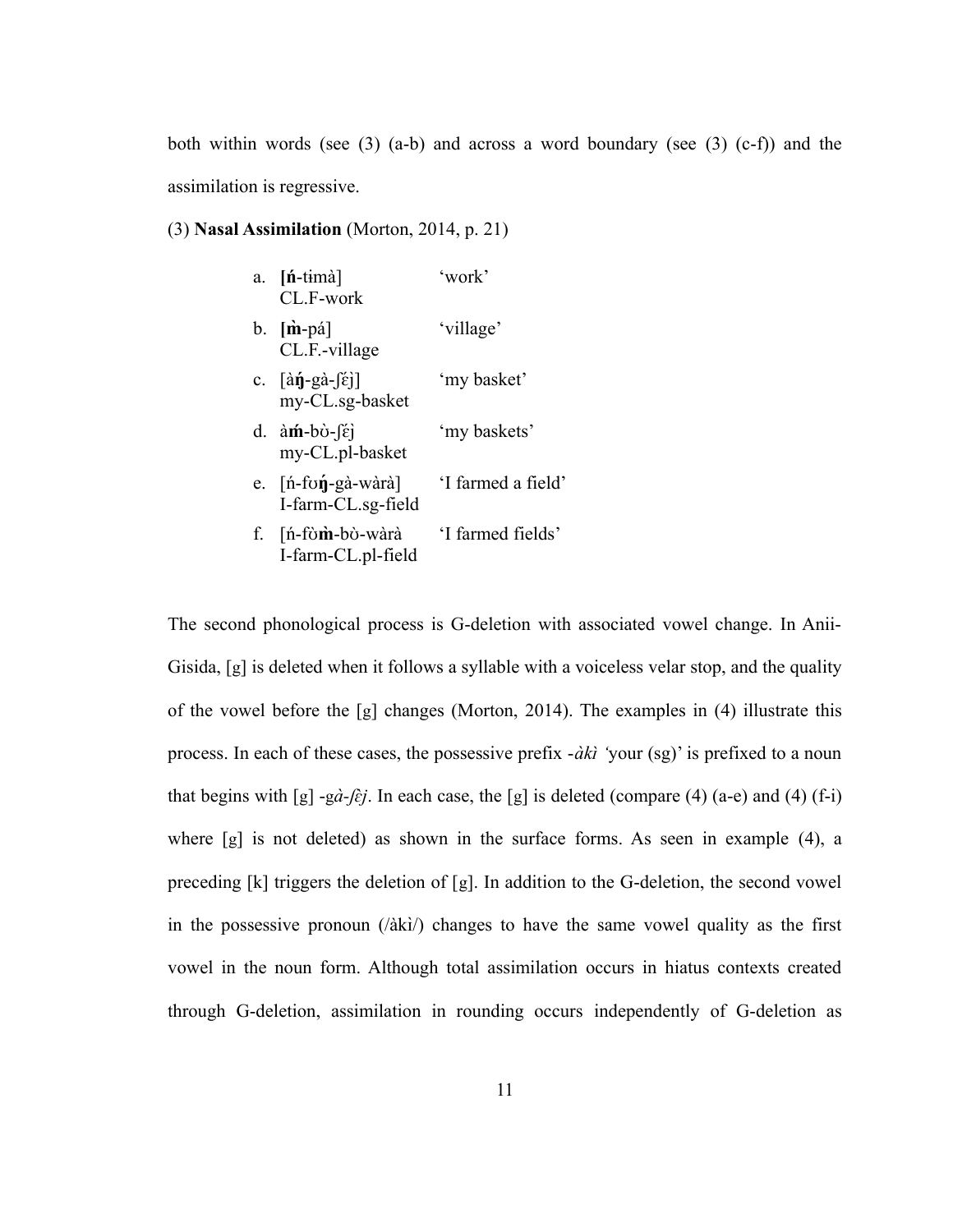shown in [\(4\)](#page-19-0) ([h-](#page-19-5)[i](#page-19-1)). G-deletion is also common in Cilungu (a Bantu language in the Northern Province of Zambia and Southern Tanzania) where /g/ is deleted to create a surface hiatus like seen in Anii-Gisida. (See Bickmore (2007) for more description of Gdeletion in Cilungu).

<span id="page-19-0"></span>(4) **G-Deletion** (Morton, 2014, pp. 25–26)

<span id="page-19-4"></span>

| Underlying form Surface form         |                                                                | Glossing                 |
|--------------------------------------|----------------------------------------------------------------|--------------------------|
| a. $/\hat{a}kI-g\hat{a} - \hat{e}i/$ | $\lceil \hat{a} \hat{k} \hat{a} \hat{a} \rceil \hat{\epsilon}$ | 'your (sg) basket'       |
| b. $/\hat{a}kI-g\hat{a}-n\hat{b}/$   | [àkàànò]                                                       | 'your (sg) mouth'        |
| c. $/λ$ kI-gI- $k\delta/$            | [àkììkò]                                                       | 'your (sg) belly button' |
| d. / $\lambda$ kı-gò-dà/             | [àkòòdà]                                                       | 'your (sg) dream'        |
| e. /kà gi bílá!ná /                  | [kɪɪbɨlá!ná]                                                   | 'we did not refuse'      |

<span id="page-19-5"></span><span id="page-19-3"></span><span id="page-19-2"></span><span id="page-19-1"></span>

| Underlying                                      | Surface form                                                           | Glossing     |
|-------------------------------------------------|------------------------------------------------------------------------|--------------|
| f. $/\hat{a}tI-g\hat{a} - \int \hat{\epsilon}j$ | $\left[\hat{a}\hat{t} + g\hat{a} - \hat{\epsilon}\hat{i}\right]$       | 'our basket' |
| g. $/\hat{a}tI-g\hat{a}-n\hat{b}/$              | $[\hat{a}t\hat{i}-g\hat{a}-n\hat{b}]$                                  | 'our mouth'  |
| h. $\hat{a}tI-g\hat{b}-d\hat{a}$                | $[\hat{a}t\hat{c}$ -g $\hat{c}$ -d $\hat{a}]$                          | 'our dream'  |
| $i.$ /àtì-gù-nòò/                               | $[\hat{a}\hat{t}\hat{0} - g\hat{u} - \hat{n}\hat{0}\hat{0}^{\dagger}]$ | 'our teeth'  |

The final phonological processes is palatalization. The front vowels,  $/i$ ,  $i$ ,  $e$ ,  $e$  trigger p[a](#page-20-4)latalization of the voiceless alveolar fricative, /s/  $<sup>6</sup>$  $<sup>6</sup>$  $<sup>6</sup>$ . As shown in example [\(5\)](#page-20-3) (a), the [f]</sup> allophone precedes only front vowels while the [s] allophone precedes non-front vowels in  $(5)$  [\(b](#page-20-2)).

<span id="page-19-6"></span><sup>6</sup> However, /s/ occurs before a front vowel in one word *ǝsiiri* 'secret'.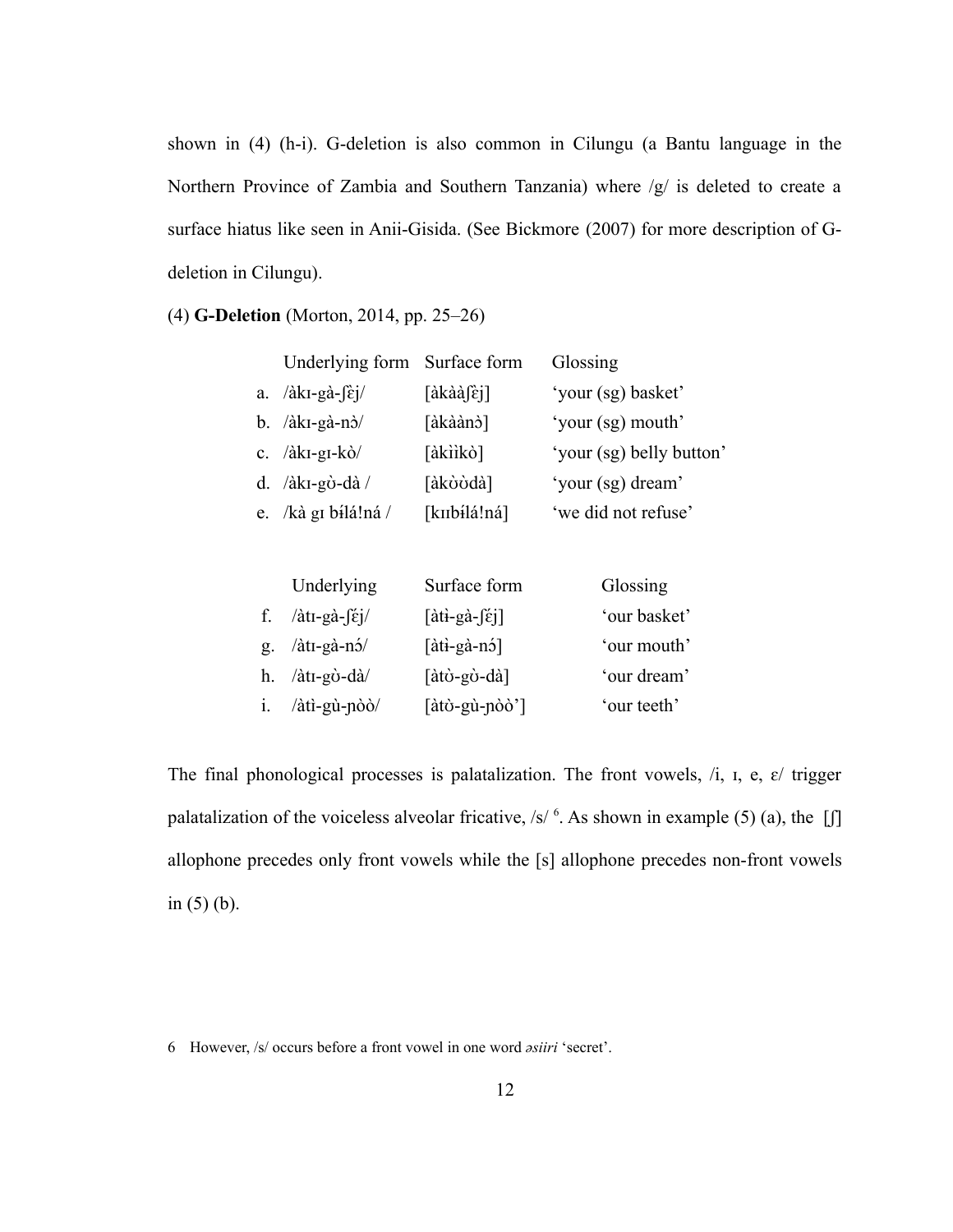<span id="page-20-3"></span>(5) **Palatalization** (Morton, 2014)

<span id="page-20-4"></span><span id="page-20-2"></span>

| a. [ùsilè]                        | 'sun'             | $b.$ [sàrá]                                    | 'greet'    |
|-----------------------------------|-------------------|------------------------------------------------|------------|
| $\lceil \hat{\epsilon w} \rceil$  | 'go-home'         | [sənkər]                                       | 'separate' |
| $\lceil$ [ $\dot{e}$ m $\rceil$ ] | 'spit'            | [sira]                                         | 'be able'  |
|                                   | [bafika] 'buyers' | $\lceil \dot{5} \dot{3} \dot{3} \rceil \rceil$ | 'at house' |

# <span id="page-20-1"></span>**2.5 Basic Morphology of Anii-Gisida**

There are some aspects of Anii-Gisida morphology that are relevant for understanding the vowel harmony processes discussed in this thesis: the subject pronouns, clitics, the noun class system, suffixation, and nominalization are each discussed in turn.

## <span id="page-20-0"></span>**2.5.1 The Subject Pronouns**

There are two different sets of subject pronouns in Anii-Gisida, and these are used in different types of clauses (see Morton, 2014 for more detailed discussions on these type of clauses). The subject pronouns are illustrated in example [\(6\)](#page-20-5).

<span id="page-20-5"></span>(6) **Subject Pronouns** (Morton, 2014, p. 33)

| Group 1             | Group 2       | Gloss        |
|---------------------|---------------|--------------|
| $/\eta/$            | $/m\acute{a}$ | $\cdot$ T    |
| /6/                 | /2/           | 'you $(sg)'$ |
| $\langle a \rangle$ | $/\hat{a}$    | 's/he'       |
| /gI/                | /gl/          | 'we'         |
| /1/                 | /i/           | 'you (pl)'   |
| /ba                 | /ba/          | 'they'       |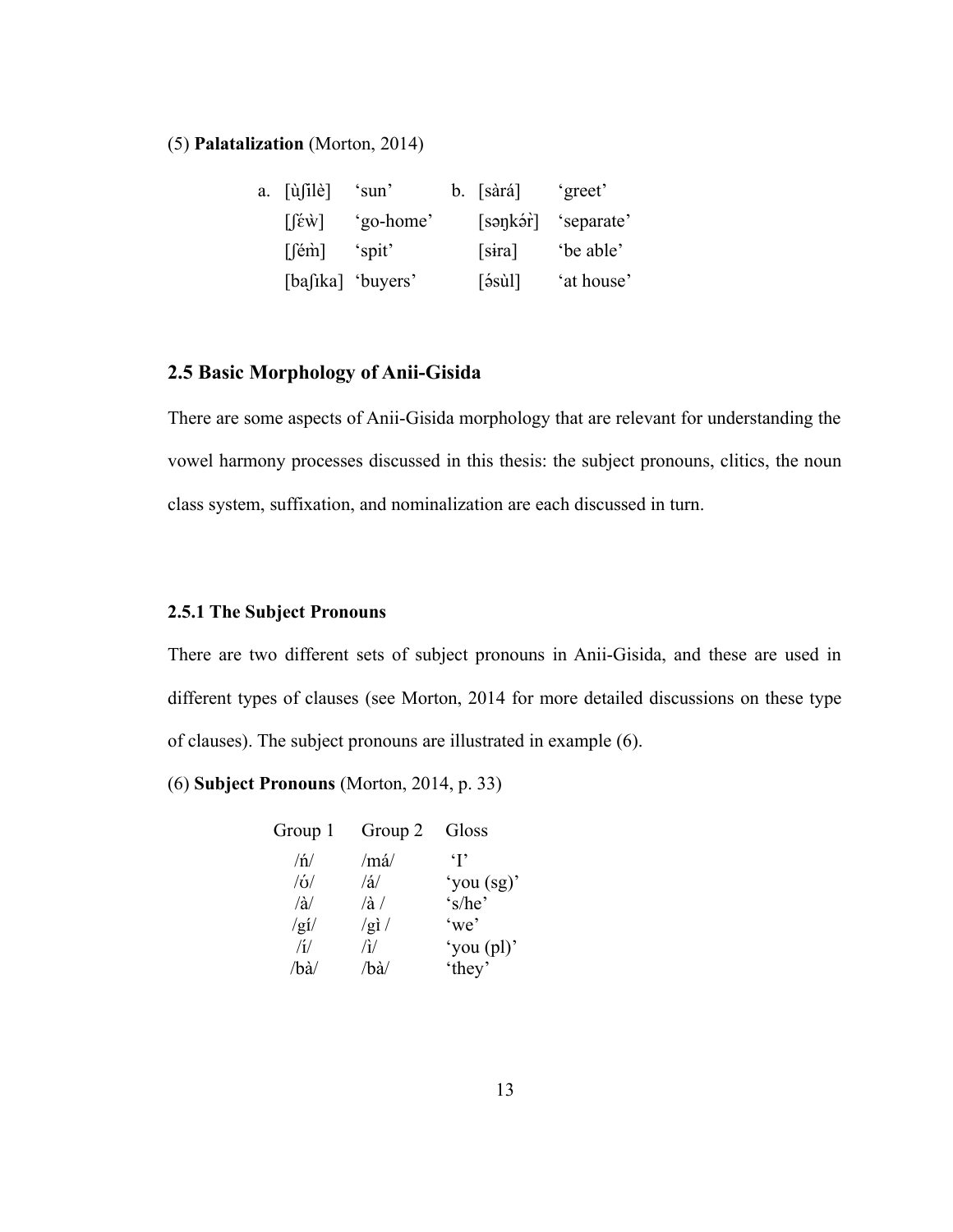In the above examples, the third person pronouns have the same forms for group 1 and group 2 (/à/ 'she*'* and /bà/ 'they*'*), but the other type of pronouns are different in terms of segment and tone. The subject pronouns do not appear in isolation but always precede a verb. They function as syntactic words but are phonologically dependent on verbs, as shown in example [\(7\)](#page-21-1) ([a](#page-21-2)[-e\)](#page-21-3) (adapted from (Morton, 2014, pp. 278–279) and can be classified as clitics<sup>[7](#page-21-4)</sup>.

#### <span id="page-21-1"></span>**(7) Subject Pronouns in Anii-Gisida**

<span id="page-21-2"></span><span id="page-21-0"></span>

| a. $\left[ gi = r \right]$ a, $\left[ 8 \right]$     | 'we heard'                |
|------------------------------------------------------|---------------------------|
| b. $\lceil n = \text{jidè} \rceil$                   | 'I stopped'               |
| c. $\lceil \acute{o} = k \grave{o} \rceil \grave{o}$ | 'you (sg) coughed'        |
| d. $\left[\hat{a} = k\hat{a}\right]$                 | 'she got dressed'         |
| e. $[bà = bònà]$                                     | 'they turned their heads' |
|                                                      |                           |

<span id="page-21-3"></span>In the above examples, the subject pronoun clitics participate in [ATR] harmony processes. The vowels in the verb roots trigger harmony and the subject pronouns are the targets. For instance, in [\(7\)](#page-21-1) [\(a\)](#page-21-2) the vowel in the third person pronoun *gi* has the same harmonic feature as the vowels in  $r\partial y\partial$ , [+ATR]. In [\(7\)](#page-21-1) [\(c](#page-21-0)) the second person pronoun  $\dot{\sigma}$ shares the same harmonic feature,[-ATR], with the vowels in  $k\partial\Omega$ .

<span id="page-21-4"></span><sup>7</sup> In morphology, a clitic is a non-lexical entity that is syntactically independent but phonologically dependent on a host (another word or phrase). Clitics are different from affixes, in that clitics can function as full words but affixes do not (see Zwicky & Pullum, 1983 for more discussion on criteria that distinguish clitics from affixes) Clitics normally function as pronominal markers, locatives, determiners among others. They can either precede nouns, adjectives or verbs (proclitics) or follow these lexical categories (enclitics).

<span id="page-21-5"></span><sup>8</sup> The symbol "=" shows the status of clitics, and it will be used to represent clitic boundary from now on.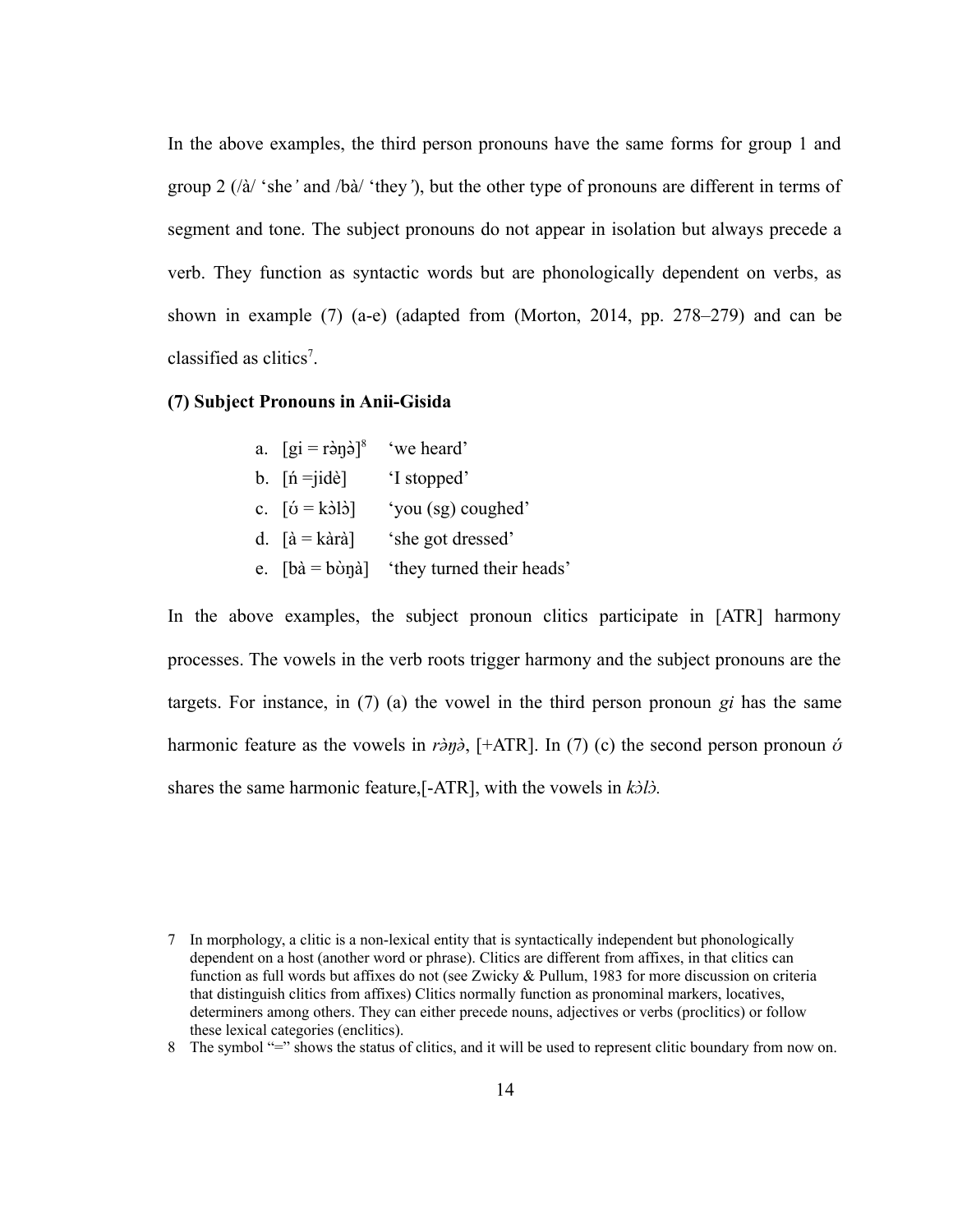#### <span id="page-22-0"></span>**2.5.2 Noun Class Marker**

According to Morton (2014), Anii has eight singular noun class markers as in [\(9\)](#page-23-0) ([a](#page-23-1)[-h](#page-24-3)), one class marker for mass nouns as in [\(9\)](#page-23-0) ([i](#page-24-2)), and five plural noun class markers as in [\(9\)](#page-23-0) ([j](#page-24-1)[-n](#page-24-0)). The same noun root has one class marker for singular and another form for plural. Most singular nouns of classes A and  $\exists$  take the plural class marker Y, but some class  $\exists$ nouns and class B nouns take the plural class marker W. The plural forms of class C nouns are in class  $\overline{O}$ ; also, singular nouns in classes  $D$  and  $E$  take the plural class marker U. The singular of the noun class markers  $\epsilon$ , F, and G take plural noun class T, which is the most productive plural noun class marker<sup>[9](#page-22-1)</sup>. This is summarized in Figure 2, where the top row contains singular class markers and the bottom rows lists the plural markers. The lines indicate that a noun can belong to either class marker.

#### Figure 2*:* **Class Markers**



Noun class markers also trigger adjective and verb agreement. (Demonstratives, relative pronouns and object focus markers also agree with their noun class markers; see Morton,

<span id="page-22-1"></span><sup>9</sup> See Morton (2014) for the semantic and the syntactic properties of the noun class system of Anii. Note that these still need further research for better classification. The letters used for the noun classes are conventional. For simplicity, I also used CL to stand for all the noun class markers.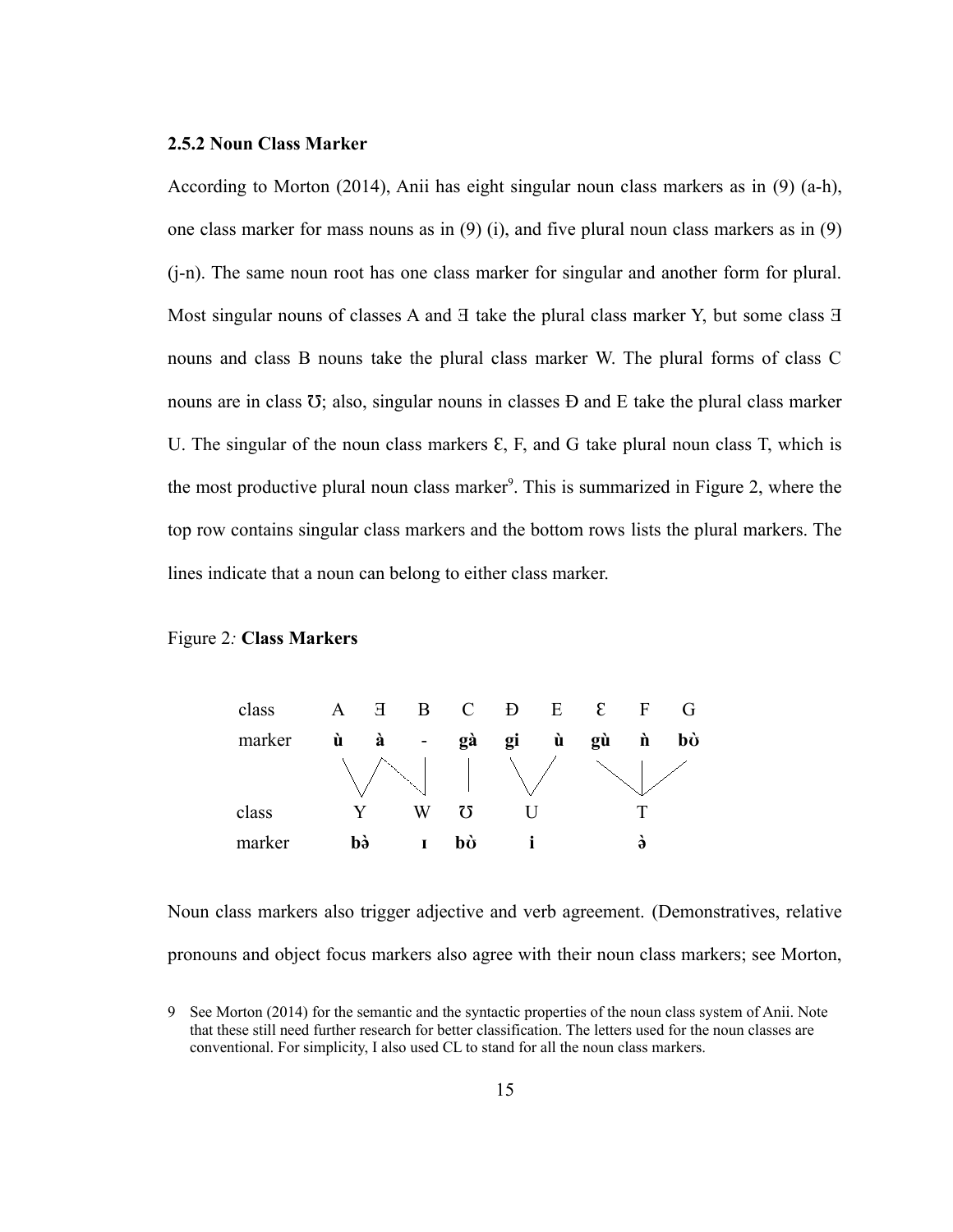2014 for further examples.) In example [\(8\)](#page-23-2), the adjective *ʤàlà* 'small' agrees with the noun it modifies and the verb -*fɨ̀dá* 'fall' agrees with the noun class its subjects.

## <span id="page-23-2"></span>(8) **Noun Class Agreement** (Morton, 2014, p. 30)

| a. <b>à</b> -bòrī           | à-dzàlà                                  | à-fidá        |
|-----------------------------|------------------------------------------|---------------|
|                             | CL.H-animal AGR.CL.H-small AGR.CL.H-fall |               |
| 'The small animal fell.'    |                                          |               |
| b. <b>gà-</b> fil1          | <b>gà-</b> dʒàlà                         | gà-fidá       |
|                             | CL.C-fish AGR.CL.C-small                 | AGR.CL.C-fall |
| 'The small fish (sg) fell.' |                                          |               |

All the noun class markers participate in vowel harmony, with the exception of class F, which does not have a vowel. As shown in  $(9)$  [\(a\)](#page-23-1),  $\dot{u}$ - agrees with the vowel in the noun root -*pì* in terms of the harmonic feature [+ATR]. Also, in the word *à-fɨ̀dá* 'fall' the noun class marker **à**- harmonizes with the first vowel of the verb root in terms of the feature [- ATR]. (I will provide complete examples of vowel harmony in the subsequent chapter).

<span id="page-23-0"></span>(9) **Anii Noun Class Markers** (Morton, 2014, pp. 30–31)

<span id="page-23-1"></span>

|  | 'The small child fell.'                                              | a. Class A ù-pi à-dzàlà à-fidá<br>CL.A-child AGR.CL.A-small AGR.CL.A-fall                            |                                                   |
|--|----------------------------------------------------------------------|------------------------------------------------------------------------------------------------------|---------------------------------------------------|
|  | 'The small animal fell.'                                             | b. Class $\overline{A}$ $\dot{a}$ -bòri $\dot{a}$ -dzàlà<br>CL.H-animal AGR.CL.H-small AGR.CL.H-fall | <b>à-</b> f <del>i</del> dá                       |
|  | 'The small bicycle fell.'                                            | c. Class B kéké <b>à</b> -dzàlà <b>à</b> -fidá<br>CL.B.bicycle AGR.CL.B-small AGR.CL.B-fall          |                                                   |
|  | d. Class $C$ gà-fìli gà-d $\zeta$ àlà<br>'The small fish (sg) fell.' |                                                                                                      | gà-fidá<br>CL.C-fish AGR.CL.C-small AGR.CL.C-fall |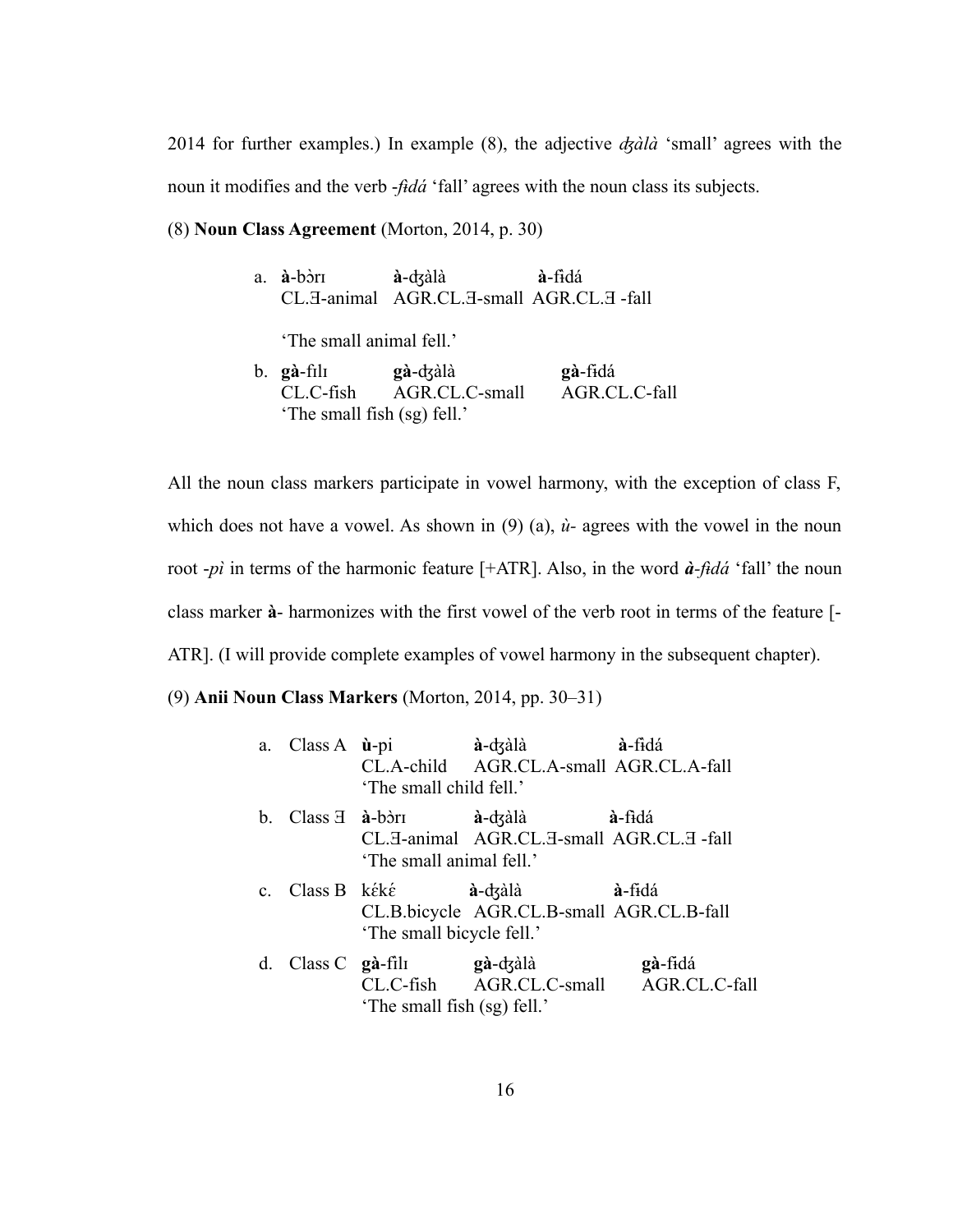- e. Class Ɖ **gi**-ʤè **gɪ**-ʤàlà **gɪ**-fɨd̀ á CL.Ð-yam AGR.CL.Ð-small AGR.CL.Ð-fall 'The small yam fell.'
- f. Class E **ù**-fò **ʊ̀** -ʤàlà **ʊ̀**  $\dot{\mathbf{v}}$ -f<del>i</del>dá CL.E-partridge AGR.CL.E-small AGR.CL.E-fall 'The small partridge fell.'
- g. Class Ɛ **gù**-jó **gʊ̀** -ʤàlà **gʊ̀** gò-fidá CL. ε-tree AGR. CL. ε-small AGR. CL. ε-fall 'The small tree fell.'
- <span id="page-24-3"></span>h. Class F **n**-silá<br>CL.F-egg **n**-dzàlà **n**-fidá AGR.CL.F-small AGR CL.F- fall 'The small egg fell.'
- <span id="page-24-2"></span>i. Class G **bʊ̀** -tʊ̀ŋà **bʊ̀ bò**-dʒàlà<br>
AGR.CL.G-small
AGR.CL.G-fall bò-fidá CL.G-salt AGR.CL.G-small 'The small salt fell.'
- <span id="page-24-1"></span>j. Class Y **bò**-pi<br>CL.Y-child **bà**-dʒàlà **bà**-fɨdá<br>AGR.CL.Y-small AGR.CL.Y-fall AGR.CL.Y-small 'The small children fell.'
- k. Class W **ɪ**-bɔ̀ **bà**-dʒàlà **bà**-fɨdá<br>AGR.CL.W-small AGR.CL.W-fall CL.W-animal AGR.CL.W-small 'The small animals fell.'
- l. Class Ʊ **ʊ̀** -fɪ́ lɪ **bʊ̀** -ʤàlà **bʊ̀ bò-**f<del>i</del>dá<br>AGR.CL.<del>U</del>-fall CL.<del>O</del>-fish AGR.CL.<del>O</del>-small 'The small fish (pl) fell.'
- m. Class U **i**-ʤè **ɪ**-ʤàlà **ɪ**-fɨdà AGR.CL.U-small 'The small yams fell.'
- <span id="page-24-0"></span>n. Class T  $\partial$ <sup>-jó</sup><br>CL.T-tree -jó **à**-ʤàlà **à**-fɨd̀ á AGR.CL.T-small 'The small trees fell.'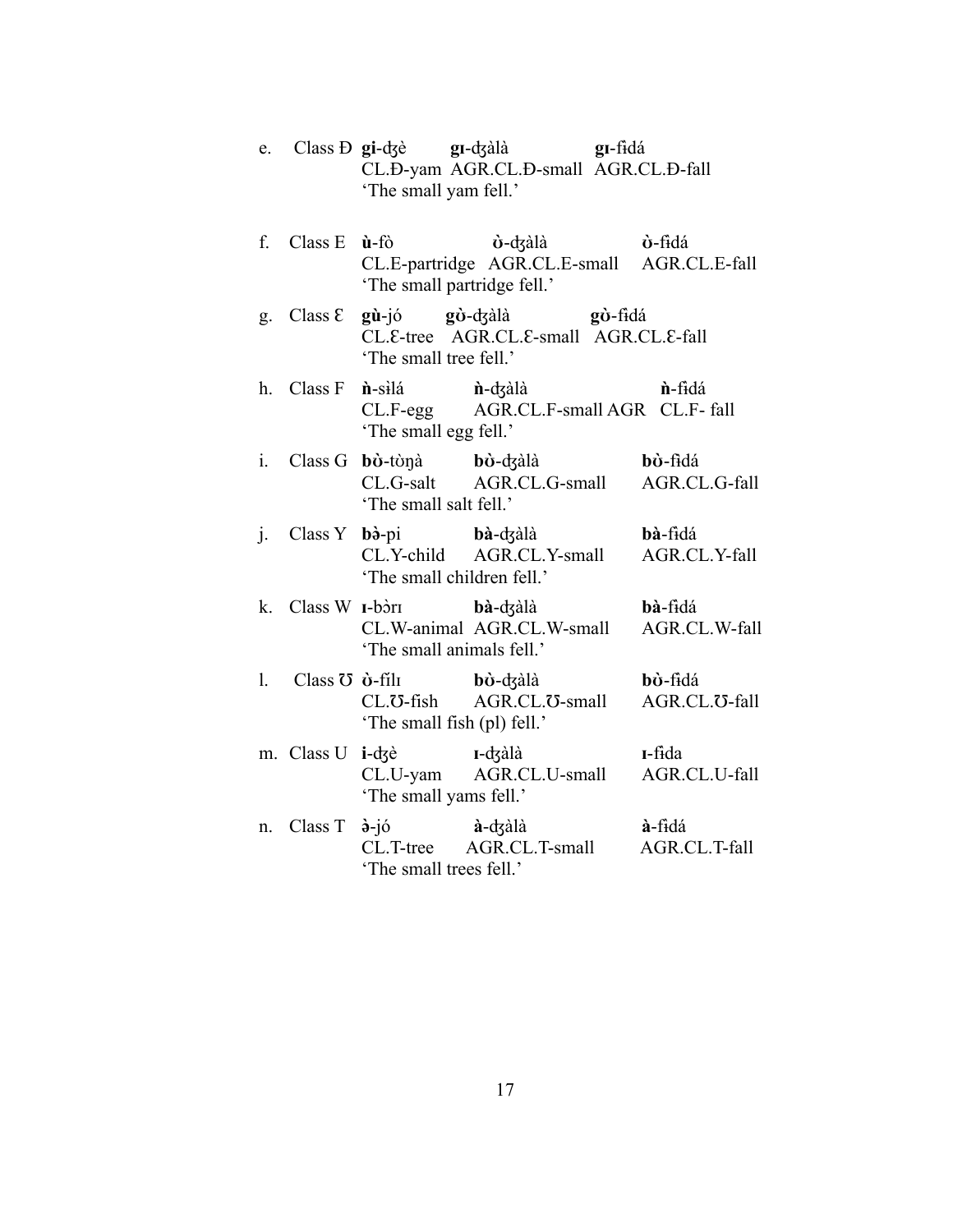### <span id="page-25-1"></span>**2.5.3 Suffixes**

Anii-Gisida has a relativizer suffix which attaches to nouns. Example [\(10\)](#page-25-5) illustrates the relativizer suffix  $[i/1]^{10}$  $[i/1]^{10}$  $[i/1]^{10}$ . This suffix undergoes [ATR] harmony based on the vowel feature in the preceding noun stems.

<span id="page-25-5"></span>(10) **Suffixation in Anii-Gisida** (Morton, 2012, p. 74)

|                                         |  | a. [bu-tó] 'water' [bu-tó-i] 'water which'                               |
|-----------------------------------------|--|--------------------------------------------------------------------------|
|                                         |  | b. $[a-p\acute{\epsilon}]$ 'hand' $[a-p\acute{\epsilon}-1]$ 'hand which' |
| c. $\lceil \text{ga-dú} \rceil$ 'place' |  | $\lceil$ gə-dú-i $\rceil$ 'place where'                                  |
| d. $[a-re]$ 'man'                       |  | $[a-re-I]$ 'man who'                                                     |

In Anii-Gisida, nouns can be derived from verbs, as shown in [\(11\)](#page-25-4); (examples adapted from Morton 2012, p. 74). In example [\(11\)](#page-25-4) ([a](#page-25-3))[-b](#page-25-2)) the noun *ʊfaŋʊ́* 'the act of teaching' is derived from the verb *faŋá* 'to teach' by attaching both a prefix (a noun class marker) and a suffix.

# <span id="page-25-4"></span>(11) **Nominalization in Anii-Gisida**

<span id="page-25-3"></span><span id="page-25-2"></span>

|  | a. [fana] 'to teach'  | [ʊfaŋʊ́]         | the act of teaching' |
|--|-----------------------|------------------|----------------------|
|  | b. [bonó] 'to finish' | [ubonú] the end' |                      |

## <span id="page-25-0"></span>**2.6 Summary**

The sections of this chapter presented background that will facilitate our understanding of the vowel harmony system in Anii-Gisida. Anii-Gisida has eleven vowel phonemes and these vowels occur in minimal or near minimal pairs. In addition to vowel harmony, Anii-10 The final tone is omitted in the relativized nouns in [\(10\)](#page-25-5) in order to show the [ATR] value of the final

<span id="page-25-6"></span>relativizer suffix. The final surface tone is falling.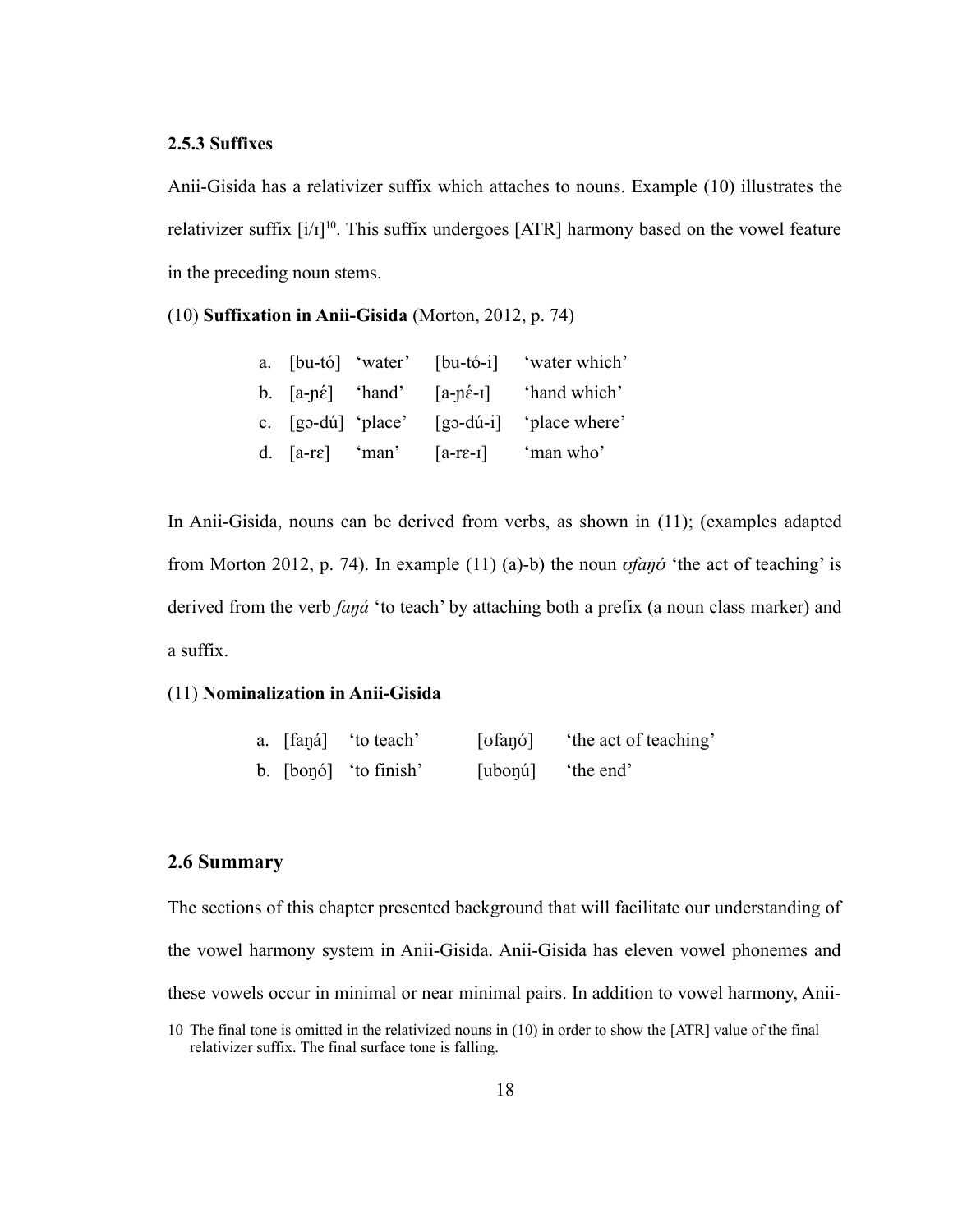Gisida has processes of nasal place assimilation, G-deletion, and palatalization. In this language, all nouns have a noun class marker that triggers agreement on adjectives and verbs. There are fourteen noun class markers; nine of which are for singular nouns, and five are for plural nouns.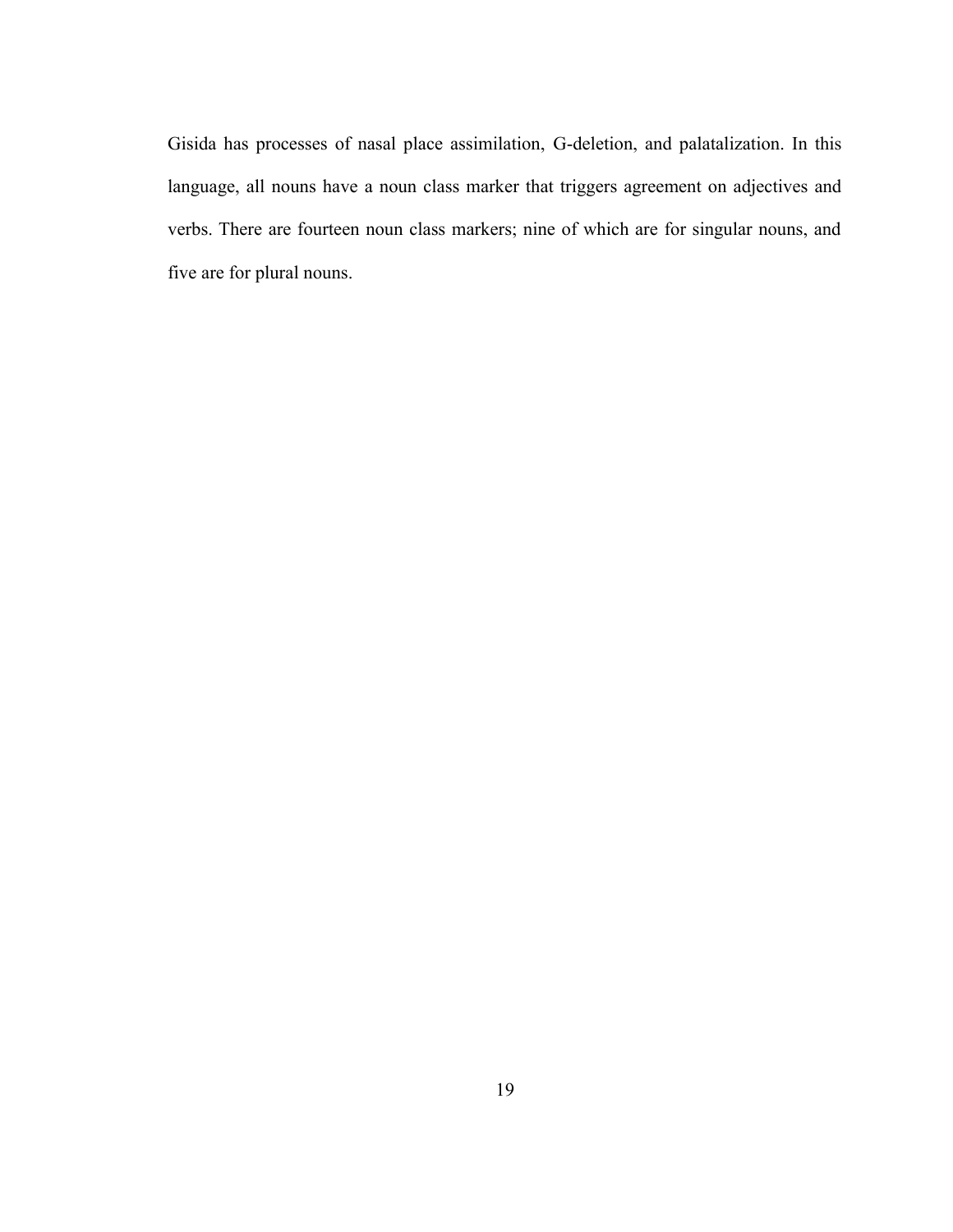# <span id="page-27-1"></span>**Chapter 3: Anii Vowel Harmony**

### <span id="page-27-0"></span>**3.1 Introduction**

This chapter introduces the basic vowel harmony system of Anii-Gisida. The first publication containing an analysis of vowel harmony is Morton (2012). Most of the examples in this chapter come from Morton (2012, 2014). In this chapter, I will first give a general overview of vowel harmony (section [3.2](#page-27-2)) and go on to describe vowel harmony in Anii-Gisida (section [3.3](#page-28-0)). I will further discuss the high central vowel of the Anii-Gisida dialect which patterns differently from other high central vowels in eleven vowel languages (section [3.4](#page-34-0)). I will provide a brief overview of the domain of harmony in section[\(3.5](#page-37-0)). I discuss the domain of harmony in Anii-Gisida in section [\(3.5.1](#page-38-0)), and the directionality of harmonic spreading in section ([3.5.2\)](#page-40-0). The final section ([3.6\)](#page-43-0) will summarize the chapter.

## <span id="page-27-2"></span>**3.2 Vowel Harmony**

Vowel harmony is a phenomenon where vowels within a domain systematically agree with each other in terms of one or more features (Krämer, 2008). Thus, one set of vowels induces another set of vowels to change within the same domain. The domain can be a word or syllable, among others (see section ([3.5.1\)](#page-38-0) for more details). Vowel harmony has received considerable attention in the literature (see Archangeli & Pulleyblank, 1989; Atipoka & Nsoh, 2018; Clements, 1985; Kabak, 2011; O'Keefe, 2003; Van der Hulst, 2016; Van der Hulst & Jeroen van de Weijer, 1995). The harmonizing feature can be any vowel feature, including height, rounding, backness,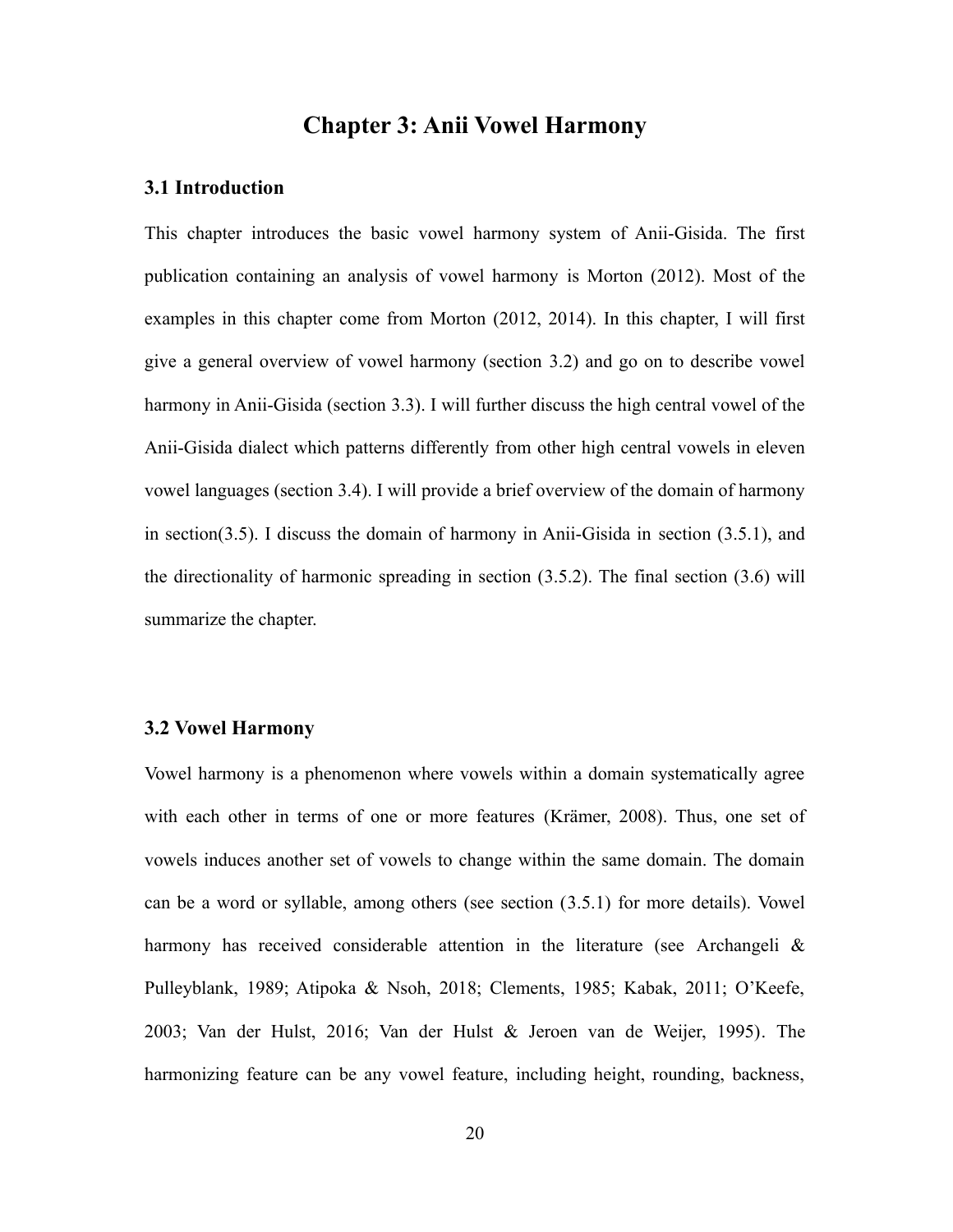and Advanced Tongue Root ([ATR]). The feature [ATR] is most commonly involved in vowel harmony in Niger-Congo and Nilo-Saharan languages (Casali, 2003, 2008, 2016) (see also Rose, 2018). The following section will provide background on [ATR] processes in Anii-Gisida dialect.

### <span id="page-28-0"></span>**3.3 [ATR] Harmony in Anii-Gisida**

In [ATR] harmony languages, the harmonic feature is [ATR]. Phonetically, [+ATR] vowels are articulated with the root of the tongue in a more advanced position and the pharyngeal cavity widened; in contrast, [-ATR] vowels are produced with the tongue root in a less advanced position and more constriction in the pharynx Lindau, 1978); (the phonetic implementation of [ATR] varies based on the speakers and different languages) Some African languages with [ATR] harmony have a symmetric system of ten contrastive vowels with five  $[+ATR]$  /i, e, a, o, u/ and five  $[-ATR]$  /i,  $\varepsilon$ , a,  $\sigma$ ,  $\sigma$ / vowels (eg., Vata (Kaye, 1982), Diola-fogny (Sapir, 1965); etc). In contrast, nine-vowel harmony languages have five  $[-ATR] / I$ ,  $\varepsilon$ ,  $a$ ,  $b$ ,  $c$  and four  $[+ATR] / I$ ,  $e$ ,  $o$ ,  $u$ ; such languages include Akan (Clements, 1985; O'Keefe, 2003) and Maasai (Quinn-Wriedt, 2013). Seven-vowel inventory languages are the most common and such languages may have either /i, ɪ, ɛ, a, ɔ, ʊ, u/, like Kinande (Mutaka, 1995), or /i, e, ɛ, a, o, ɔ, u/, like Yoruba (Archangeli & Pulleyblank, 1989; Orie, 2001). In nine and seven-vowel languages, the low central vowel /a/ varies in status; in most cases, it is a non-participatory vowel; thus, it can co-occur with both  $[+ATR]$  and  $[-ATR]$  vowels, and in other cases it triggers harmony (Casali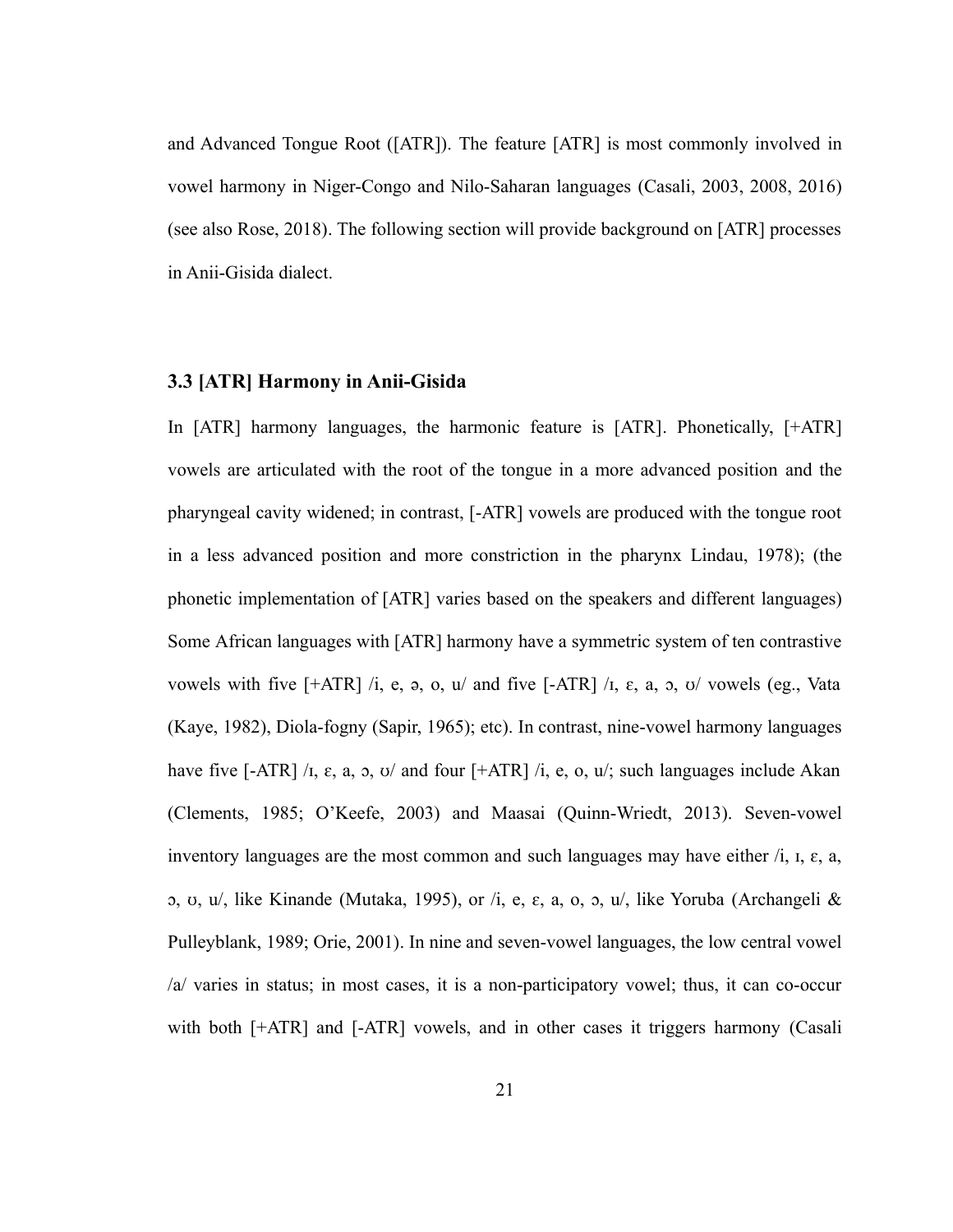2008). Eleven vowel languages have an asymmetric system of eleven contrastive vowels with five  $[+ATR]$  /i, e, a, o, u/ and six  $[-ATR]$  /i,  $\varepsilon$ , i, a, o, o/; examples include Baka (Paker, 1985) and Boni (Heine, 1980) (see also Morton, 2012). In most cases the high central vowel /ɨ/ does not participate in harmony.

Anii-Gisida has an eleven vowel inventory, which is rare in African languages. All eleven vowels are active in [ATR] harmony. Anii-Gisida has five harmonizing pairs, [i,ɪ], [e,ɛ], [a,ə],  $[0,0]$  and  $[u, v]$ . The high central vowel,  $\frac{1}{4}$  does not have a harmonic counterpart, but it also occurs exclusively with [-ATR] vowels in a word and triggers [ATR] harmony. The target of [ATR] vowel harmony in Anii-Gisida is the affix vowel, and the root vowels act as the trigger (Morton, 2014). This is commonly seen in many other African vowel harmony systems in which affixes and roots can either be the trigger or the target of vowel harmony (see Casali, 2003, 2008). Finally, in Anii-Gisida the mid vowels /e, ɛ, o,  $\alpha$ / and the high central vowel / $\dot{\alpha}$ / only occur in stems and never in affixes (Morton, 2012).

[ATR] harmony affects noun class markers, adjectival and verbal prefixes as well as verb suffixes. Anii-Gisida class markers participate in [ATR] harmony. [ATR] harmony also occurs within roots (e.g., *ʊ̀ʤɪʊ̀* 'eat'), across morphemes (e.g., *gà-ʃɛjɪ* 'basket') and between clitics and verbs (e.g., *gi=jidè* 'we stopped'). In the following examples, we see affixes agreeing in [ATR] with nominal, adjectival and verbal roots.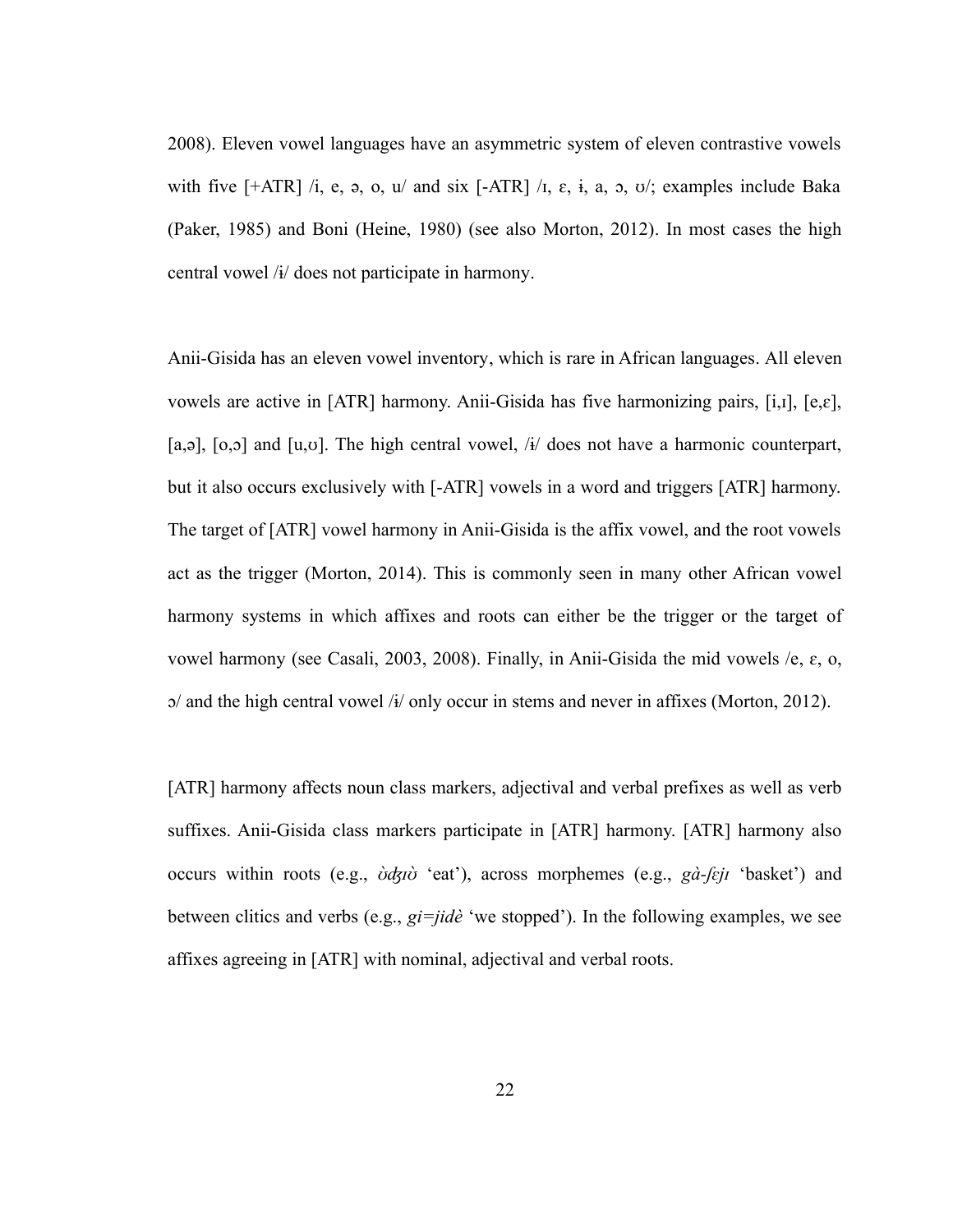#### <span id="page-30-1"></span>(12) **[ATR] in Noun-Class Markers** (Morton, 2012, p. 72-73)

| Class<br>marker                                           | $[-ATR]$                              |                                       | $[+ATR]$                            |                 |
|-----------------------------------------------------------|---------------------------------------|---------------------------------------|-------------------------------------|-----------------|
|                                                           | a. Class A Not attested <sup>11</sup> |                                       | $[u-pi]$                            | 'child'         |
| b. Class $\exists$ [a-bori]                               |                                       | 'Sheep/animal'                        | $\lceil 3 - \text{kutu} \rceil$     | 'orange'        |
| c. Class C $\left[\text{ga-filn}\right]$                  |                                       | 'fish $(sg)$ '                        | $\lceil$ gə-dú]                     | 'place'         |
| d. Class $\overline{D}$ [g <sub>1</sub> -b <sub>2</sub> ] |                                       | 'very short shorts' [ <b>gi-</b> dze] |                                     | 'yam'           |
| e. Class E $[\textbf{u}-d\textbf{o}]$                     |                                       | 'neck'                                | $[u-fine]$                          | 'heart/courage' |
| f. Class $\epsilon$ [go-to]                               |                                       | 'ear'                                 | $\left[\text{gu-}j\acute{o}\right]$ | 'tree'          |
| g. Class W $[I-fit/ia]$                                   |                                       | 'lambs'                               |                                     |                 |

<span id="page-30-0"></span>The noun class markers are in bold in the data above. All the noun class markers participate in [ATR] harmony. Each noun class marker has two forms, except [\(12\)](#page-30-1) ([g\)](#page-30-0), one that surfaces when attached to roots with [-ATR] vowels, and one that surfaces when attached to roots with [+ATR] vowels. The high central vowel in stems always triggers [- ATR] harmony, so there is no  $[+ATR]$  counterpart in [\(12\)](#page-30-1) [\(g](#page-30-0)).

Noun class agreement prefixes on adjectives also participate in the [ATR] harmony process. The vowels in the adjective root determine the [ATR] specification of the vowel in the noun-class agreement prefix as shown in example [\(13\)](#page-31-1). For instance, in [\(13\)](#page-31-1) ([a](#page-31-0)) the [+ATR] vowels in the adjectival root -*tolo* spreads their vowel quality to the agreement marker *gi*-. Thus, all the vowels in the adjectival word share the same harmonic feature. The noun class marker and its agreement marker on the adjectives are highlighted in the examples below.

<span id="page-30-2"></span><sup>11</sup> The example for Class A is not known based on the available data.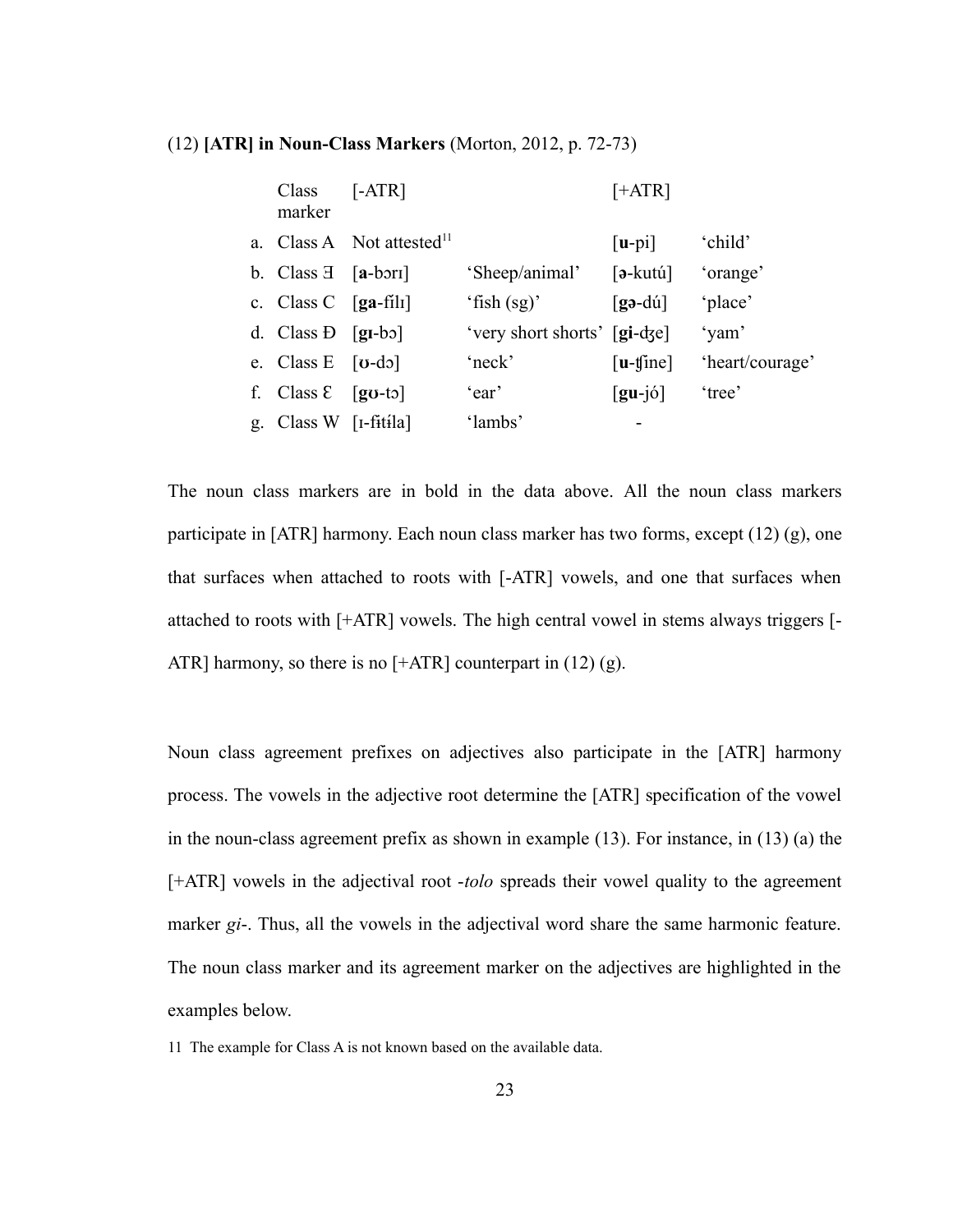#### <span id="page-31-1"></span>(13) [**ATR] Harmony in Adjectives** (Morton, 2012, p. 73)

<span id="page-31-0"></span>

| a. gi-dze gi-tolo<br>CL-yam CL-uncooked                            | 'uncooked yam'    |
|--------------------------------------------------------------------|-------------------|
| b. $\boldsymbol{g}$ i-dze $\boldsymbol{g}$ i-foli<br>CL-yam CL-new | 'new yam'         |
| c. gr-dzankár gi-tolo<br>CL-pepper CL-uncooked                     | 'uncooked pepper' |
| d. gi-dzankái gi-fəli<br>CL-pepper CL-new                          | 'new pepper'      |

Similarly, [ATR] harmony exists within verbs [\(14\)](#page-32-1). Both the subject agreement marker and the imperfective marker share the same [ATR] value as the vowels in the verb root. For example, in [\(14\)](#page-32-1) ([a](#page-32-2)) the vowels of the subject agreement marker *ba* and the imperfective marker *tɪ* are [-ATR], in agreement with vowels in the verb root *pɛmpɛŋɛ.* This contrasts with [\(14\)](#page-32-1) ([b\)](#page-32-0) in which the subject agreement marker *b*<sub>2</sub> and the imperfective marker *ti* are both [+ATR] in agreement with the verb root *kide.*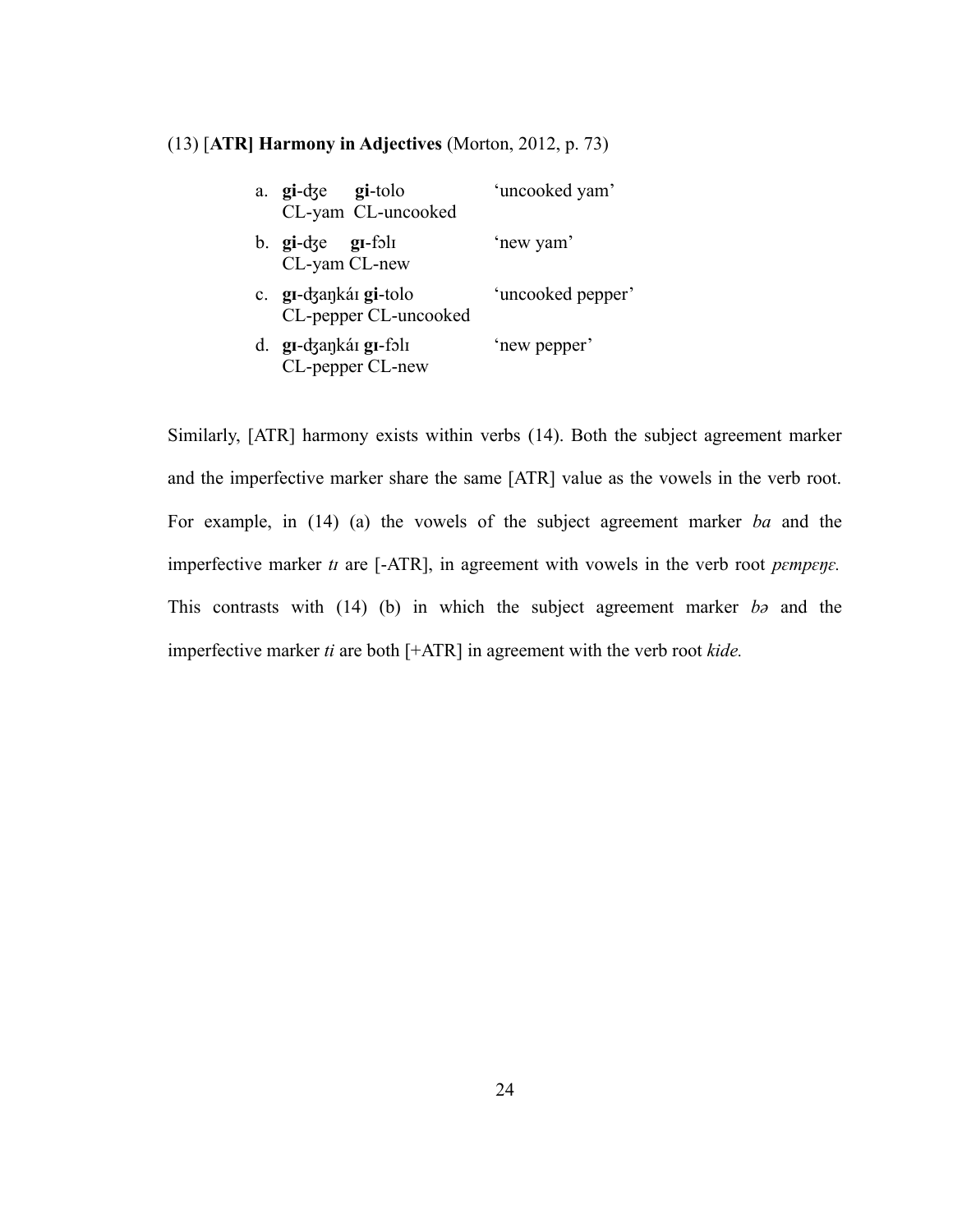# <span id="page-32-1"></span>(14) [**ATR] Harmony in Imperfective Marker and the Verb Root** (Morton, 2012, p. 74)

<span id="page-32-2"></span><span id="page-32-0"></span>

|                                                  | a. bə-pi ba-ti-pempene n-ku<br>'The children are cleaning the room'        | CL.Y-child AGR.CL-A.IMPF-clean CL.E-room                  |                |
|--------------------------------------------------|----------------------------------------------------------------------------|-----------------------------------------------------------|----------------|
| b. bə-pi bə-ti-kidé                              | 'The children are looking at the room'                                     | <i>n-kú</i><br>CL.Y.child AGR.CL.A-IMPF-look.at CL.E.room |                |
| c. $\dot{u}$ -pi<br>gò-bòmbònò<br>$AGR.CL.E-big$ | 'The small child is cleaning the big tree.'                                | CL.A-child AGR,CL.A-small AGR.CL.A-IMP-clean CL.E-tree    | $g\dot{u}$ -jó |
| gò-bòmbònò<br>$AGR.CL.E-big$                     | d. ù-pi à-dzàlà à-ti-kide<br>'The small child is looking at the big tree.' | CL.A-child AGR.CL.A-small AGR.CL-A IMP look.at CL.E-tree  | gù-jó          |

Subject clitic pronouns in Anii-Gisida agree in [ATR] with the following verb. The verb determines the [ATR] properties of the vowels in the subject pronouns.

<span id="page-32-7"></span>(15) [**ATR] Harmony in Verbs and the Subject Pronoun Clitics** (Morton, 2014, pp.

278–283)

- <span id="page-32-9"></span>a. [ń=tsikilà] 'I mixed'
- b. [ń=kàrà] 'I got dressed'
- <span id="page-32-8"></span>c. [ń=tsə̀ŋkèrè] 'I learned'
- <span id="page-32-6"></span> $d.$   $\left[ \hat{a} = t s i k i \right]$ 's/he mixed'
- e. [ə̀=tsə̀ŋkèrè] 's/he learned'
- <span id="page-32-4"></span>f.  $[gi=jid\dot{e}]^{12}$  $[gi=jid\dot{e}]^{12}$  $[gi=jid\dot{e}]^{12}$  'we stopped'
- <span id="page-32-3"></span>g.  $[i=b \cdot d\hat{a}]$ 'you (pl) threw it away'
- <span id="page-32-5"></span>12 The low tone on gi and ɪ is omitted in the subject pronoun in ([f](#page-32-4)[-g](#page-32-3)) to show the [ATR] harmony difference in the vowels.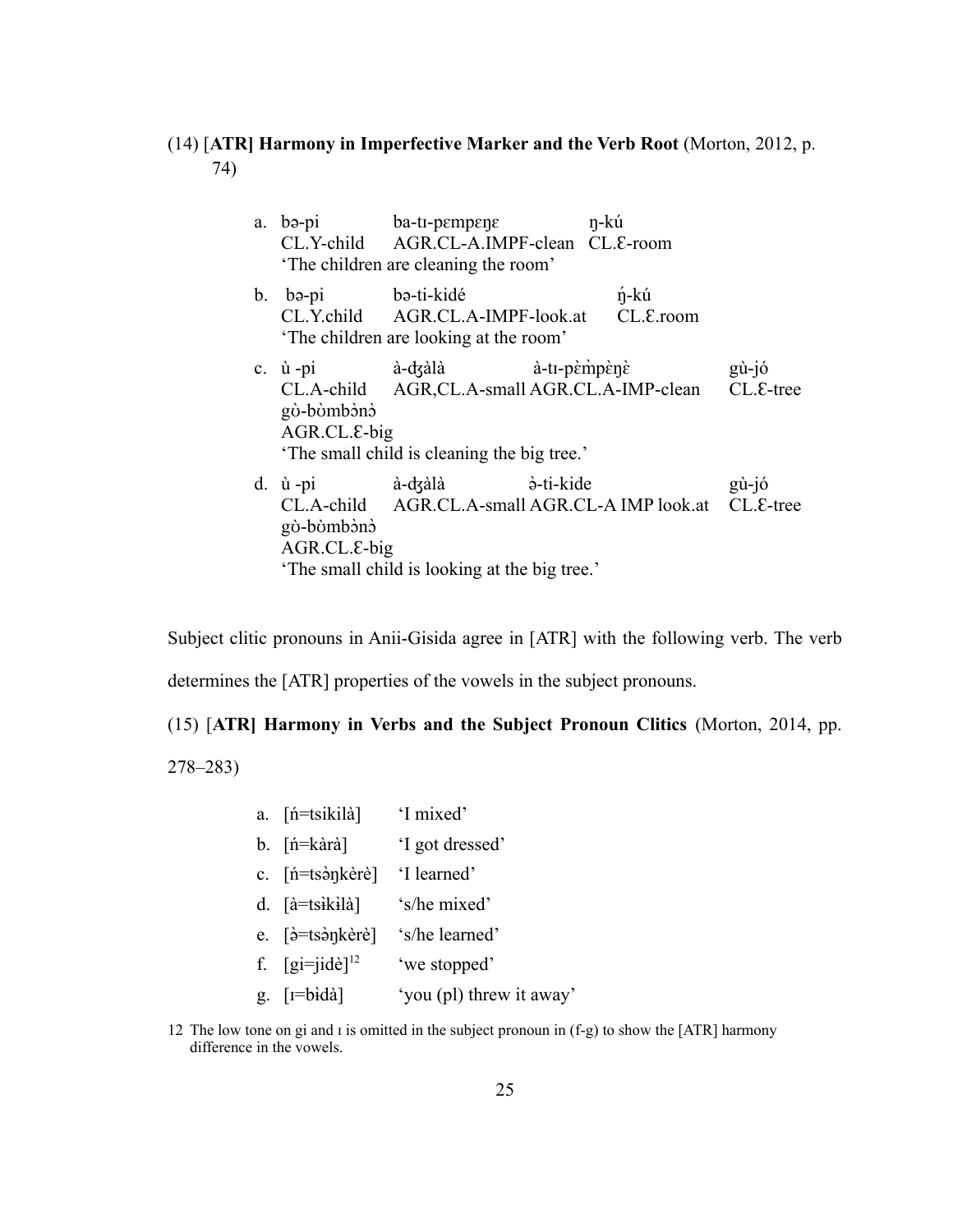In example [\(15\)](#page-32-7) ([a](#page-32-9)[-c](#page-32-8)), [ATR] harmony occurs only within the verbs since the subject pronouns are consonantal<sup>[13](#page-33-4)</sup>. However, in example  $(15)$   $(d-g)$  $(d-g)$  $(d-g)$  [ATR] harmony affects the clitics; the harmonic feature of the verb determines the [ATR] quality in the subject pronouns. This behaves like the noun-class marker and its noun head, as discussed above.

The relative pronoun enclitic  $[-i, -1]$  also shows  $[ATR]$  harmony, and agrees with the [ATR] value of the vowels in the preceding noun root (adapted from Morton, 2012, p. 74).

# <span id="page-33-2"></span>(16) [**ATR] Harmony in Suffixes**

<span id="page-33-3"></span><span id="page-33-1"></span><span id="page-33-0"></span>

|                    |                   | a. $[$ gə-dú $]$ 'place' $[$ gə-dú $=$ i $]$ 'place where'                       |
|--------------------|-------------------|----------------------------------------------------------------------------------|
|                    |                   | b. $[u\text{-}f\text{ine}]$ 'courage' $[u\text{-}f\text{ine}=i]$ 'courage which' |
|                    | c. $[a-re]$ 'man' | $[a-re=1]$ 'man who'                                                             |
| d. $[gv-to]$ 'ear' |                   | $\left[\text{go-t=1}\right]$ 'ear which'                                         |

In example [\(16\)](#page-33-2) [\(a](#page-36-0)) and [\(b](#page-33-3)), the root has a  $[+ATR]$  vowels and it determines the harmonic property of both the suffix and the prefix. In  $(16)$  ([c](#page-33-1)) and  $(d)$  $(d)$ , the [ATR] feature in the root is a [-ATR], causing both the affixes to be realized as [-ATR].

[ATR] harmony can also be seen with nouns derived from verbs. Both the vowels of the noun class markers and the nominalizing affix agree in [ATR] with the root, [-ATR] when the root is  $[-ATR]$  (see [\(17\)](#page-34-3) ([a](#page-34-5)[-b](#page-34-4)) an[d](#page-34-1)  $[+ATR]$  when the root is  $[+ATR]$  (see ((17) ([c](#page-34-2)-d)).

<span id="page-33-4"></span><sup>13</sup> This high tone on the subject clitic in [\(15\)](#page-32-7) [\(a](#page-32-9)[-c\)](#page-32-8) is grammatical. See Morton (2014) for more description of tones.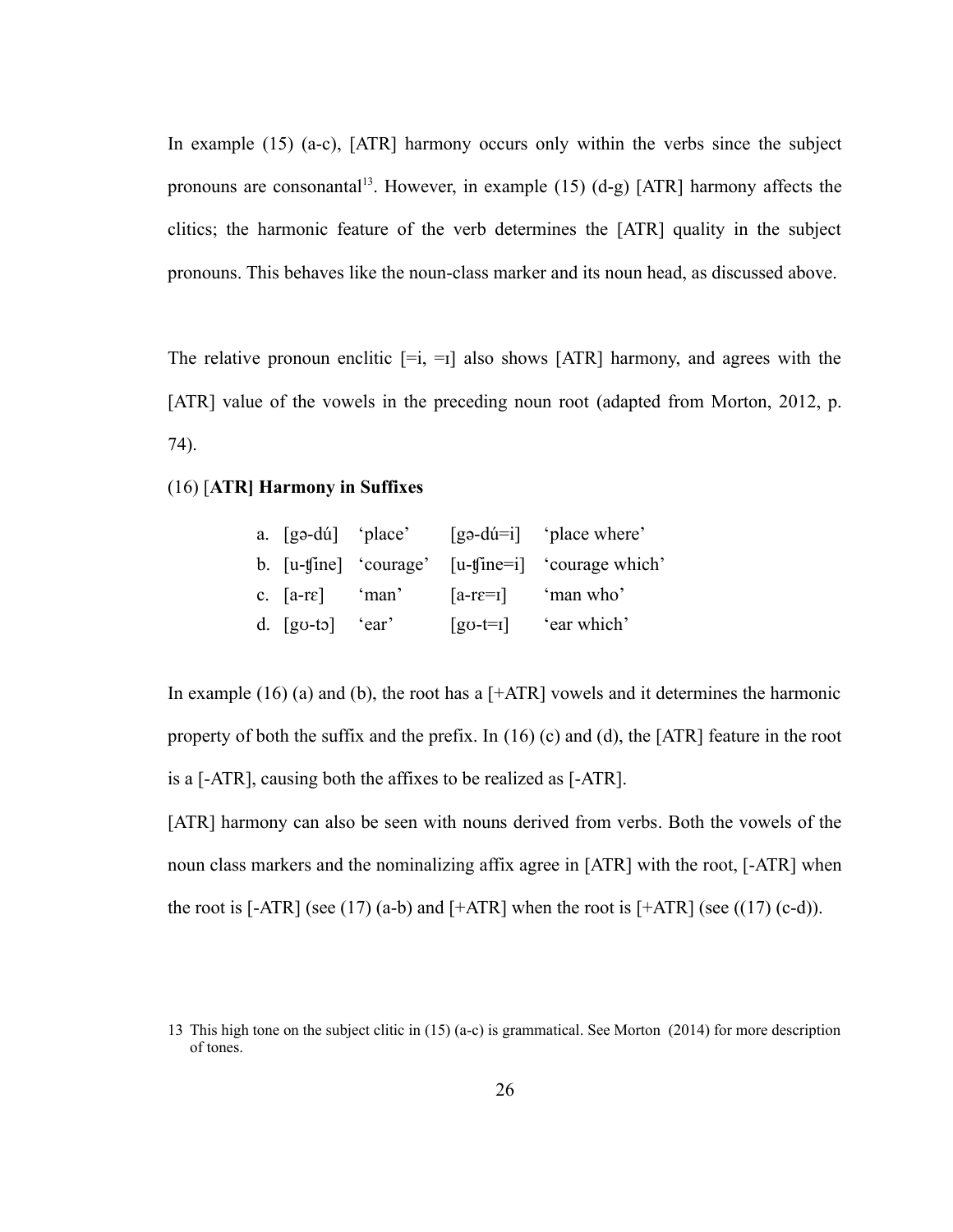#### <span id="page-34-3"></span>(17) [**ATR] Harmony in Nouns derived from Verbs** (Morton, 2012, p. 74)

<span id="page-34-5"></span><span id="page-34-4"></span><span id="page-34-2"></span><span id="page-34-1"></span>

|  | a. [fan-á] 'to teach'     | $\lceil$ 0-fan- $\sigma$ ]  | 'the act of teaching' |
|--|---------------------------|-----------------------------|-----------------------|
|  | b. [fob-a] 'to change'    | $\lceil$ v-fvb-v $\rceil$   | 'the act of changing' |
|  | c. $[bon-6]$ 'to finish'  | $[u-bon-u]$                 | 'the end'             |
|  | d. [ton-o] 'to transport' | $\lceil u$ -ton- $u \rceil$ | 'transportation'      |

#### <span id="page-34-0"></span>**3.4 The High Central Vowel**

The high central vowel is an eleventh vowel phoneme in Anii-Gisida, discovered by Morton (2010, 2012). It is the only vowel that does not have a harmonic pair; however, it consistently triggers [ATR] harmony. This vowel occurs exclusively in the root and not the affix. This section presents some differences between the Anii-Gisida high central vowel in relation to other eleven-vowel systems in African languages. The high central vowel /ɨ/ in Anii-Gisida is a new phoneme due to a historic process known as phonemic split. According to Morton (2012), the high central vowel [ɨ] was an allophone of the high front vowel /ɪ/, occurring in the environment of liquids and nasals. However, in modern Anii-Gisida, these two vowels occur in minimal and near minimal pairs (eg., [ʧ**ɨ**] 'to build' vs [ʧ**ɪ**] 'to wash'). Thus, they are now two different phonemes. (See Morton, 2012 for more discussion on the origin of the high central vowel).

The database in Casali (2003) shows several other languages that exhibit eleven vowel [ATR] harmony systems, including Baka (a central Sudanic language), Boni (Cushitic),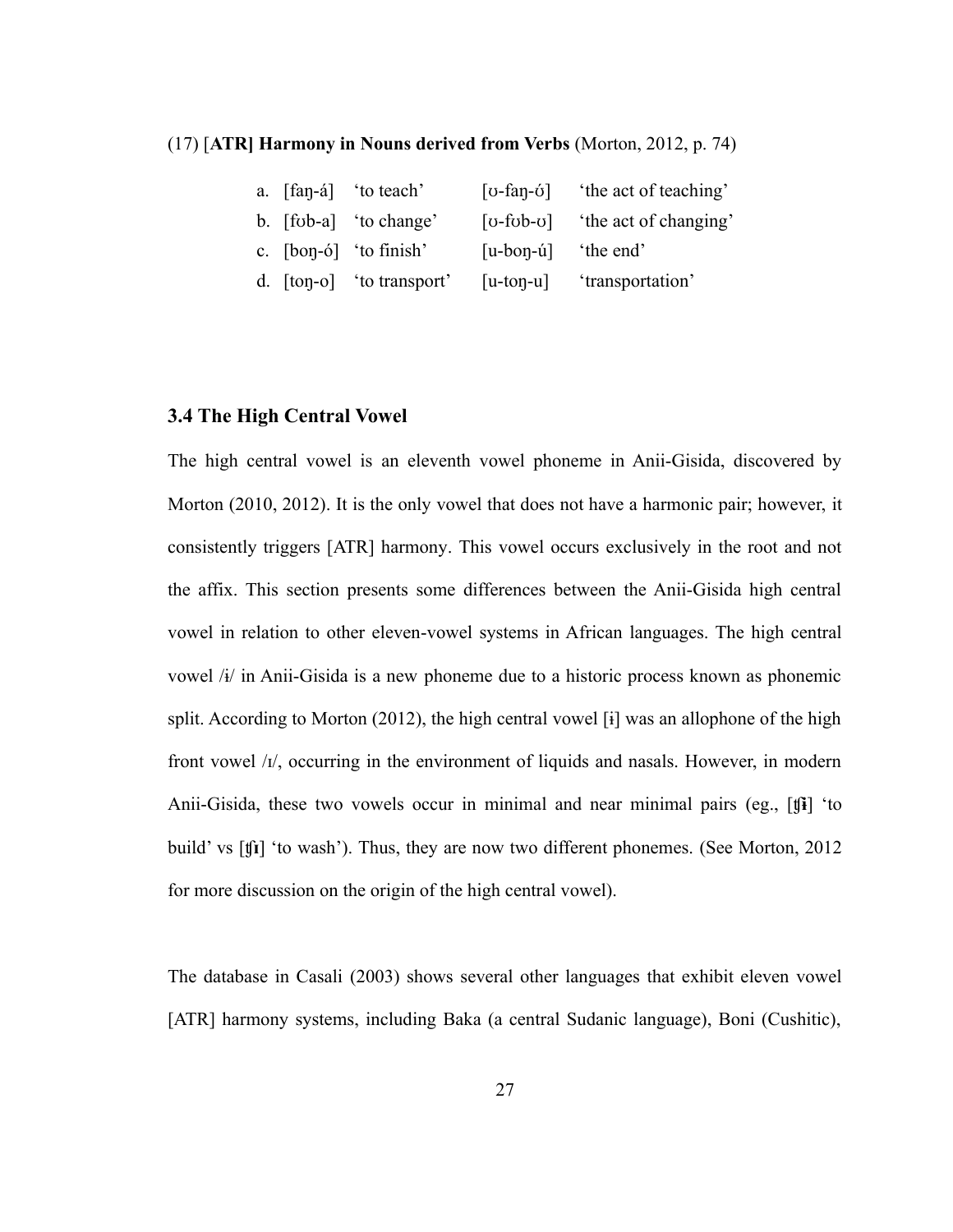Lama (Gur) and Kanembu (Nilo Saharan). These languages all differ from Anii-Gisida in terms of the number of vowels that participate in harmony. In Baka and Boni, the high central vowel /ɨ/ does not participate in [ATR] harmony. The high central vowel /ɨ/ in Lama and Kenembu is part of a harmonic pair, however, unlike Anii-Gisida, the low vowel /a/ is neutral, and thus, does not participate in [ATR] harmony (see Morton, 2012 for more discussions on these languages, and Heine, 1980 for Boni dialect).

Baka has eleven vowel phonemes (/i,  $I$ ,  $e$ ,  $\varepsilon$ ,  $\varphi$ ,  $a$ ,  $\varphi$ ,  $b$ ,  $a$ ,  $\psi$ ), of which ten vowels are active in [ATR] harmony processes. There are five  $[+ATR]$  vowels  $(i, e, a, o, u, j)$  and five [-ATR] vowels ( $\Lambda$ ,  $\varepsilon$ ,  $a$ ,  $a$ ,  $v$ ). The high central vowel ( $\Lambda$ ) is neutral and co-occurs with either [+ATR] vowels or [-ATR] vowels. The [ATR] harmony processes in Baka is shown in [\(18\)](#page-35-0).

#### <span id="page-35-0"></span>(18) **ATR Harmony in Baka** (Paker, 1985, pp. 73–75)

| a.             | mbólifó                                                               |         | 'pigeon'                     |
|----------------|-----------------------------------------------------------------------|---------|------------------------------|
| b.             | gbègbéři                                                              |         | 'throat'                     |
| $\mathbf{c}$ . | mimbédè                                                               |         | 'liver'                      |
| d.             | $1$ <i>i</i> $\text{and}$ $\dot{\text{o}}$ +-yi<br>$b$ rother+ $2$ sg | lúndùyi | 'your brother                |
| e.             | $l$ émì +-ma <sup>14</sup><br>$sister+1sg$                            | lémìmə  | 'my sister'                  |
| f.             | $b$ ilóndò $+$ -yi<br>$grandfather+2sg$                               |         | bilunduyi 'your grandfather' |
| g.             | $\hat{\ar{a}}$ +-yi<br>$mouth+2sg$                                    | tərəyi  | 'your mouth'                 |

<span id="page-35-1"></span><sup>14</sup> Paker (1985) highlights some exceptions to stem harmony for low vowel /a/, and provides an example: aka+yi =akayi 'your co-wife'.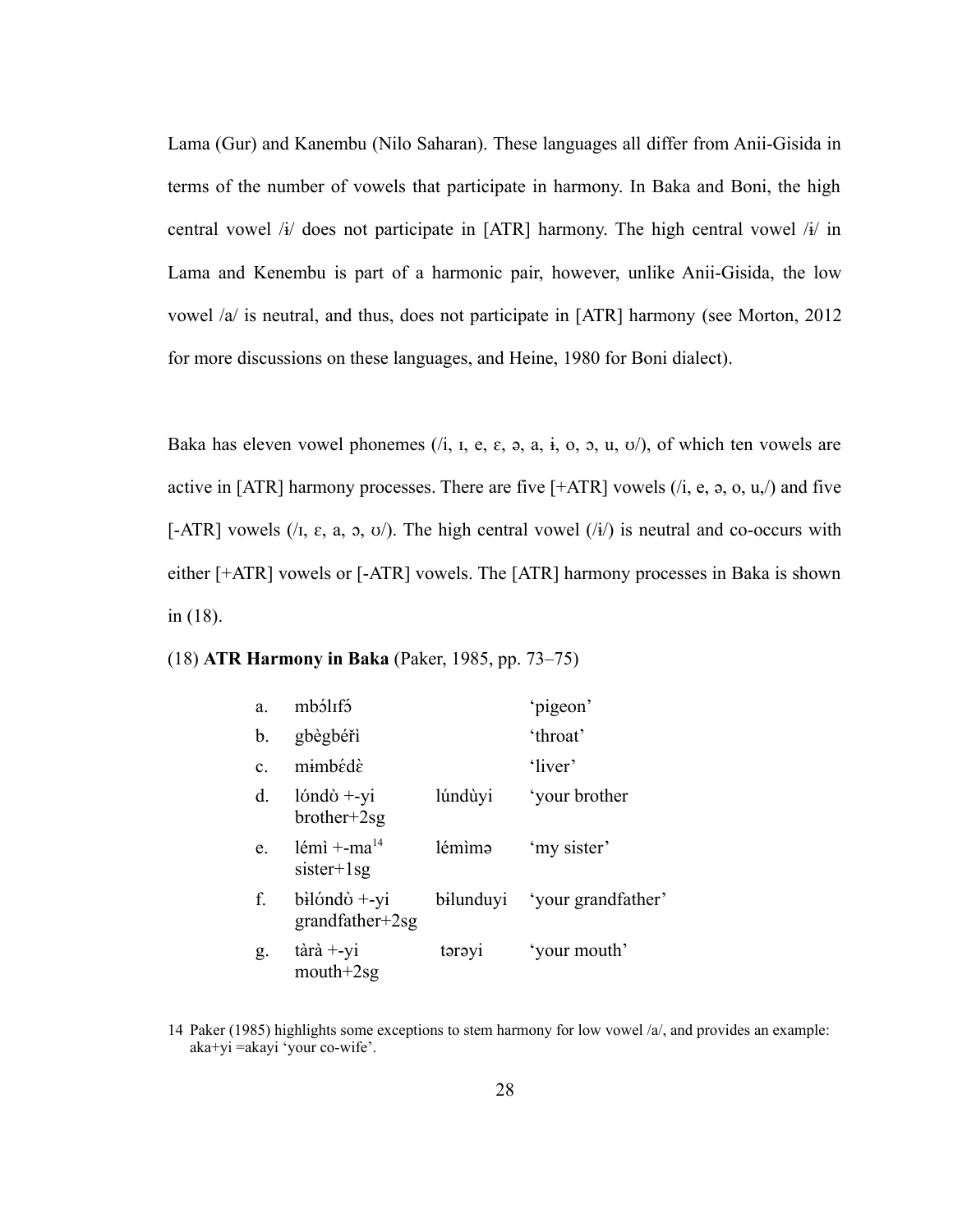As shown in the examples above, all vowels in a word is either [+ATR] or [-ATR], like other [ATR] harmony languages.

The Baka high central vowel /ɨ/ patterns as a neutral vowel; as mentioned above. Thus, it does not participate in harmony. Paker (1985) posits that the Baka high central vowel is a lax vowel since it is not active in [ATR] harmony processes. This vowel occurs in proclitics as in [\(20\)](#page-36-5) ([a](#page-36-4)[-b](#page-36-3)), and is found in unstressed antepenultimate syllables in [\(21\)](#page-36-2) ([a](#page-36-1)[b\)](#page-36-0); several other vowels can also occur in unstressed antepenultimate position (see Paker, 1985, p. 70).

(19) **Baka Neutral Vowel** (Paker, 1985, p. 71)

| $a. \quad [n\cdot \text{log}u]$ | 'he (future) come' |
|---------------------------------|--------------------|
| $b.$ [m $\frac{1}{2}$ -ógù]     | 'coming'           |

<span id="page-36-5"></span>(20) **Baka Proclitic** (Paker, 1985, p. 70)

<span id="page-36-4"></span><span id="page-36-3"></span>

| a. $/mi=tóno/$<br>nominalizer 'begin' |       |                        |
|---------------------------------------|-------|------------------------|
| b. $/ki = di/$<br>'with' 'said'       | [kid] | 'speech<br>introducer' |

# <span id="page-36-2"></span>(21) **Baka Unstressed Syllable** (Paker, 1985, p. 70)

<span id="page-36-1"></span><span id="page-36-0"></span>

| a. $/b^i$ lúndò/                                                  | $[b]$ ilóndó $]$ | 'grandfather'             |
|-------------------------------------------------------------------|------------------|---------------------------|
| b. $/m\hat{\alpha}$ ng <sup><math>\hat{\alpha}</math></sup> ròko/ |                  | [màngiròko] 'woman's hoe' |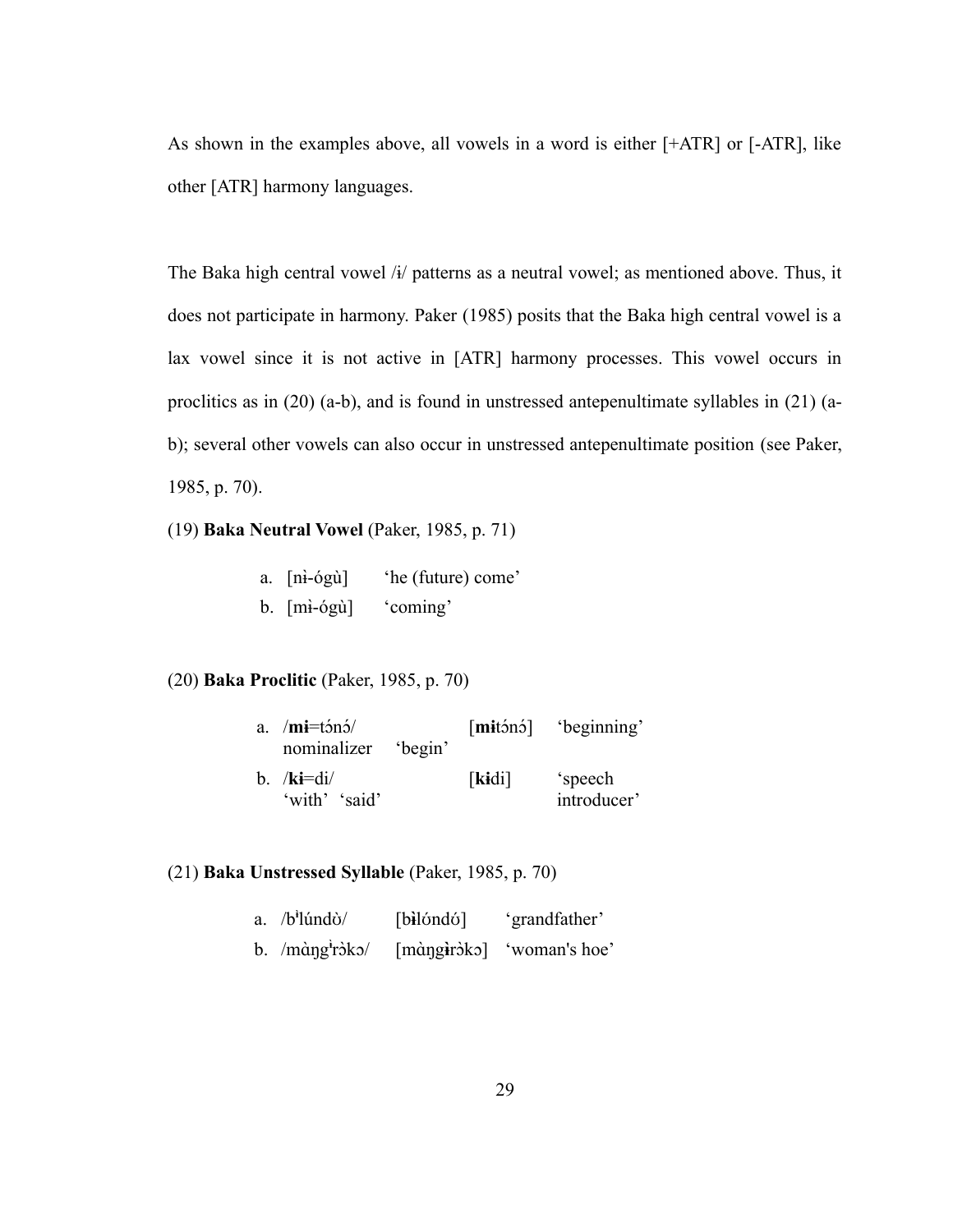Unlike Baka, the high central vowel (the eleventh vowel) in Anii-Gisida is always [-ATR] and occurs exclusively with [-ATR] vowels (see example [\(22\)](#page-37-2) [\(a](#page-37-4)[-d](#page-37-3)). It also occurs only in stems, and it does not appear in clitics or affixes syllables as shown in [\(22\)](#page-37-2) [\(e-](#page-37-1)[f\)](#page-37-0).

```
(22) High Central Vowel in Anii-Gisida (Morton, 2012, pp. 73–75)
```
<span id="page-37-4"></span><span id="page-37-3"></span><span id="page-37-1"></span>

| a. $[g = p_i]$                   | 'we cooked'                         |
|----------------------------------|-------------------------------------|
| b. $\left[\text{gr=tsin}\right]$ | 'we are good'                       |
| c. [bo-kima]                     | 'black'                             |
|                                  | d. [gi-dompilá] 'slavery/captivity' |
| e. $[f_1]$                       | 'to pass/leave'                     |
| f. $[k]$                         | 'to hit'                            |

<span id="page-37-0"></span>In the above examples, all the vowels in [\(22\)](#page-37-2) ([a](#page-37-4)[-d](#page-37-3)) are [-ATR] and the high central vowel triggers  $[-ATR]^{15}$  $[-ATR]^{15}$  $[-ATR]^{15}$ . Examples [\(22\)](#page-37-2) [\(e\)](#page-37-1) and [\(f](#page-37-0)) provide evidence that this vowel can occur alone in words.

# **3.5 Domain and Directionality of Anii-Gisida [ATR] Harmony**

This section provides an overview of the domain and the directionality of harmony spreading in Anii-Gisida. I will present the domain in which harmony occurs in section ([3.5.1\)](#page-38-0), then describe the directionality of Anii-Gisida harmony in section [\(3.5.2](#page-40-0)).

<span id="page-37-5"></span><sup>15</sup> An alternative possibility, not pursued here, is that [ɨ] could be underlyingly a [-ATR] since it only occurs with [-ATR] words in a stem (see example [\(23\)](#page-38-1).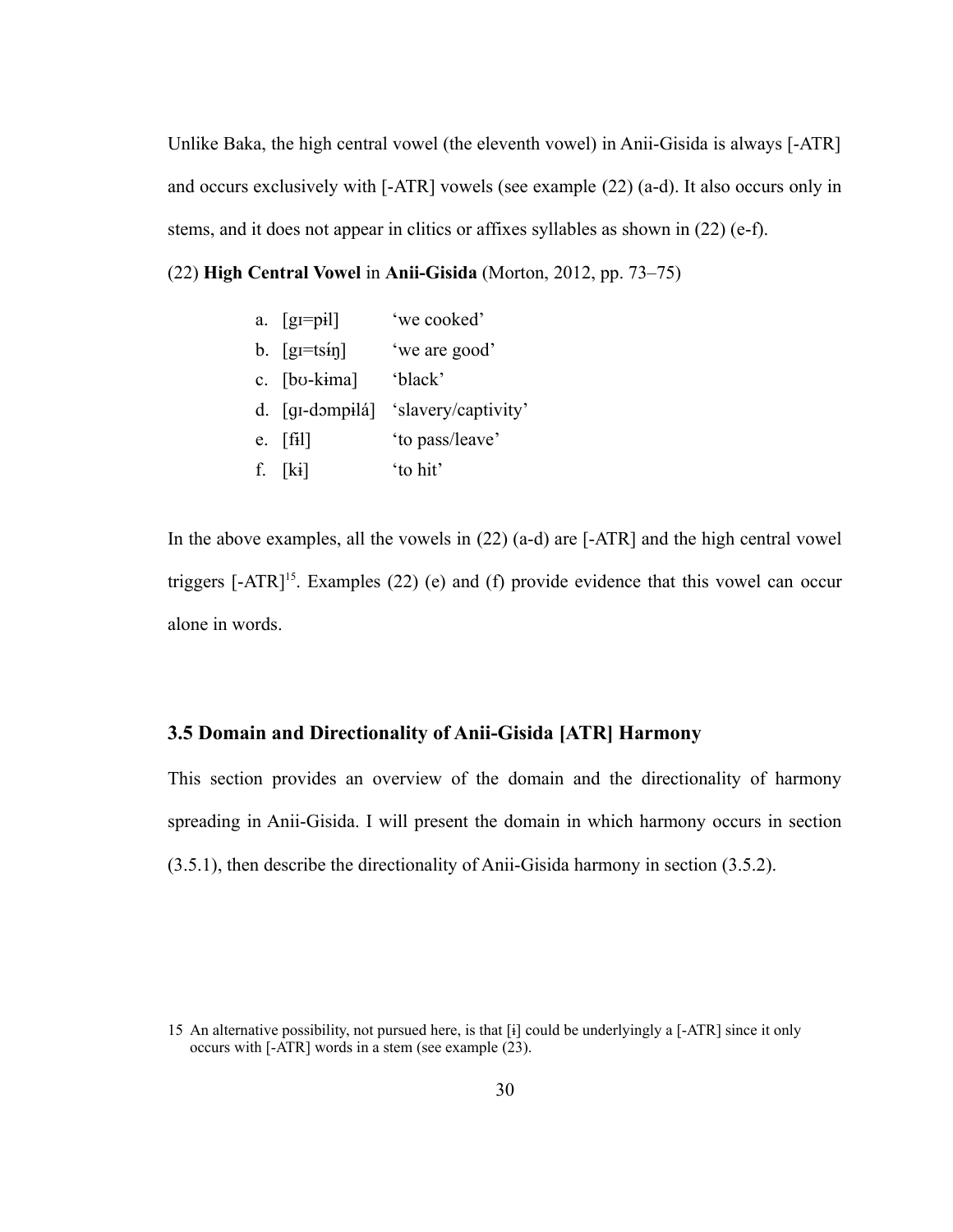#### <span id="page-38-0"></span>**3.5.1 The Domain of Harmony in Anii**-**Gisida**

The domain of harmony in [ATR] vowel harmony languages in Africa is languagespecific. [ATR] can spread across a word boundary (e.g., Alur; Kutsch Lojenga, 1991); between root morphemes in lexical compounds (e.g., Nawuri; Casali, 2002), (Gurene; Atipoka & Nsoh, 2018b); or be restricted within a word and root/stem (Nata; Gambarage, 2013).

In Anii-Gisida, the domain of harmony is within the clitic group<sup>[16](#page-38-2)</sup>. This is evidenced by [ATR] harmony spread between subject pronouns (clitics) and verbs (see example [\(23\)](#page-38-1)) and between noun class markers and the head nouns (see example [\(24\)\)](#page-39-0) but not words in compounds (example [\(25\)\)](#page-40-1).

#### <span id="page-38-1"></span>(23) **The Domain of Harmony between Clitics and Verbs** (Morton, 2014, pp. 278–283)

<span id="page-38-4"></span><span id="page-38-3"></span>

| a. $\dot{a} = \hat{t} s i k i \hat{a}$              | 's/he mixed'                                         |
|-----------------------------------------------------|------------------------------------------------------|
| b. $\dot{\theta} = t \sin k \dot{\theta}$           | 's/he learned'                                       |
| c. $qi = jide$                                      | 'we stopped'                                         |
| d. $I = b \hat{i} d \hat{a}$                        | 'you(pl) threw it away'                              |
| e. $\acute{o}$ = bidà                               | 'you(sg) threw it away'                              |
|                                                     | f. $\dot{a} = \frac{d}{d}$ ankpàtà 's/he is annoyed' |
| g. $\dot{\theta} = d\dot{\theta} \eta \dot{\theta}$ | 'she made a field by burning'                        |
| h. $\dot{a} = k \dot{\delta} k \dot{r}$             | 's/he scooped or emptied it'                         |

<span id="page-38-2"></span><sup>16</sup> In prosodic phonology, the domain of constituents can be the syllable, foot, phonological word, clitic group, phonological phrase, intonational phrase and utterance. The syllable is the lowest while the utterance is the highest (Nespor & Vogel, 2012) (see also Kabak & Vogel, 2001; Rose & Walker, 2011).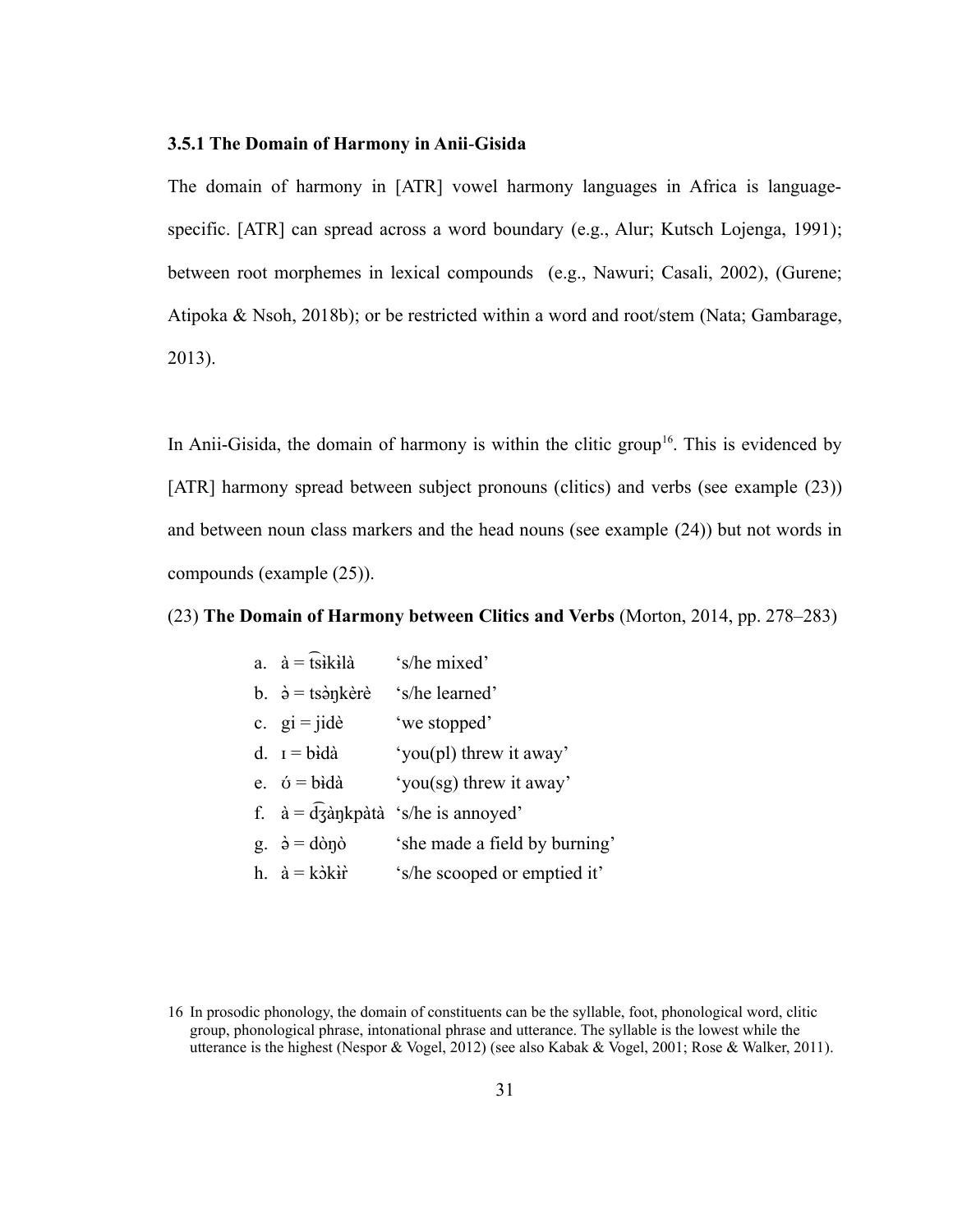In the above examples, the domain of harmony is between the clitics and the verbs; for instance, in example [\(23\)](#page-38-1) [\(a](#page-38-4)) the verb *͡tsɨ̀kɨ̀ là* 'mixed' and the clitic subject pronoun *à* 'she' share the same feature value: [-ATR]; likewise, in [\(23\)](#page-38-1) [\(b](#page-38-3)). the subject pronoun is *ə̀* 'she' due to [+ATR] harmony.

<span id="page-39-0"></span>(24) **Domain of Harmony between Noun Class Markers** (Morton, 2012, p. 72, 2014, p. 269)

<span id="page-39-1"></span>

| a.             | gə-dú<br>CL.C-place                 | 'place'     | ga-fili<br>Cl.C-fish                    | 'fish $(sg)$ ' |
|----------------|-------------------------------------|-------------|-----------------------------------------|----------------|
| b.             | ù-fò<br>Cl.E-partridge              | 'partridge' | $\sigma$ -do<br>$Cl.E-neck$             | $'$ neck'      |
| $\mathbf{c}$ . | ə-kutú<br>$Cl.\overline{d}$ -orange | 'orange'    | a-bori<br>Cl. <sub>H</sub> sheep/animal | 'sheep/animal' |
| d.             | gi-dzè<br>Cl.D-yam                  | 'yam'       | gi-ta<br>CL.D-bean                      | 'bean'         |

In example [\(24\)](#page-39-0), [ATR] harmony is across morpheme boundaries (class marker and stem). For instance in [\(24\)](#page-39-0) [\(a\)](#page-39-1), the word *b* $\dot{\sigma}$ - 'plural class marker' is a morpheme which takes its [-ATR] feature value from the stem -*fɪlɪ* 'fish'.

In compound words, as in [\(25\)](#page-40-1), the adjacent stems do not agree for [ATR], illustrating that harmony does not occur across compound words. The noun class marker agrees with the closest stem in compounds, but each root retains its original [ATR] feature specification.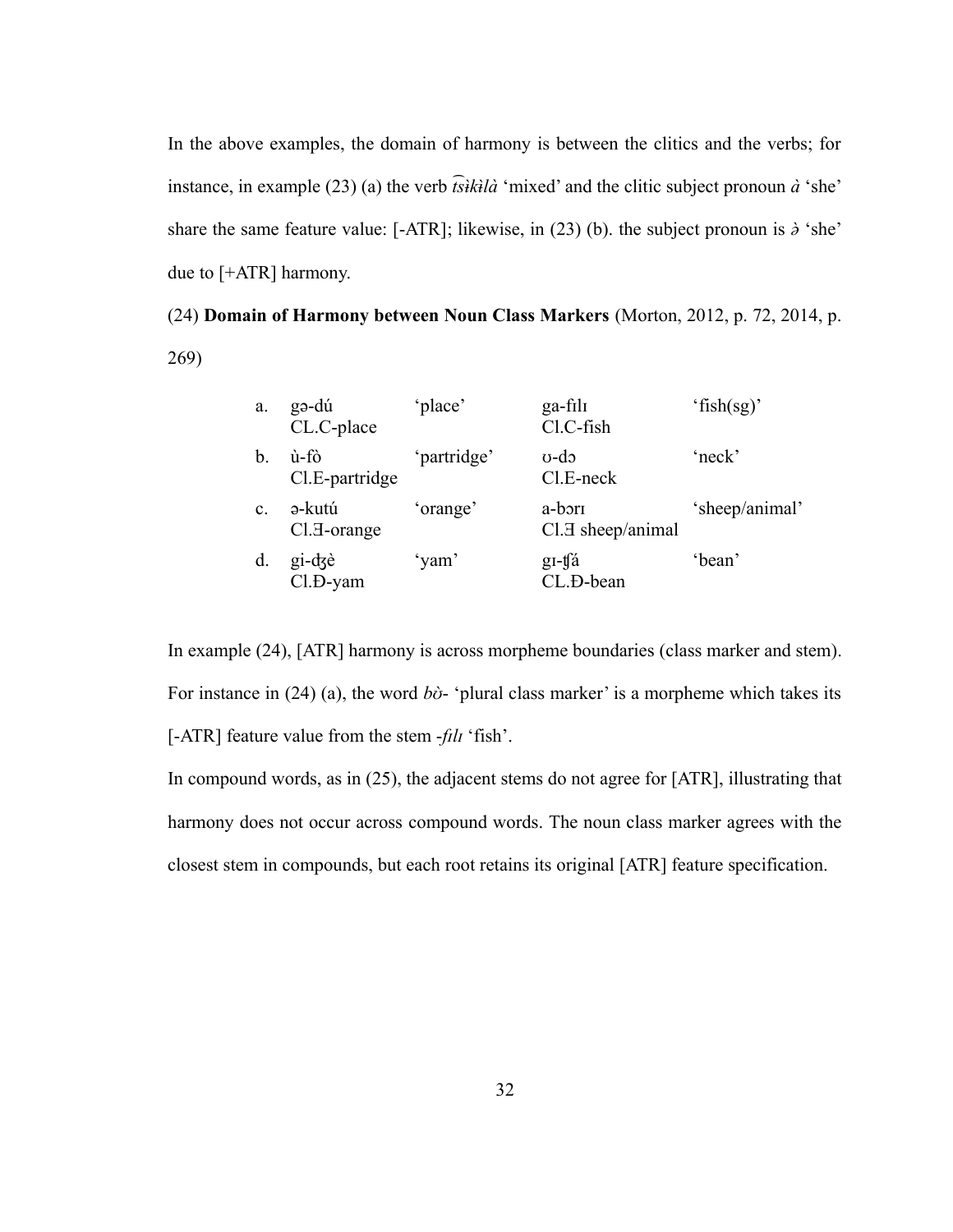#### <span id="page-40-1"></span>(25) **The Domain of Harmony in Compound Nouns** (Morton, 2012, p. 74)

- a. [ʊ̀ -fàl-ŋóno] CL-house-old/important person 'head of the house'
- b. [gə̀-tú-nɔ́] CL.stream-mouth 'bank of a river'
- c. [ʊ-pa-pí] CL.village-child 'a native'

The domains in [\(23\)](#page-38-1) - [\(25\)](#page-40-1) all correspond to the clitic group, which consists of a stem plus any clitics dependant on it, but does not include the domain of a compound.

## <span id="page-40-0"></span>**3.5.2 The Directionality of Anii-Gisida Harmony**

In recent studies of the directionality of vowel harmony (Aoki, 1968; Bakovic, 2000, 2003; Casali, 2008; Harvey & Baker, 2005; Linebaugh, 2015), we find different patterns in terms of whether directionality is dependant on morphological or phonological factors. In some cases, directionality is determined by morphological factors. Thus, languages with only prefixes may have only regressive harmony (harmony affects only vowels to the left), where languages with only suffixes will have progressive harmony (harmony affects only vowels to right), and languages with both prefixes and suffixes will have bidirectional harmony. Aoki (1968) argues that harmony is bidirectional in dominant-recessive<sup>[17](#page-40-2)</sup> harmony systems, while morphological factors account for directionality in

<span id="page-40-2"></span><sup>17</sup> Dominant recessive harmony is where the trigger is always of the dominant feature value either in the root or the affix.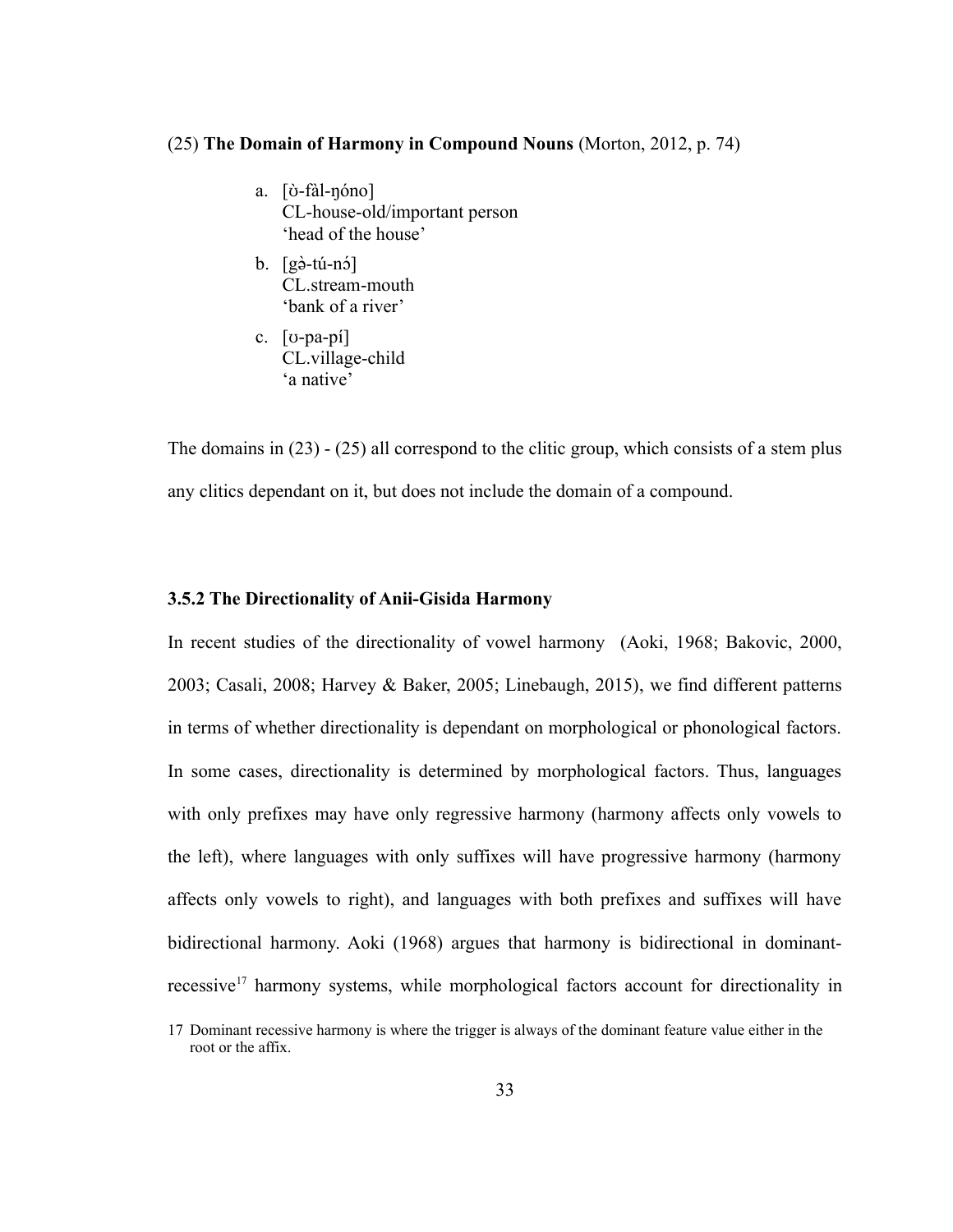root controlled systems<sup>[18](#page-41-0)</sup>. Bakovic (2000) posits that agreement constraints, as well as faithfulness and markedness constraints, are responsible for determining directionality within an Optimality Theory framework.

The directionality and the type of vowel harmony are not predictable from morphological factors. Casali (2008) highlights (based on his language survey) that directionality in vowel harmony must be stipulated in the phonology of a language. Linebaugh (2015) provides evidence in support of Casali's claim. Linebaugh highlights that some languages like Dilo, Mayogo and Karajá, Kalabri, which have both prefixes and suffixes, are strictly regressive, thus, harmony affects only the vowels to the left (regressive) and not to the right (progressive). Also, Kalabri has both prefixes and suffixes, but the direction of harmony is exclusively regressive. Linebaugh concludes that the direction of harmony does not follow from morphological factors (see also Otero, 2015).

In Anii-Gisida, harmony is bidirectional, but regressive harmony is more common, because prefixes are more common than suffixes. Bidirectionality is illustrated in [\(26\)](#page-42-1), and regressive harmony, in [\(27\)](#page-42-0).

<span id="page-41-0"></span><sup>18</sup> Root-controlled harmony is where vowel in the root of affixation determines the value of the harmonic feature in the entire word (Bakovic, 2000).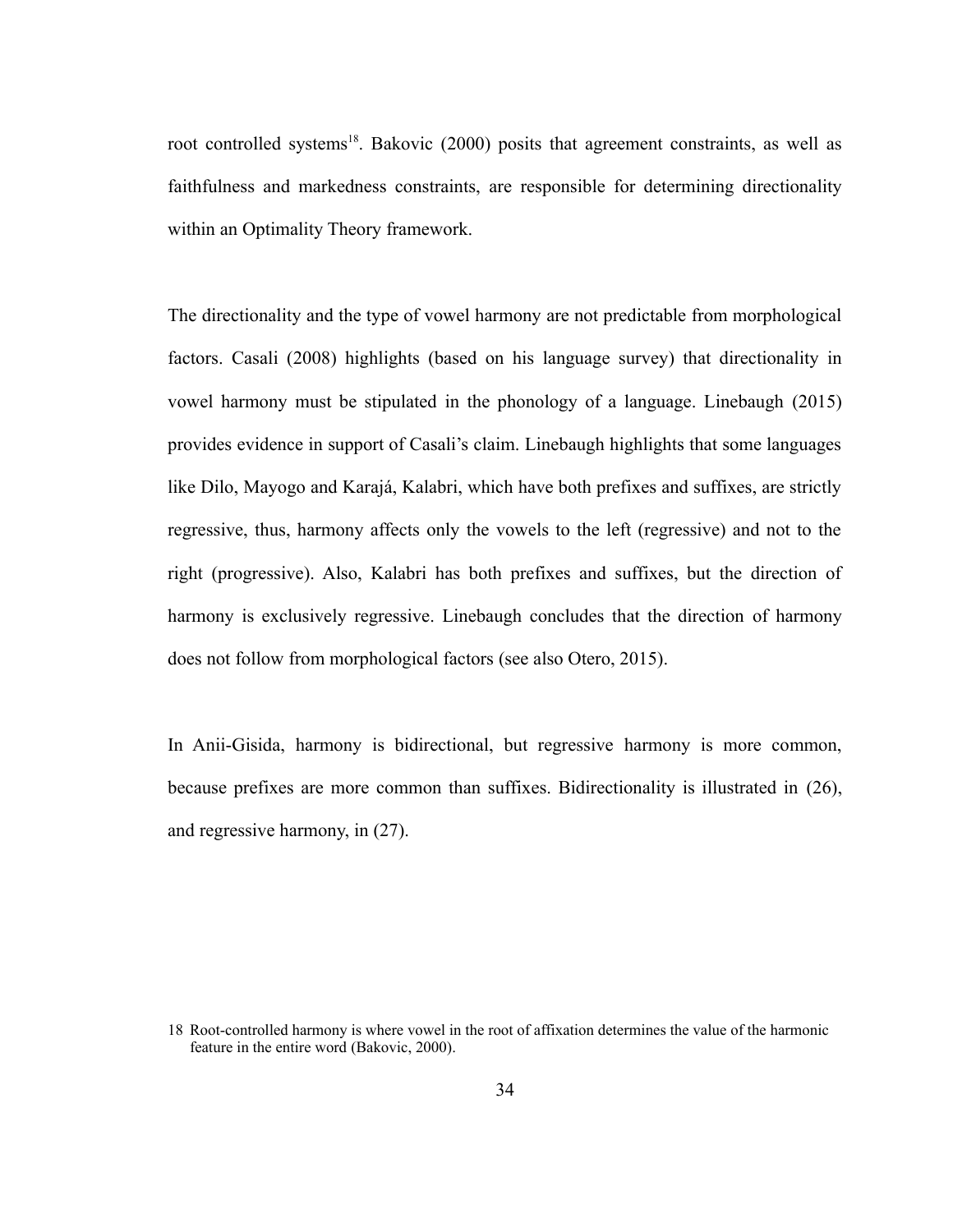#### <span id="page-42-1"></span>(26) **Bidirectional Harmony** (Morton, 2012, p. 74)

<span id="page-42-4"></span>

| $\leftarrow$ $\rightarrow$ |                            |
|----------------------------|----------------------------|
|                            | a. [gə-dú-i] 'place where' |
| b. $[u\text{-}time-i]$     | 'courage which'            |
| c. $[a-r\varepsilon-1]$    | 'man who'                  |
| $d.$ [ $vfanó$ ]           | 'the act of teaching'      |
| e. [utonu]                 | 'transportation'           |
|                            |                            |

## <span id="page-42-0"></span>(27) **Regressive Harmony** (Morton, 2012, p. 73)

<span id="page-42-5"></span><span id="page-42-3"></span>

| a. [bo-tona] 'salt'                      |        |
|------------------------------------------|--------|
| b. $[a-p\epsilon]$                       | 'hand' |
| c. $[g_i = ts \rightarrow s]$ 'we stung' |        |

- d. [bu-tó] 'water'
- <span id="page-42-2"></span>e. [i-bú] 'snakes'

In the above examples, the arrows show the direction of harmonic spread. [ATR] harmony is root-controlled: the root is the trigger and the affix is the target. In [\(26\)](#page-42-1) [\(a](#page-42-4)-[e](#page-42-5)), the direction of the harmonic spread is both progressive and regressive (bidirectional). The root spreads its [ATR] quality to the vowels in both the suffix and the prefix or proclitic. For instance in [\(26\)](#page-42-1) [\(a\)](#page-42-4) the root /-dú*-/* which is a [+ATR] stem determines the feature value of the prefix /gǝ-/ and the suffix /-i*/*. The direction is from the vowels in the root to both the prefix; (right-left) and to the suffix (left-right). In contrast, in example [\(27\)](#page-42-0) ([a](#page-42-3)[-e\)](#page-42-2), the direction of spreading is only from the right to the left (these words lack suffixes). The vowels in the root spreads its [ATR] feature to the vowels in the prefix.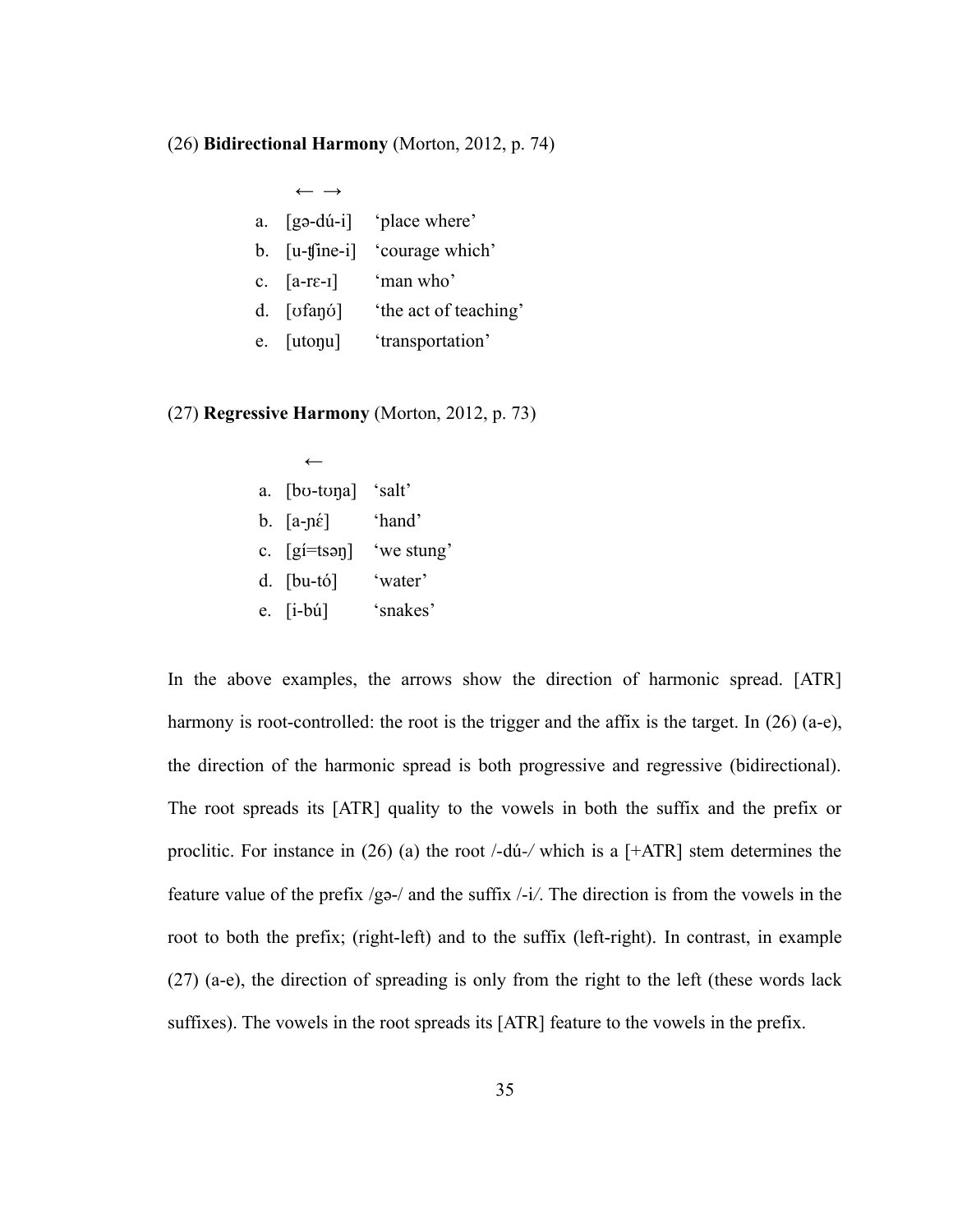# **3.6 Summary**

The previous sections of this chapter have provided background on the Anii-Gisida [ATR] harmony system. Anii-Gisida has eleven vowel phonemes and all the vowels participate in [ATR] harmony. The domain of harmony is within clitic group (which includes a word plus any proclitics and enclitics). The direction of harmony is bidirectional in words with both prefixes and suffixes, and regressive in words with only prefixes. Words with only suffixes have not been attested in Anii-Gisida, and this needs future research. The rest of this thesis will focus on the theories used in the literature to account for vowels that participate in vowel harmony processes, positional neutralization and markedness relations. These theories will be considered in relation to vowel harmony patterns in Anii-Gisida.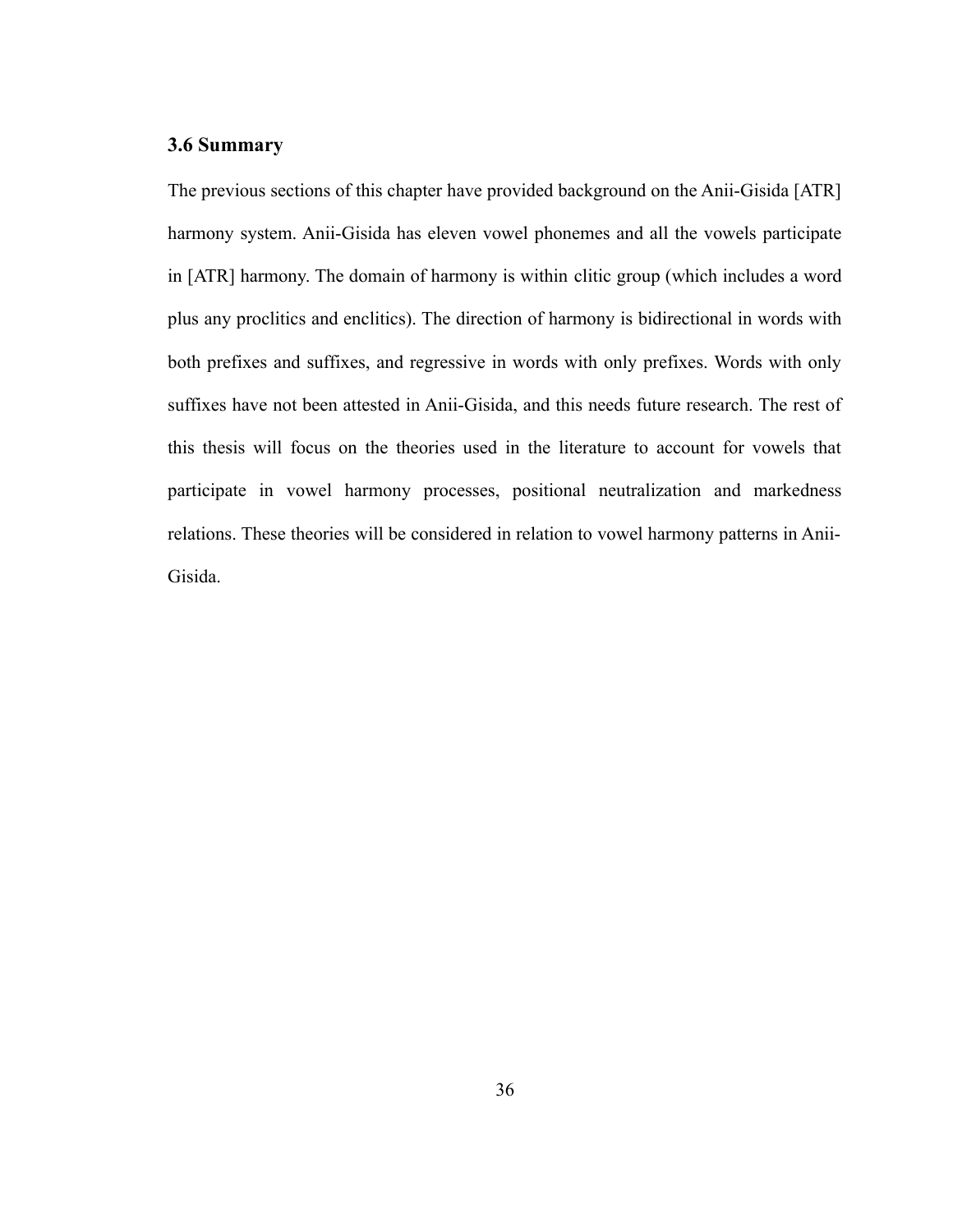# **Chapter 4: Minimal Difference Approach to Vowel Harmony**

# **4.1 Introduction**

Features serve to distinguish segments that undergo and do not undergo phonological process and also distinguish each segment in a language's inventory. In some approaches (Dresher, 1998, 2003b, 2009; Hall, 2007, 2017) to feature specification, only contrastive features are expected to play a role in phonological processes and to be specified in underlying representations. Different approaches have been adopted to decide whether a feature is contrastive or not. What then is a contrastive feature? This chapter provides an overview of contrastive features in section ([4.2\)](#page-44-0). The second section ([4.3\)](#page-45-1) will introduce the minimal pair definition of contrast, and an analysis using one of the approaches (Minimal Difference Approach (MDA)) to determining contrastive features. Section [\(4.4](#page-47-0)) will focus on the relationship between the MDA and vowel harmony processes. The final section ([4.5\)](#page-52-0) will summarize the chapter.

# <span id="page-44-0"></span>**4.2 Contrastive Features**

Contrastive features are features that distinguish one segment from another. Trubetzkoy (1936) refers to contrastive features as *oppositions*. Dresher (2016) posits that this notion of opposition is a relation between a pair of phonemes, and that every phoneme enters into opposition with every other phoneme in a language. For instance, in English, [voice] is contrastive in obstruents. The feature [voice] distinguishes between [p]/[b],  $[f]/[v]$ ,  $[t]/[d]$ ,  $[s]/[z]$ ,  $[f]/[g]$  as shown in [\(28\).](#page-45-0)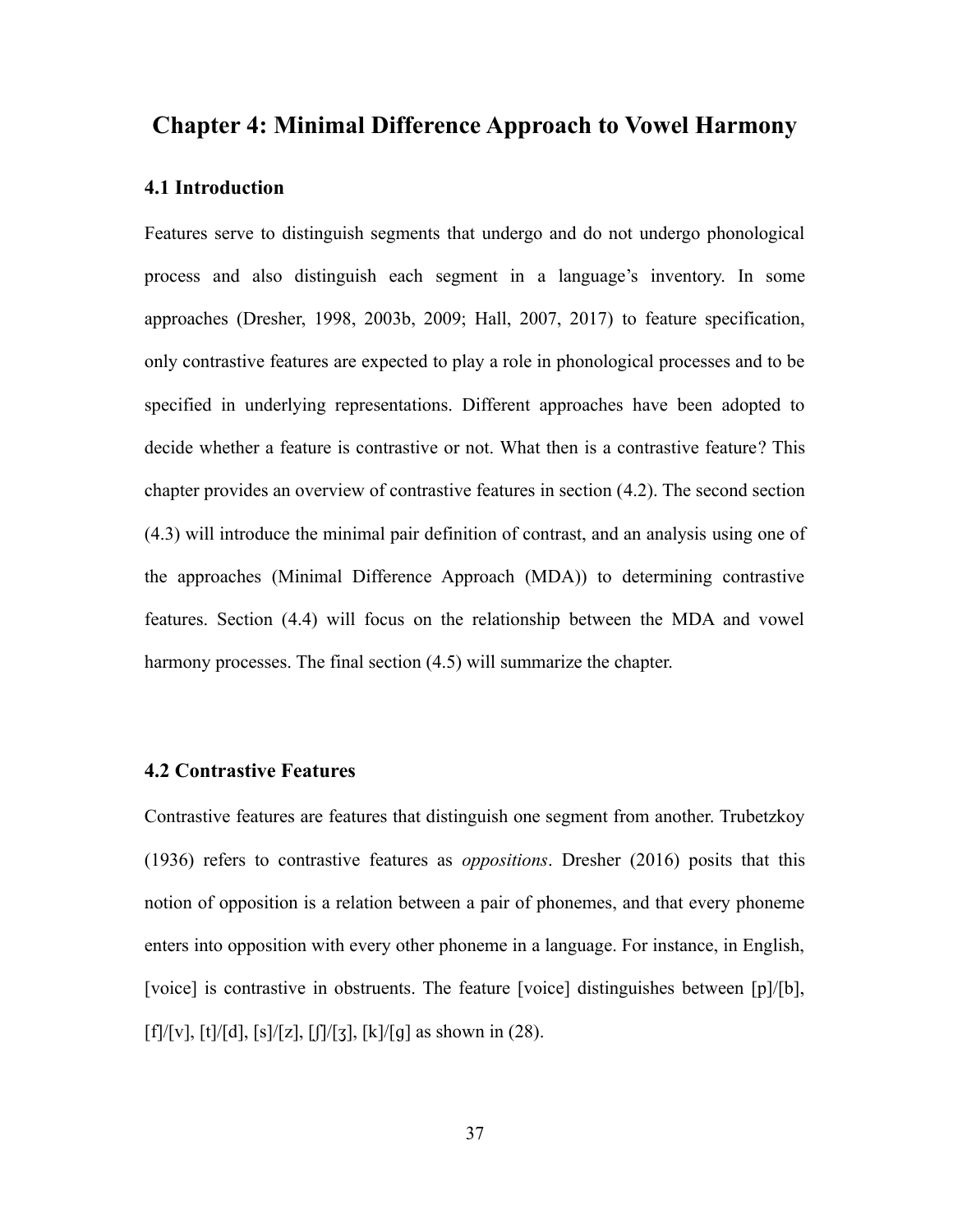#### <span id="page-45-0"></span>**(28) Contrastive [±voice] in English Obstruents**

|                                      | Bilabial Labiodental Apical Alveolar Prepalatal Velar |  |  |
|--------------------------------------|-------------------------------------------------------|--|--|
| $\lceil\text{-}\text{voice}\rceil$ p |                                                       |  |  |
| $[+voice]$ b                         |                                                       |  |  |

# <span id="page-45-1"></span>**4.3 Minimal Pair Difference Approach to Contrast**

The Minimal Difference Approach (MDA) has been used to determine contrastive features. The MDA designates features as contrastive if they distinguish pairs of phonemes. This approach is implemented by pairing segments. In dividing features within the MDA, Archangeli (1988) (cited in Dresher, 2009) proposes the *pairwise algorithm* in [\(29\).](#page-45-2)

<span id="page-45-2"></span>(29) **MD Algorithm** (Archangeli, 1988, p. 192)

a. Fully specify all segments b. Isolate all pairs of segments c. Determine which segment pairs differ by a single feature specification d. Designate such feature specification as 'contrastive' on the member of that pair. e. Once all pairs have been examined and appropriate feature specifications have been marked 'contrastive' delete all unmarked feature specifications on each segment.

Martinet's (1960) description of Standard French consonants illustrates the MDA. Focusing on the contrastive specifications of bilabial stops /p, b, m/, Martinet stipulates that  $/p/$  is contrastively [-voice],  $/b/$  is contrastively [+voice] and [-nasal], while  $/m/$  is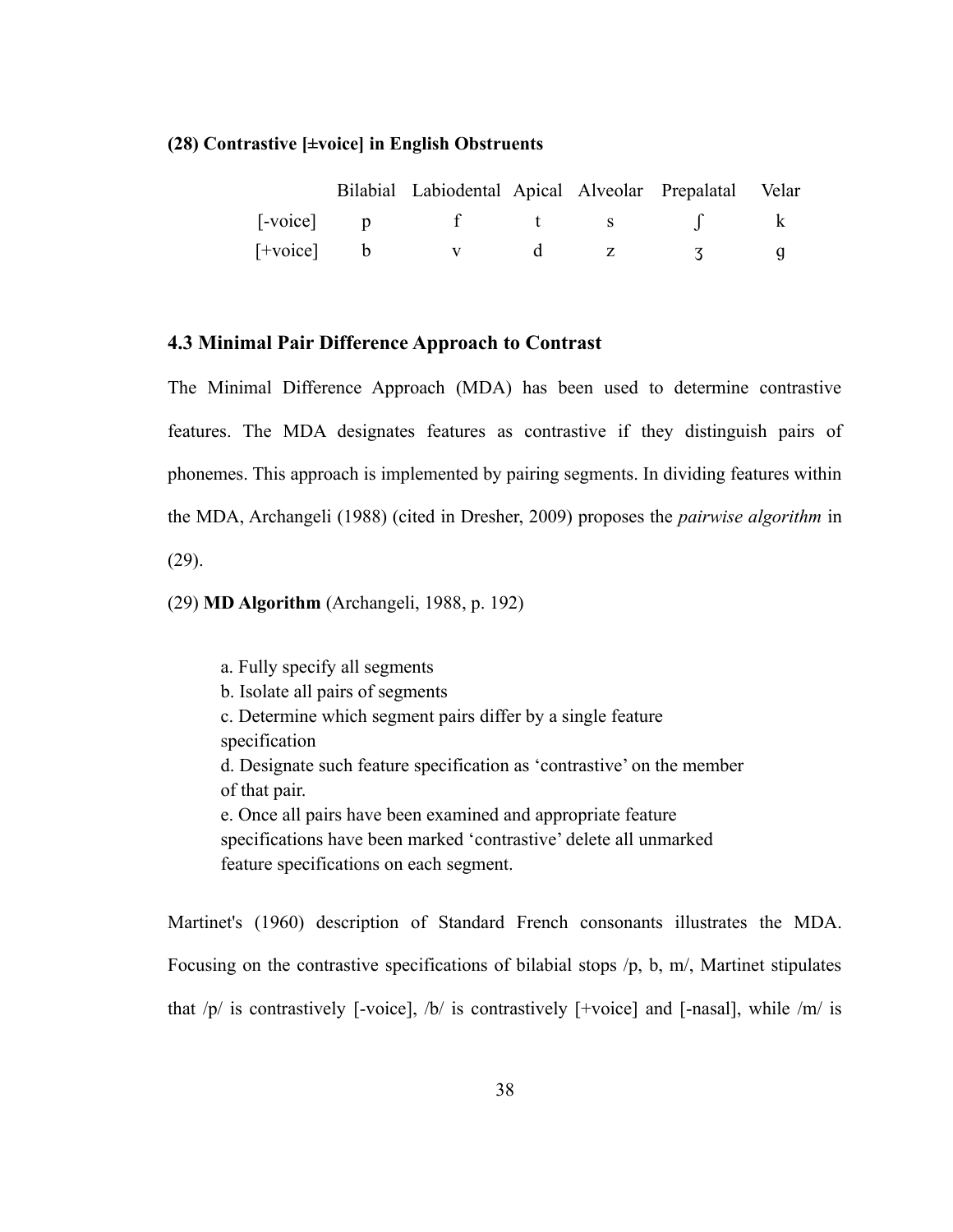contrastively [+nasal] but not contrastively [+voice]. By applying the above algorithm, we will arrive at the contrastive specifications in [\(30\).](#page-46-1)

<span id="page-46-1"></span>(30) **French Bilabial Stops** (Martinet, 1960) (cited in Dresher, 2009, p. 13)

<span id="page-46-2"></span><span id="page-46-0"></span>

| a. |         | p | b      | m      |
|----|---------|---|--------|--------|
|    | [voice] |   | $^{+}$ | $^{+}$ |
|    | [nasal] |   |        | $^{+}$ |
|    |         |   |        |        |
| b. |         | p | b      | m      |
|    | [voice] |   | $^{+}$ |        |
|    | [nasal] |   |        |        |

Example [\(30\)](#page-46-1) ([a](#page-46-2)) shows the full specifications of the French bilabial stops while [\(30\)](#page-46-1) [\(b](#page-46-0)) provides the contrastive specifications, where the phonemes are minimally different in terms of their feature specification. For instance, the feature [voice] is the only feature which distinguishes /p/ from /b/ and the feature [nasal] is the only feature which distinguishes /b/ from /m/. To put it differently, the feature [voice] is contrastive in /p/ and /b/ and [nasal] is also contrastive in /b/ and /m/. According to Martinet (1960) (cited in Dresher, 2009), /m/ is not contrastively voiced because:

The segments  $/m$ , n,  $\tilde{n}/$  are not only nasal but also voiced. However, here voice cannot be dissociated from nasality since in this position there are no voiceless nasals. This is why  $/m$ , n,  $\hat{n}/$  do not figure in the class of the 'voiced' elements, which are defined as such solely in virtue of their opposition to 'voiceless' partners (Martinet, 1960, cited in Dresher, 2009, p. 14).

Similarly, Dresher (2009) points out that the phoneme  $/p/$  is not contrastively [-nasal] in French because there is no voiceless nasal /m/ phoneme in the language. As illustrated in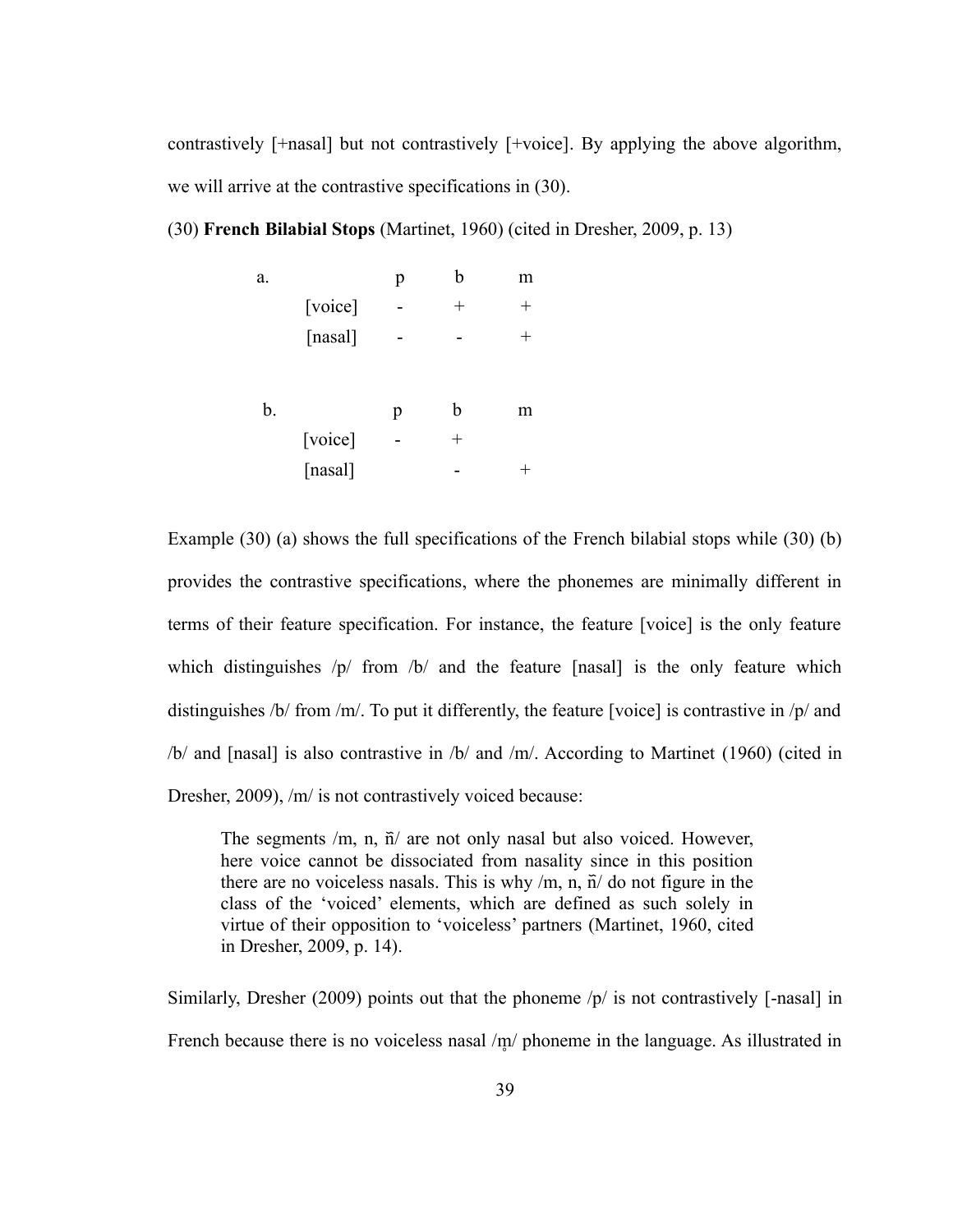[\(30\)](#page-46-1) the feature [nasal] and [voice] are unspecified for /p/ and /m/ respectively. The phoneme /m/ is inherently voiced, so [+voice] is redundant.

#### <span id="page-47-0"></span>**4.4 Minimal Difference Approach to Vowel Harmony Processes**

One issue in the analysis of vowel harmony processes has been whether only contrastive features participate in harmony or whether both contrastive and non-contrastive features participate in harmony. Nevins (2010) asserts that there are harmony processes that employ both contrastive and non-contrastive features. Nevins (2010) proposes a *Minimal Difference* algorithm in classifying features that are contrastive, similar to the pairwise algorithm shown above. According to Nevins "a segment S with specification αF in position P is contrastive for F if there is another segment S in the inventory that can occur in P and is featurally identical to S, except that it is  $-\alpha F$ " (Nevins, 2010, p. 80). This means that assuming there are two segments, A and B in a language's inventory, A and B must share the same feature set, (e.g., [round]), except one and only one feature of the set should have opposite feature values, (e.g., [+back] and [-back]). To better understand Nevins' definition of contrast, let's look at an example in Finnish shown in [\(31\)](#page-48-0).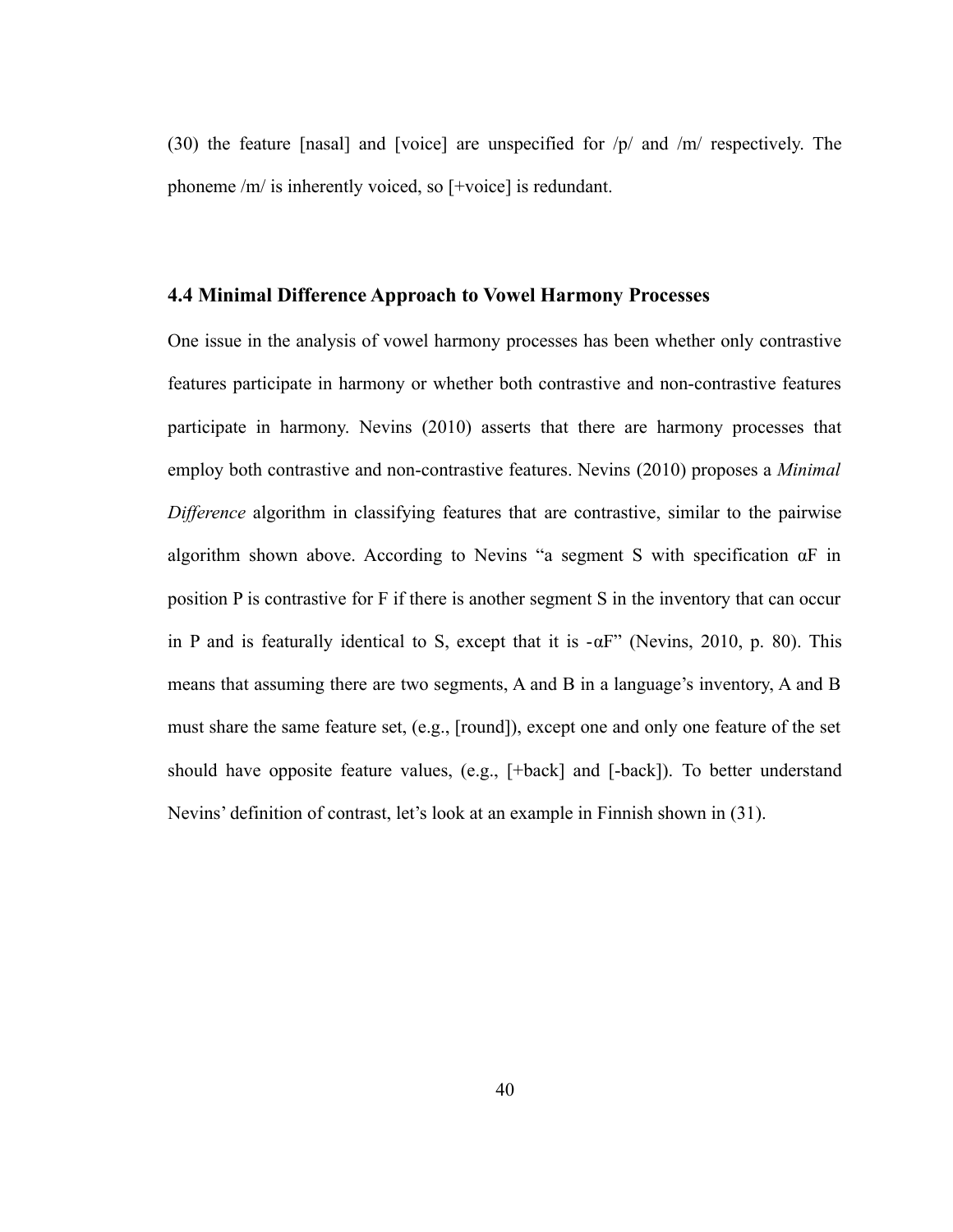#### <span id="page-48-0"></span>(31) **Finnish Vowel Inventory** (Nevins, 2010, p. 80)

|   | [-back,-round] [-back,+round] [+back,+round] [+back,-round] |   |                              |
|---|-------------------------------------------------------------|---|------------------------------|
|   |                                                             |   | $[+high,-low]$               |
| e |                                                             |   | $[-high, -low]$              |
| ä |                                                             | a | $[\text{high}, +\text{low}]$ |

In the Finnish vowel inventory, the  $[-back]$  vowels  $(\overline{u}, \overline{v}, \overline{a})$  have harmonic counterparts of  $[\text{+back}]$  (/u, o, a/) respectively. These vowels only differ in  $[\text{+back}]$ . Since these vowels have harmonic counterparts, they are contrastive for the harmonic feature and, participate in the vowel harmony processes in Finnish as shown in [\(31\).](#page-48-0) On the other hand, /i/ and /e/ have no harmonic counterpart; thus they are non-contrastive for the feature [ $\pm$ back], so they do not participate in vowel harmony but are instead transparent. The Finnish vowel harmony process is illustrated in [\(32\)](#page-48-3) below.

#### <span id="page-48-3"></span>(32) **Finnish Vowel Harmony** (Nevins, 2010, p. 80)

- <span id="page-48-5"></span>a. pöütä-nä 'table-essive'
- <span id="page-48-4"></span>b. pouta-na 'fine.weather-essive'
- <span id="page-48-2"></span>c. koti-na 'home-essive'
- <span id="page-48-1"></span>d. pappi-na 'priest-essive'

In the above example, the essive suffix /-na, -nä/ alternates based on the feature specification in the root. In [\(32\)](#page-48-3) ([a](#page-48-5)) the vowels in the root *pöütä*- are [-back] so they trigger a [-back] feature in the essive suffix -*nä.* In [\(32\)](#page-48-3) [\(b](#page-48-4)) the [+back] vowels in the root *pouta*- triggers a [+back] feature in the essive suffix -*na.* However, in [\(32\)](#page-48-3) [\(c](#page-48-2)[-d](#page-48-1)), the [high, -back] vowel, /i/ does not trigger harmony. The [+back] vowels in the root rather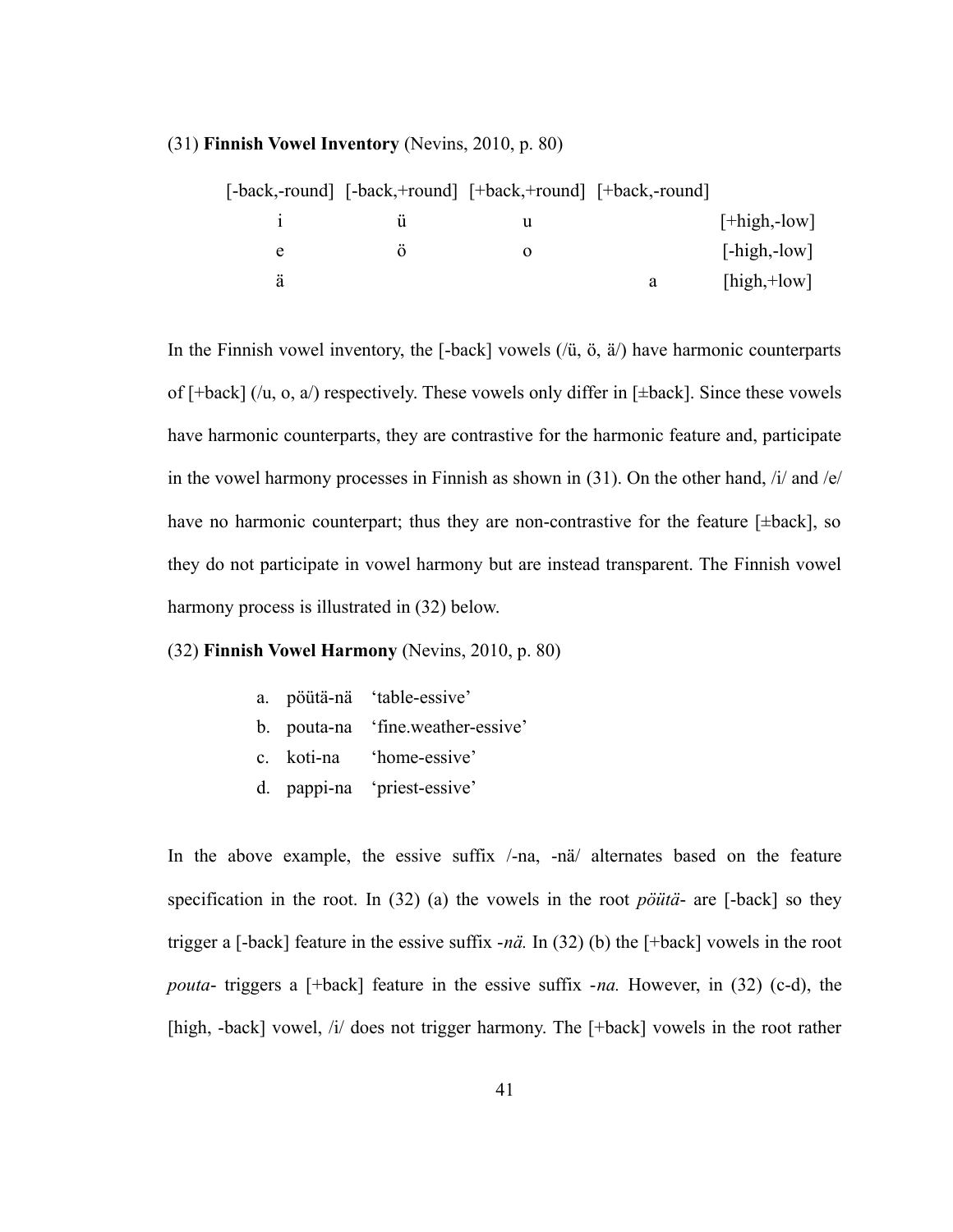skip it to trigger [+back] harmony in the suffix -*na.* As Nevins (2010) posits, segments are only contrastive for a given feature if there are two segments that differ in only that feature value. In Finnish, only segments that contrast in a particular feature participate in vowel harmony.

Nevins' hypothesis, however, still maintains that harmony processes can refer to both contrastive and non-contrastive features in a language. For example, non-contrastive segments that do not have a harmonic pair can participate in harmony processes in Standard Yoruba, but not in Ife Yoruba.

<span id="page-49-0"></span>(33) **Yoruba Vowel Inventory** (Nevins, 2005, p. 11)

|     |   | u        | $[+high, +ATR, -low]$                      |
|-----|---|----------|--------------------------------------------|
| e   |   | 0        | $[-\text{high}, +\text{ATR}, -\text{low}]$ |
| - 8 |   | $\Omega$ | $[-high, -ATR, -low]$                      |
|     | a |          | $[-high, -ATR, +low]$                      |

As seen in [\(33\),](#page-49-0) the feature [ATR] is contrastive in the [-high, -low] vowels ( $/e/o$ ,  $e/o$ ) and not in  $[\text{+high}]$  or  $[\text{+low}]$  vowels /i, u, a/.

Ife Yoruba and Standard Yoruba are two dialects of the same language with identical vowel inventories but different patterns of [ATR] harmony. In Ife Yoruba, only contrastive vowels participate in vowel harmony as in examples [\(34\)](#page-50-0) while in Standard Yoruba, all vowels participate, both those with a contrastive [ATR] specification and those with a non-contrastive [ATR] specification as in [\(35\)](#page-51-0). Nevins (2005) explains the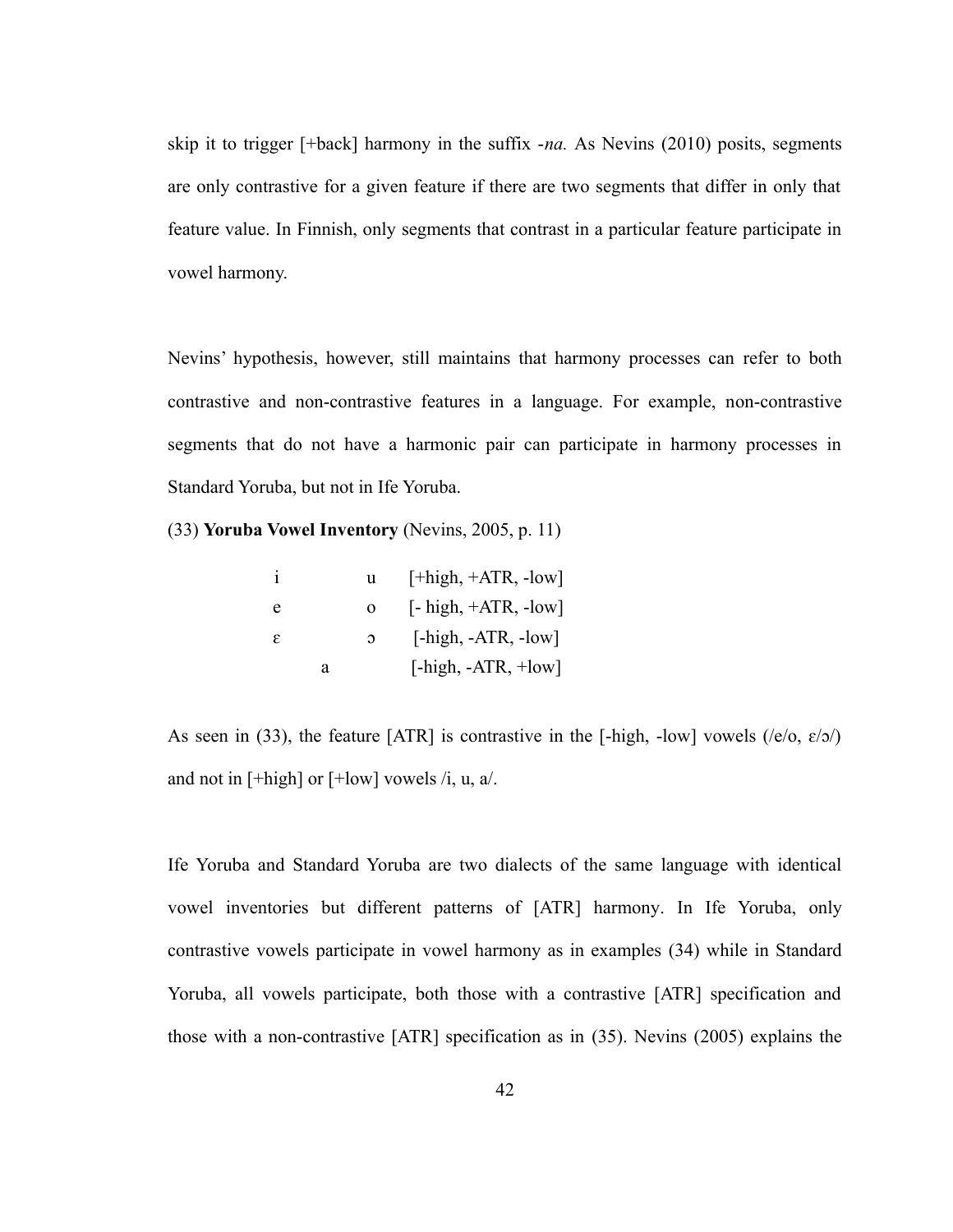difference as microvariation, thus, non-contrastive features can participate in harmony in some dialects and in others, they do not participate in harmony.

<span id="page-50-0"></span>(34) **Ife Vowel Harmony** (Nevins, 2005, pp. 17–20)

- a. ole 'thief'
- b. ɔsɛ 'soap'
- c. ɛúrɛ́ 'goat'
- d. ɔdídɛ 'parrot'
- e. ɔrukɔ 'name'

As shown in the examples above, all mid vowels are active in [ATR] harmony in Ife Yoruba. The [ATR] harmony affects only contrastive vowels (mid vowels) in both disyllabic and trisyllabic words. The non-contrastive vowels,  $\lambda i / \Delta t$  and  $\lambda u / \Delta t$  are transparent and do not participate in [ATR] harmony. This process is similar to the Finnish vowel harmony system described above.

In Standard Yoruba, the mid vowels are also active in [ATR] harmony processes. In disyllabic<sup>[19](#page-50-1)</sup> words as in [\(35\)](#page-51-0) ([a](#page-51-4)[-b](#page-51-3)), [ATR] harmony affects all mid vowels. In trisyllabic words as in [\(35\)](#page-51-0) [\(c](#page-51-2)[-e\)](#page-51-1), all mid vowels that precede medial high vowels are [+ATR]. According to (Dresher, 2012, 2013), the high vowels, /i/ and /u/, which are noncontrastively [+ATR] in Standard Yoruba determine the [ATR] specification of the preceding mid vowel. Based on Nevins' definition as seen in section ([4.4](#page-47-0)), features that do not have harmonic pairs are non-contrastive. However, in Standard Yoruba, all

<span id="page-50-1"></span><sup>19</sup> There are some disharmonic features in disyllabic words in Yoruba. The high vowel, which lacks a [- ATR] counterpart follows [-ATR] vowels (e.g., *èbi 'guilt', etu 'deer')*. See Nevins (2005) for more examples.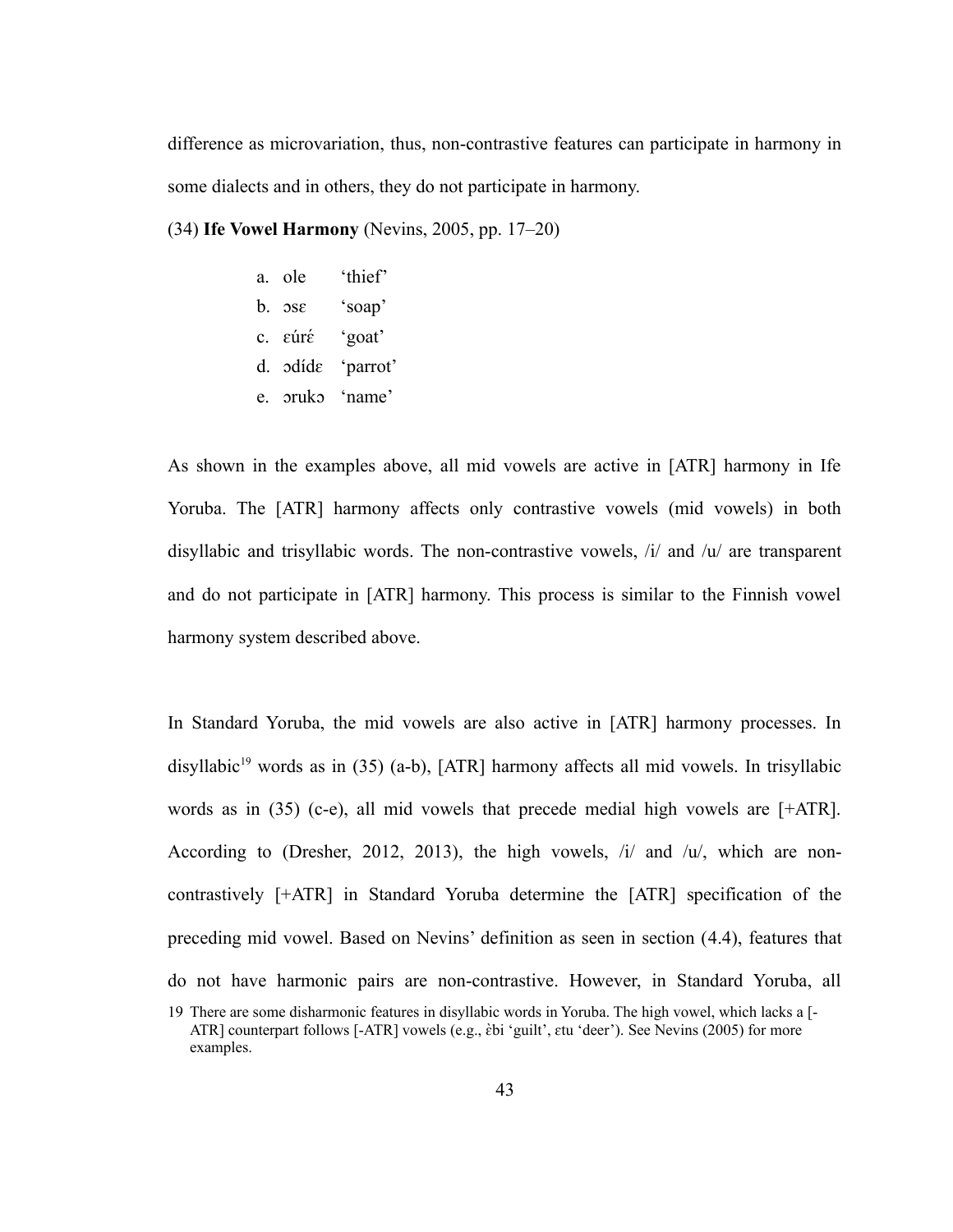features, both contrastive and non-contrastive, are active in harmony processes due to microvariation (Dresher, 2013). Conversely, Archangeli and Pulleyblank (1989) describe why the high vowels in Standard Yoruba neither trigger nor undergo [ATR] harmony. According to them there are no [-ATR, +high] vowels in the language's inventory, therefore a constraint prevents [-ATR] spreading on [+high] vowels. In other words, the [high] vowels in Standard Yoruba are opaque, blocking harmony processes.

<span id="page-51-0"></span>(35) **Standard Yoruba Vowel Harmony** (Nevins, 2005, pp. 12–17)

<span id="page-51-4"></span><span id="page-51-3"></span><span id="page-51-2"></span><span id="page-51-1"></span>

| a. | ole                      | thief          |
|----|--------------------------|----------------|
| b. | 38C                      | 'soap'         |
|    | c. oruko                 | 'name'         |
|    | d. èlùbó                 | 'yam flour'    |
| e. | $\delta$ kígb $\epsilon$ | 'magical drug' |

The non-contrastive low vowel /a/, which does not have a harmonic [ATR] counterpart, participates in [ATR] harmony in both Ife and Standard Yoruba (Nevins, 2005) as shown in [\(36\).](#page-52-1) According to Archangeli & Pulleyblank (1989), [-ATR] specification on low vowels in Standard Yoruba is not a property of underlying representations; [-ATR] is predictable in vowels that are [+low]. In other words, all [+low] vowels are [-ATR]. (see Archangeli & Pulleyblank, 1989) for more discussions on Standard Yoruba vowels. I assume that the behaviour of the low vowel /a/ in Standard Yoruba is the same as that of Ife Yoruba.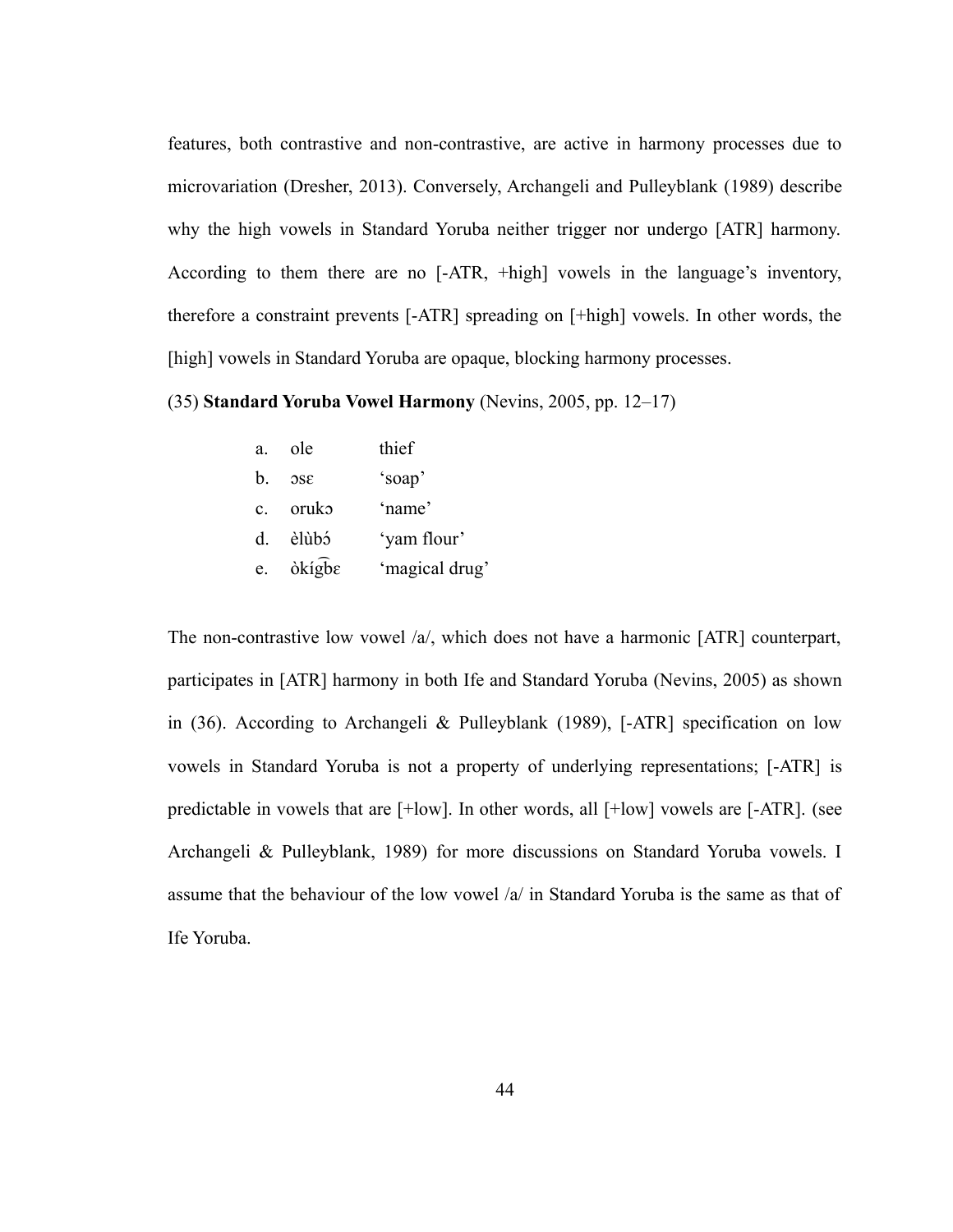#### <span id="page-52-1"></span>(36) **The [+low] Vowel in Ife and Standard Yoruba** (Nevins, 2005, p. 17)

|    |      | Ife Yoruba Standard Yoruba |          |
|----|------|----------------------------|----------|
| a. | oba. | coba                       | 'king'   |
| b. | εpa  | εpa                        | 'peanut' |

# <span id="page-52-0"></span>**4.5 Summary**

This chapter provided background on contrastive features, the MDA, how the MDA helps to determine features that participate in vowel harmony processes. It is noted that Nevins' hypothesis of vowel harmony processes is based on the concept of minimal difference and he posits that only contrastive features participate in some languages, whereas other languages also allow non-contrastive features to participate in harmony. Is the MDA the best approach to decide whether a segment is contrastive or not? Is harmony limited to only contrastive features? Can segments that do not have a harmonic pair participate in harmony processes? The subsequent chapters will provide answers to these questions, based on Anii-Gisida vowel harmony.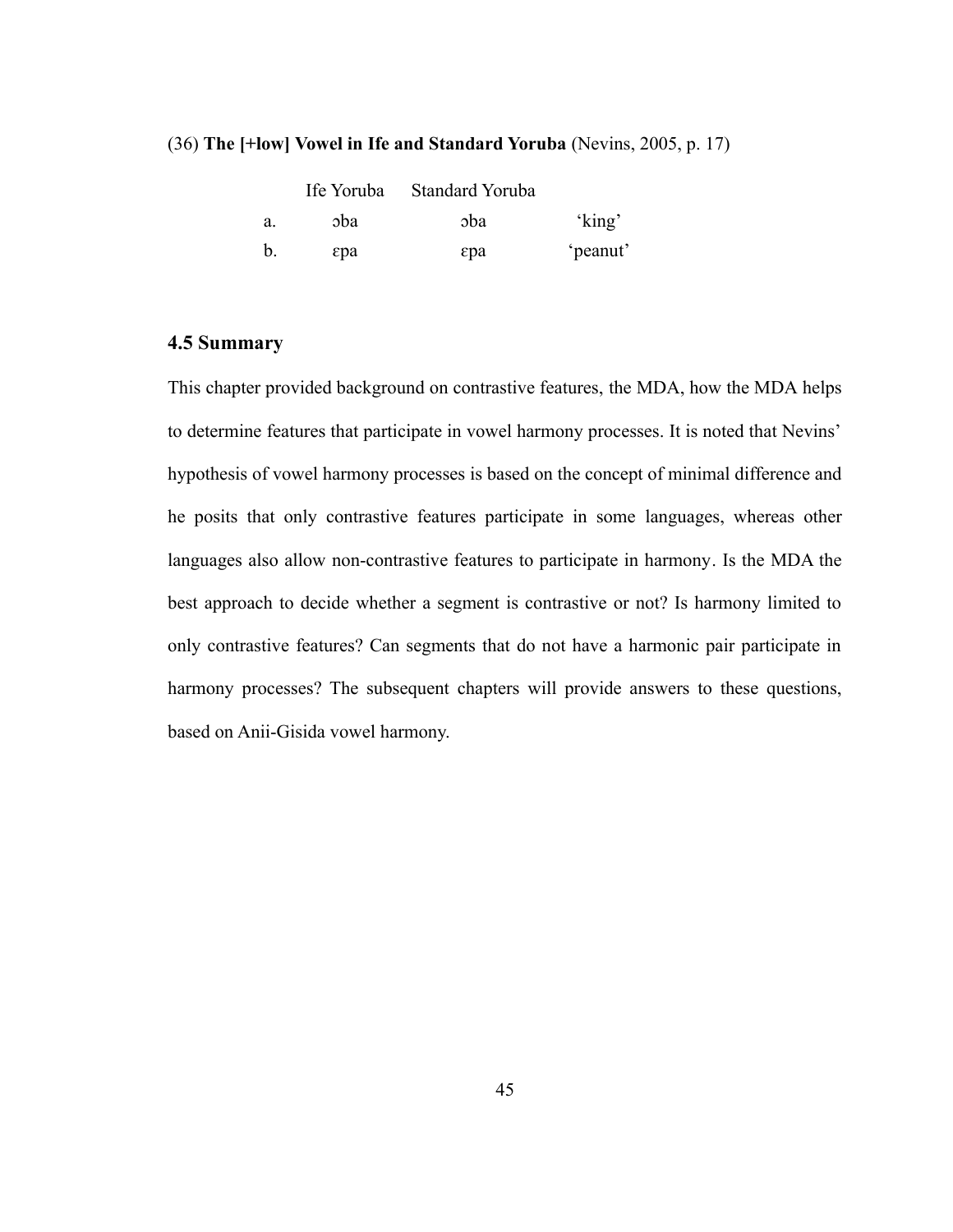# **Chapter 5: Vowel Harmony via the SDA Approach**

# **5.1 Introduction**

In the preceding chapter, I identified one of the approaches that determines the contrastive specification of segments. The Minimal Difference Algorithm has been adopted by many scholars. However, Dresher (1998, 2003b, 2009) argues against the pairwise approach advocated by the MDA. According to Dresher (2009), the minimal difference (or pairwise) approach does not accurately yield contrastive features in all languages. In particular, it fails to distinguish some members of an inventory when the features are reduced to the minimal set. (Minimal set is a group of distinct words in a language which differ in only one phonological elements). Due to such issues, Dresher (2009) proposes feature ordering as an approach to determine the contrastive feature specifications of an inventory. The first section [\(5.2](#page-53-0)) of this chapter provides an overview of the Successive Division Algorithm (SDA). The next section ([5.3](#page-56-0)) will illustrate how the features that participate in harmony processes are determined through feature ranking, using Dresher's (2012) analysis of Yoruba as an example. The final section ([5.4\)](#page-60-0) will summarize the chapter.

# <span id="page-53-0"></span>**5.2 Contrastive Feature Specification via the Successive Division Algorithm (SDA)**

The Successive Division Algorithm works by successively splitting an inventory until each segment has been assigned a unique set of features. The SDA provides a mechanism for designating contrastive features in a language, and these features are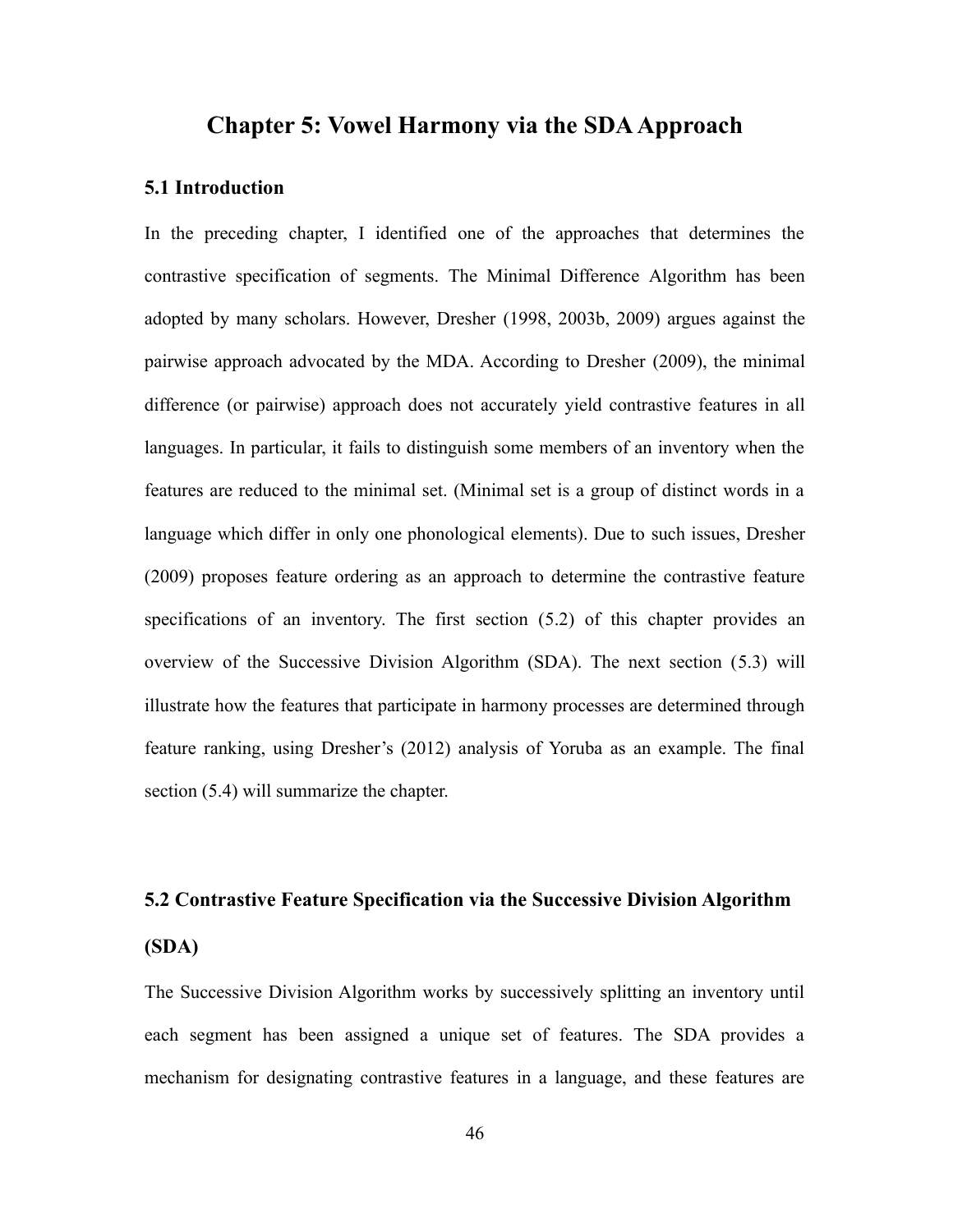ordered in the form of a hierarchical tree. According to Dresher (2018), the contrastive feature hierarchy is universal to languages. However, the features and the feature ordering is language-specific. Dresher (1998, 2003b, 2009, 2018) posits that the SDA provides a limit to the number of features that can be associated with any given phonological inventory. According to him, learners of a language always arrive at a set of hierarchically ordered features that distinguish between all the phonemes of their language. To fully understand how the SDA works, let us first of all look at some tenets of this theory, from Dresher (2018). The first tenet is that contrasts are computed in the form of a branching tree, and this branching tree is guided by the Successive Division Algorithm. The SDA assigns contrastive features by successively dividing the inventory until every phoneme has been distinguished. The next tenet is the hypothesis that the phonological components of a language L operate only on those features which are necessary to distinguish the phonemes of that language from each other (Hall, 2007). The following example illustrates how SDA determines contrastive feature specification.

#### <span id="page-54-0"></span>(37) **Successive Division Algorithm** (Dresher, 2009, p. 16)

a. Begin with no feature specifications: assume all sounds are allophones of a single undifferentiated phoneme.

b. If the set is found to consist of more than one contrasting member, select a feature and divide the set into as many subsets as the feature allows for.

c. Repeat step (b) in each subset: keep dividing up the inventory into sets, applying successive features in turn, until every set has only one member.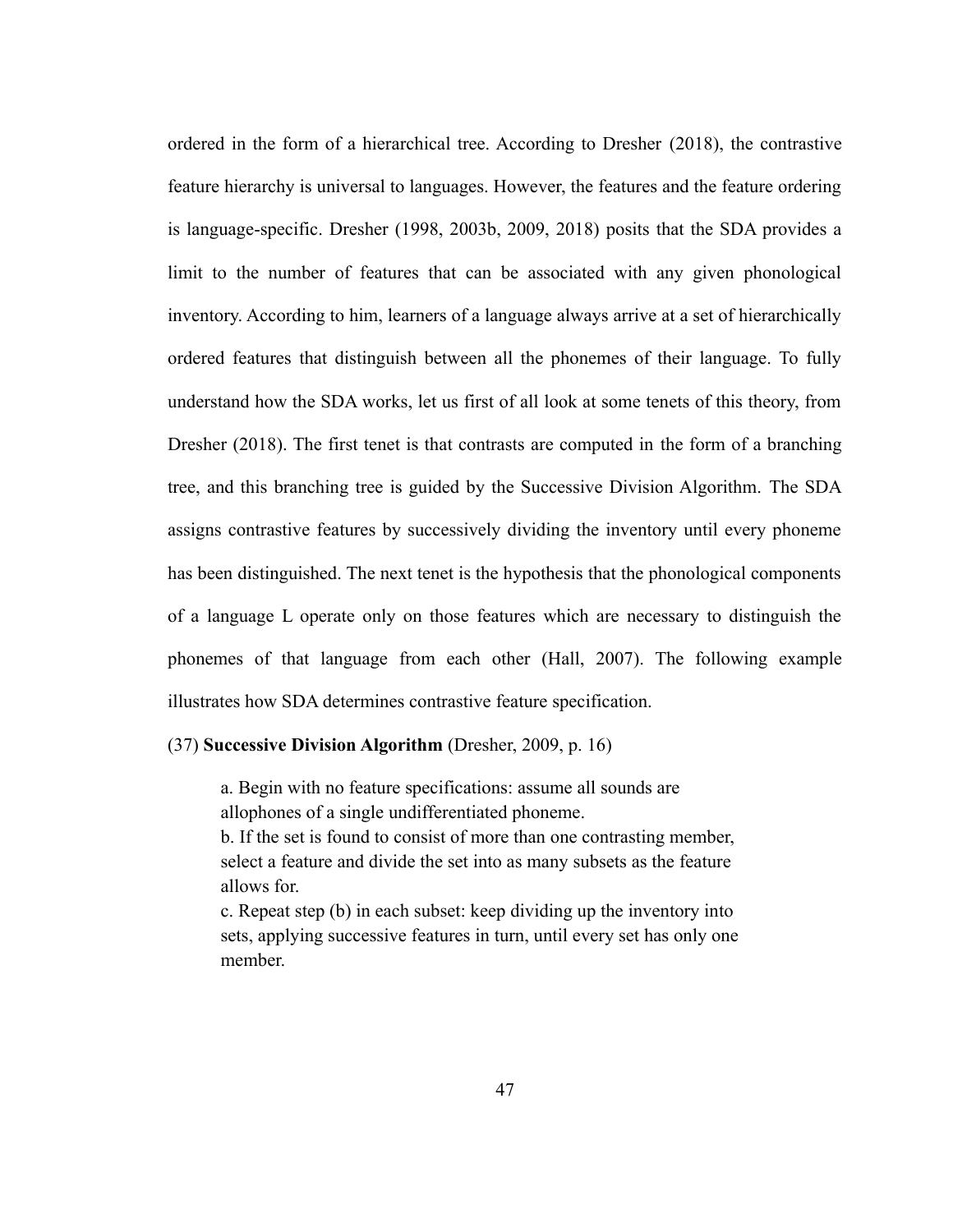According to Hall (2007), the SDA is an acquisition algorithm that defines how language learners build phonological representations. The learners build these representations by discovering phonemic distinctions (features) and then use the features to mark phonemes. He further adds that all the features assigned by the SDA are contrastive. Let us see how the SDA divides an inventory by using the example of French bilabial stops  $(\frac{p}{p}, b, m)$ . The features are [voice] and [nasal]. By ranking [voice] before [nasal], we will get the hierarchy shown in [\(38\).](#page-55-0)

#### <span id="page-55-0"></span>(38) **French Bilabial Stops**



As Dresher (2003a) posits, all members of the inventory are contrastive for a feature F receive specification for F and members for which F is redundant do not receive any specification. As shown in example [\(38\)](#page-55-0), if [voice] is ordered above [nasal], /p, b, m/ receive contrastive specifications for [voice]. Thus, the feature [voice] is contrastive in the domain of /p, b, m/. /b, m/ further receive contrastive specifications for [nasal]. Thus, [nasal] is contrastive for  $/b$ , m/ but not for  $/p/$ .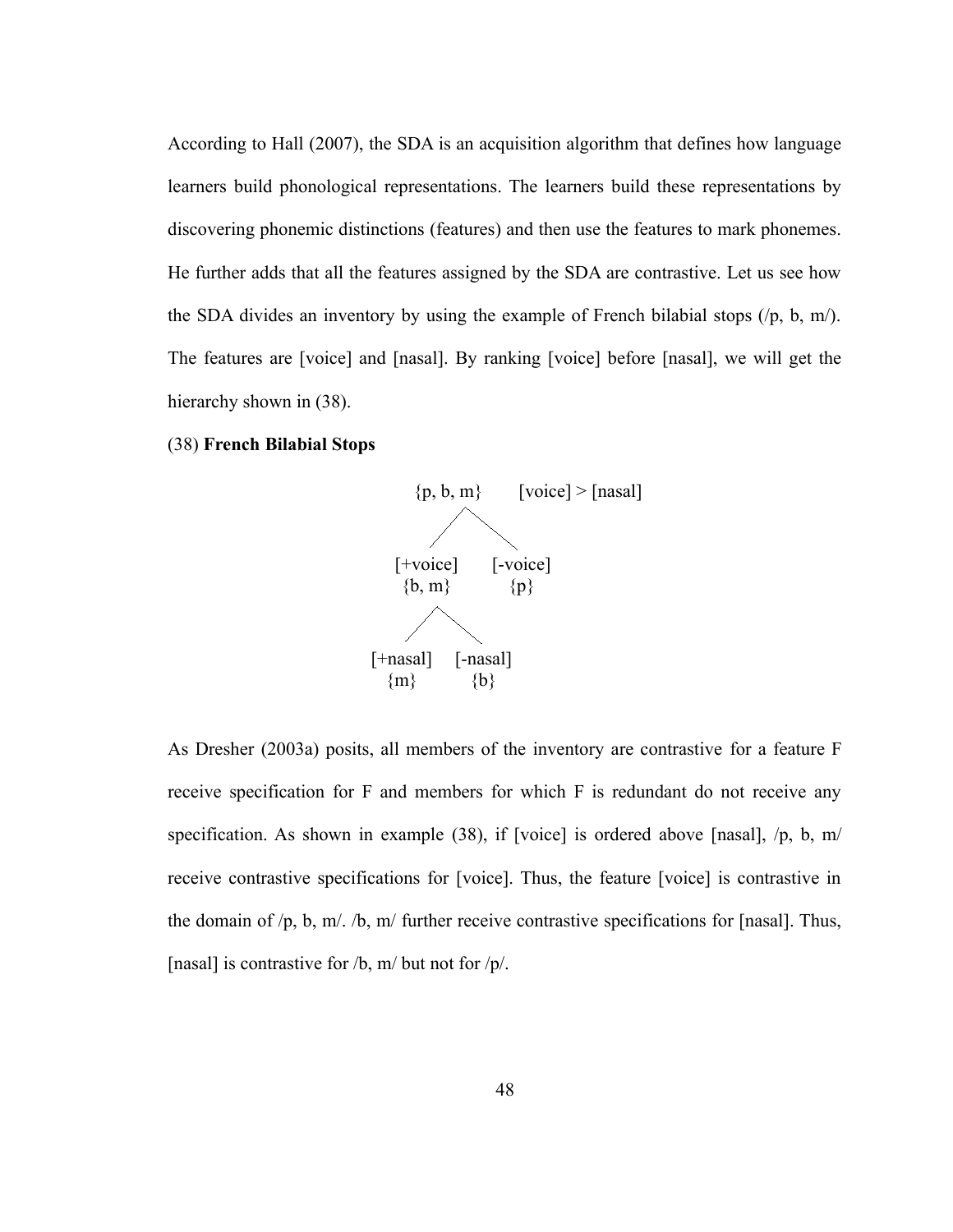The ordering of features under this approach is important to the analysis of contrastive features in a language's inventory. Different ordering of the features yield different contrastive feature specifications. For example, reversing the order in [\(38\)](#page-55-0) from [voice] > [nasal] to [nasal] > [voice] will produce the contrastive features in [\(39\)](#page-56-1).

# <span id="page-56-1"></span>(39) **Reverse Ranking of French Bilabial Stops**



In example [\(39\)](#page-56-1), the phonemes  $/p$ , b, m/ receive contrastive specification for [nasal], thus [nasal] distinguishes nasal sounds from non-nasal sounds. The non-nasal sounds  $/p$ , b/ are further divided into [-voice] and [+voice] respectively. The feature [voice] is redundant in the domain of *nasal,* therefore [voice] is unspecified for /m/. The feature [voice] uniquely distinguishes /p/ from /b/. Language variation or micro-variation is due to the ranking of features in the SDA.

#### <span id="page-56-0"></span>**5.3 Contrastive Features in Vowel Harmony via SDA**

Phoneme inventories are best understood in terms of contrastive feature specifications assigned in a language-specific hierarchy by the Successive Division Algorithm (SDA)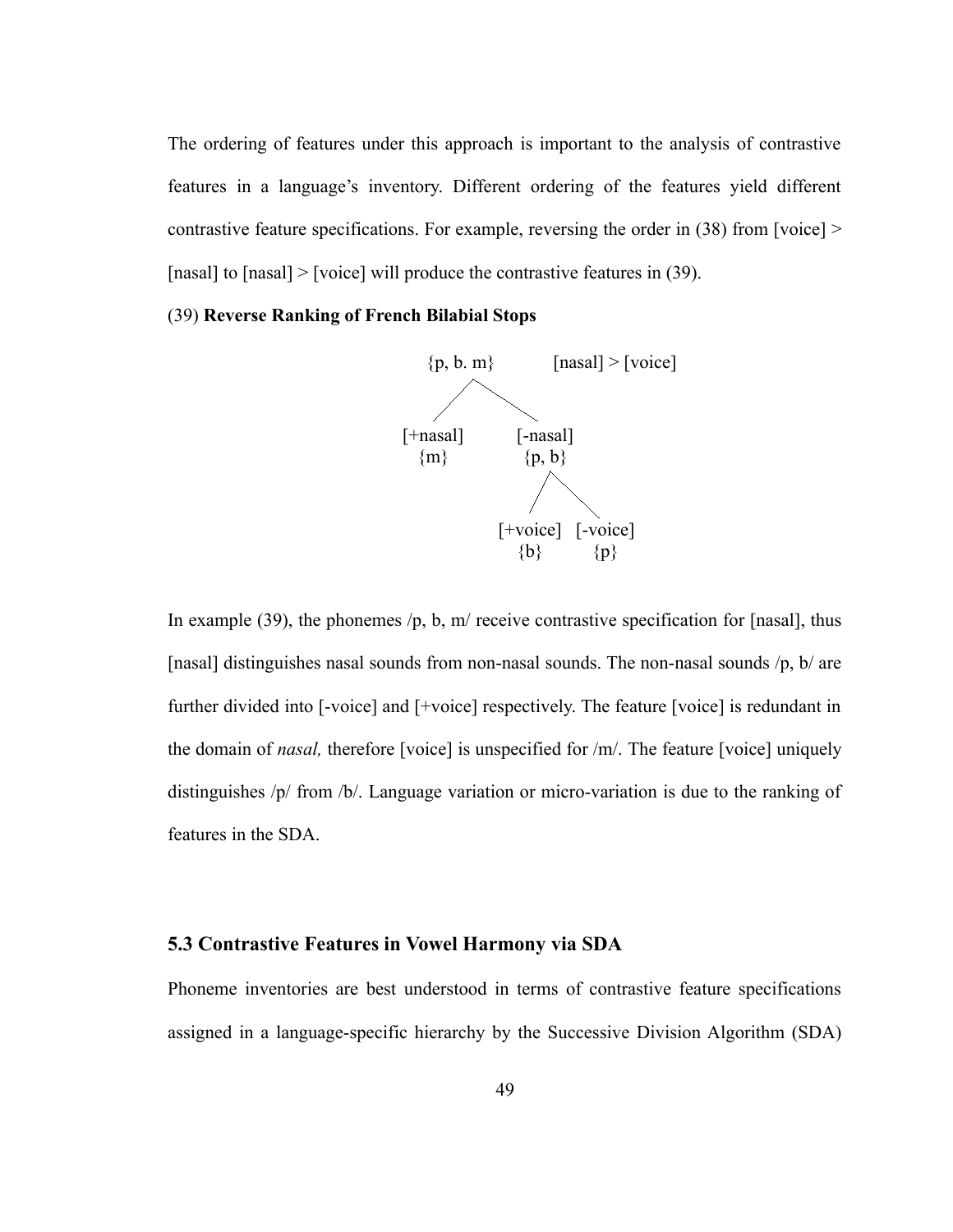(Dresher, 2012). Only contrastive features can be phonologically active. Thus, segments that participate in phonological processes in a particular language are active, and therefore must be contrastively specified for the relevant feature. In this approach, the SDA is used in conjunction with the Contrastivist Hypothesis (Hall, 2007) in order to determine feature specifications.

Phonological activity is one of the most compelling motivations that governs the feature hierarchy (Dresher, 2015). Dresher (2012) proposes that harmony is limited to contrastive features and argues that allowing non-contrastive features to participate in harmony processes weakens the predictive power. Dresher (2012, 2013) gives an account with the SDA to show that features that are phonologically active in a language must be contrastive. This account is shown in the analysis of Ife and Standard Yoruba, which is discussed below.

The two dialects of Yoruba have seven vowels  $\lambda$ , e, e, a, o,  $\lambda$ ,  $\mu$ , and all the mid vowels participate in [ATR] harmony as shown in [\(40\).](#page-58-1) The low vowel also triggers [ATR] harmony as in [\(41\)](#page-58-0), but it does not have a harmonic pair for [ATR] as seen in [\(33\)](#page-49-0) and discussed in the previous chapter.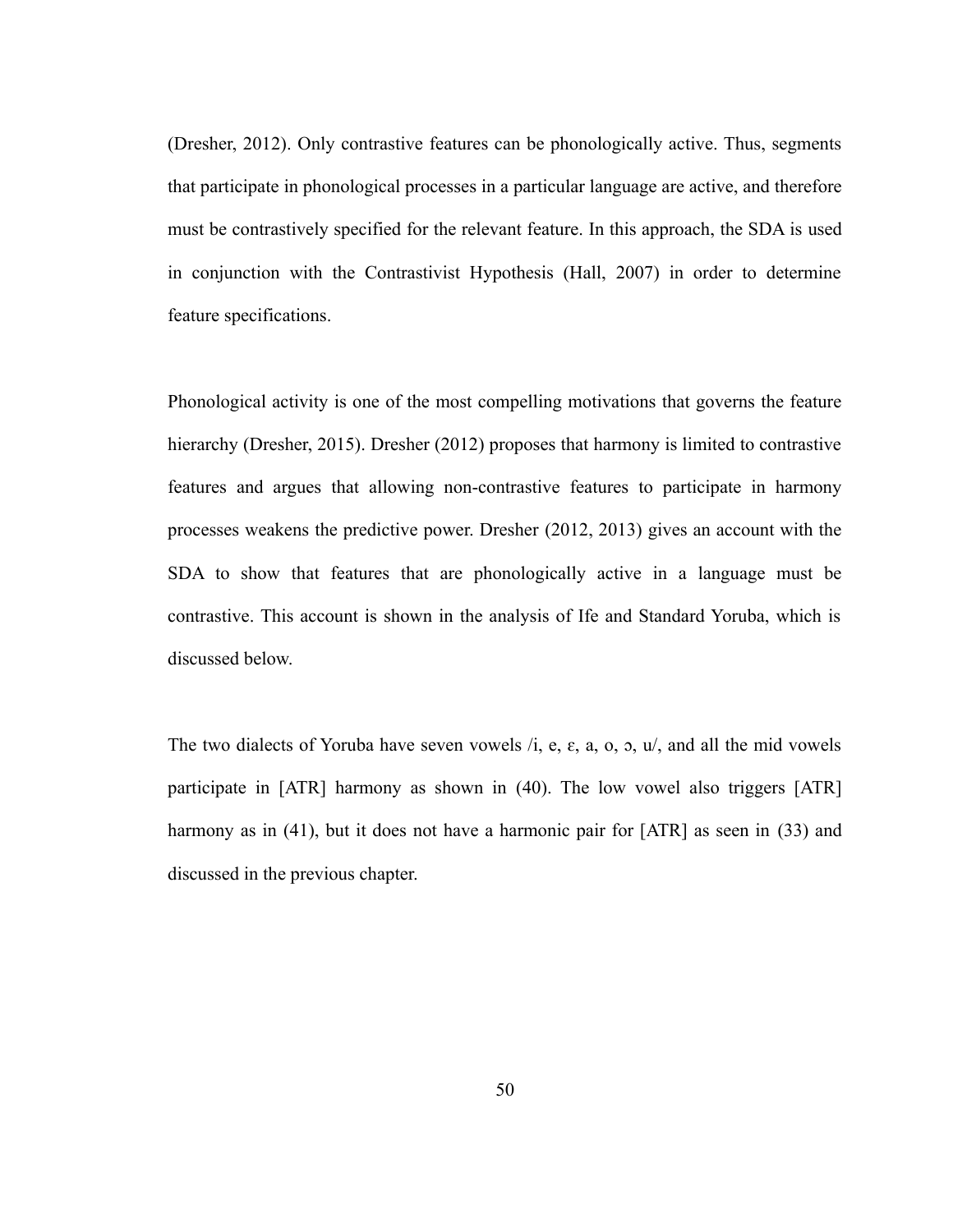<span id="page-58-5"></span><span id="page-58-3"></span><span id="page-58-2"></span>

|                | <b>Ife Yoruba</b> |                | <b>Standard</b><br>Yoruba |             |         |
|----------------|-------------------|----------------|---------------------------|-------------|---------|
| a.             | olè               | $\mathbf{b}$ . | olè                       | 'thief'     | *olè    |
| $\mathbf{c}$ . | 38c               | d.             | 38c                       | 'soap'      | $*$ ose |
| e.             | orúkó             | f.             | orúko                     | 'name'      |         |
| g.             | <i>Elùbó</i>      | h.             | elùbó                     | 'yam flour' |         |

#### <span id="page-58-1"></span>(40) [**ATR] Harmony in Yoruba** (Dresher, 2012, p. 11)

<span id="page-58-4"></span>In Ife and Standard Yoruba, [ATR] harmony affects only the contrastive mid vowels ( $/\varepsilon$ , ɔ/) (/e, o/). However, Ife and Standard Yoruba treat high vowels differently. In Ife Yoruba, the high vowels  $(i, u)$  are not specified for [ATR]; they are transparent and are not active in the harmony processes (cf. [e](#page-58-5) and [g](#page-58-4)). In Standard Yoruba, the high vowels are specified for [ATR], and act as blockers of harmony (cf. [f](#page-58-3) and [h](#page-58-2)) in [\(40\)](#page-58-1). The high vowels, /i, u/ in Standard Yoruba are not only opaque, but they are also involved in the [ATR] harmony process. The preceding mid vowels take on the [+ATR] feature from the high vowels in trisyllabic words (Dresher, 2012, 2013). The low vowel /a/ in both Ife and Standard Yoruba also participates in harmony as shown in example [\(41\)](#page-58-0).

#### <span id="page-58-0"></span>(41) **The Low Vowel in Ife and Standard Yoruba** (Dresher, 2012, p. 13)

|    |     | Ife Yoruba Standard Yoruba |          |      |
|----|-----|----------------------------|----------|------|
| а. | sba | coba                       | 'king'   | *oba |
| b. | εpa | εpa                        | 'peanut' | *epa |

The SDA can limit contrastive [ATR] specification to the mid vowels in Ife Yoruba. As shown in [\(42\)](#page-59-1) [\(a\)](#page-59-0), [ATR] is contrastive only on mid vowels and the low vowel, while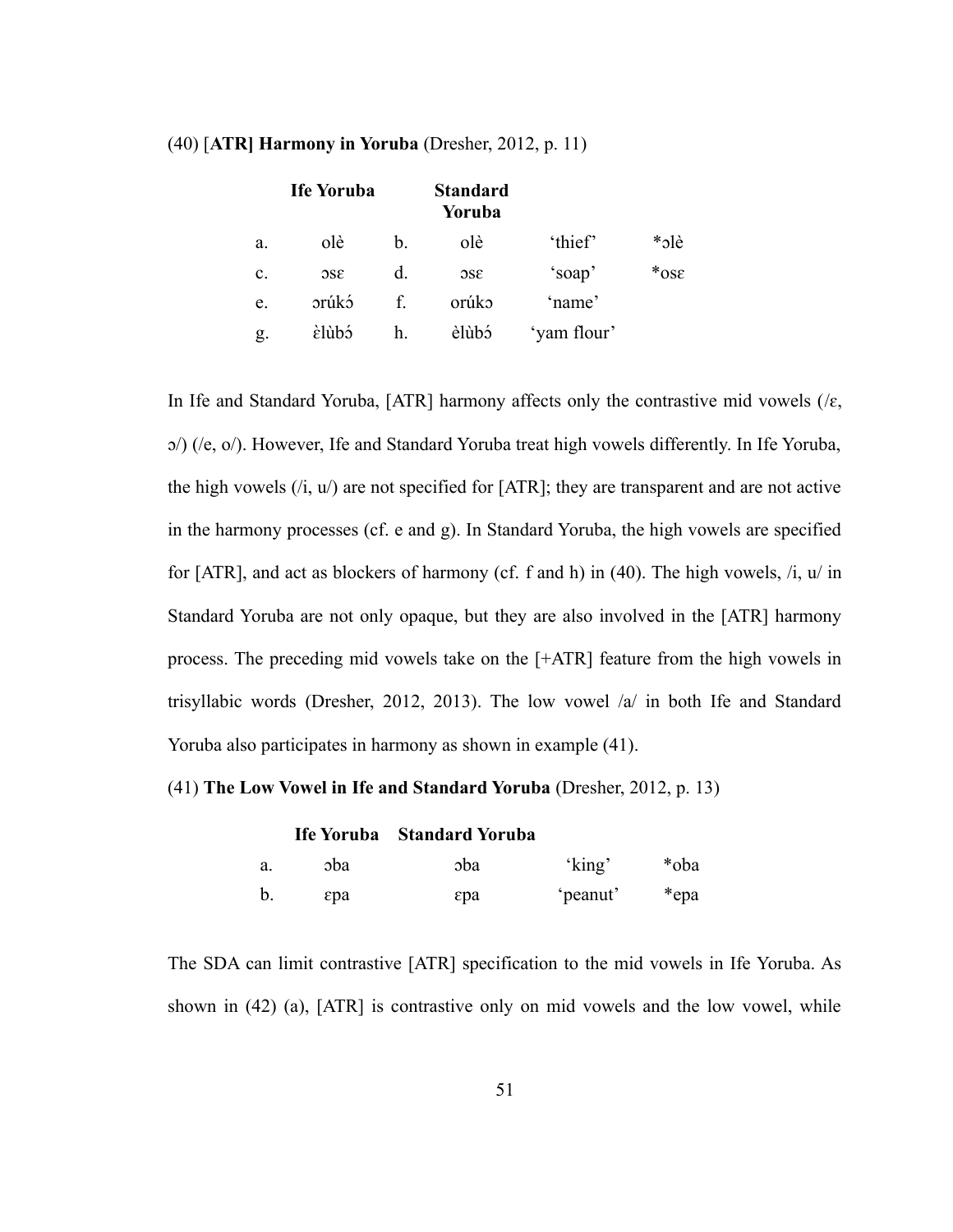[ATR] is contrastive for all vowels including the high vowels in Standard Yoruba [\(42\)](#page-59-1) [\(b](#page-59-2)). Feature ordering is best able to account for why /a/ is contrastive for [ATR] and also participates in the [ATR] harmony process in both dialects. Note that the ranking of features are [high] > [ATR] > [low] for Ife Yoruba and the ranking for Standard Yoruba is [ATR] > [high] > [low]. The difference between Ife and Standard Yoruba is a consequence of feature ordering in the two dialects (Dresher, 2013). [ATR] harmony computes only contrastive features in both dialects.

<span id="page-59-2"></span><span id="page-59-1"></span>(42) **Contrastive Features in Yoruba via SDA** (Dresher, 2013, p. 148)

<span id="page-59-0"></span>

According to Dresher's approach, [ATR] harmony affects only contrastive mid-vowels and the low vowel in Ife Yoruba but in Standard Yoruba all vowels are contrastively specified for [ATR]. In this analysis, only contrastive features participate in harmony. On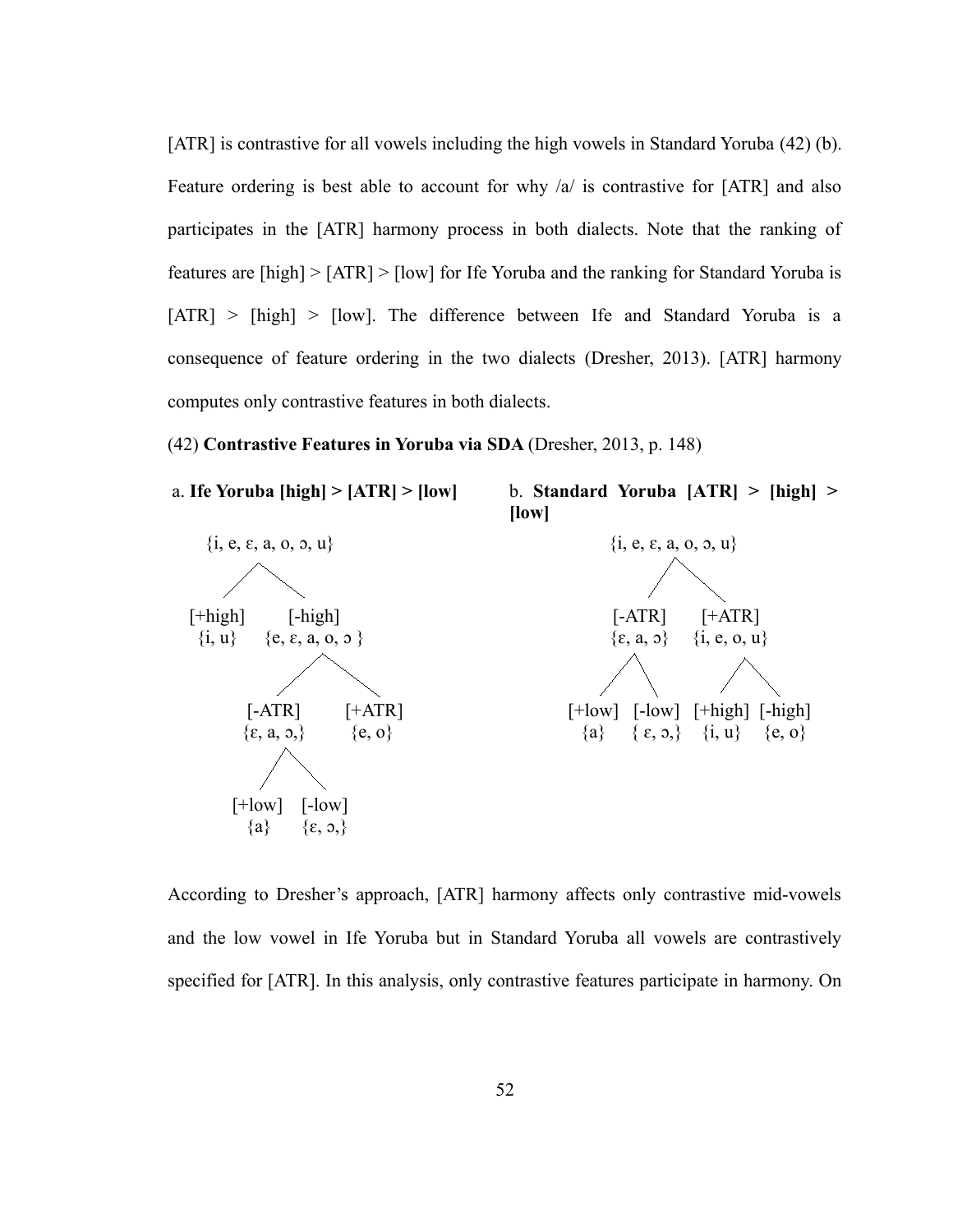the other hand, both contrastive and non-contrastive features participate in [ATR] harmony in Ife Yoruba and Standard Yoruba in Nevin's MDA approach to contrast.

# <span id="page-60-0"></span>**5.4 Summary**

The sections in this chapter provided an overview illustrating how the SDA assigns contrastive features to phonemes. All segments that contrast for a particular feature receive a specification. Redundant features are not specified. The ordering of contrastive feature specification can account for which features participate in vowel harmony and, in this approach, only contrastive features are active in harmony processes.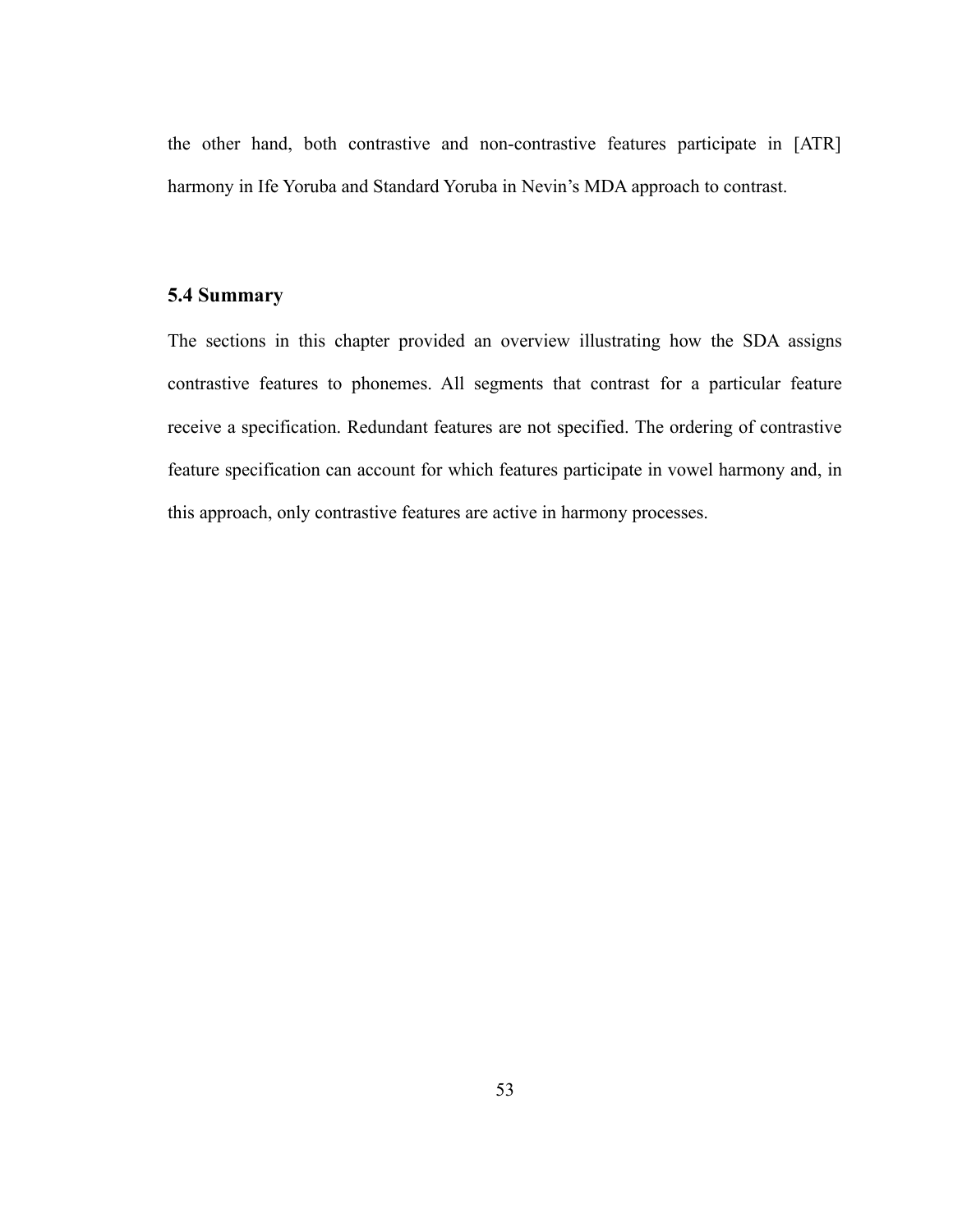# **Chapter 6: Contrastive Features in Anii-Gisida**

#### **6.1 Introduction**

The main goal of this chapter is to classify the Anii-Gisida vowel inventory. To compare the predictive power of each approach, I will use both the Successive Division Algorithm (SDA) (Dresher et al., 1994; Dresher, 2003b) and the Minimal Difference Approach (MDA) (Nevins, 2010). The first section [\(6.2](#page-61-0)) of this chapter will show how the SDA assigns Anii-Gisida features. The next section [\(6.3](#page-64-0)) will look at how the MDA determines contrastive features in the Anii-Gisida vowel inventory. The chapter will also discuss how the SDA assigns only contrastive features whereas the MDA requires both contrastive and non-contrastive features in order to account for Anii-Gisida vowel harmony. The final section [\(6.4](#page-66-0)) will conclude the chapter in favour of the SDA approach.

## <span id="page-61-0"></span>**6.2 Contrastive Features in Anii-Gisida**

The SDA limits the number of contrastive features that can be associated with a given phonological inventory and assigns contrastive features by successively dividing the inventory until every phoneme has been distinguished. The steps to determine how the SDA assigns contrastive features was given in example [\(37\)](#page-54-0). To divide an inventory, a number of features is required to divide an inventory of *n* elements. The minimum number of features is equal to the smallest integer that is greater or equal to  $log_2n$ , and the maximum number of features is equal to n-1 (Dresher, 2018).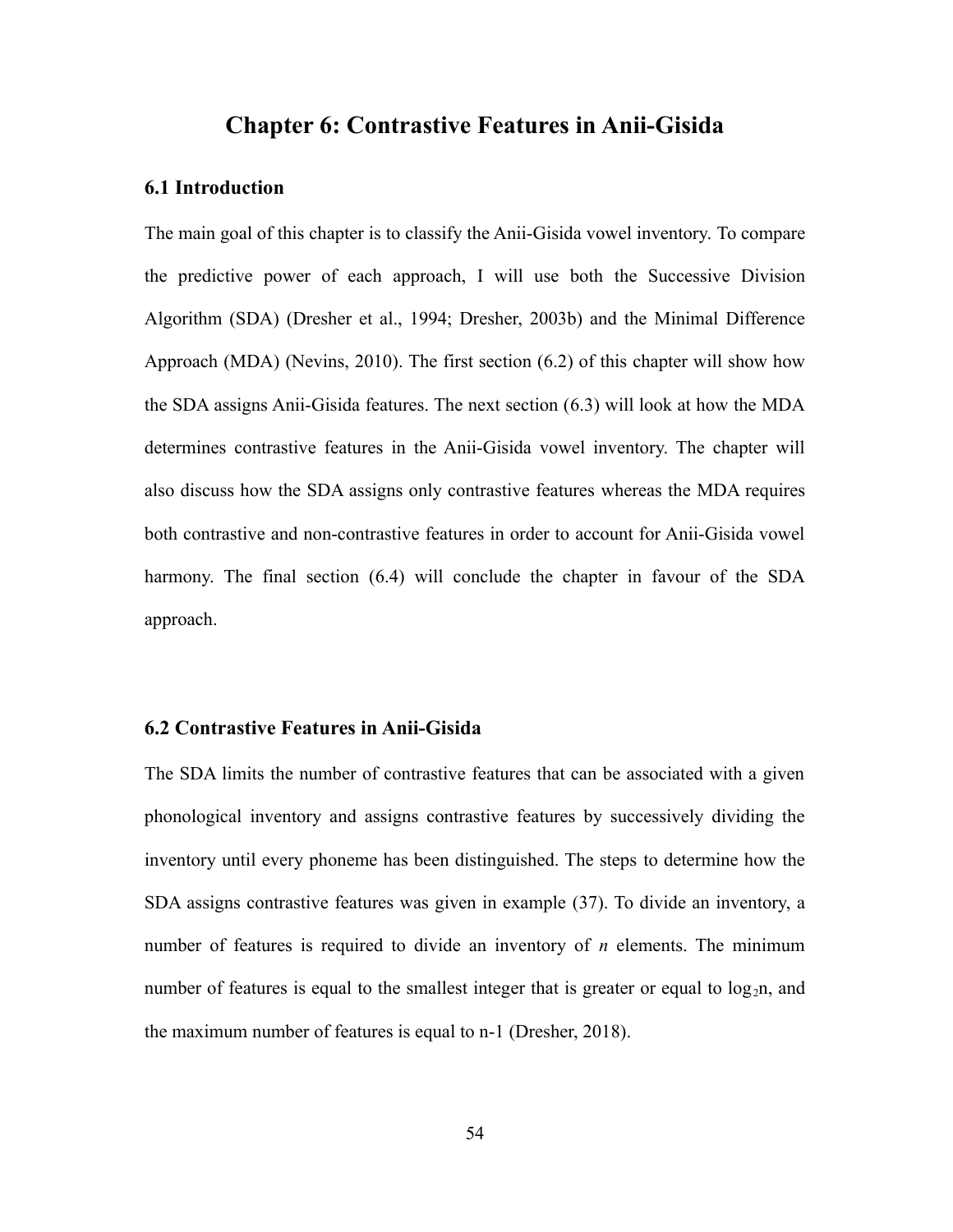The first principle that will guide us with the feature ordering is to identify the number of features required in the language. Anii-Gisida has eleven vowels; hence, *n* is 11. In this case the minimum number of features is 4 ( $log_2 11 = 3.46 \sim 4$ ) and the maximum number of features is 10 (11-1 = 10). The next is to determine features that are active. Active features are relevant in phonological patterning and, according to the Contrastivist Hypothesis, only contrastive features are active (Dresher, 2016). All the vowels in Anii-Gisida are active in [ATR] harmony processes, so the first feature to divide the inventory in the proposed hierarchy is [ATR]. The second feature is [low]. This feature is used commonly in vowel systems (Dresher, 2012), and [low] will distinguish the [+low] vowels from [-low] vowels. The next feature is [back], chosen because all [-back] vowels trigger fronting or palatalization in Anii-Gisida. The feature [high] is also active in the hierarchy, because all the high vowels  $(i, i, i, v, u)$  contrast with the non-high mid vowels (/e,  $\varepsilon$ ,  $\varphi$ ,  $a$ ,  $o$ ,  $o$ ). The final feature for the hierarchy is [round], which is necessary to distinguish round vowels from non-round vowels. Putting together these features, I proposed the hierarchy  $[ATR] > [low] > [back] > [high] > [round]$  as shown in [\(43\).](#page-63-0) As mentioned above, the ordering of the features is crucial to yield the contrastive features in the language's inventory. Changing the ordering will provide a different set of contrastive features that are not relevant for Anii-Gisida. In particular, a different order cannot account for vowel harmony or for the positional neutralization facts discussed in the following chapter.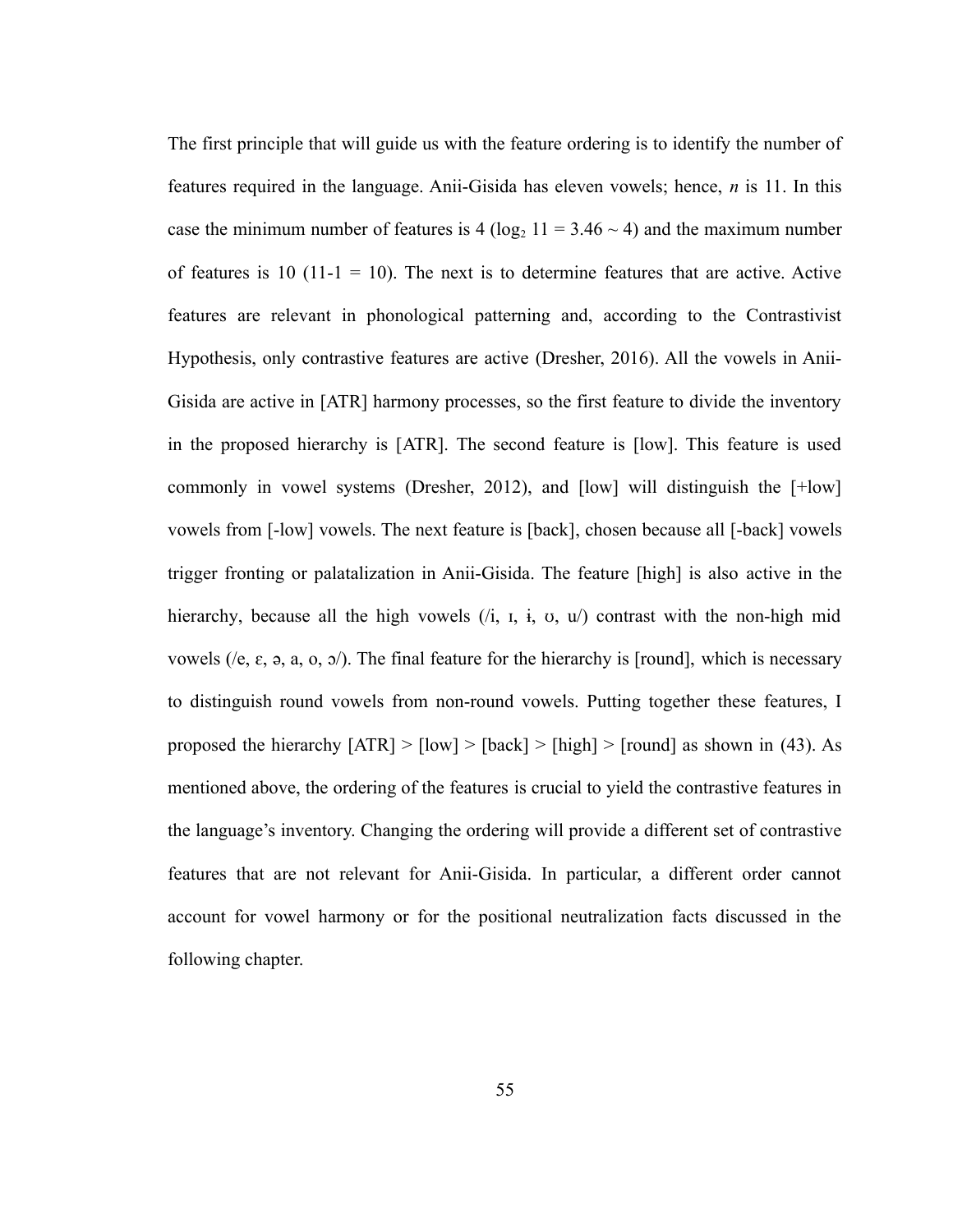#### <span id="page-63-0"></span>(43) **Contrastive Features via the SDA**



As shown in the above hierarchy, all vowels in Anii-Gisida are contrastive for [ATR]. This satisfies the requirement that all vowels active in [ATR] harmony processes are contrastively specified for the harmonic feature. The feature [round] is unspecified for /o, ɔ, u/ because the algorithm has already successfully distinguished them from other vowels before the feature [round] is assigned. In this ordering, the feature [round] is only assigned to distinguish round vowel / $v$ / from the non-round vowel / $i^{20}$  $i^{20}$  $i^{20}$ .

<span id="page-63-1"></span><sup>20</sup> The pairing of /v/ and /i/ does not mirror the historical development of /i/ from  $*_1$ , but this does not matter, since children learn from synchronic evidence only.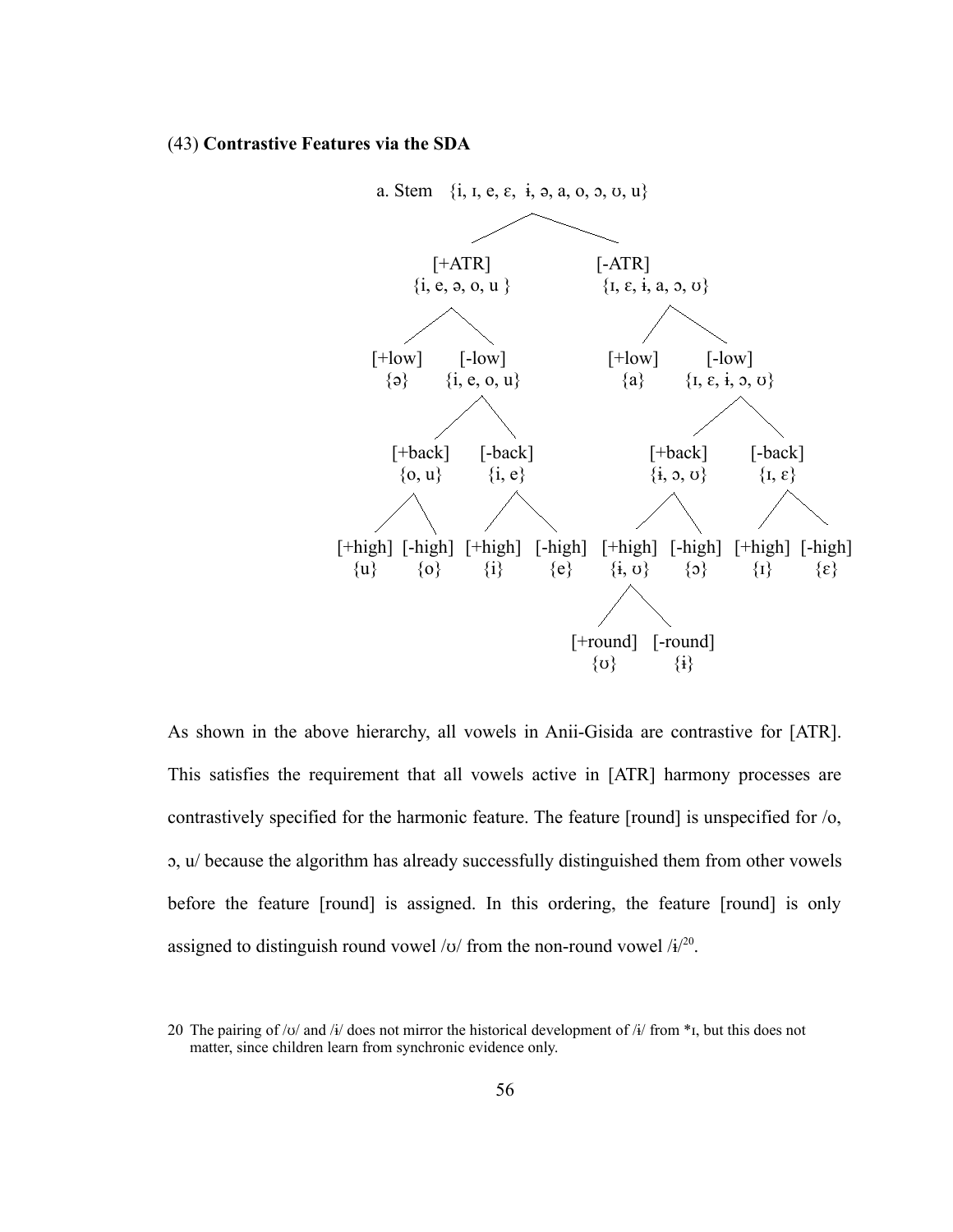# <span id="page-64-0"></span>**6.3 Minimal Difference Approach in Anii-Gisida**

In this section, I will show how the MDA divides the Anii-Gisida vowel inventory into contrastive and non-contrastive features. The MDA allows both contrastive and noncontrastive features to participate in harmony processes (Nevins 2010). According to the definition in Nevins (2010), "A segment S with specification  $\alpha F$  in position P is contrastive for F if there is another segment S' in the inventory that can occur in P and is featurally identical to S, except that it is  $-\alpha F$ " (Nevins, 2010, p. 80). Nevins (2010) assumes that some harmony processes compute only contrastive features, and segments that do not have harmonic counterparts are non-contrastive for the feature in question. However, he allows non-contrastive features (based on MDA) to participate in vowel harmony in some languages, like the Yoruba low vowel /a/ and the high vowels /i, u/ which are non-contrastive for [ATR] but participate in [ATR] harmony in Nevins' analysis. Even within a single language, Nevins (2010) allows some processes to be restricted to contrastive features and others to refer to all feature values.

The high central vowel  $(i)$  in Anii-Gisida behaves like the unpaired vowels  $(i, a, u)$  in Yoruba. The high central vowel does not have an [ATR] harmonic pair but triggers harmony in Anii-Gisida. If we follow the MDA, the non-contrastive features must participate in [ATR] harmony in Anii-Gisida. Below is the contrastive specification according to Nevins' model of contrast for the Anii-Gisida vowel inventory.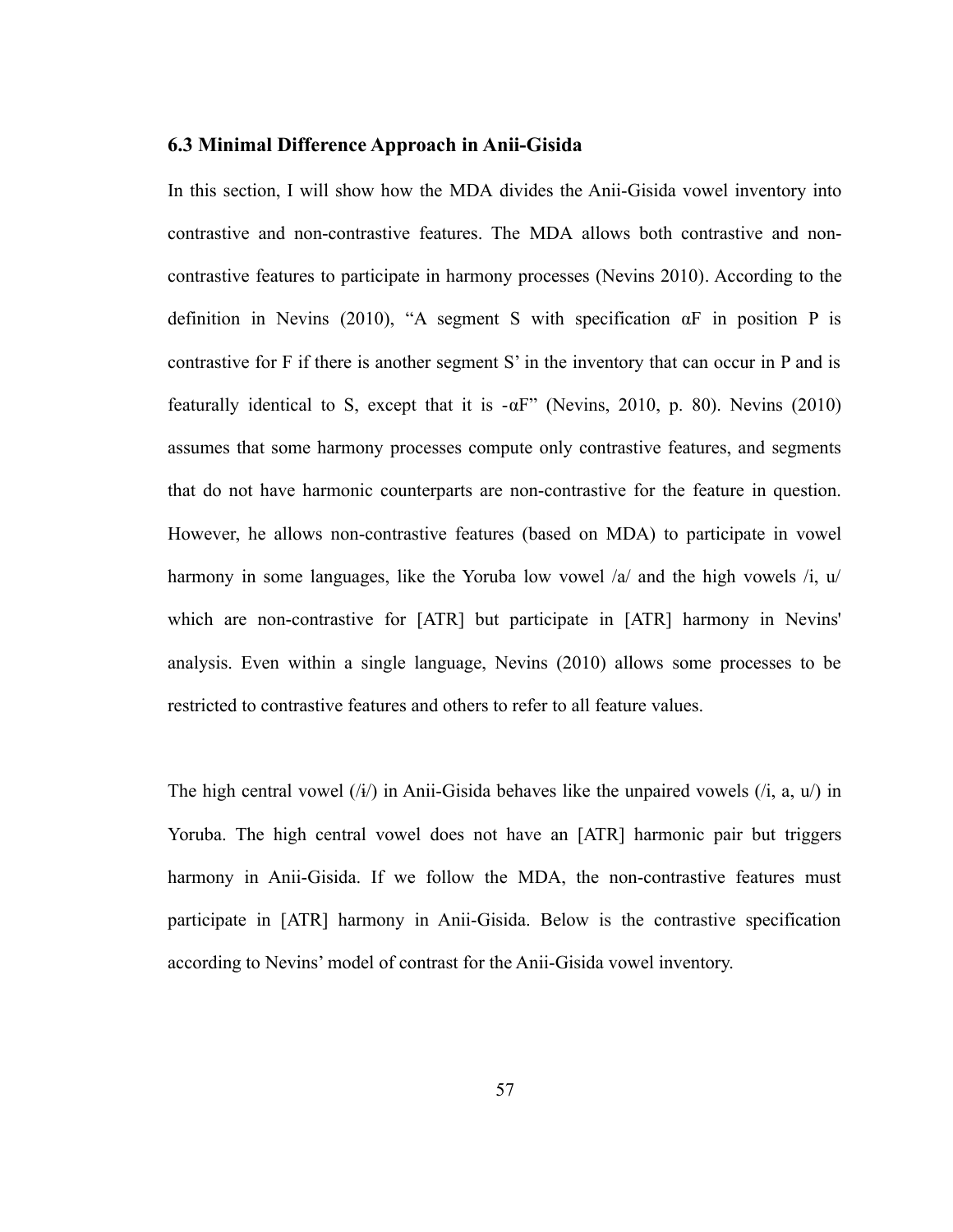#### <span id="page-65-1"></span>(44) **Contrastive Features via MDA in Anii-Gisida**

<span id="page-65-3"></span><span id="page-65-0"></span>

| a.                             |  | <b>Full Specification</b>             |  |       |                                         |                     |           |        |  |
|--------------------------------|--|---------------------------------------|--|-------|-----------------------------------------|---------------------|-----------|--------|--|
|                                |  |                                       |  |       | $i$ $i$ $e$ $f$ $g$ $a$ $b$ $o$ $u$ $u$ |                     |           |        |  |
| $[low]$ - - - - - + + -        |  |                                       |  |       |                                         |                     |           |        |  |
| [high] + + - - + - - - - + +   |  |                                       |  |       |                                         |                     |           |        |  |
| $[back]$ - - - - - - - + + + + |  |                                       |  |       |                                         |                     |           |        |  |
| $[ATR]$ + - + - - + - - + - +  |  |                                       |  |       |                                         |                     |           |        |  |
|                                |  |                                       |  |       |                                         |                     |           |        |  |
| b.                             |  |                                       |  |       | <b>MD Contrastive Features</b>          |                     |           |        |  |
|                                |  | $i$ $i$ $e$ $\epsilon$ $i$ $\epsilon$ |  |       |                                         | $a \quad o \quad o$ | $\sigma$  | u      |  |
| $\lceil \text{low} \rceil$     |  | <b>Contract Contract</b>              |  | $+ +$ |                                         |                     |           |        |  |
| $[high]$ + + - -               |  |                                       |  |       |                                         |                     | $  +$ $+$ |        |  |
| $[back] - - - -$               |  |                                       |  |       |                                         |                     | $+ + + +$ |        |  |
| $[ATR] + - + -$                |  |                                       |  |       | $+$ - - + -                             |                     |           | $^{+}$ |  |

<span id="page-65-2"></span>In the above example, [\(44\)](#page-65-1) [\(a\)](#page-65-3) shows the full set of feature specifications and [\(44\)](#page-65-1) [\(b](#page-65-0)[\)](#page-65-2) shows the contrastive specifications according to the MDA of contrastive features. In [\(44\)](#page-65-1) ([b\)](#page-65-0) the high central vowel is unspecified for [ATR]. Thus [ATR] is redundant for [ɨ] in Nevins' approach, which is the main difference from the SDA approach.

According to Nevins (2010), a language like Anii-Gisida provides evidence that noncontrastive features can participate in harmony processes. The MDA approach argues against the Contrastivist Hypothesis, since it requires the non-contrastive [ATR] feature of the high central vowel to be phonologically active. But for Dresher (2018), the vowel  $\hat{H}$ can be contrastively specified for [ATR] given the appropriate feature hierarchy. An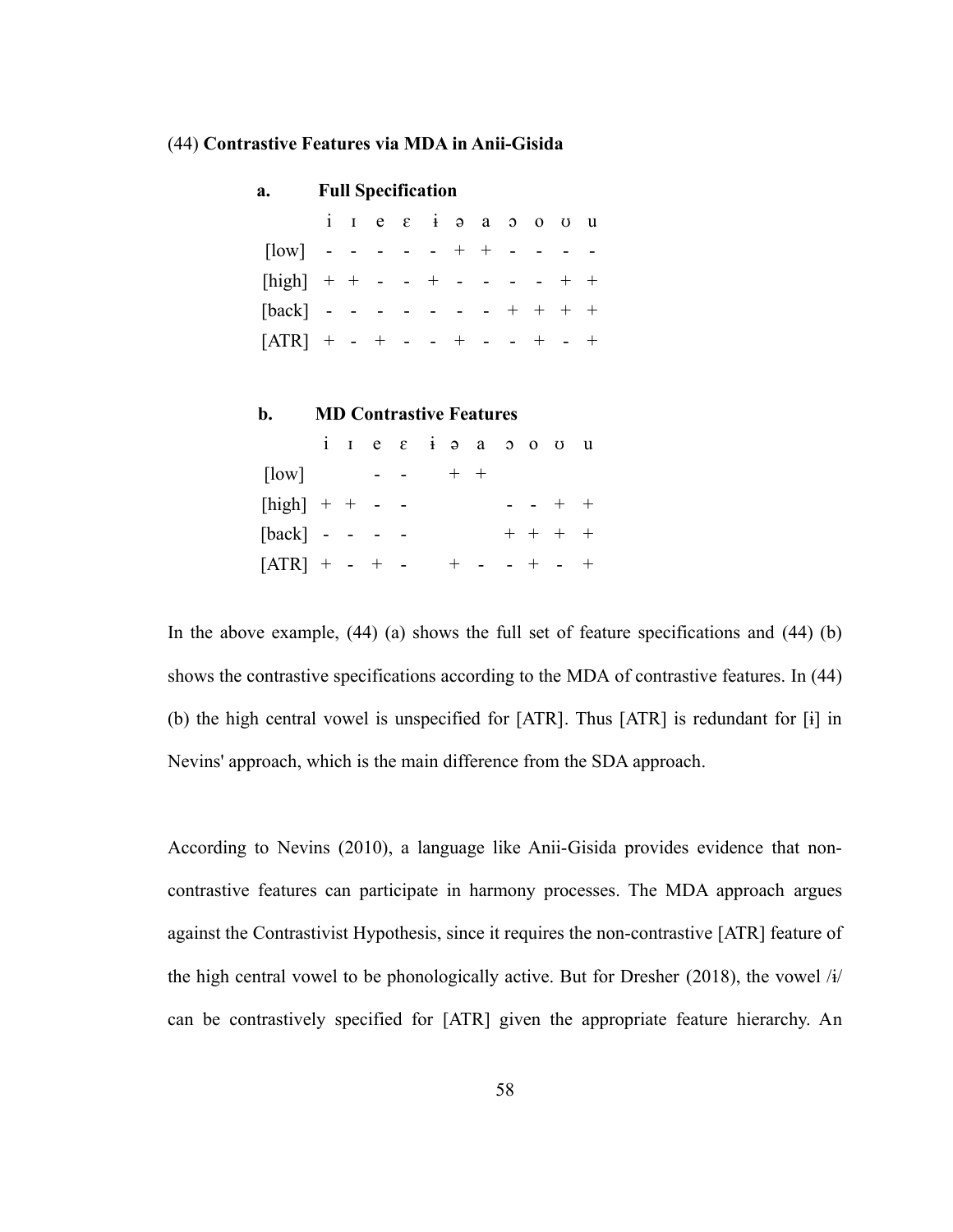appropriate hierarchy is shown in example [\(43\)](#page-63-0). With the ordering in [\(43\)](#page-63-0) all the vowels in Anii-Gisida are contrastive for [ATR], including the high central vowel /ɨ/, even though it does not have a harmonic pair.

# <span id="page-66-0"></span>**6.4 Summary**

The Successive Division Algorithm and the Minimal Difference Approach divide the vowel inventory of Anii-Gisida into contrastive and non-contrastive features. The SDA, in combination with the Contrastivist Hypothesis, allows only contrastive features to participate in vowel harmony in Anii-Gisida and the high central vowel /ɨ/ is contrastively specified for [ATR]. The Contrastivist Hypothesis states that all phonologically active features are contrastive, thus harmony triggers must be contrastive features. However, the MDA allows non-contrastive features to participate in vowel harmony in Anii-Gisida, like the unpaired high vowels  $\lambda i$ ,  $u /$  in Standard Yoruba and the low vowel  $\lambda a /$  in both Ife and Standard Yoruba. In a MDA analysis of Anii-Gisida, the high central vowel cannot be contrastively specified for the harmonic feature, but it can nonetheless participate in harmony, counter to the Contrastivist Hypothesis. The following chapter will focus on positional neutralization facts in Anii-Gisida. I will argue that the SDA has more explanatory power than the MDA because the SDA can also account for the positional neutralization.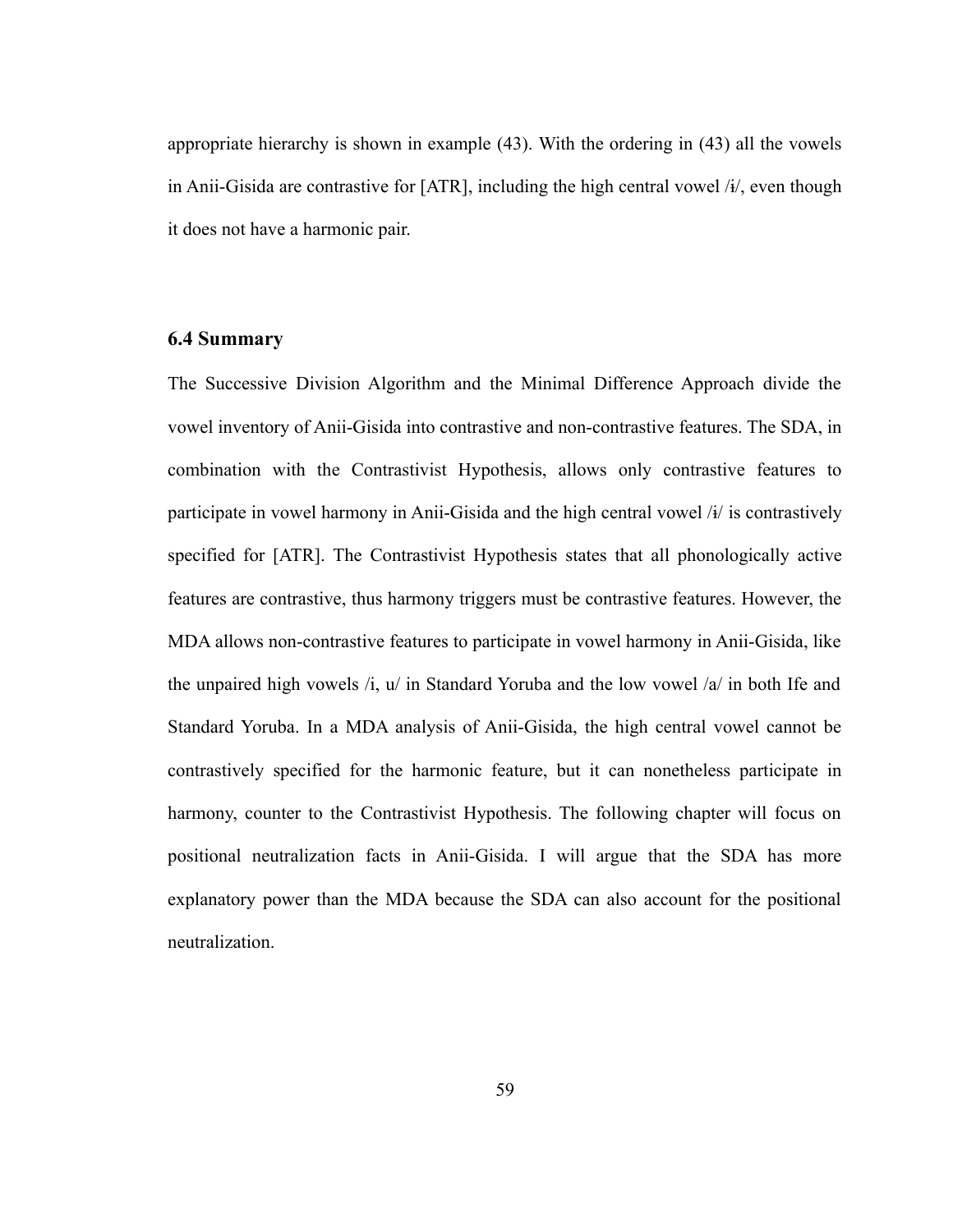# **Chapter 7: Positional Neutralization and Markedness**

# **7.1 Introduction**

In this chapter, I show that the SDA hierarchy in [\(43\)](#page-63-0) is the best way to explain not only the vowel harmony patterning in Anii-Gisida, but also facts about Anii-Gisida positional neutralization and markedness.

The notion of markedness is central to phonological theory. Marked phonological features and structures are considered more complex and less common than unmarked ones. One of the diagnostics of markedness is neutralization. Marked values are typically subject to neutralization and unmarked values are the output of neutralization (Rice, 2014). This chapter focuses on the notion of positional markedness in Anii-Gisida by looking at vowel contrasts that neutralize in specific positions. In order to understand positional neutralization in Anii-Gisida, we will first provide a general overview of positional neutralization in section ([7.2](#page-67-0)). The next section [\(7.3](#page-70-0)) will provide an analysis of positional neutralization in Anii-Gisida. Section [\(7.4](#page-73-0)) will explain marked and unmarked vowels in Anii-Gisida making reference to the SDA analysis proposed in the preceding chapter. The final section ([7.6\)](#page-79-0) will summarize the chapter.

# <span id="page-67-0"></span>**7.2 Overview of Positional Neutralization**

Positional neutralization is "a categorical inability to realize a given contrast within some phonologically defined environment" (Spahr, 2014, p. 552). According to Spahr (2014), a neutralized phoneme is derived from or equivalent to a phonetically non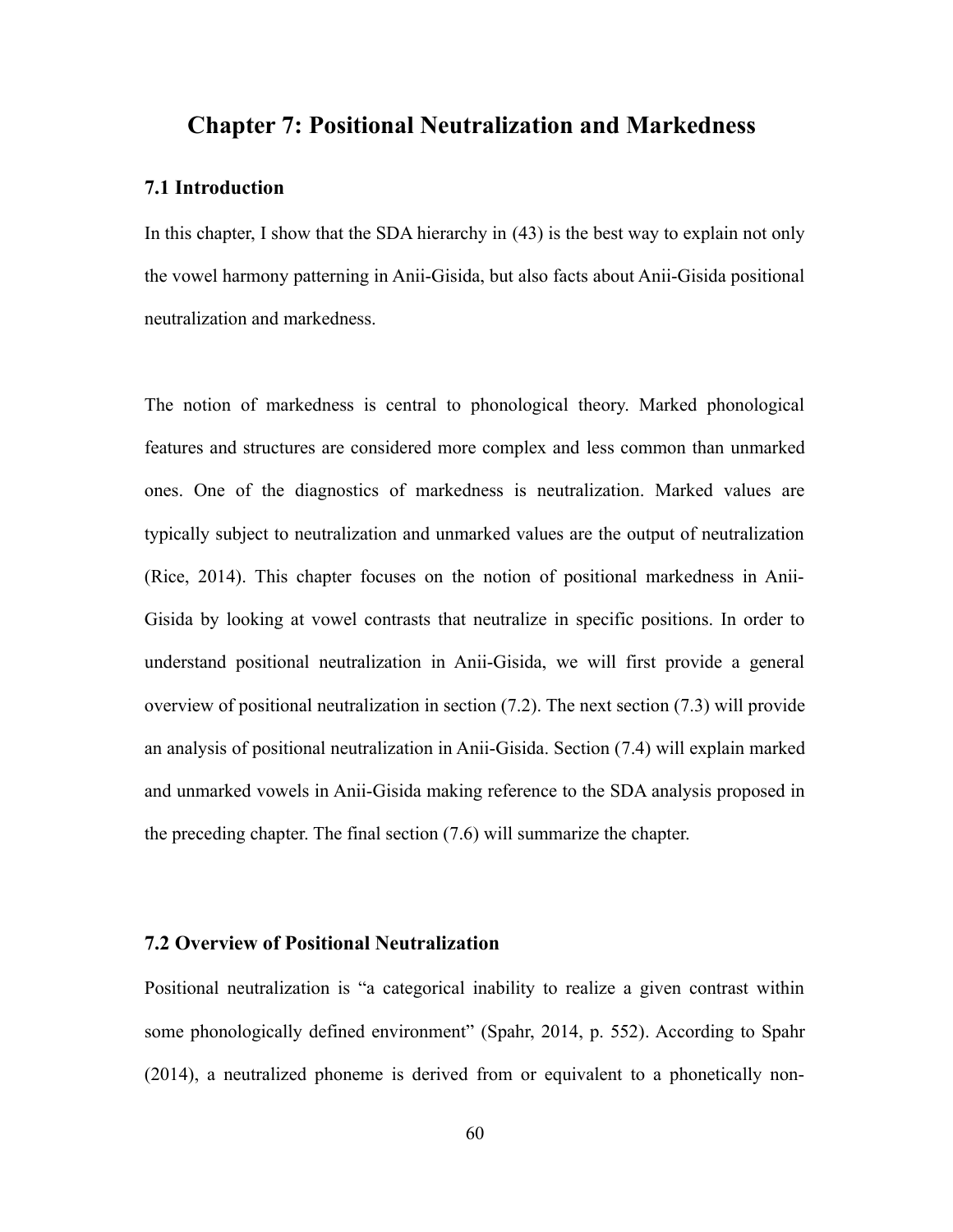neutralized pair. Positional neutralization involves a reduction of the number of phonemes in a specific environment, especially unstressed position (Bisol & Veloso, 2016; Spahr, 2014; Steriade, 1994). For example, vowels do not contrast for nasality in stressless syllables in Guaraní (Kiparsky, 1985 cited in; Steriade, 1994). According to Steriade (1994), neutralization involves contrasts and not features. Thus, in Guaraní, "it is not 'nasality' that is disallowed in stressless syllables, but 'distinctive nasality' (the contrast between nasal and oral)" (Steriade, 1994, p. 3).

The Bulgarian contrast in which six vowels neutralize to three vowels in unstressed positions is shown in [\(45\)](#page-68-1) (adapted from Spahr, 2014).

<span id="page-68-1"></span>(45) **Bulgarian Vowel Inventory** (Spahr, 2014, p. 563)

<span id="page-68-2"></span>

| a. | front     | central        | back |
|----|-----------|----------------|------|
|    | non-round | round          |      |
|    |           | $\hat{a}^{21}$ |      |
|    | e         | я              |      |

<span id="page-68-0"></span>b. 
$$
\langle \hat{\mathbf{a}}, \mathbf{a} \rangle \rightarrow [\mathbf{a}]
$$
  
 $\langle \mathbf{0}, \mathbf{u} \rangle \rightarrow [\mathbf{0}]$   
 $\langle \mathbf{i}, \mathbf{e} \rangle \rightarrow [\mathbf{1}]$ 

As shown in the above examples, the vowels in [\(45\)](#page-68-1) ([a](#page-68-2)) are reduced to those in [\(45\)](#page-68-1) ([b\)](#page-68-0) in unstressed environments. Thus,  $\langle \hat{a} \rangle$  and  $\langle a \rangle$  correspond to unstressed [ə],  $\langle o \rangle$  and  $\langle u \rangle$ 

<span id="page-68-3"></span><sup>21</sup> The vowel / $\hat{a}$ / in Bulgarian represents a non-low central unrounded vowel ( $/\Lambda$ ).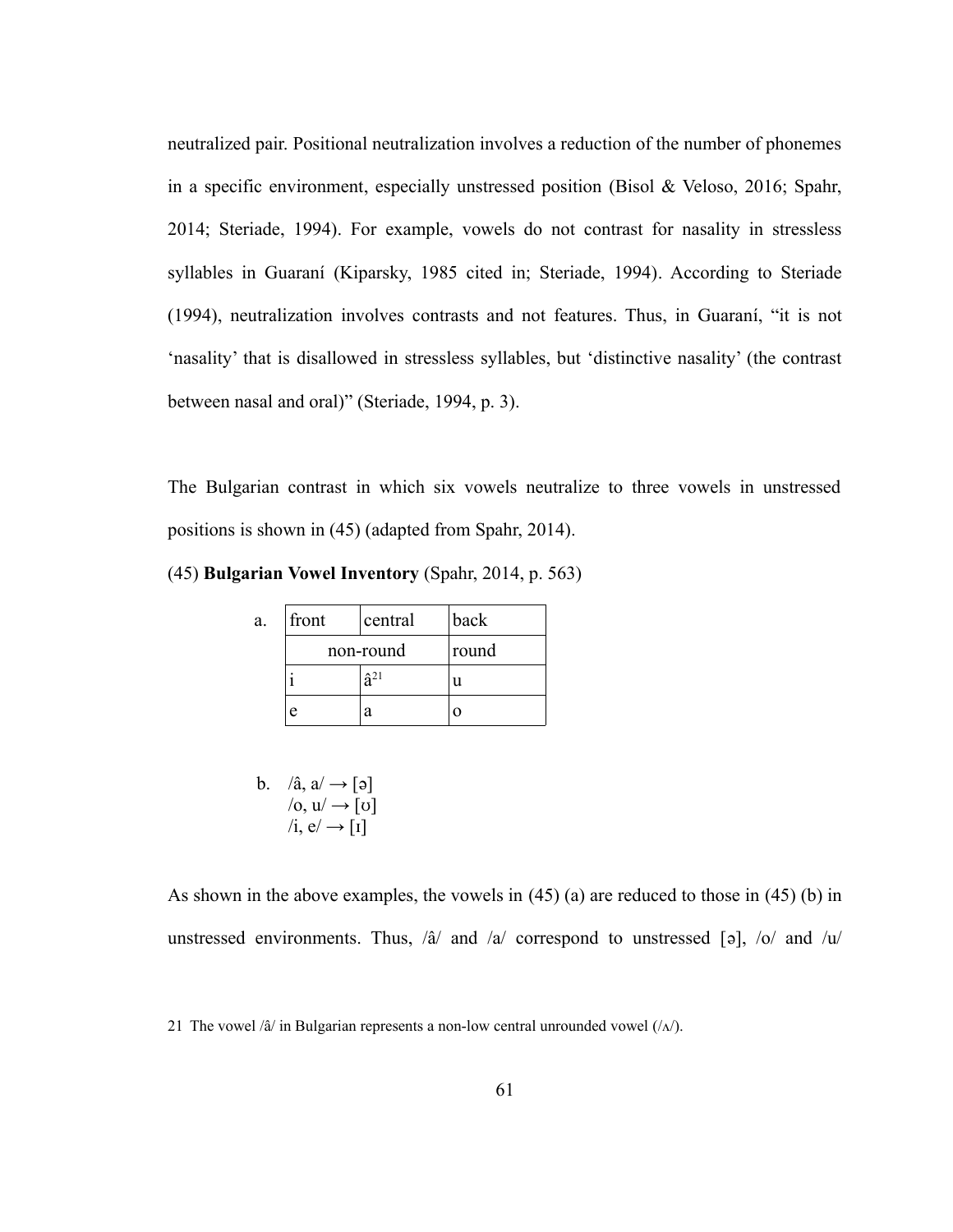correspond to unstressed [ʊ], and /i/ and /e/ correspond to unstressed [ɪ]. The low/non-low or high/non-high height contrast is neutralized for every vowel place of articulation.

In Spahr's analysis of Bulgarian, the Contrastive Hierarchy is central to the way neutralization functions and this is shown in [\(46\)](#page-69-0) (Spahr, 2014).

<span id="page-69-0"></span>(46) **Bulgarian Contrastive Specification** (Spahr, 2014, p. 564)



Spahr (2014) proposes that vowels in the reduced position are 'archiphonemic', which is equivalent to the non-terminal nodes of the contrastive hierarchy. [\(46\)](#page-69-0) shows a contrastive hierarchy of the stressed inventory. The reduction process changes both node 10 ( $\hat{a}$ ) and node 9 (/a/) into a segment specified for the features assigned in node 6, [-coronal, round] which is then realized as [a]. At the same time node 7  $(\nu)$  and node 8  $(\nu)$ neutralize to a segment consistent with features of node 5, namely [ʊ]. The neutralization of /i/ (node 3) and /e/ (node 4) also results in [1] which has the features specified at node 1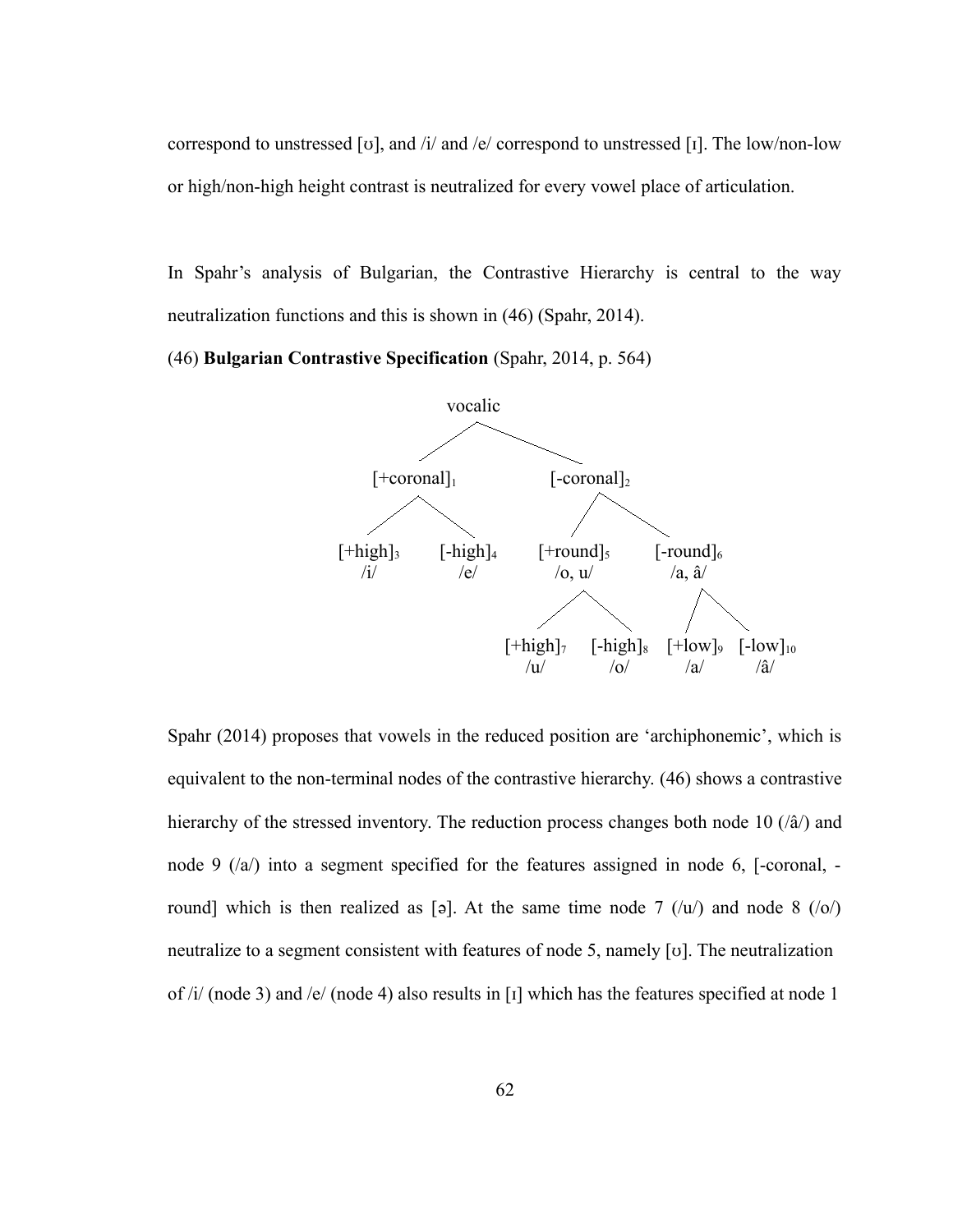# <span id="page-70-0"></span>**7.3 Positional Neutralization in Anii-Gisida**

As seen above, positional neutralization is the absence of segmental contrast in a certain position. Positional neutralization is relevant for Anii-Gisida because the height distinction and the contrast between round and non-rounded vowels in Anii-Gisida are neutralized in the affix position (see [\(47\)](#page-70-1)). The mid vowels ( $/e$ ,  $\varepsilon$ ,  $o$ ,  $o$ ) and the high central vowel  $(i)$  never occur in affixes. The vowels in the affix inventory neutralize to fewer contrasts than those found in the stem inventory as shown in [\(47\)](#page-70-1).

#### <span id="page-70-1"></span>(47) **Neutralized Vowels in Anii-Gisida**

$$
\begin{aligned}\n\langle \mathbf{u}, \mathbf{o} \rangle &\rightarrow [\mathbf{u}] & \langle \mathbf{v}, \mathbf{o}, \mathbf{i} \rangle &\rightarrow [\mathbf{v}] \\
\langle \mathbf{i}, \mathbf{e} \rangle &\rightarrow [\mathbf{i}] & \langle \mathbf{I}, \mathbf{e} \rangle &\rightarrow [\mathbf{I}] \n\end{aligned}
$$

I propose that the contrast between [±high] vowels and [±round] vowels (shown in example [\(43\)](#page-63-0)) neutralizes in the affixes as shown in [\(48\)](#page-71-0) and [\(49\).](#page-72-0) The analysis relies on the same feature hierarchy that is needed for [ATR] harmony in Anii-Gisida.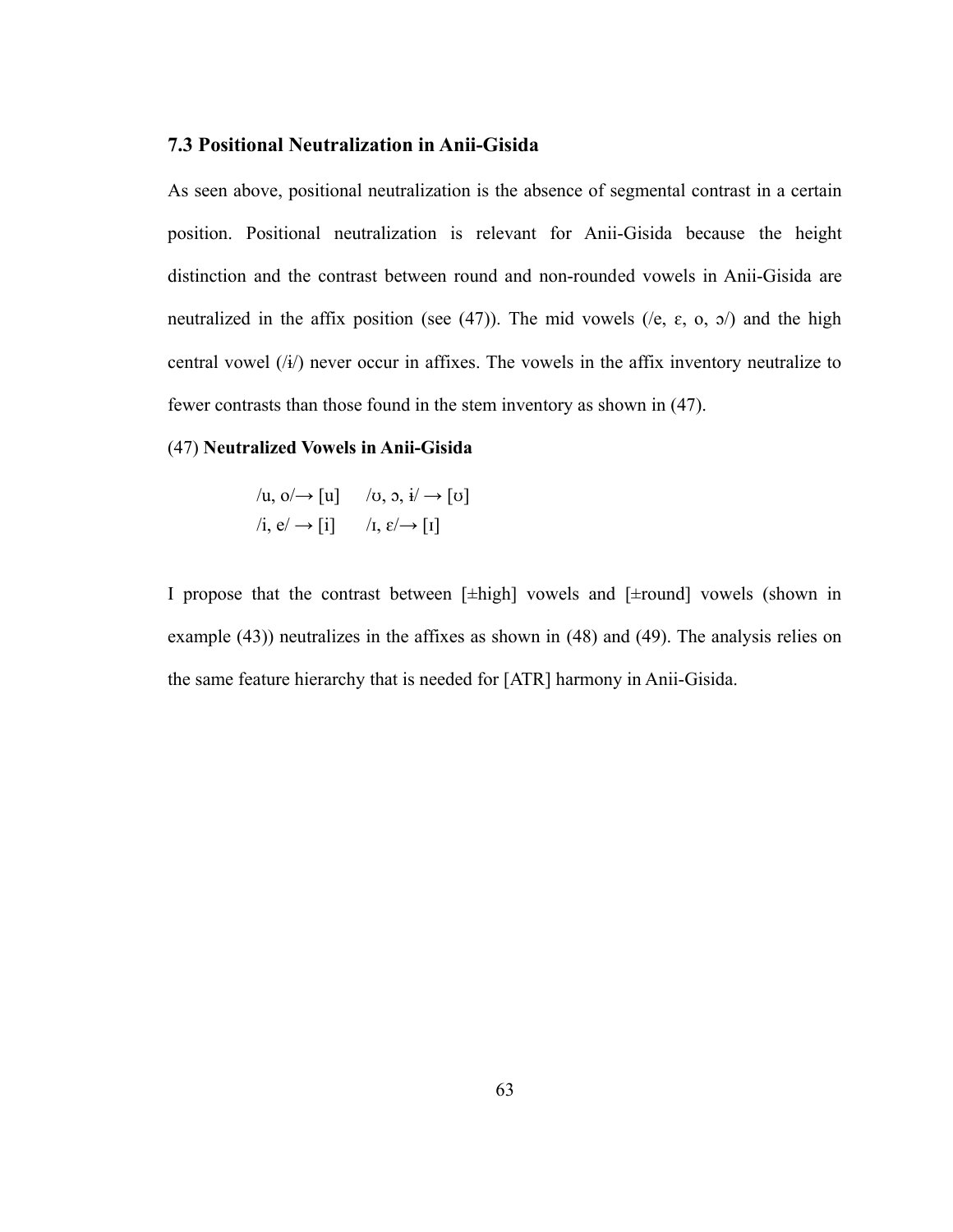#### (48) **Anii-Gisida Contrastive Specifications in Positional Neutralization**

<span id="page-71-0"></span>

As with Spahr's (2014) analysis of Bulgarian vowel neutralization, in Anii-Gisida, node 11 (/u/) and node 12 (/o/) neutralize into the features specified at node 7 and are realized as /u/. Node 13 (/i/) and node 14 (/e/) neutralize to the features specified at node 8 and are realized as /i/. Node 15 (/v, i/) and node 16 (/b) neutralize to the features specified at node 9 and are realized as /o/ and finally node 17 ( $\ell$ I) and node 18 ( $\ell$  $\epsilon$ ) neutralize to the features specified at node 10 with /ɪ/ being the output of neutralization. All the terminal contrasts ( $[\pm high]$  and  $[\pm round]$ ) neutralize to non-terminal nodes in affixes.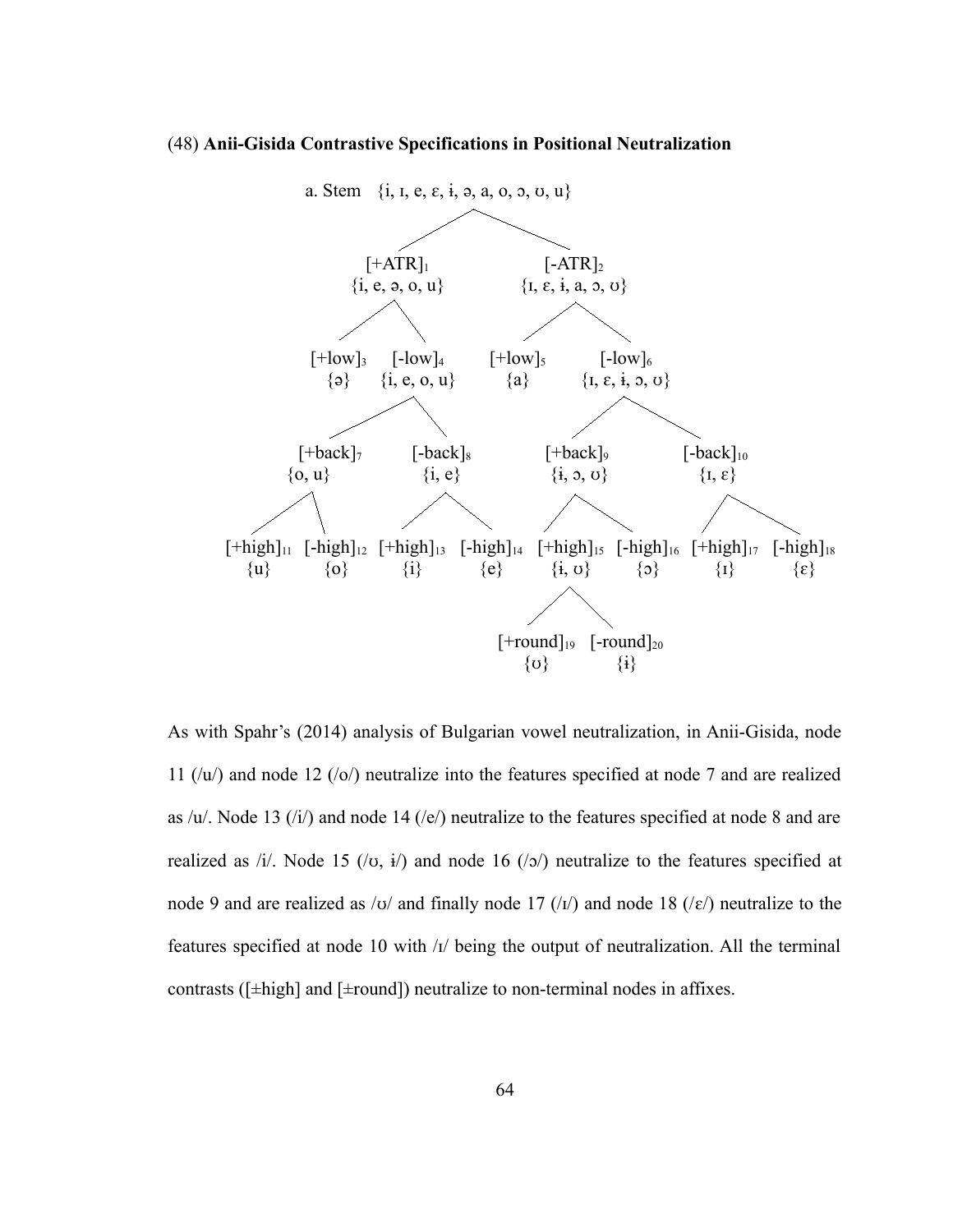In Anii-Gisida the output of neutralization is equivalent to the realization of one of the segments present in the full inventory. For example, the neutralization of  $/u/$ , node 11, and /o/, node 12, results in /u/. This differs from the neutralization process illustrated in Spahr's (2014) analysis of Bulgarian in which the output of neutralization is a segment not found in the stressed inventory. Instead, the unstressed vowels of Bulgarian can be interpreted as phonetically intermediate between those that contrast in the stressed inventory. This difference between Anii-Gisida and Bulgarian is an example of languageparticular variation in how "archiphonemic" contrasts are realized.

The neutralization process results in fewer vowel contrasts in the affix vowel inventory in Anii-Gisida as shown in the hierarchy in [\(49\)](#page-72-0).

## <span id="page-72-0"></span>(49) **Contrastive Features in the Affix Vowels**

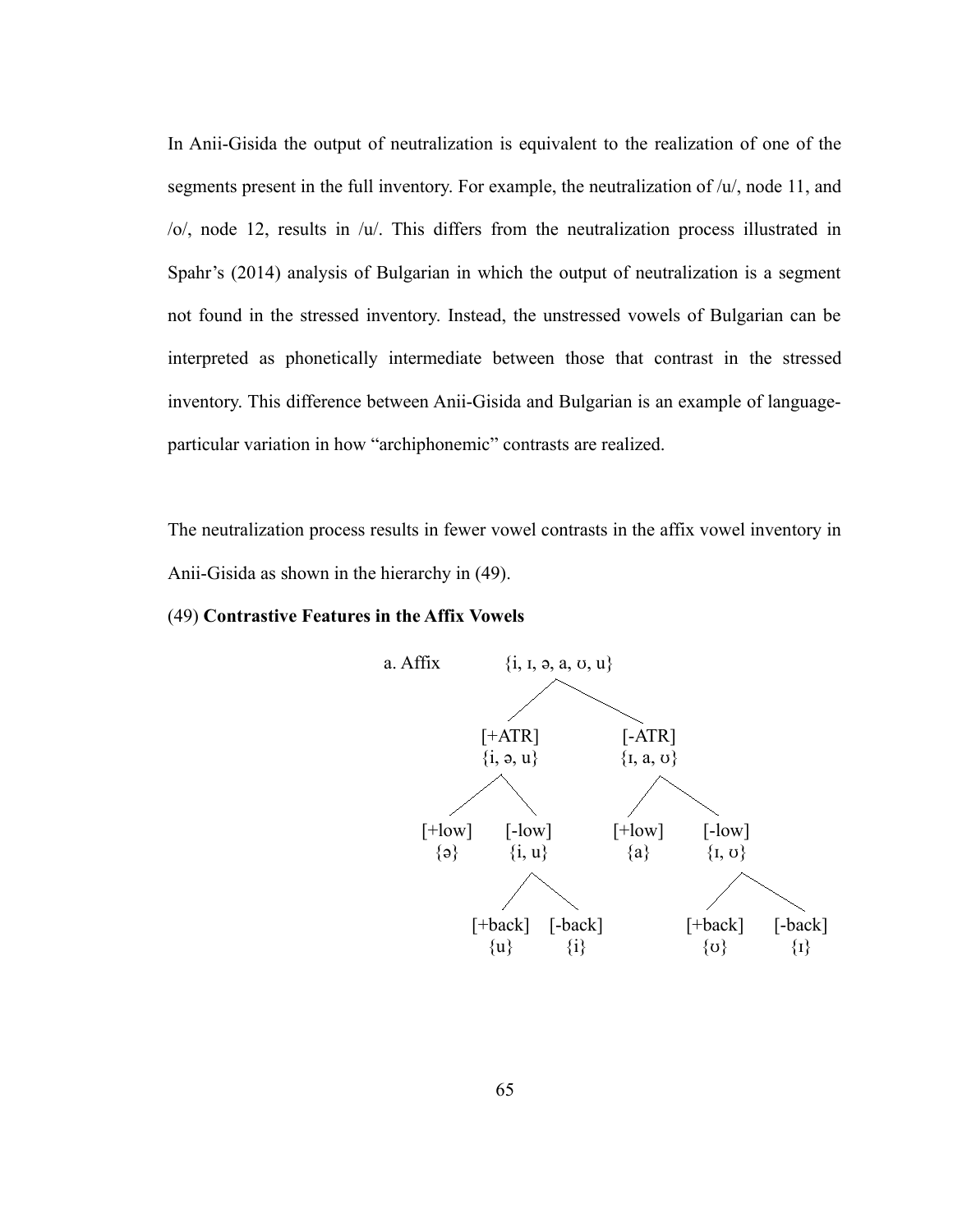The relationship between the stem [\(48\)](#page-71-0) and the affix inventories [\(49\)](#page-72-0) is neutralization. The stem inventory supports more contrastive features (twenty) in the hierarchy while affixes support fewer contrastive features (ten) in the hierarchy.

## **7.4 Markedness**

This section discusses the implications of positional neutralization in Anii-Gisida for markedness relations within the language. I will discuss the relationship between the neutralization facts described above, and Casali's (2016) markedness-based typology of vowel harmony systems in Niger-Congo-Kwa languages.

Marked and unmarked values have received different definitions in the literature. Marked structures are seen as less natural, less common, more unexpected, more complex, and more likely to be subject to neutralization. Unmarked values are defined as more natural, more common, expected, simpler, more likely to be targets of neutralization, and have a wider distribution (Rice, 2014).

Casali (2016) describes differences in markedness patterning between languages with different inventories. The key distinction in Casali's (2016) analysis is between /1IU/ and /2IU/ vowel systems. /1IU/ systems have an [ATR] contrast in the mid vowels (/e, o/,  $\langle \varepsilon, \, \mathfrak{s} \rangle$  but not the high vowels while  $\langle 2IU/$  systems have two sets of contrastive high vowels  $\left[\pm \text{ATR}\right]$  (/i, u/) and  $\left[\pm \text{ATR}\right]$  (/i, v/) (e.g., /1IU/ systems have one 'I' and 'U' while /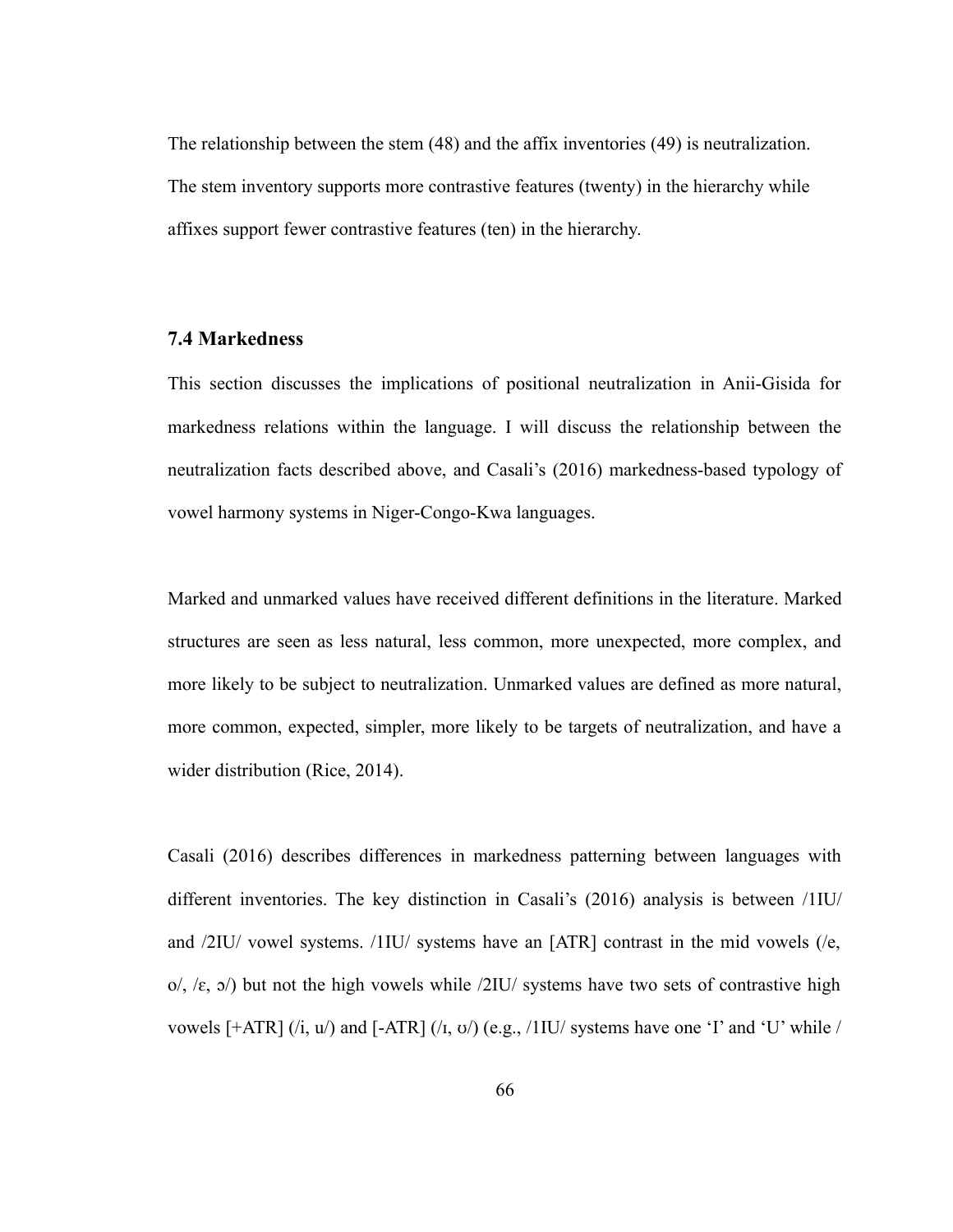2IU/ systems have two 'I's and 'U's.). The following sections give a brief description of the distribution of vowels of these two systems.

## **7.4.1 Markedness in /1IU/ Systems**

/1IU/ systems have a single set of high vowels (/i, u/). In terms of markedness-related patterns involving tongue root features, in /1IU/ languages, high [-ATR] vowels are marked relative to high [+ATR] vowels (Casali, 2016). According to Casali (2016), [- ATR] high vowels are avoided in /1IU/ languages, and the languages that have these vowels treat them as allophones, so it is clear evidence that high [-ATR] vowels are marked in /1IU/ systems. Rose (2018) also examines the presences of [ATR] vowel harmony in Nilo-Saharan and Niger-Congo languages. Her study investigates the correlation between the vowel inventory and the type of harmonic system that occurs in these languages. According to Rose (2018), ATR harmony is limited or does not occur in 1IU languages and it is rare to have allophonic [-ATR] high vowels in 1IU languages. /1IU/ systems also treat [-ATR] as marked for mid vowels. The evidence is that mid [+ATR] vowels have a wider distribution relative to their [-ATR] counterparts (Casali, 2016). When there is neutralization in the affixes, then what is realized in the affixes is the unmarked feature value, which is [+ATR]. For instance, in Bantu C languages like Bolia, mid vowels in both nominal and verbal prefixes fail to undergo harmony and are always realized as [+ATR], as shown in the examples below.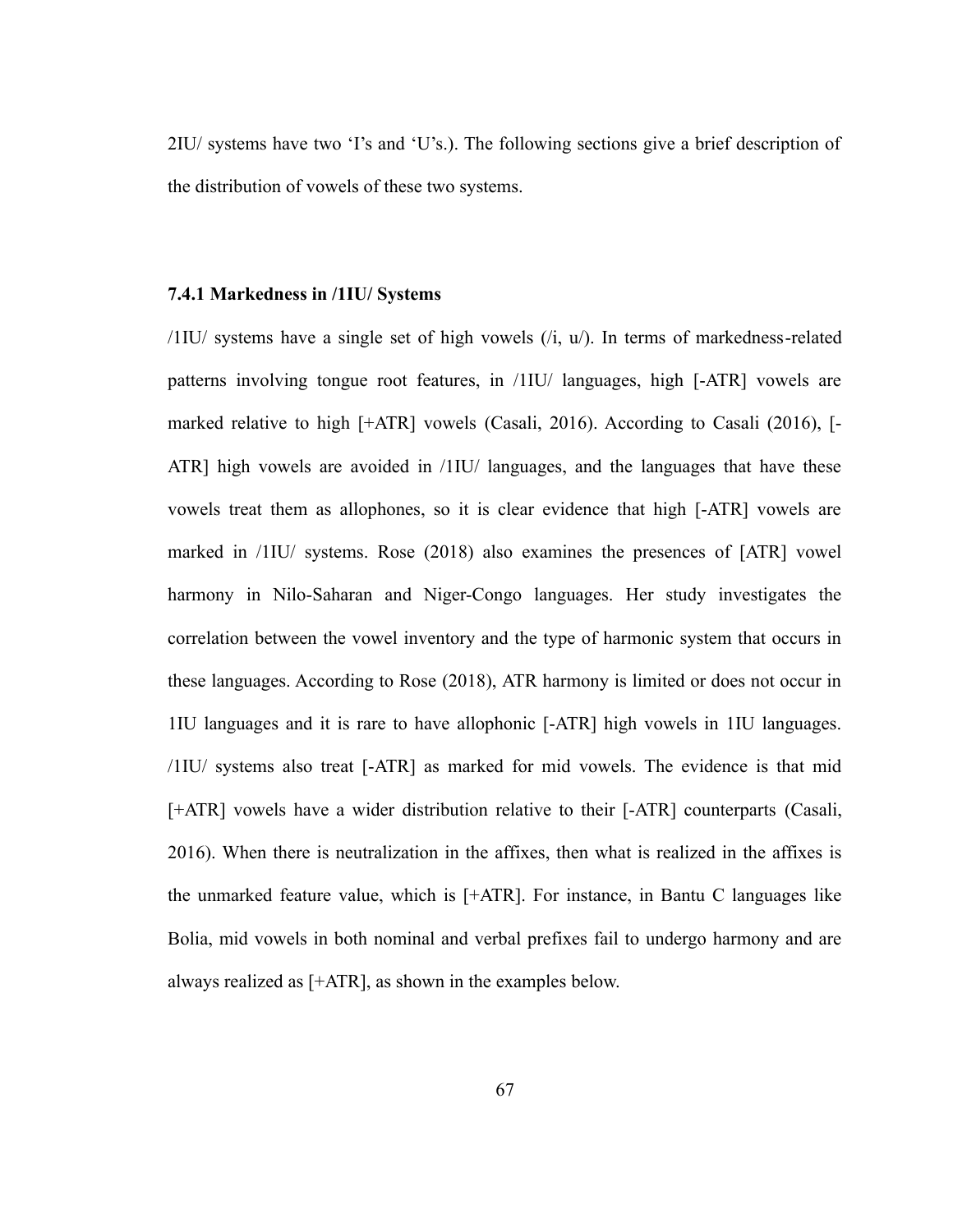<span id="page-75-3"></span>(50) **Bolia** (Casali, 2016, p. 120) (English translation from the French by the author)

- <span id="page-75-4"></span>a. kǒ-kel-a 'do it then' (exhortive imperative)
- <span id="page-75-2"></span>b. kŏ-kɛnd-ɛ 'walk then' (exhortive imperative)
- <span id="page-75-1"></span>c. lo-yo-kɔh-e 'come and take' (motional imperative)
- <span id="page-75-0"></span>d. bá-pó-bɔng-é 'they are not suitable' (negative present indicative)

C[a](#page-75-4)sali (2016) posits that the underlying exhortative suffix is  $\ell$ -a $\ell$  in (a) and [\(b](#page-75-2)). The suffix vowel assimilates to the preceding vowel / $\varepsilon$ / in [\(b\)](#page-75-2). The [+ATR] mid vowel / $\varepsilon$ / in the stem fails to trigger harmony in [\(50\)](#page-75-3) [\(a](#page-75-4)), but the [-ATR] mid vowel  $\kappa$  in the stem triggers harmony in [\(50\)](#page-75-3) ([b\)](#page-75-2). According to Casali (2016), the motional imperative and the negative present indicative in ([c](#page-75-1)) and ([d\)](#page-75-0) display the underlying [+ATR] suffix vowel /e/, but this vowel does not participate in harmony. Thus, the [+ATR] mid vowels in Bolia pattern as unmarked, both having a wider distribution than their [-ATR] counterparts and in failing to trigger harmony.

#### **7.4.2 Markedness in /2IU/ System**

In /2IU/ systems, Casali (2016) observes a different markedness pattern. [-ATR] vowels in /2IU/ systems have a wider distribution as compared to their [+ATR] counterparts, and /2IU/ systems treat both mid and high [-ATR] vowels as unmarked relative to mid and high [+ATR] vowels (Casali, 2016). For instance, in Chumburung (a Guang language spoken in the north side of Volta Lake in Ghana) the high  $[-ATR]$  vowels  $\pi$ ,  $\sigma$  and the low [-ATR] /a/ are the only vowels that can occur in independent pronouns (as illustrated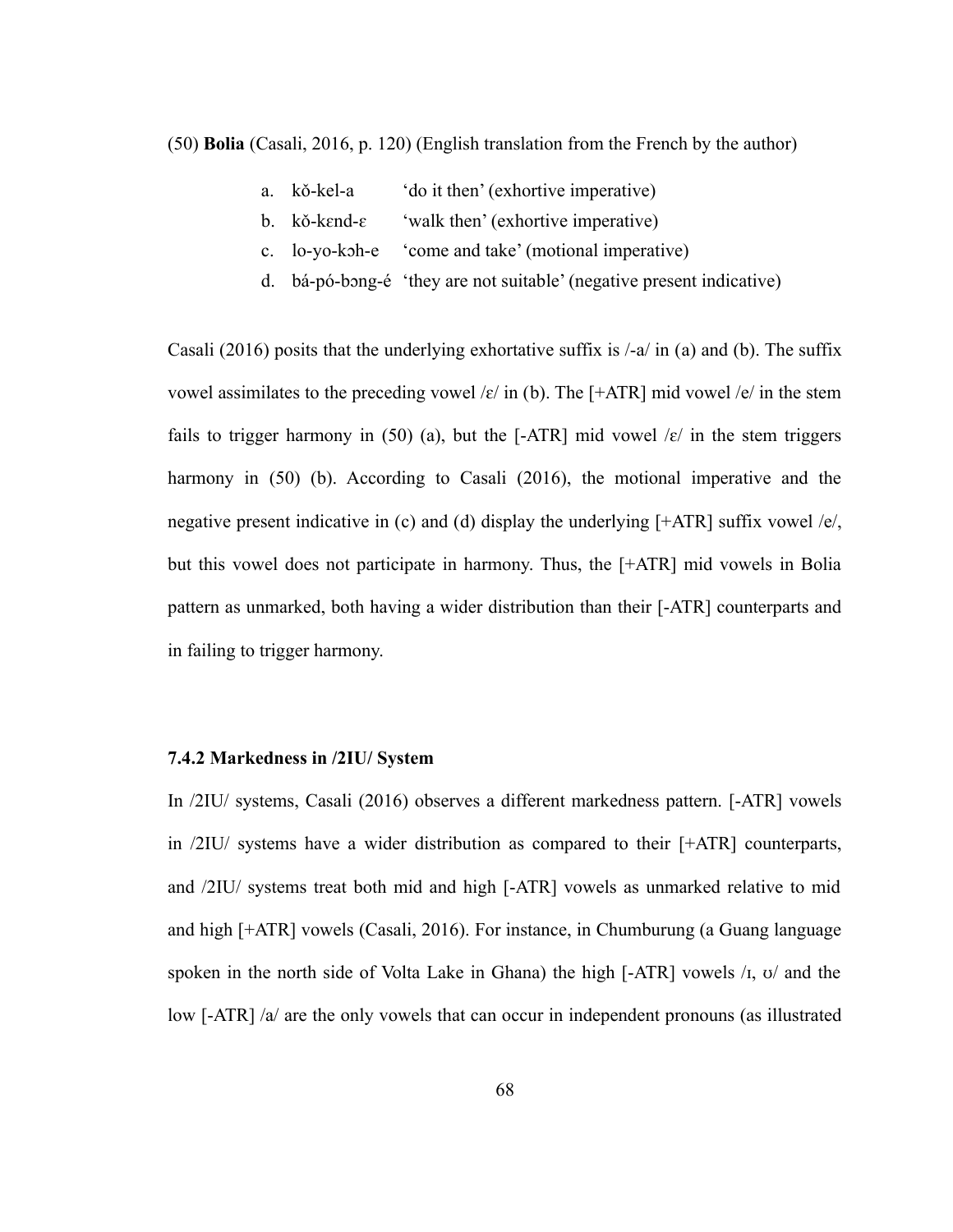in [\(51\)\)](#page-76-0) and other environments (see Casali 2016 for more examples of 2IU languages with this type of distribution).

## <span id="page-76-0"></span>(51) **Chumburung Pronouns** (Casali, 2016, p. 115)

mʊ́ 'I' fʊ́ 'you (sg)' mʊ̀ 'she/he' ànɪ́ 'we' mʊ̀nɪ́ 'you (pl)' bàmʊ́ 'they'

The Chumburung vowel pattern in the above example provides evidence that the [+ATR] high vowels  $\lambda i$ ,  $u'$  and the mid vowels  $\lambda e$ ,  $\varepsilon$ ,  $\delta$ ,  $\varepsilon$ ,  $\delta$  are absent in independent pronouns. The tongue root contrast in high vowels  $\lambda$ ,  $\mu$  and  $\lambda$ ,  $\mu$ , is positionally neutralized to [-ATR] vowels  $($ / $I$ ,  $)$  *in independent pronouns in Chumburung.* 

In summary, positional neutralization shows different markedness relations among high vowels between /2IU/ and /1IU/ languages. /2IU/ systems neutralize tongue root contrasts in both high and mid vowels to [-ATR] (Casali, 2016), and the result of neutralization is the wider distribution of the unmarked feature values that show up in both stems and affixes.

Neutralization patterning can also be used to characterize marked and unmarked values in Anii-Gisida. Although Anii-Gisida is a /2IU/ language, unlike other /2IU/ languages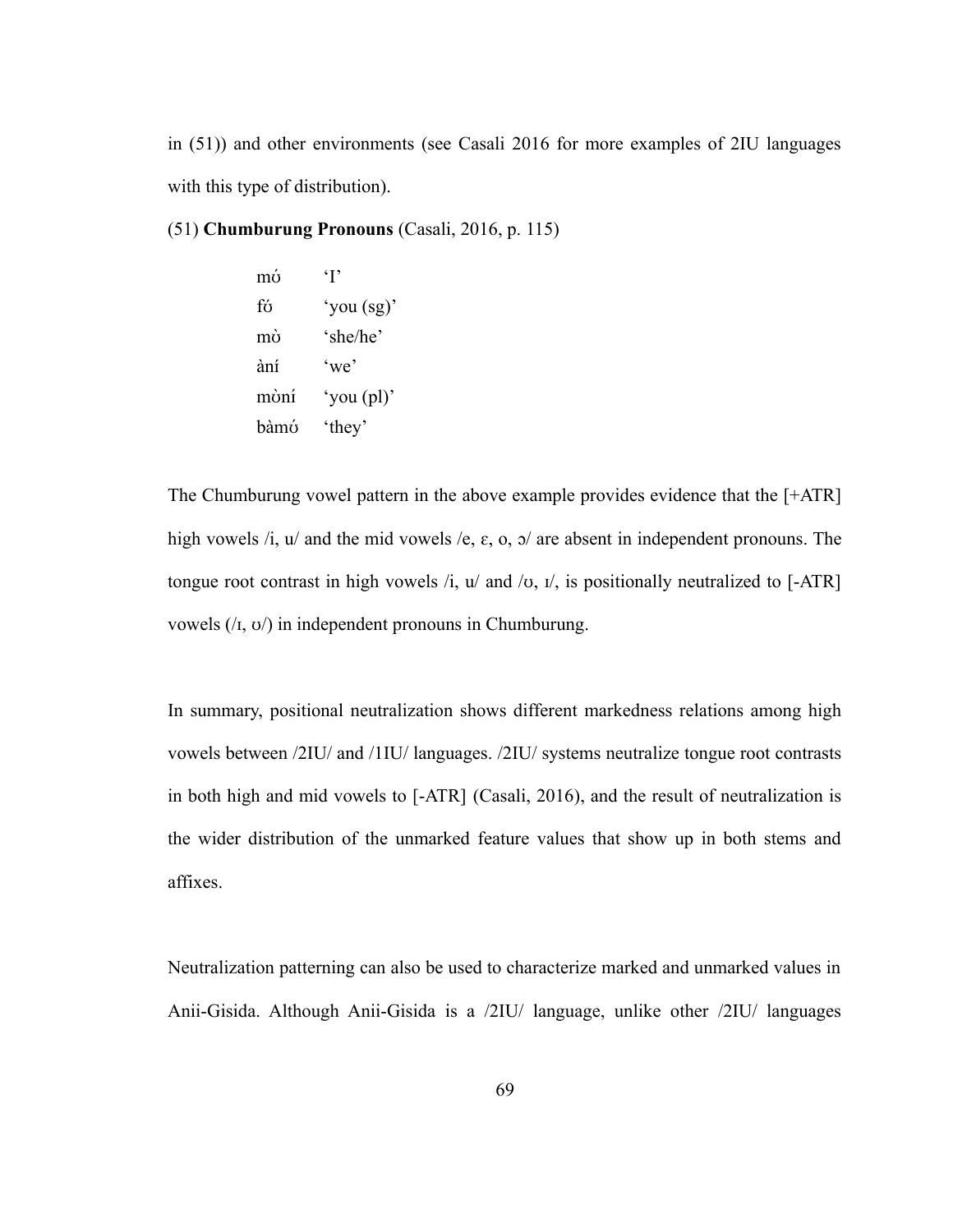described above, I claim that the neutralization pattern eliminates contrasts in height and rounding, rather than [ATR]. Using Casali's markedness-related patterning criterion, I argue that the [-high] and [-round] vowels in Anii-Gisida are marked relative to the [+high] and [+round] vowels. As mentioned above, the contrast between [±high] and  $[\pm$ round] vowels neutralizes in the affixes. In other words, the mid vowels /e,  $\varepsilon$ , o,  $\sigma$  and the central high vowel /i/ do not appear in the affixes. The mid vowels /e,  $\varepsilon$ , o,  $\sigma$ / thus neutralize with the high vowels  $\lambda$ ,  $\mu$  in affixes, as in the Chumburung vowel system seen above. The high central vowel  $\hat{H}$  also fails to occur in affixes and neutralizes with its [+round] vowels,  $($ / $\sigma$ ,  $\sigma$  $)$ . The unmarked values [+high] and [+round]<sup>[22](#page-77-0)</sup> show up in both Anii-Gisida stems and affixes just as other /2IU/ languages show unmarked [-ATR] occurring in stems, affixes and independent pronouns.

In the hierarchical tree in  $(48)$ , the features [ $\pm$ high] and [ $\pm$ round] are lower in the tree. These features neutralize in the affix position, as shown in [\(49\).](#page-72-0) For instance,  $\sqrt{u}$  and  $\sqrt{o}$ neutralize to /u/, /i/ and /e/ neutralize to /i/, /o/, /o/ and /i/ neutralize to /v/, and /i/ and / $\varepsilon$ / neutralize to /ɪ/. According to Casali's distribution criterion, this means the [+high] and [+round] vowels /i, ɪ, ʊ, u/ represent the unmarked feature values in Anii-Gisida. Anii-Gisida may thus differ from other /2IU/ languages with [ATR] harmony in that vowel height and rounding, rather than [ATR], plays a key role in the distribution of vowels, which is a diagnostic of markedness.

<span id="page-77-0"></span><sup>22</sup> I acknowledge that, crosslinguistically, [+round] often patterns as marked, rather than unmarked.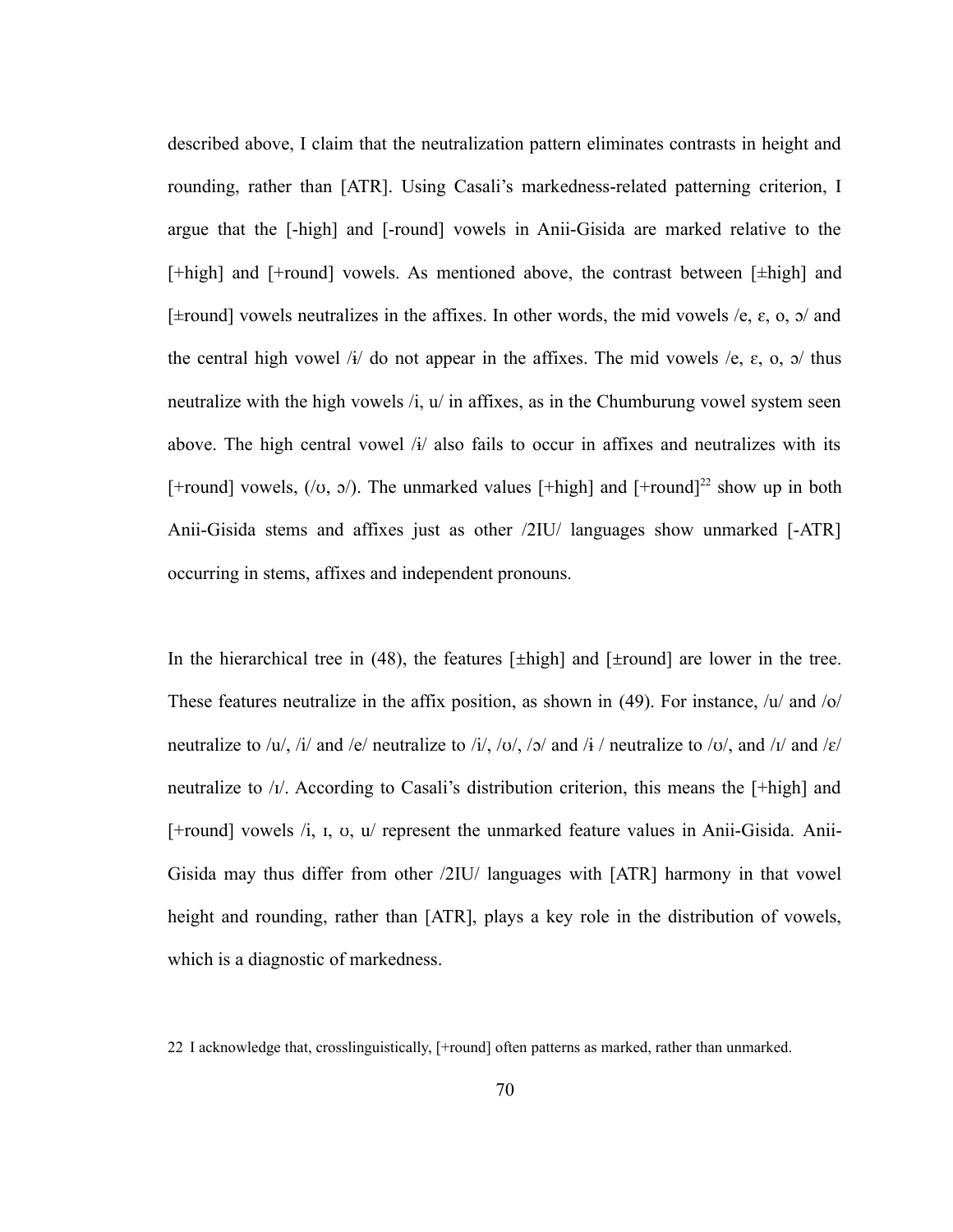In an SDA analysis, [+ATR] vowels would neutralize in the affixes in other /2IU/ languages because the feature [ATR] would be ordered lower in the hierarchy, since neutralization processes eliminate contrasts encoded by features that are ordered low within the contrastive hierarchy. However, in Anii-Gisida, the feature [ATR] must be ordered high in the hierarchy in order to account for the participation of the high central vowel in the [ATR] harmony process. This suggests a reason why  $[\pm \text{high}]$  and  $[\pm \text{round}]$ vowels neutralize in affixes in Anii-Gisida, while [±ATR] contrasts neutralize in the cases discussed in Casali (2016).

#### **7.5 Positional Neutralization in Anii-Gisida and the MDA**

Unlike the SDA analysis of vowel harmony, which can be extended to account for neutralization patterns, the MDA fails to explain the positional neutralization facts in Anii-Gisida. The contrastive features assigned to Anii-Gisida vowels according to the MDA, as illustrated in example [\(44\)](#page-65-0), are able to account for the neutralization of  $[\pm \text{high}]$ vowels in affix position. /e/ and / $\varepsilon$ / neutralize to /i/ and /o/ and /o/ also neutralize to /u/. This can be achieved by eliminating the [-high] feature in affix vowels, consistent with the specifications according to the MDA. However, the MDA cannot explain why  $\frac{i}{i}$ ,  $\frac{j}{\sqrt{2}}$ and / $\sigma$ / neutralize to / $\sigma$ / in affix position. According to the features designated as contrastive by the MDA, /i/, /o/ and /v/ do not share any common features. /i/, in fact, is not contrastively specified for any features in the MDA analysis. Given this, it is unclear how a neutralization process would eliminate underspecified /i/, together with /o/ in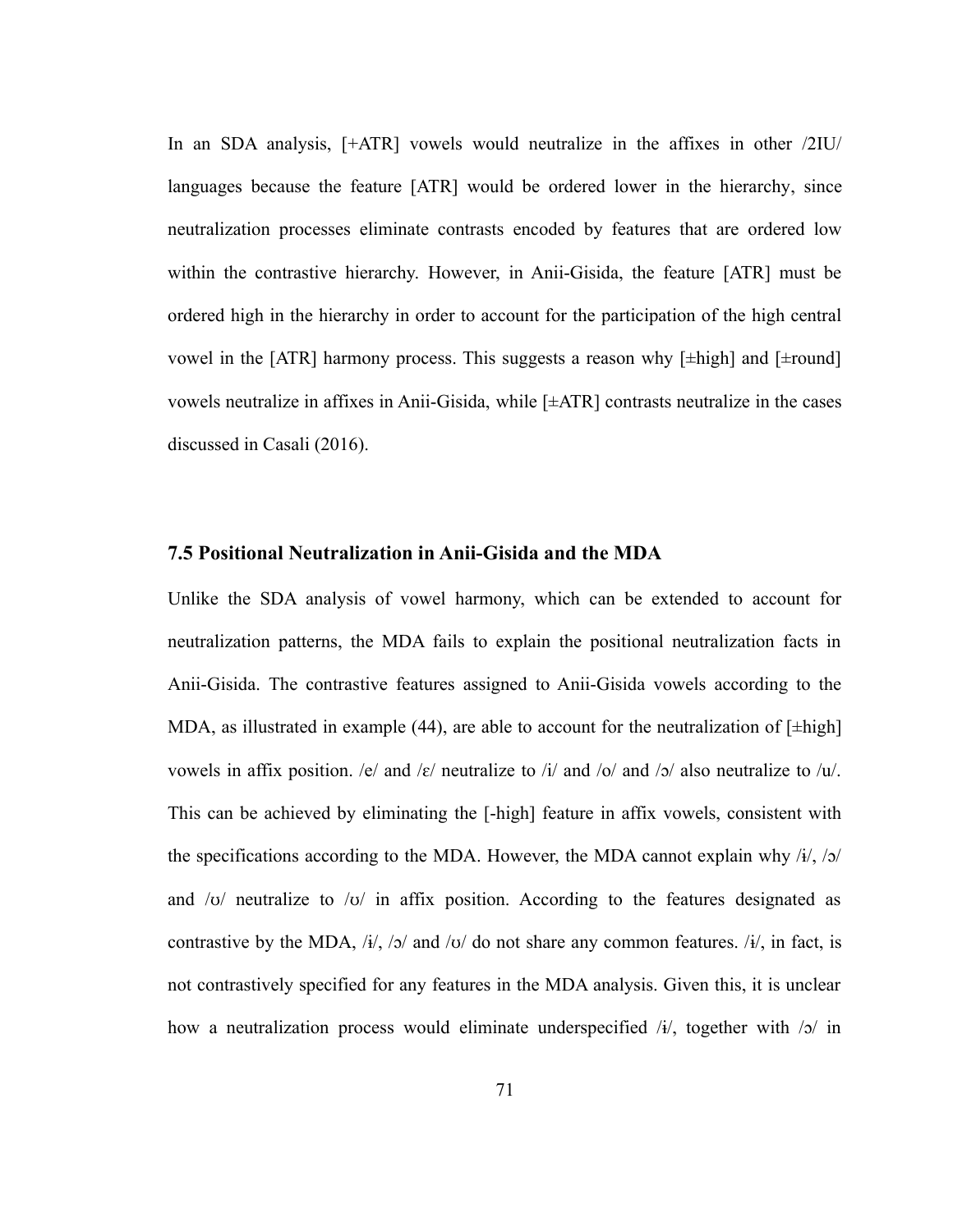favour of /ʊ/, which is specified for [high], [back], and [ATR]. In the SDA analysis,  $\frac{1}{i}$ ,  $\frac{1}{2}$ , and  $\frac{1}{0}$  share all features except for round with  $\frac{1}{i}$  being specified as [-round] and / ʊ/ and /ɔ/, as [+round]. The contrast between round and non-rounded vowels in Anii-Gisida is neutralized in affix position, resulting in /ʊ/ surfacing as the [-low], [+back], [- ATR] vowel. Thus the feature [-round] is lost in affixes when we adopt the SDA. But based on the MDA approach, /i/, /o/ and /v/ do not share any features. No loss of features will result in the neutralization of  $/i/$ ,  $/\gamma$  and  $/\upsilon/$  to  $/\upsilon/$ , as found in affixes. No loss of features would result in the neutralization of /ɨ/ since it is not specified for any features.

### **7.6 Summary**

The previous sections of this chapter have provided a brief introduction to the analysis of positional neutralization and markedness related patterns in Anii-Gisida. The mid vowels /e,  $\varepsilon$ ,  $\circ$ ,  $\circ$ / and the high central vowel /ɨ/ never occur in the affix position while all the vowels, including the mid vowels and the high central vowel, occur in the stem. Positional neutralization is crucial to differentiate marked and unmarked values in Anii-Gisida. The [-high] and [-round] vowels are marked relative to the [+high] and [+round] vowels, and the unmarked values show up in both stems and affixes. In other /2IU/ languages, the feature that typically undergoes neutralization is [ATR] while in Anii-Gisida, neutralization affects height and rounding features. The SDA analysis proposed in the analysis of vowel harmony can be extended to account for the observed pattern of neutralization. The feature specifications found in affixes are consistent with a reduced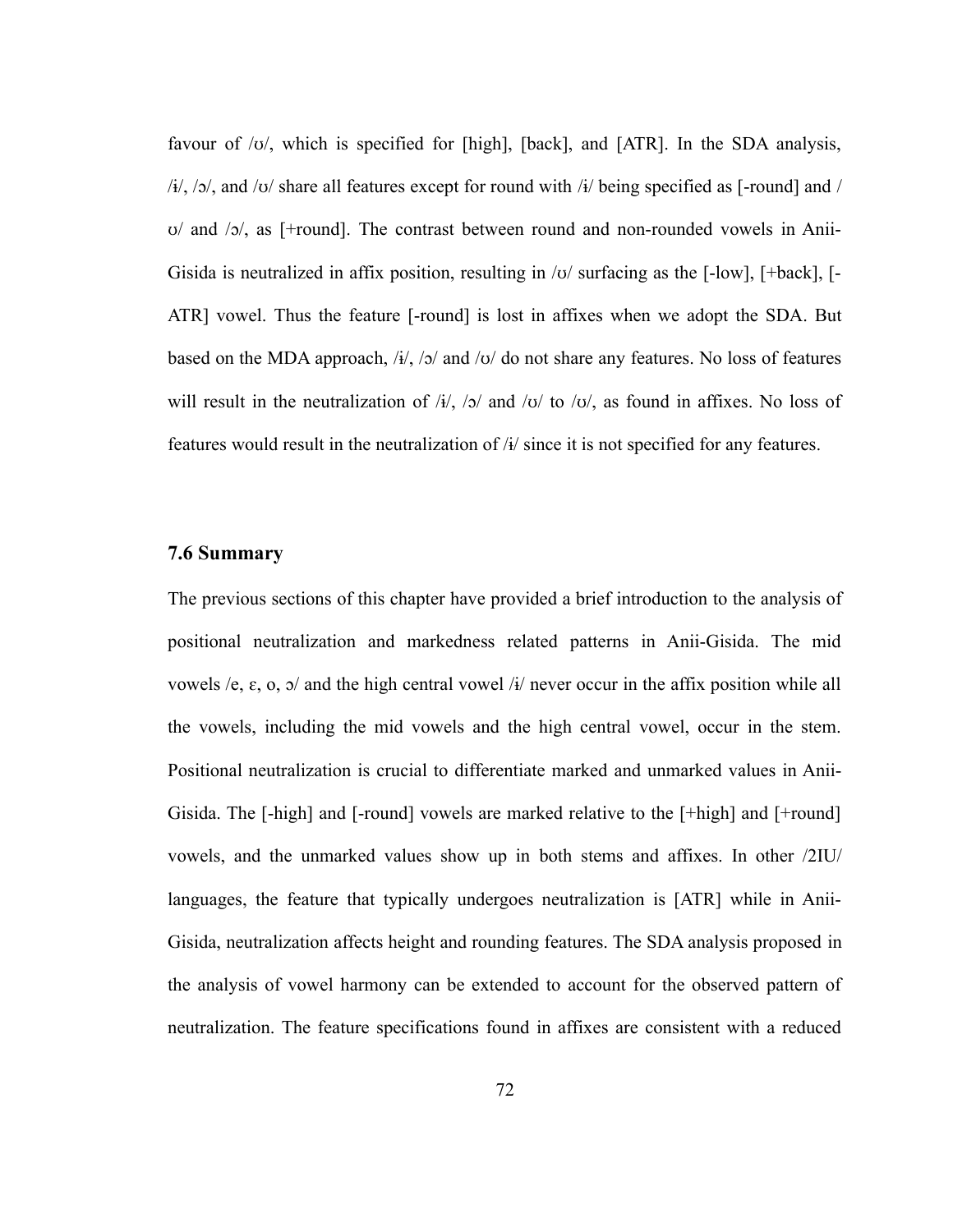version of the feature hierarchy proposed for Anii-Gisida, with contrasts encoded by the lowest ordered features, [high] and [round], absent from the affix inventory. The specifications determined by the MDA, on the other hand, cannot account for the neutralization patterns, particularly with respect to the neutralization of /ɨ/.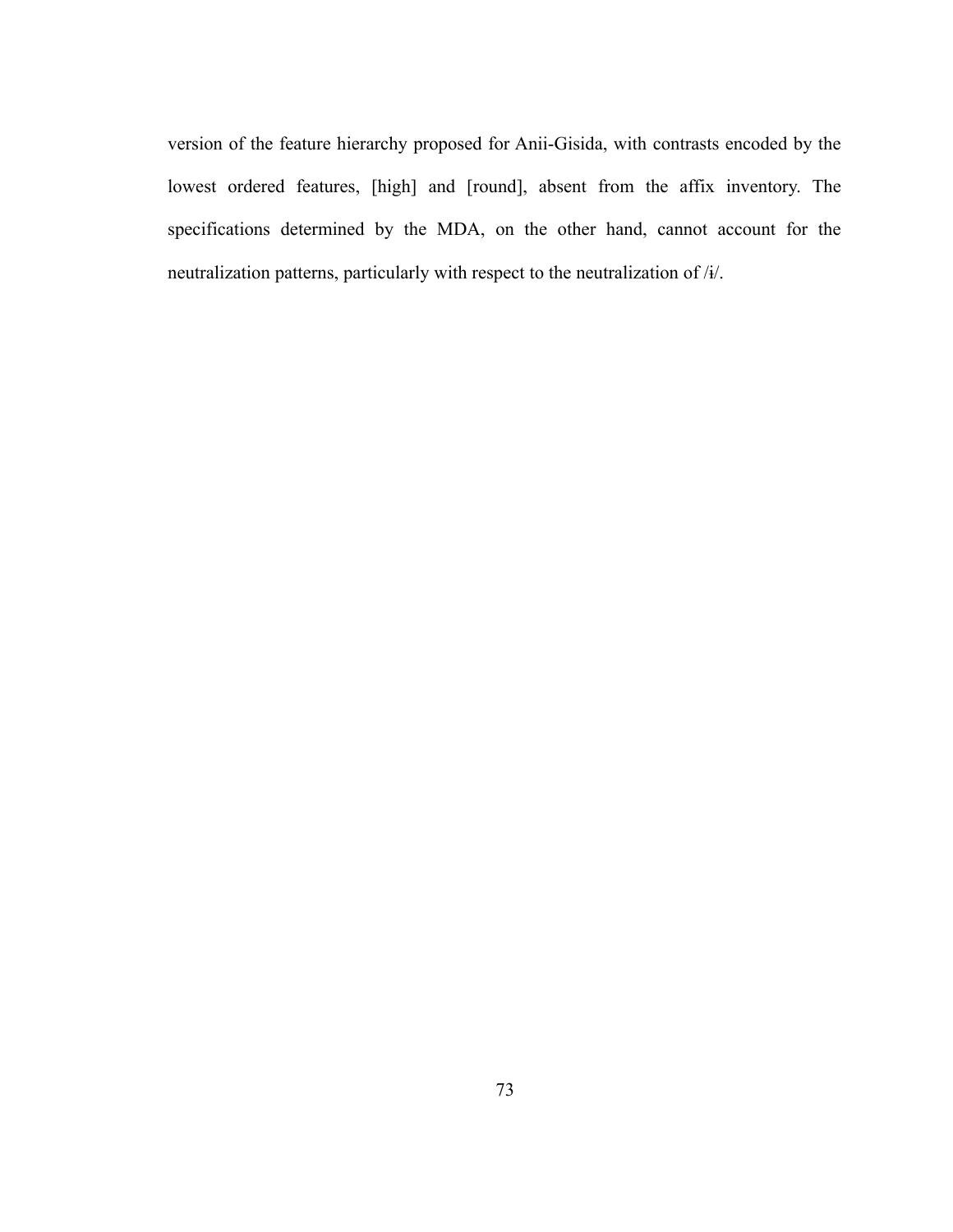# **Chapter 8: Conclusion**

This thesis has provided an analysis of vowel harmony and positional neutralization in Anii-Gisida based on contrastive feature specification. Anii-Gisida has an eleven vowel inventory in which all the vowels are active in the [ATR] harmony process. [ATR] harmony affects noun class markers, agreement, verbs, clitics and some aspectual morphology. The domain of harmony is within clitic group. I argue that in Anii-Gisida, all vowels  $(i, i, e, \varepsilon, i, \varepsilon, a, o, o, v, u)$  are contrastive for [ATR], including the high central vowel /ɨ/ that does not have a harmonic counterpart.

I showed how the Successive Division Algorithm and the Minimal Difference Approach make different predictions about the Anii-Gisida vowel inventory's contrastive and noncontrastive features. The SDA divides features based on feature ordering in the form of a hierarchical tree and assigns features in a language-specific order until each phoneme is uniquely specified. This approach also assumes the Contrastivist Hypothesis, and thus allows only contrastive features to participate in harmony. The analysis of vowel harmony in Anii-Gisida based on the SDA supports the Contrastivist Hypothesis. The MDA, however, designates only features that minimally distinguish one phoneme from another as contrastive. In Nevins' (2010) MDA, the unpaired vowel in Anii-Gisida is not contrastively specified for [ATR], yet it participates in [ATR] vowel harmony.

The high central vowel in Anii-Gisida thus poses a challenge for the MDA, if we adopt the Contrastivist Hypothesis. However, according to Nevins (2010), non-contrastive features participate in harmony as a result of microvariation (non-contrastive features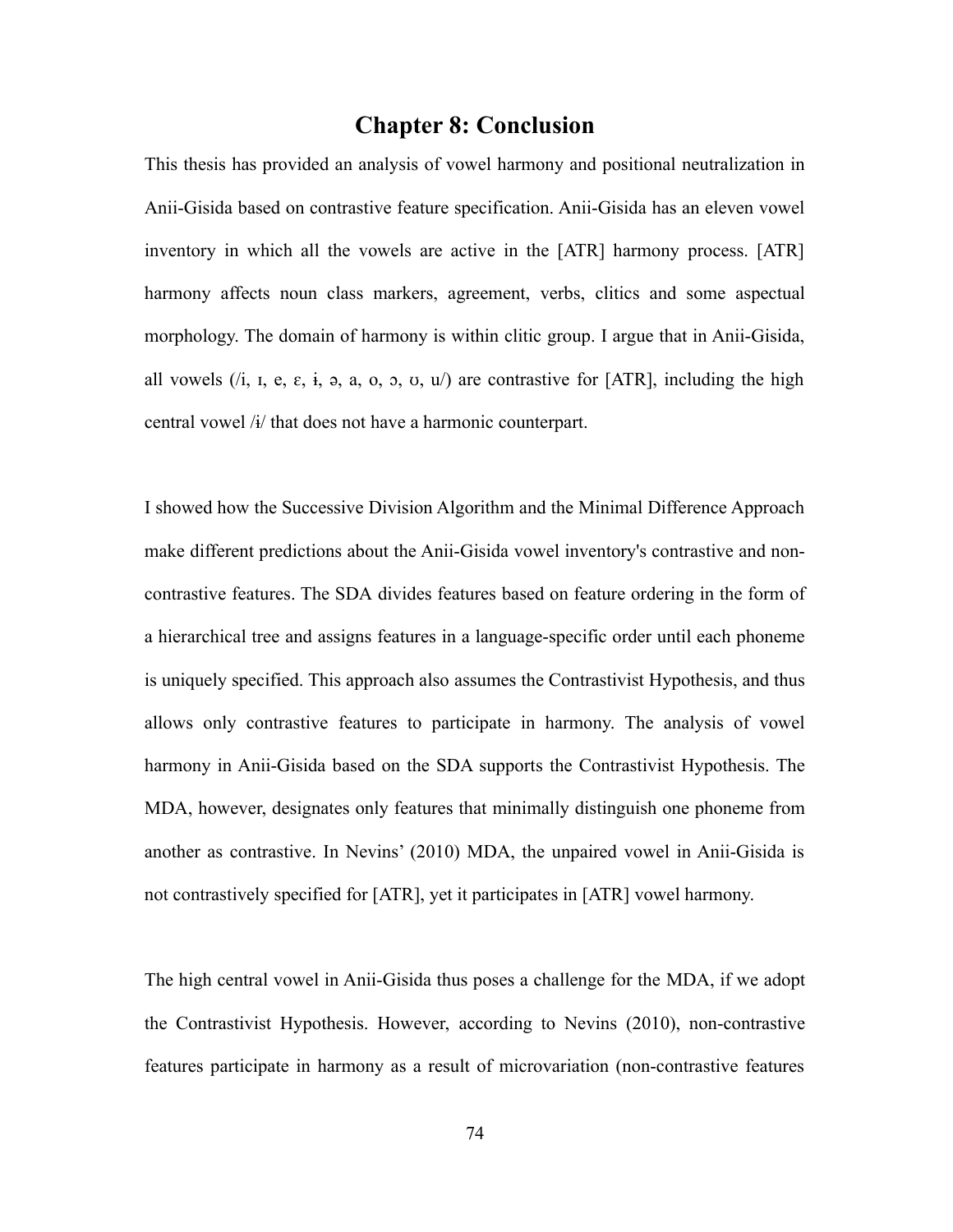participate in harmony in some dialects, and do not in others). Does the high central vowel in Anii-Gisida participate in [ATR] harmony as a result of microvariation? What accounts for the unpaired high central vowel's participation in vowel harmony in Anii-Gisida, in the MDA? These questions are left for future research.

The analysis proposed here demonstrates that the SDA can account for both the vowel harmony and the positional neutralization facts in Anii-Gisida. In the proposed hierarchical tree, the features ([ $\pm$ high] and [ $\pm$ round]), which are ordered lower in the tree, are precisely the features that neutralize in the affix position, with the result that the mid vowels, /e, ɛ, o, ɔ/ and the high central vowel /ɨ/ never occur in the affix position. Based on positional neutralization facts, I showed that the [-high] and [-round] vowels are marked relative to the [+high] and [+round] vowels, and that the unmarked values are the vowels that show up in affixes.

This research has contributed to the study of understudied and endangered languages in Africa. To date, only a brief descriptive analysis of vowel harmony in Anii-Gisida exists. The thesis has presented an in-depth analysis of the phonology of Anii-Gisida and provided evidence for the SDA. This approach best explains the vowel harmony pattern and positional neutralization in Anii-Gisida. This thesis has contributed to the Contrastivist Hypothesis claim that only contrastive features are phonologically active, and supported the claim that harmony triggers are always contrastive. The study provides background for future research on [ATR] vowels in other dialects in Anii. These dialects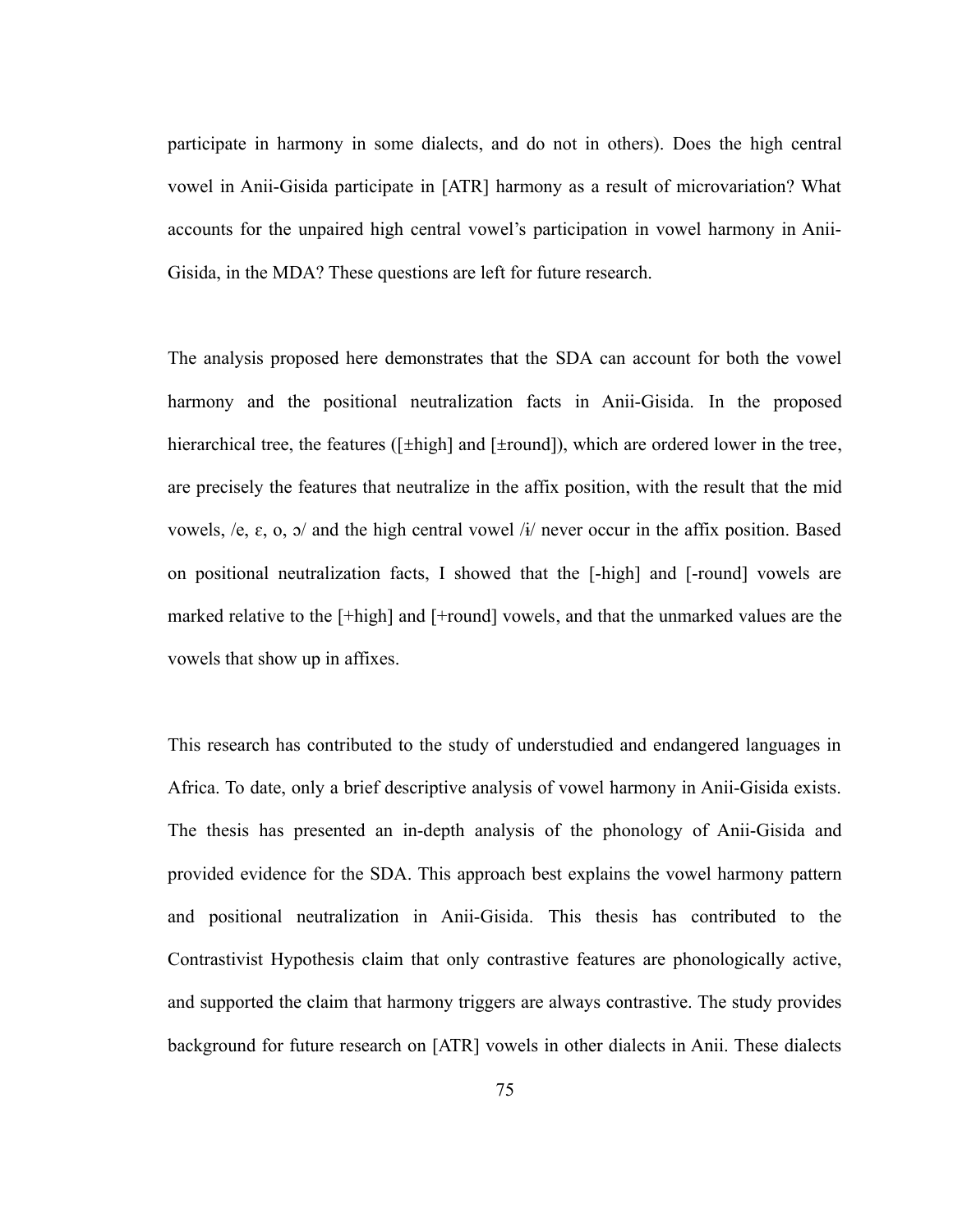need both descriptive and theoretical analysis in order to have a broader understanding of the vowel system in the language.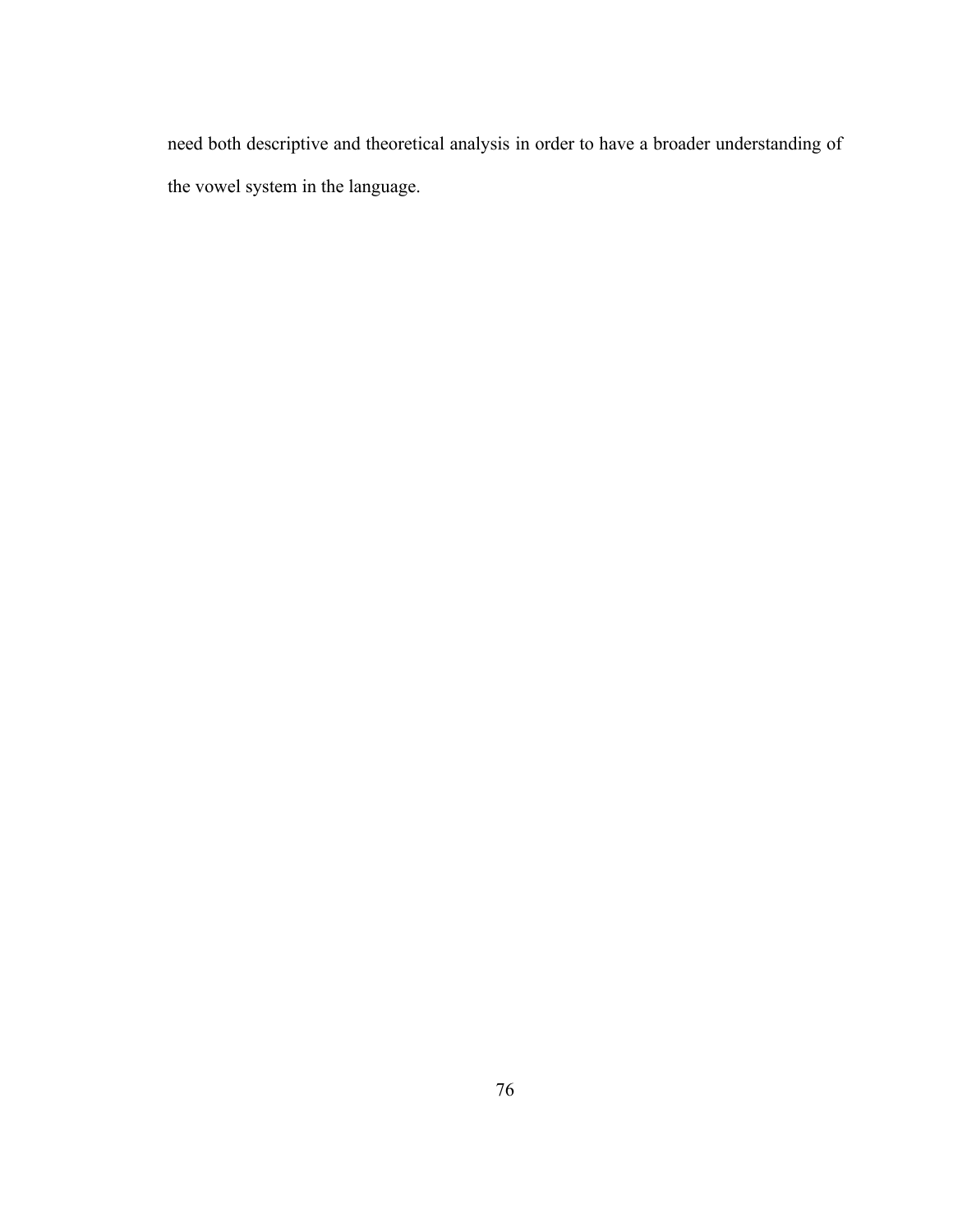## **References**

Aoki, H. (1968). Toward a Typology of Vowel Harmony. *International Journal of American Linguistics*, 34(2), 142–145.

Archangeli, D. (1988). Aspects of Underspecification Theory. *Phonology*, *5*(2), 183–207.

- Archangeli, D., & Pulleyblank, D. (1989). Yoruba Vowel Harmony. *Linguistic Inquiry*, 20(2), 173–217.
- Atipoka, H. A., & Nsoh, A. E. (2018b). Vowel Harmony in Gurenɛ. *Ghana Journal of Linguistics*, 7(2), 102–133.
- Atipoka, H. A., & Nsoh, A. E. (2018a). Vowel Harmony in Gurenɛ. *Ghana Journal of Linguistics*, 7(2), 102.
- Bakovic, E. (2000). Harmony, Dominance and Control. *Rutgers The State University of New-Jersey-New Brunswick*.

Bakovic, E. (2003). Vowel Harmony and Stem Identity. *Rutgers Optimality Archive*.

- Bickmore, L. (2007). High-toned Mora Insertion between Onsetless Morphemes in Cilungu. *In Selected Proceedings of the 37th Annual Conference on African Linguistics*, 88–95.
- Bisol, L., & Veloso, J. (2016). Phonological Processes Affecting Vowels: Neutralization, Harmony and Nasalization. *The Handbook of Portuguese Linguistics.* Malden, MA & Oxford: Wiley Blackwell, 69–87.
- Casali, R. F. (2002). Nawuri ATR Harmony in Typological Perspective. *Journal of West African Languages*, 29(1), 3–43.
- Casali, R. F. (2003). [ATR] Value Asymmetries and Underlying Vowel Inventory Structure in Niger-Congo and Nilo-Saharan. *Linguistic Typology*, 7(3), 307–382.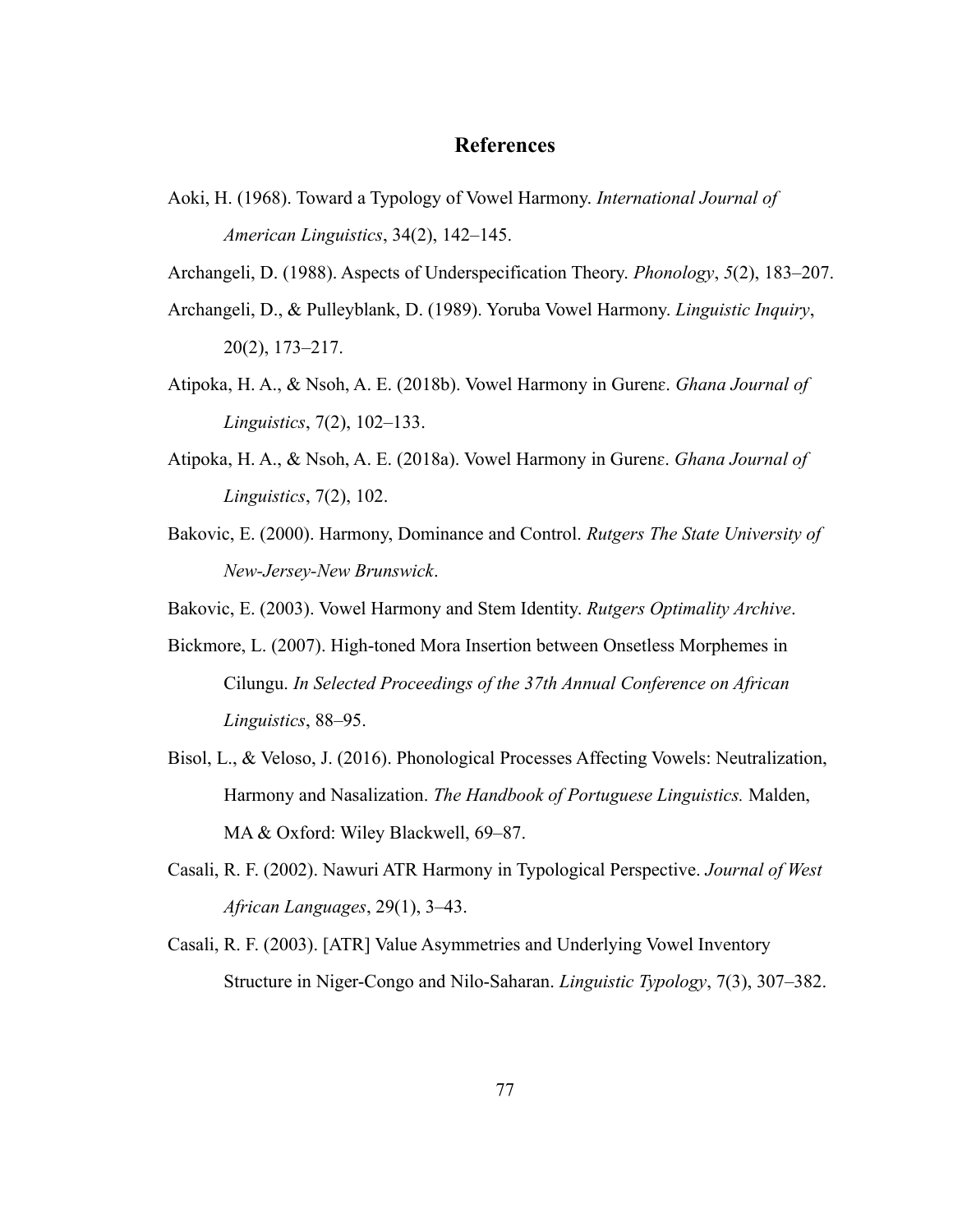- Casali, R. F. (2008). ATR Harmony in African Languages. *Language and Linguistics Compass*, 2(3), 496–549.
- Casali, R. F. (2016). Some Inventory -Related Asymmetries in the Patterning of Tongue Root Harmony Systems. *Canada Institute of Linguistics, Trinity Western University and SIL International*, 45, 46.
- Clements, G. N. (1985). Akan Vowel Harmony: A Nonlinear Analysis. *African Linguistics: Essays in Honor of WMK Semikenke*, 55–98.
- Dresher, B. E. (1998). *Contrast in Inventories*. Montréal-Ottawa-Toronto Phonology Workshop, University of Ottawa.
- Dresher, B. E. (2003a). Contrast and Asymmetries in Inventories. In Di Sciullo, a.-M., Editor, *Asymmetry in Grammar*. John Benjamins, Amsterdam, 2: Morphology, phonology, acquisition, 239–257.
- Dresher, B. E. (2003b). The Contrastive Hierarchy in Phonology. *Toronto Working Papers in Linguistics*, 20, 47–62.
- Dresher, B. E. (2009). *The Contrastive Hierarchy in Phonology*. Cambridge University Press, 121.
- Dresher, B. E. (2012). Is Harmony Limited to Contrastive Features? *McGill Working Papers in Linguistics*, Volume 22.1.
- Dresher, B. E. (2013). Contrastive Features and Microvariation in Vowel Harmony. *NELS 42: Proceedings of the Forty-Second Annual Meeting of the North East Linguistic Society,* University of Toronto, 141–153
- Dresher, B. E. (2015). The Motivation for Contrastive Feature Hierarchies in Phonology. *Linguistic Variation*, 15(1), 1–40.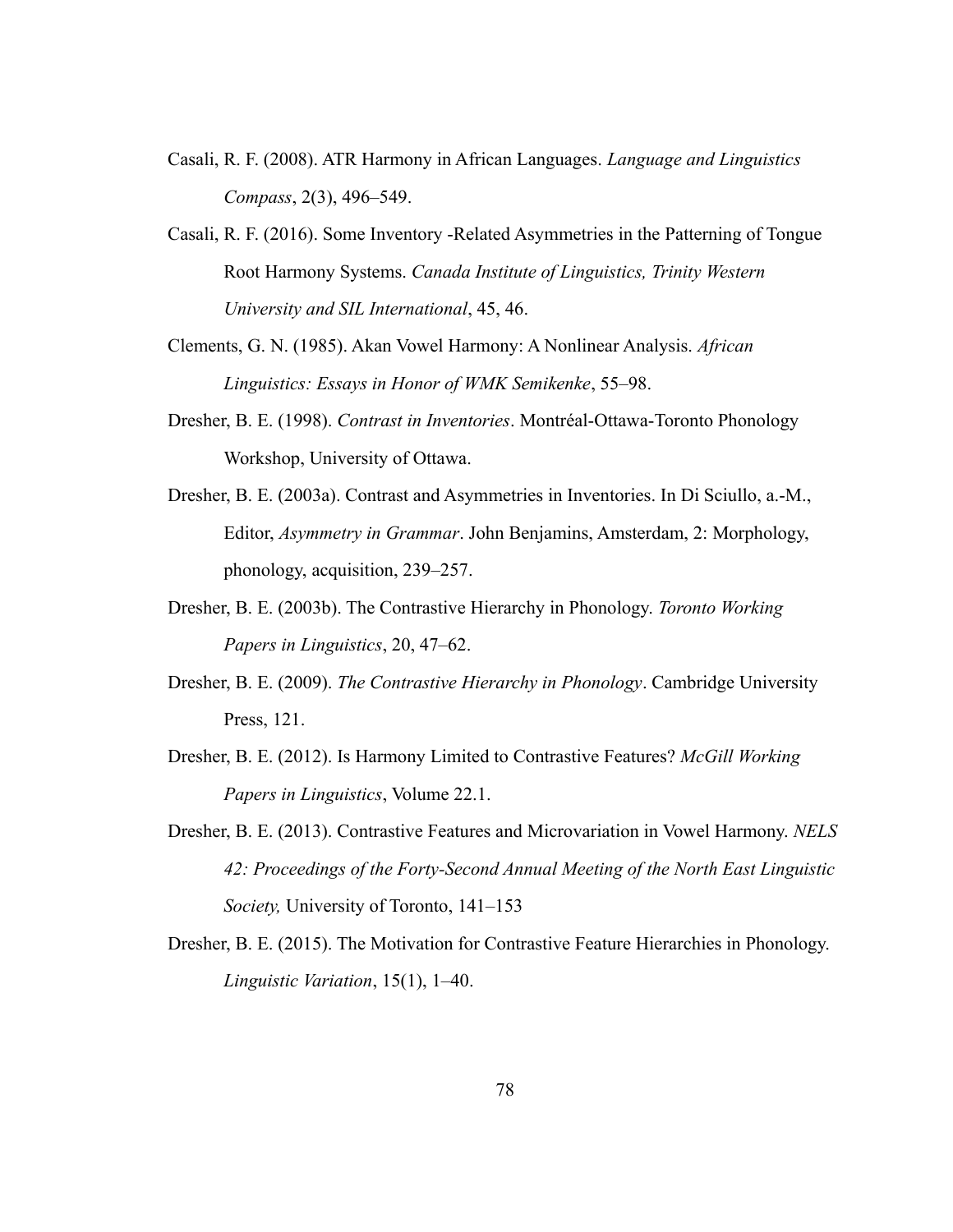- Dresher, B. E. (2016). Contrast in Phonology, 1867–1967: History and Development. *Annual Review of Linguistics*, 2(1), 53–73.
- Dresher, B. E. (2018). Contrastive Hierarchy Theory and the Nature of Features. *In 35th West Coast Conference on Formal Linguistics, Cascadilla Proceedings Project.*, 18-29.
- Dresher, B. E., Piggott, G., & Rice, K. (1994). Contrast in Phonology: Overview. *Toronto Working Papers in Linguistics*, 13.
- Gambarage, J. J. (2013). Nominal ATR Harmony in Nata: An Assessment of Root Faithfulness. *In Proceedings of the 2013 Annual Conference of the Canadian Linguistic Association*, 1–15.
- Hall, D. C. (2007). The Role and Representation of Contrast in Phonological Theory. Toronto: University of Toronto.
- Hall, D. C. (2017). Contrastive Specification in Phonology. In *Oxford Research Encyclopedia of Linguistics*.
- Harvey, M., & Baker, B. (2005). Vowel Harmony, Directionality and Morpheme Structure Constraints in Warlpiri. *Lingua*, 115(10), 1457–1474.
- Heine, B. (1968). A Preliminary Survey of the Noun Classes of Bassila. *Journal of African Languages*, 7(1), 1–13.

Heine, B. (1980). *The Non-Bantu Languages of Kenya*. Dietrich Reimer.

- Kabak, B. (2011). Turkish Vowel Harmony. *The Blackwell Companion to Phonology*, 1– 24.
- Kabak, B., & Vogel, I. (2001). The Phonological Word and Stress Assignment in Turkish. *Phonology*, 18(3), 315–360.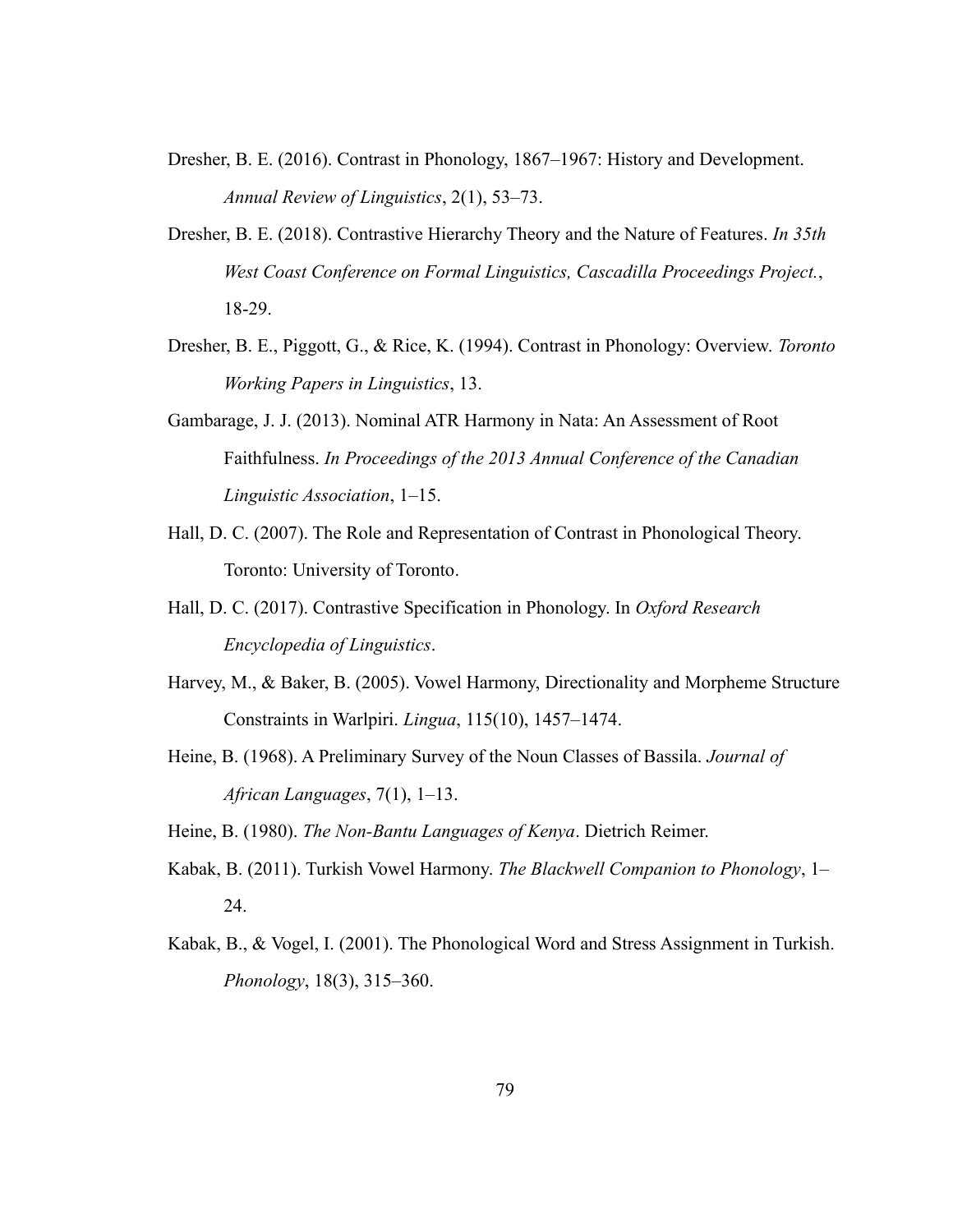- Kaye, J. (1982). Harmony Processes in Vata. *The Structure of Phonological Representations*, 2, 385–452.
- Kiparsky, P. (1985). Some Consequences of Lexical Phonology. *Phonology Yearbook*, 2, 85–138.
- Krämer, M. (2008). A Correspondence Approach to Vowel Harmony and Disharmony. *De Gruyter Mouton*.
- Kutsch Lojenga, C. (1991). Vowel Harmony in Alur: On the Crossroads of Two Systems. *In Proceedings of the Third Nilo-Saharan Linguistics Colloquium*, 131.
- Lindau, M. (1978). Vowel Features. *Language*, *54*(3), 541–563.
- Linebaugh, G. (2015). Directionality in Advanced Tongue Root Harmony. In S. A. Gordejuela, A. D. Izquierdo, B. Jiménez F., V. De Lucas A., & V. M. Casado (Eds.), *Lenguas, lenguaje y lingüística. Contribuciones desde la Lingüística General* (pp. 315–324). Servicio de Publicaciones de la Universidad de Navarra.
- Martinet, A. (1960). Éléments De Linguistique Générale. *Paris: Librairie Armand Colin*.
- Morton, D. (2008). The Dialects of Anii. Unpublished manuscript. Available at http://deborahcmorton. files. wordpress. com/2012/06/the-dialects-of-anii. pdf.
- Morton, D. (2010). Acoustic Correlates of the Feature [ATR] in Anii Vowels. Submitted and accepted as a first qualifying paper to the Ohio State University Department of Linguistics on February, 9, 2010.
- Morton, D. (2012). [ATR] Harmony in an Eleven Vowel Language: The Case of Anii. *Selected Proceedings of the 42nd Annual Conference on African Linguistics*, 10.
- Morton, D. (2014). The Temporal and Aspectual Semantics and Verbal Tonology of Gisida Anii. (Doctoral Dissertation, The Ohio State University).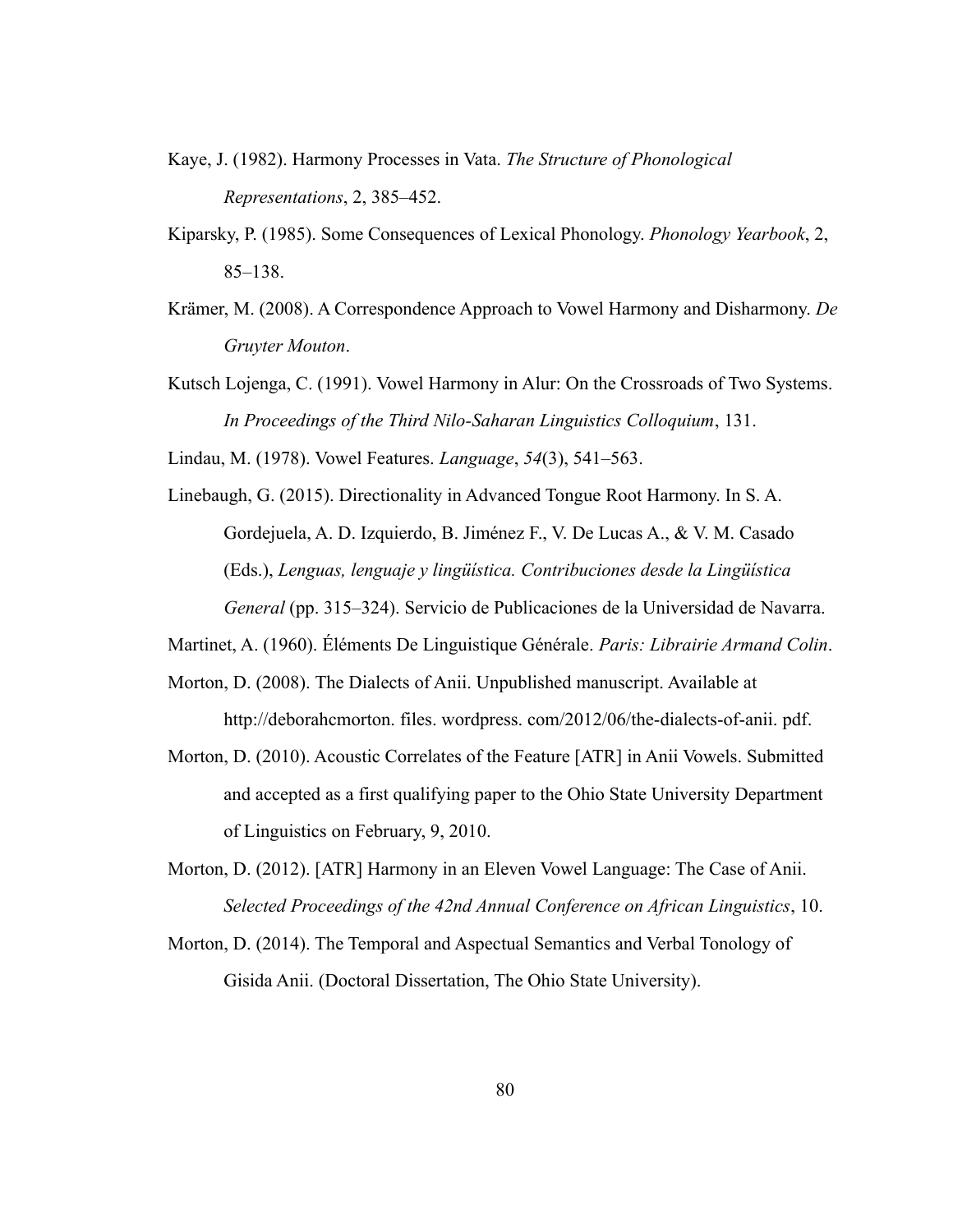- Mutaka, N. M. (1995). Vowel Harmony in Kinande. *Journal of West African Languages*,  $25(2)$ , 41–55.
- Nespor, M., & Vogel, I. (2012). *Prosodic Phonology*. De Gruyter Mouton.
- Nevins, A. (2005). Microvariations in Harmony and Value-Relativized Parametrization. *Linguistic Variation Yearbook*, 5(1), 119–164.
- Nevins, A. (2010). *Locality in Vowel Harmony* (Vol. 55). Mit Press.
- O'Keefe, M. (2003). Akan Vowel Harmony. BA thesis, Swarthmore College.
- Orie, O. O. (2001). An Alignment-Based Account of Vowel Harmony in Ife Yoruba. *Journal of African Languages and Linguistics*, 22(2), 117–143.
- Otero, M. A. (2015). [+ATR] Dominant Vowel Harmony Except When It's Not? Evidence from Ethiopian Komo. *Selected Proceedings of the 44th Annual Conference on African Linguistics*, 212–220.
- Paker, K. (1985). Baka Phonology*. Occasional Papers in the Study of Sudanese Languages 4.*
- Quinn-Wriedt, L. T. (2013). *Vowel Harmony in Maasai*. Doctoral Dissertation, The University of Iowa.
- Rice, K. (2014). Featural Markedness in Phonology: Variation. *The Second GLOT International State of the Article Book. De Gruyter Mouton.*, 389–430.
- Rose, S. (2018). ATR Vowel Harmony: New Patterns and Diagnostics. *Proceedings of the Annual Meetings on Phonology*, 5.
- Rose, S., & Walker, R. (2011). Harmony Systems. In J. Goldsmith, J. Riggle, & A. C. L. Yu (Eds.), *The Handbook of Phonological Theory* (pp. 240–290). Wiley-Blackwell.